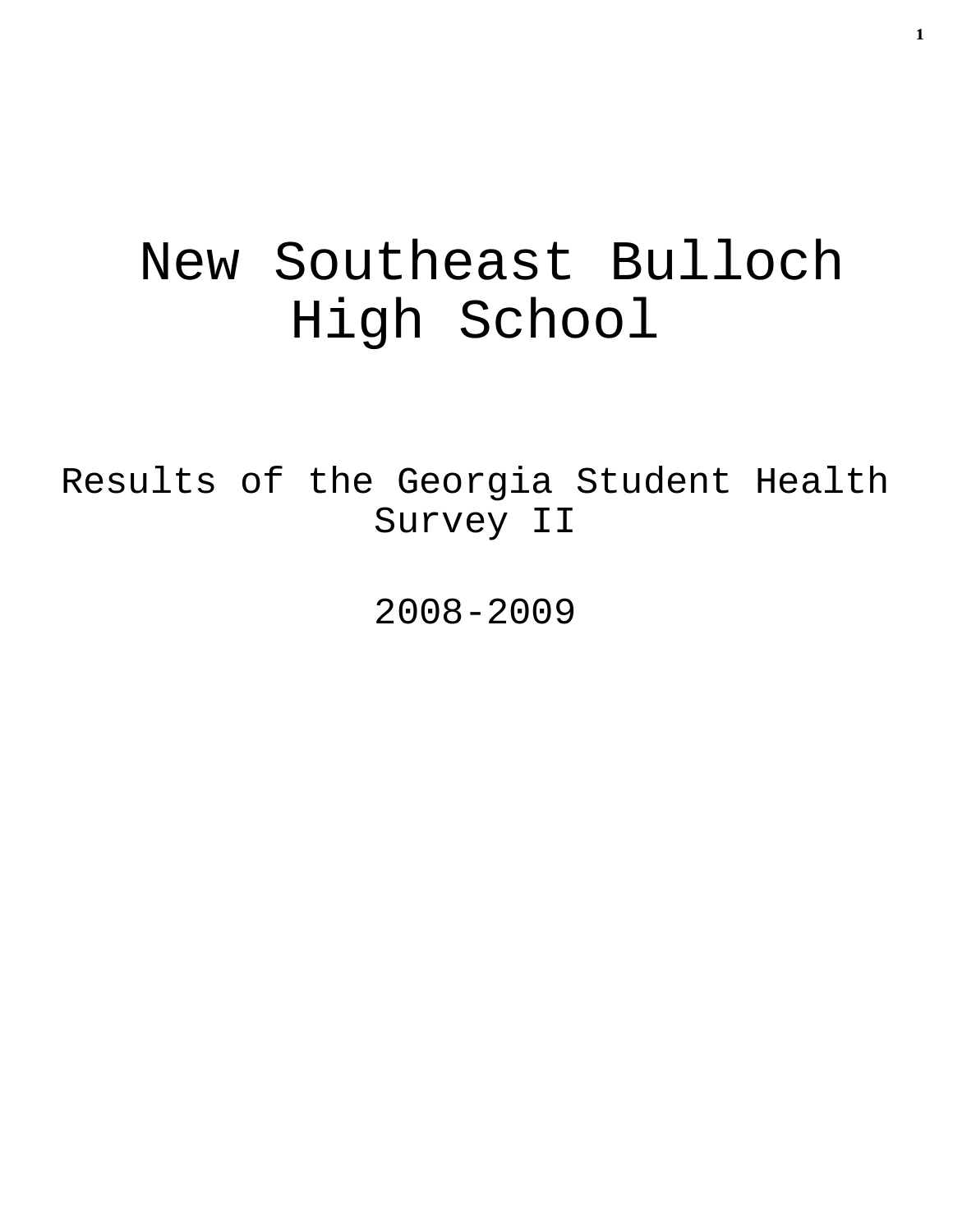# *Demographics* **2**

| Grade                    |     |  |  |  |
|--------------------------|-----|--|--|--|
| <b>Grade   Frequency</b> |     |  |  |  |
| 10                       | 90  |  |  |  |
| 12                       | 126 |  |  |  |

| <b>Frequency</b> | <b>Table of Gender by Grade</b> |              |             |              |  |  |
|------------------|---------------------------------|--------------|-------------|--------------|--|--|
| <b>Col Pct</b>   |                                 | Grade(Grade) |             |              |  |  |
|                  | Gender(Gender)                  | 10           | 12          | <b>Total</b> |  |  |
|                  | <b>Female</b>                   | 48<br>53.33  | 64<br>50.79 | 112          |  |  |
|                  | <b>Male</b>                     | 42<br>46.67  | 62<br>49.21 | 104          |  |  |
|                  | <b>Total</b>                    | 90           | 126         | 216          |  |  |

| <b>Frequency</b> |
|------------------|
| <b>Col Pct</b>   |

| <b>Table of Ethnicity by Grade</b> |              |              |              |  |  |  |
|------------------------------------|--------------|--------------|--------------|--|--|--|
|                                    | Grade(Grade) |              |              |  |  |  |
| <b>Ethnicity</b> (Ethnicity)       | 10           | 12           | <b>Total</b> |  |  |  |
| <b>Black</b>                       | 10<br>11.11  | 17<br>13.49  | 27           |  |  |  |
| <b>Hispanic</b>                    | 0<br>0.00    | 0.79         | 1            |  |  |  |
| White                              | 77<br>85.56  | 107<br>84.92 | 184          |  |  |  |
| <b>Other</b>                       | 3<br>3.33    | 0.79         | 4            |  |  |  |
| <b>Total</b>                       | 90           | 126          | 216          |  |  |  |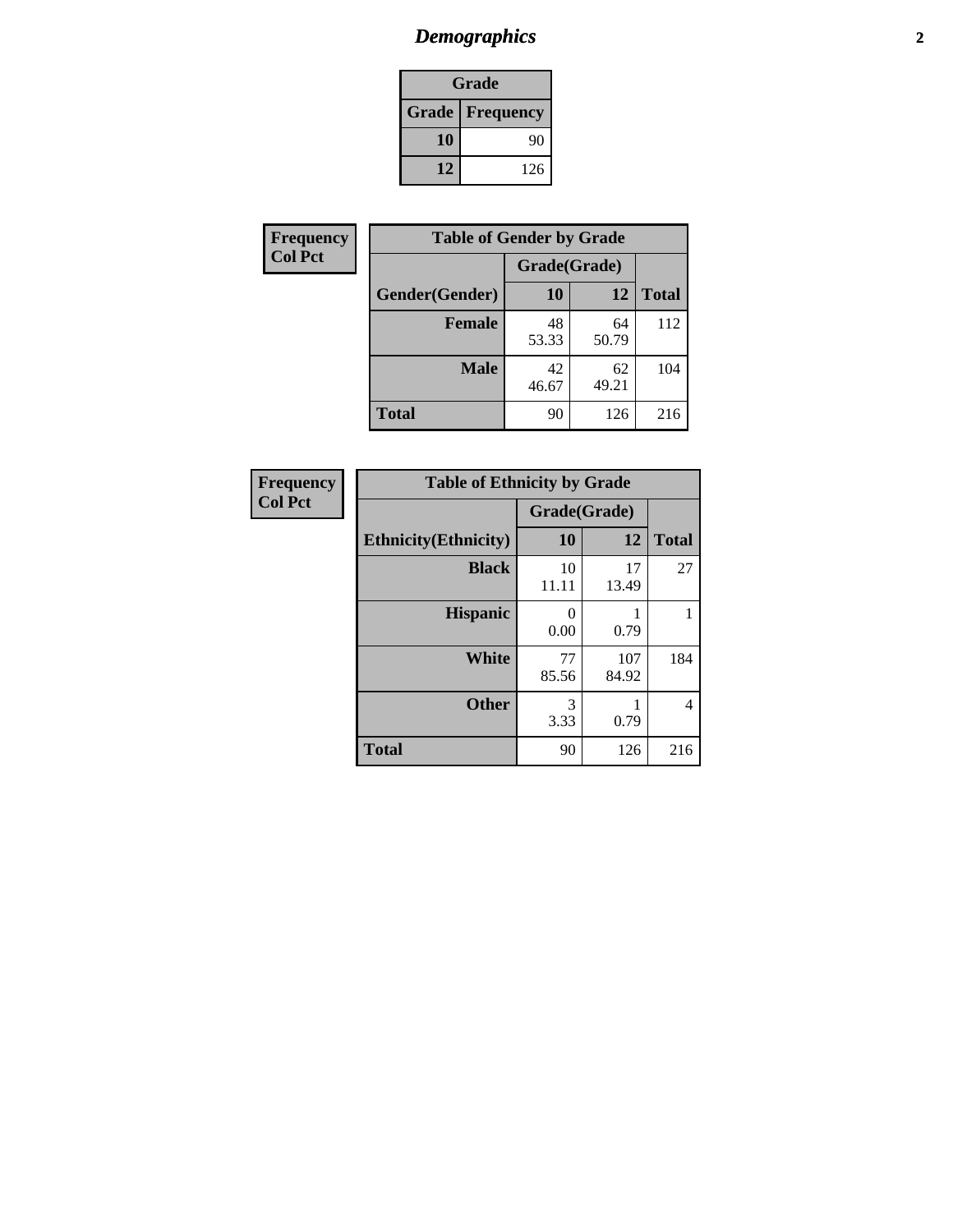#### *Title IV, Part A, Schedule A* **3** *Goal 1: Ensure that all schools are drug-free Baseline Data: Year 2008-2009 Prevalence of Drug Use*

| Frequency      | <b>Table of AlcoholAlt by Grade</b> |              |             |              |  |  |
|----------------|-------------------------------------|--------------|-------------|--------------|--|--|
| <b>Col Pct</b> | AlcoholAlt(Alcohol                  | Grade(Grade) |             |              |  |  |
|                | use, past 30 days)                  | 10           | 12          | <b>Total</b> |  |  |
|                | Yes                                 | 26<br>28.89  | 61<br>48.41 | 87           |  |  |
|                | N <sub>0</sub>                      | 64<br>71.11  | 65<br>51.59 | 129          |  |  |
|                | Total                               | 90           | 126         | 216          |  |  |

| <b>Frequency</b><br><b>Col Pct</b> | <b>Table of TobaccoAny by Grade</b> |              |             |              |  |
|------------------------------------|-------------------------------------|--------------|-------------|--------------|--|
|                                    | TobaccoAny(Tobacco                  | Grade(Grade) |             |              |  |
|                                    | use, past 30 days)                  | <b>10</b>    | 12          | <b>Total</b> |  |
|                                    | Yes                                 | 13<br>14.44  | 44<br>34.92 | 57           |  |
|                                    | N <sub>0</sub>                      | 77<br>85.56  | 82<br>65.08 | 159          |  |
|                                    | Total                               | 90           | 126         | 216          |  |

| Frequency      | <b>Table of MarijuanaAlt by Grade</b> |              |              |              |  |
|----------------|---------------------------------------|--------------|--------------|--------------|--|
| <b>Col Pct</b> | MarijuanaAlt(Marijuana                | Grade(Grade) |              |              |  |
|                | use, past 30 days)                    | 10           | 12           | <b>Total</b> |  |
|                | Yes                                   | 11<br>12.22  | 24<br>19.05  | 35           |  |
|                | N <sub>0</sub>                        | 79<br>87.78  | 102<br>80.95 | 181          |  |
|                | <b>Total</b>                          | 90           | 126          | 216          |  |

| Frequency      | <b>Table of OtherDrugAny by Grade</b>  |              |              |              |  |  |
|----------------|----------------------------------------|--------------|--------------|--------------|--|--|
| <b>Col Pct</b> | <b>OtherDrugAny(Other</b><br>drug use, | Grade(Grade) |              |              |  |  |
|                | past 30 days)                          | 10           | 12           | <b>Total</b> |  |  |
|                | Yes                                    | 8<br>8.89    | 14<br>11.11  | 22           |  |  |
|                | N <sub>0</sub>                         | 82<br>91.11  | 112<br>88.89 | 194          |  |  |
|                | <b>Total</b>                           | 90           | 126          | 216          |  |  |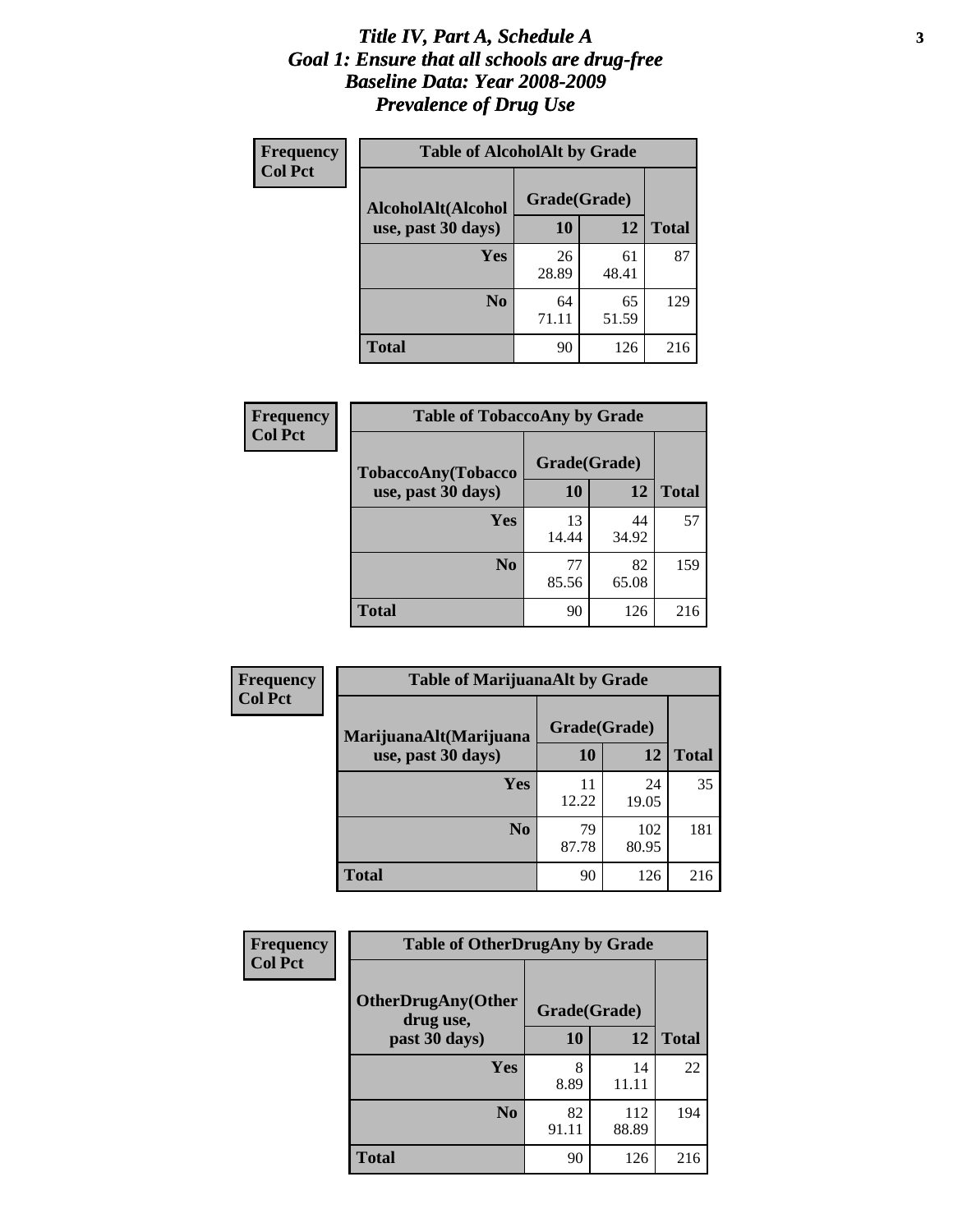#### *Average Age of Onset of Use* **4** *Results for "Average Age of Onset of Use" questions exclude students who said they did not use that substance*

| <b>Variable</b>    | Label                                                              | <b>Mean</b> |
|--------------------|--------------------------------------------------------------------|-------------|
| Alcoholinit2       | I started using alcohol when I was                                 | 13.95       |
| Cigarettesinit2    | I started smoking tobacco when I was                               | 13.41       |
| Smokelessinit2     | I started chewing tobacco when I was                               | 12.73       |
| Marijuanainit2     | I started using marijuana when I was                               | 14.42       |
| Cocaineinit2       | I started using cocaine when I was                                 | 13.45       |
| Inhalantsinit2     | I started using inhalants when I was                               | 13.43       |
| Steroidsinit2      | I started using steroids when I was                                | 14.75       |
| Ecstasyinit2       | I started using ecstasy when I was                                 | 15.27       |
| Methinit2          | I started using methamphetamines when I was                        | 12.67       |
| Hallucinogensinit2 | I started using hallucinogens when I was                           | 14.00       |
| Prescriptioninit2  | I started using prescription drugs not prescribed to me when I was | 13.68       |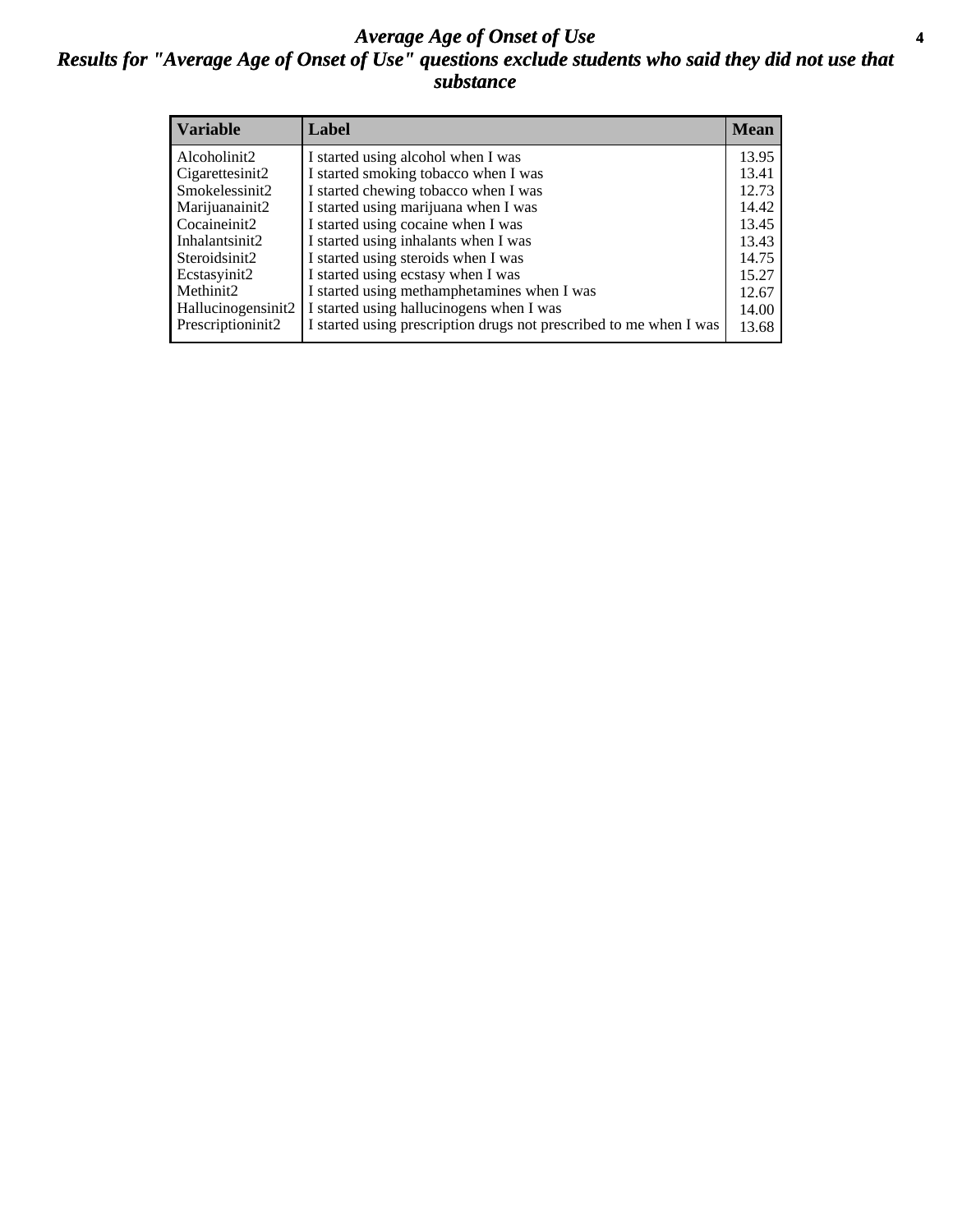# *Perception of Health Risk* **5**

| <b>Frequency</b> | <b>Table of Alcoholharmdich by Grade</b> |              |             |              |  |
|------------------|------------------------------------------|--------------|-------------|--------------|--|
| <b>Col Pct</b>   | Alcoholharmdich(I<br>think alcohol is    | Grade(Grade) |             |              |  |
|                  | harmful)                                 | 10           | 12          | <b>Total</b> |  |
|                  | <b>Yes</b>                               | 69           | 96          | 165          |  |
|                  |                                          | 76.67        | 76.19       |              |  |
|                  | N <sub>0</sub>                           | 21<br>23.33  | 30<br>23.81 | 51           |  |
|                  | <b>Total</b>                             | 90           | 126         | 216          |  |

| Frequency      | <b>Table of Tobaccoharmdich by Grade</b> |              |              |              |  |
|----------------|------------------------------------------|--------------|--------------|--------------|--|
| <b>Col Pct</b> | Tobaccoharmdich(I<br>think tobacco is    | Grade(Grade) |              |              |  |
|                | harmful)                                 | 10           | 12           | <b>Total</b> |  |
|                | Yes                                      | 83<br>92.22  | 122<br>96.83 | 205          |  |
|                | N <sub>0</sub>                           | 7.78         | 4<br>3.17    | 11           |  |
|                | <b>Total</b>                             | 90           | 126          | 216          |  |

| Frequency      | <b>Table of Marijuanaharmdich by Grade</b> |              |             |              |  |  |
|----------------|--------------------------------------------|--------------|-------------|--------------|--|--|
| <b>Col Pct</b> | Marijuanaharmdich(I<br>think marijuana is  | Grade(Grade) |             |              |  |  |
|                | harmful)                                   | 10           | <b>12</b>   | <b>Total</b> |  |  |
|                | Yes                                        | 73<br>81.11  | 94<br>74.60 | 167          |  |  |
|                | N <sub>0</sub>                             | 17<br>18.89  | 32<br>25.40 | 49           |  |  |
|                | <b>Total</b>                               | 90           | 126         | 216          |  |  |

| <b>Frequency</b> | <b>Table of Otherdrugharmdich by Grade</b>   |              |              |              |  |  |
|------------------|----------------------------------------------|--------------|--------------|--------------|--|--|
| <b>Col Pct</b>   | Otherdrugharmdich(I<br>think other drugs are | Grade(Grade) |              |              |  |  |
|                  | harmful)                                     | 10           | 12           | <b>Total</b> |  |  |
|                  | <b>Yes</b>                                   | 86<br>95.56  | 122<br>96.83 | 208          |  |  |
|                  | N <sub>0</sub>                               | 4.44         | 4<br>3.17    | 8            |  |  |
|                  | <b>Total</b>                                 | 90           | 126          | 216          |  |  |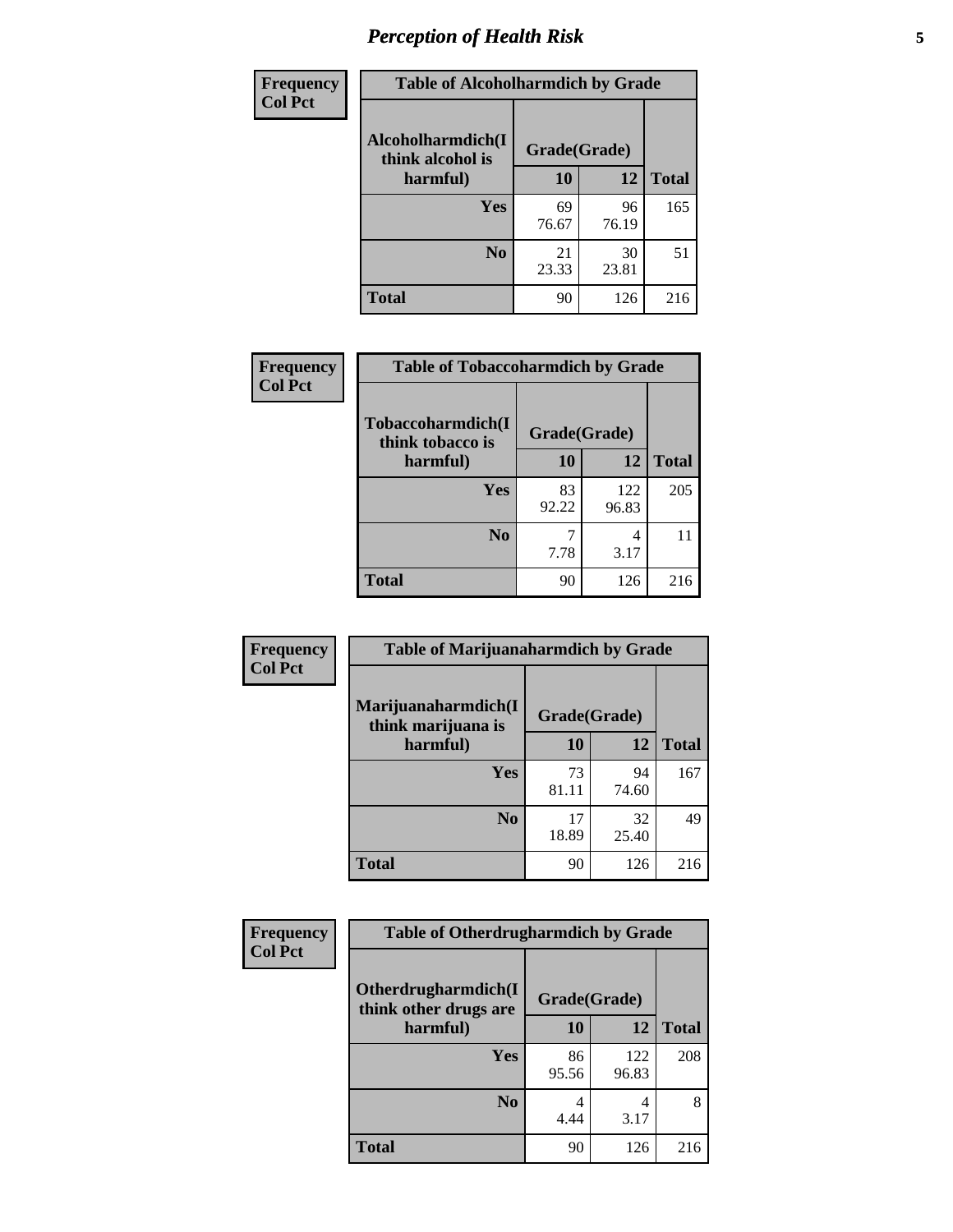# *Social Disapproval* **6**

| Frequency      | <b>Table of Alcoholpeerdich by Grade</b>                    |              |             |              |  |  |  |
|----------------|-------------------------------------------------------------|--------------|-------------|--------------|--|--|--|
| <b>Col Pct</b> | Alcoholpeerdich(My<br>friends would<br>disapprove if I used | Grade(Grade) |             |              |  |  |  |
|                | alcohol)                                                    | 10           | 12          | <b>Total</b> |  |  |  |
|                | <b>Yes</b>                                                  | 39<br>43.33  | 30<br>23.81 | 69           |  |  |  |
|                | N <sub>0</sub>                                              | 51<br>56.67  | 96<br>76.19 | 147          |  |  |  |
|                | <b>Total</b>                                                | 90           | 126         | 216          |  |  |  |

| <b>Frequency</b> |
|------------------|
| <b>Col Pct</b>   |

| <b>Table of Tobaccopeerdich by Grade</b>                    |              |             |              |  |  |
|-------------------------------------------------------------|--------------|-------------|--------------|--|--|
| Tobaccopeerdich(My<br>friends would<br>disapprove if I used | Grade(Grade) |             |              |  |  |
| tobacco)                                                    | 10           | 12          | <b>Total</b> |  |  |
| Yes                                                         | 51<br>56.67  | 43<br>34.13 | 94           |  |  |
| N <sub>0</sub>                                              | 39<br>43.33  | 83<br>65.87 | 122          |  |  |
| <b>Total</b>                                                | 90           | 126         | 216          |  |  |

| Frequency      | <b>Table of Marijuanapeerdich by Grade</b>                    |              |             |              |  |  |
|----------------|---------------------------------------------------------------|--------------|-------------|--------------|--|--|
| <b>Col Pct</b> | Marijuanapeerdich(My<br>friends would<br>disapprove if I used | Grade(Grade) |             |              |  |  |
|                | marijuana)                                                    | 10           | 12          | <b>Total</b> |  |  |
|                | <b>Yes</b>                                                    | 54<br>60.00  | 73<br>57.94 | 127          |  |  |
|                | N <sub>0</sub>                                                | 36<br>40.00  | 53<br>42.06 | 89           |  |  |
|                | <b>Total</b>                                                  | 90           | 126         | 216          |  |  |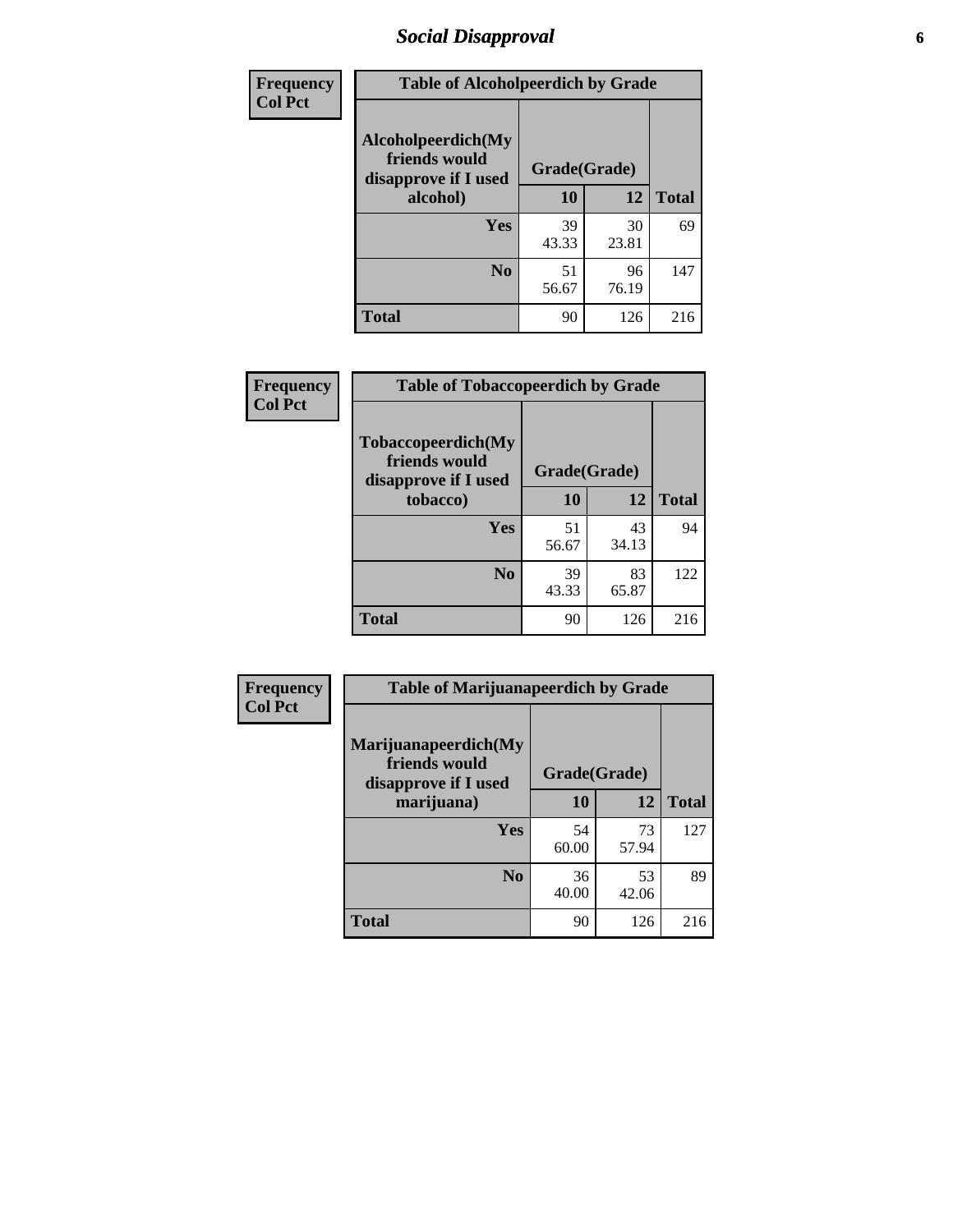# *Social Disapproval* **7**

| Frequency      | <b>Table of Otherdrugpeerdich by Grade</b>                    |              |             |              |  |  |  |
|----------------|---------------------------------------------------------------|--------------|-------------|--------------|--|--|--|
| <b>Col Pct</b> | Otherdrugpeerdich(My<br>friends would<br>disapprove if I used | Grade(Grade) |             |              |  |  |  |
|                | other drugs)                                                  | 10           | 12          | <b>Total</b> |  |  |  |
|                | Yes                                                           | 62<br>68.89  | 90<br>71.43 | 152          |  |  |  |
|                | N <sub>0</sub>                                                | 28<br>31.11  | 36<br>28.57 | 64           |  |  |  |
|                | <b>Total</b>                                                  | 90           | 126         | 216          |  |  |  |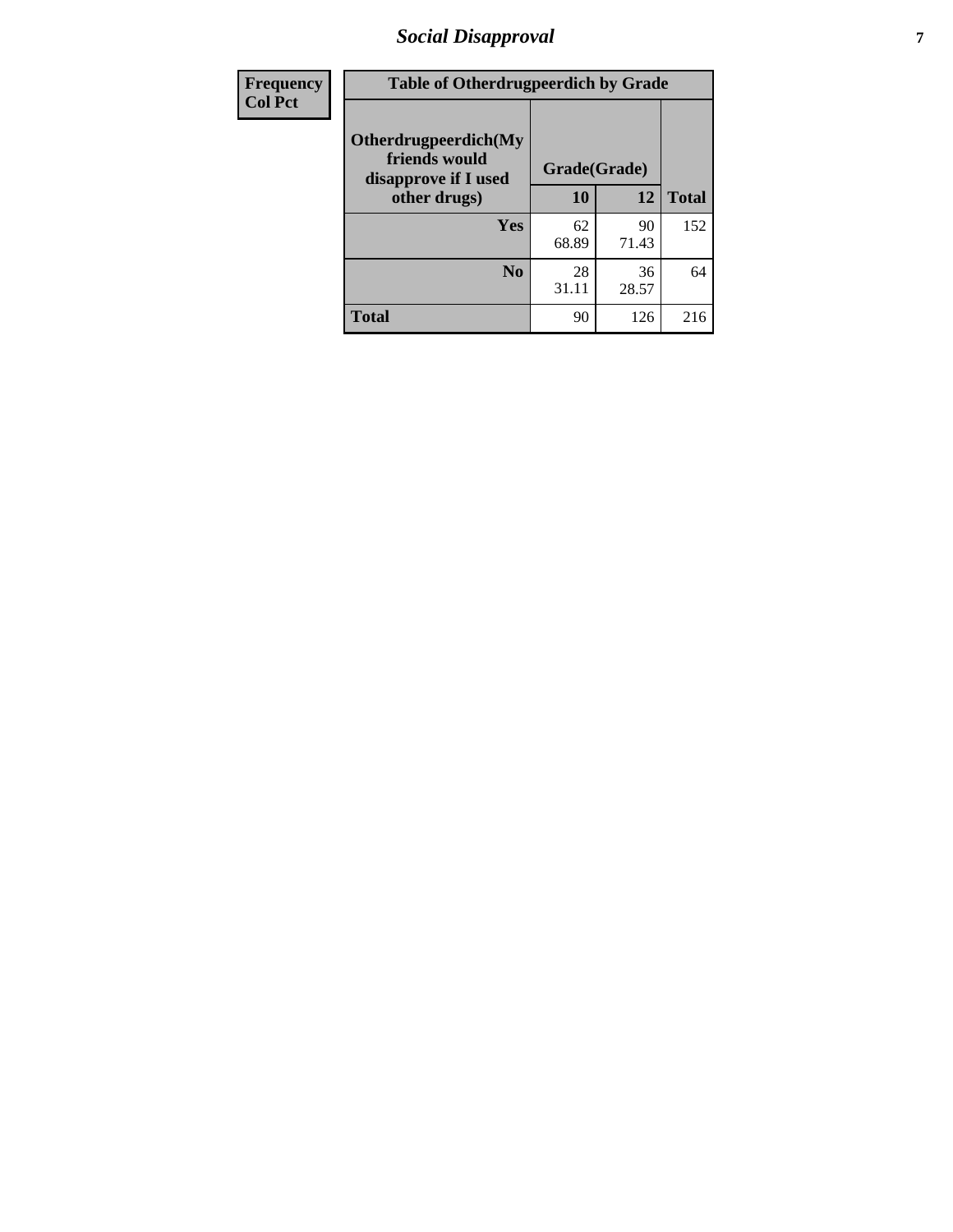### Title IV, Part A, Schedule A **8** *Goal 2: To help ensure that all schools are safe and disciplined Baseline Data: Year 2008-2009 Student Involvement in Gang Activity*

| Frequency      | <b>Table of Gangself by Grade</b>                                                                 |                    |              |              |  |  |
|----------------|---------------------------------------------------------------------------------------------------|--------------------|--------------|--------------|--|--|
| <b>Col Pct</b> | Gangself(I<br>have<br>participated<br>in illegal<br>gang<br>activities in<br>the past 30<br>days) | Grade(Grade)<br>10 | 12           | <b>Total</b> |  |  |
|                | Yes                                                                                               | 5<br>5.56          | 6<br>4.76    | 11           |  |  |
|                | N <sub>0</sub>                                                                                    | 85<br>94.44        | 120<br>95.24 | 205          |  |  |
|                | <b>Total</b>                                                                                      | 90                 | 126          | 216          |  |  |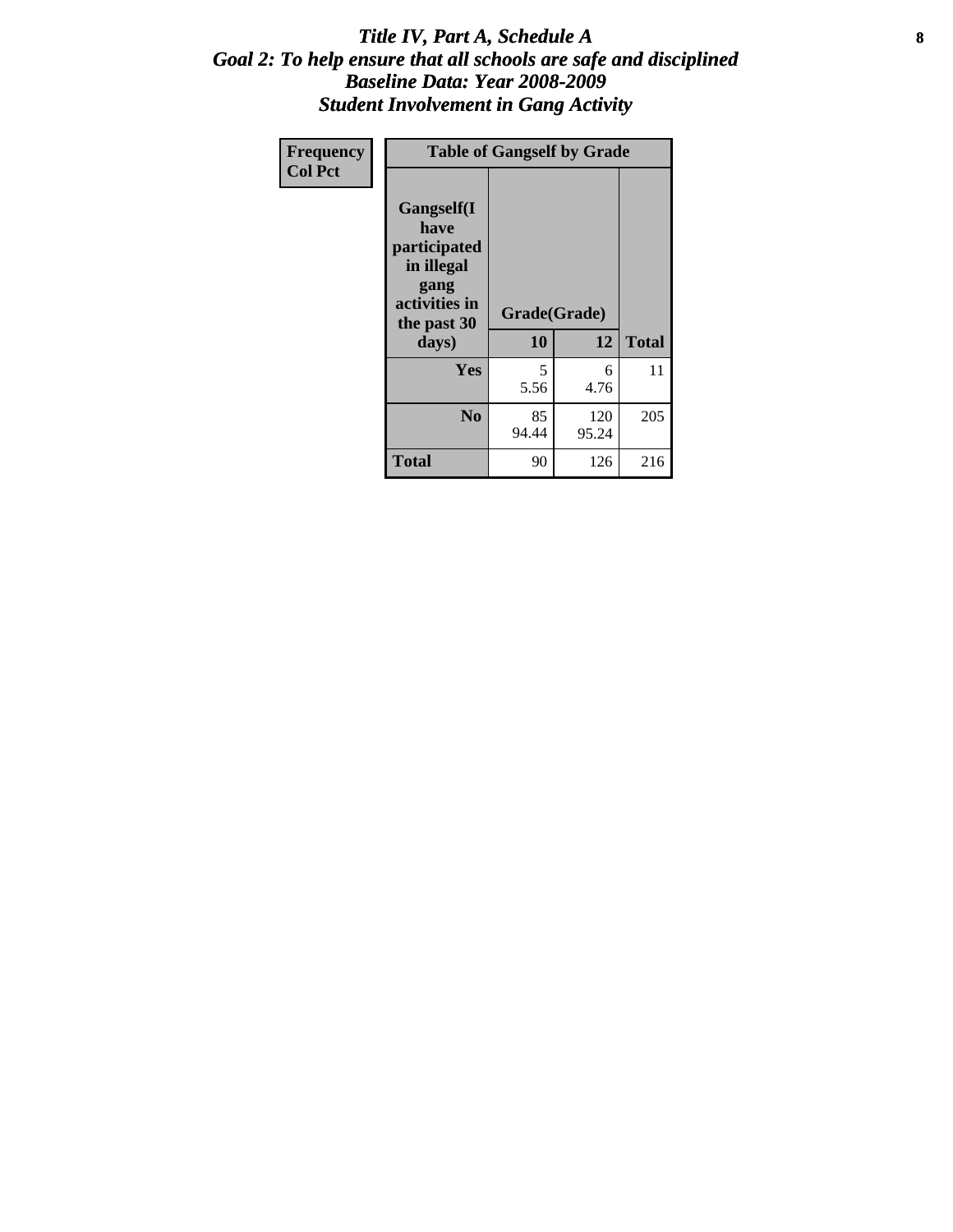# *Student Perception of School Safety* **9**

| <b>Frequency</b><br>Row Pct |
|-----------------------------|
|                             |

| <b>Table of Grade by Safeschool</b> |                                                                                                                            |                                                        |             |           |     |  |  |
|-------------------------------------|----------------------------------------------------------------------------------------------------------------------------|--------------------------------------------------------|-------------|-----------|-----|--|--|
|                                     |                                                                                                                            | Safeschool (School is a place at which I feel<br>safe) |             |           |     |  |  |
| Grade(Grade)                        | Somewhat   Somewhat<br><b>Strongly</b><br><b>Strongly</b><br><b>Disagree</b><br>Agree<br>Disagree<br><b>Total</b><br>Agree |                                                        |             |           |     |  |  |
| 10                                  | 33<br>36.67                                                                                                                | 45<br>50.00                                            | 6<br>6.67   | 6<br>6.67 | 90  |  |  |
| 12                                  | 36<br>28.57                                                                                                                | 68<br>53.97                                            | 18<br>14.29 | 4<br>3.17 | 126 |  |  |
| <b>Total</b>                        | 69                                                                                                                         | 113                                                    | 24          | 10        | 216 |  |  |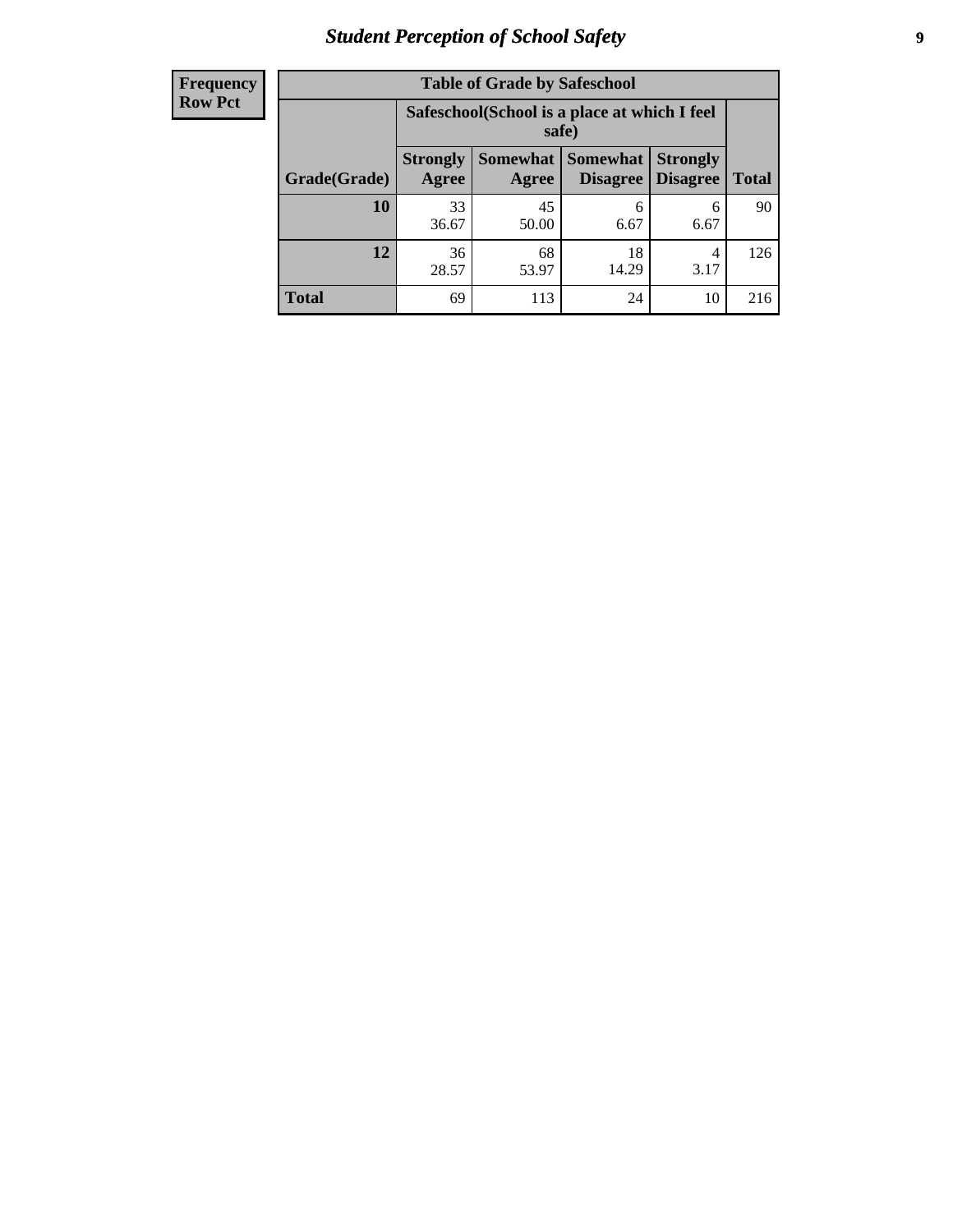### *Students Who Have Been Bullied* **10**

#### **Frequency Row Pct**

| <b>Table of Grade by Bullied</b> |                  |                                                                               |                              |                        |                        |                        |                          |              |
|----------------------------------|------------------|-------------------------------------------------------------------------------|------------------------------|------------------------|------------------------|------------------------|--------------------------|--------------|
|                                  |                  | <b>Bullied</b> (I have been bullied by other<br>students in the past 30 days) |                              |                        |                        |                        |                          |              |
| Grade(Grade)                     | 0<br><b>Days</b> | 1 or<br>days                                                                  | 3 <sub>to</sub><br>5<br>days | 6 to<br>9<br>days      | 10<br>to<br>19<br>days | 20<br>to<br>29<br>days | All<br><b>30</b><br>days | <b>Total</b> |
| 10                               | 80<br>88.89      | 5<br>5.56                                                                     | 1.11                         | 1.11                   | 0<br>0.00              | 1.11                   | $\mathfrak{D}$<br>2.22   | 90           |
| 12                               | 110<br>87.30     | 5.56                                                                          | 4<br>3.17                    | $\overline{2}$<br>1.59 | 0.79                   | 0.79                   | 0.79                     | 126          |
| <b>Total</b>                     | 190              | 12                                                                            | 5                            | 3                      | 1                      | $\overline{2}$         | 3                        | 216          |

 $\blacksquare$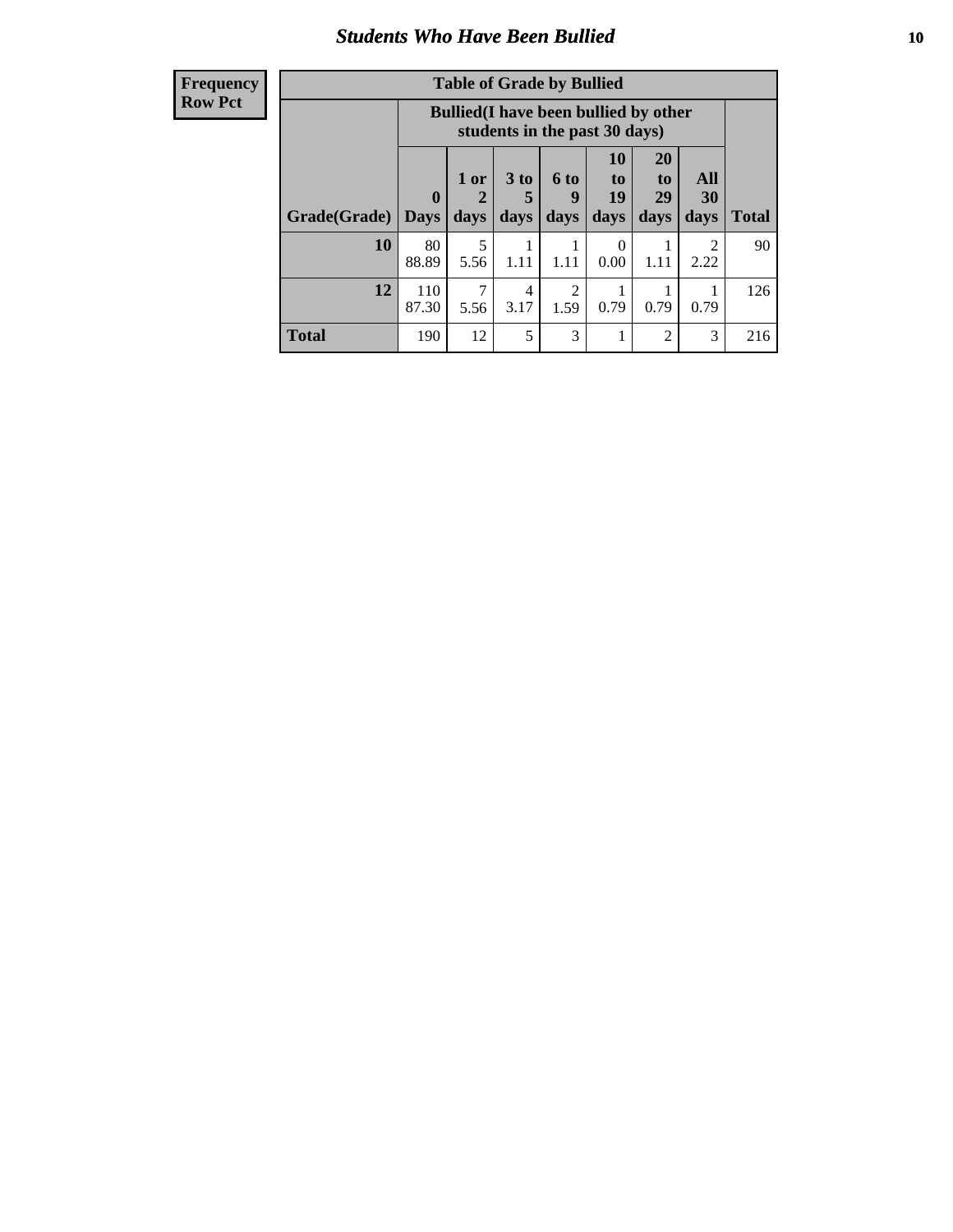### *School Climate* **11**

| Frequency      | <b>Table of SchoolClimate1 by Grade</b> |                    |             |              |  |  |
|----------------|-----------------------------------------|--------------------|-------------|--------------|--|--|
| <b>Col Pct</b> | SchoolClimate1(I<br>like school)        | Grade(Grade)<br>10 | 12          | <b>Total</b> |  |  |
|                | <b>Strongly Agree</b>                   | 17<br>18.89        | 21<br>16.67 | 38           |  |  |
|                | <b>Somewhat Agree</b>                   | 59<br>65.56        | 79<br>62.70 | 138          |  |  |
|                | <b>Somewhat Disagree</b>                | 12<br>13.33        | 12<br>9.52  | 24           |  |  |
|                | <b>Strongly Disagree</b>                | 2<br>2.22          | 14<br>11.11 | 16           |  |  |
|                | <b>Total</b>                            | 90                 | 126         | 216          |  |  |

| <b>Frequency</b> |
|------------------|
| <b>Col Pct</b>   |

| <b>Table of SchoolClimate2 by Grade</b>           |                    |                        |              |  |  |
|---------------------------------------------------|--------------------|------------------------|--------------|--|--|
| SchoolClimate2(I<br>feel successful at<br>school) | Grade(Grade)<br>10 | 12                     | <b>Total</b> |  |  |
| <b>Strongly Agree</b>                             | 31<br>34.44        | 41<br>32.54            | 72           |  |  |
| <b>Somewhat Agree</b>                             | 52<br>57.78        | 74<br>58.73            | 126          |  |  |
| <b>Somewhat Disagree</b>                          | 7<br>7.78          | 9<br>7.14              | 16           |  |  |
| <b>Strongly Disagree</b>                          | 0.00               | $\mathfrak{D}$<br>1.59 | 2            |  |  |
| Total                                             | 90                 | 126                    | 216          |  |  |

| Frequency      | <b>Table of SchoolClimate3 by Grade</b>                      |                           |             |              |  |
|----------------|--------------------------------------------------------------|---------------------------|-------------|--------------|--|
| <b>Col Pct</b> | <b>SchoolClimate3(My</b><br>school has high<br>standards for | Grade(Grade)              |             |              |  |
|                | achievement)                                                 | 10                        | 12          | <b>Total</b> |  |
|                | <b>Strongly Agree</b>                                        | 48<br>53.33               | 60<br>47.62 | 108          |  |
|                | <b>Somewhat Agree</b>                                        | 34<br>37.78               | 52<br>41.27 | 86           |  |
|                | <b>Somewhat Disagree</b>                                     | 8<br>8.89                 | 13<br>10.32 | 21           |  |
|                | <b>Strongly Disagree</b>                                     | $\mathbf{\Omega}$<br>0.00 | 0.79        |              |  |
|                | Total                                                        | 90                        | 126         | 216          |  |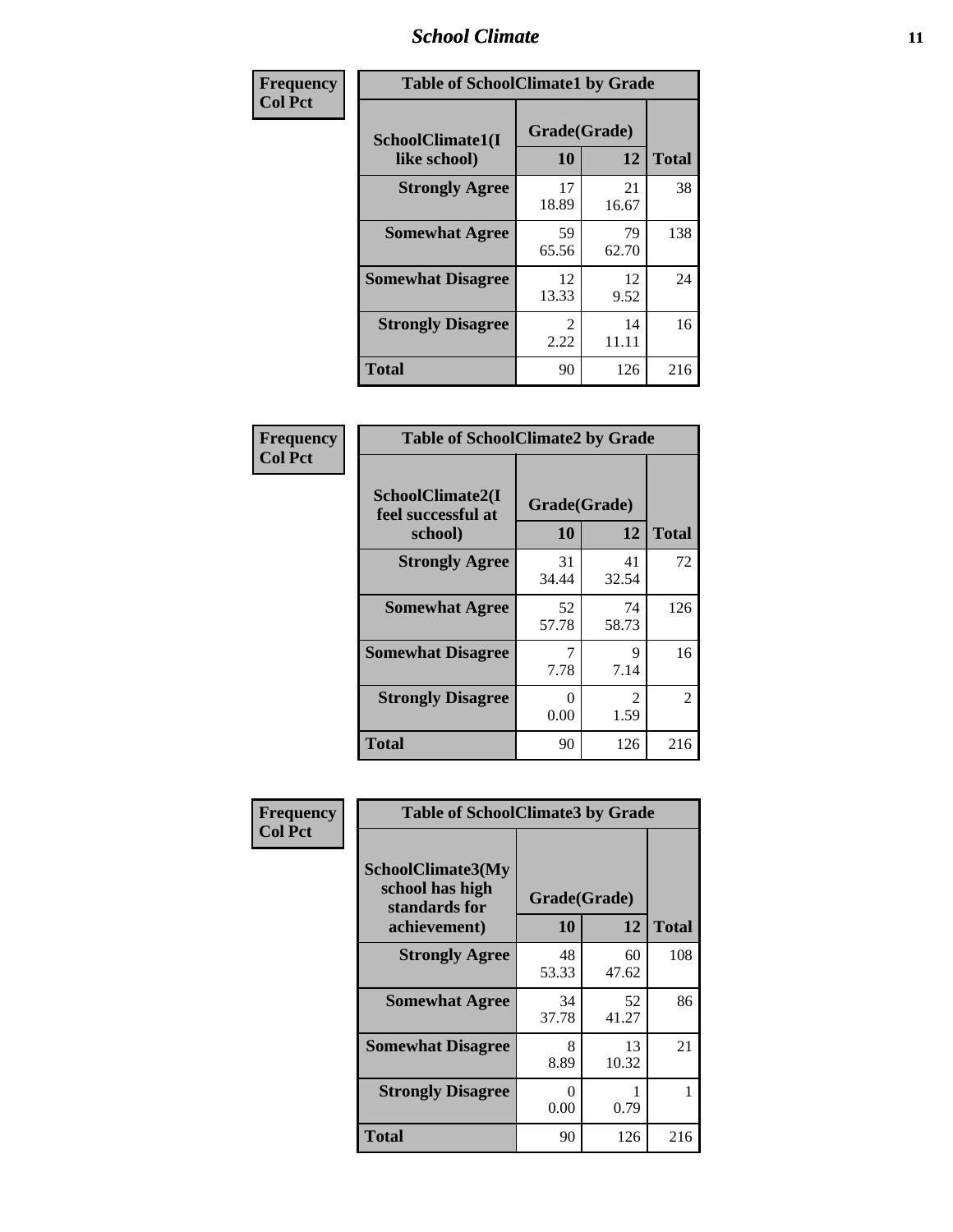### *School Climate* **12**

| Frequency      | <b>Table of SchoolClimate4 by Grade</b>                              |                    |             |              |
|----------------|----------------------------------------------------------------------|--------------------|-------------|--------------|
| <b>Col Pct</b> | <b>SchoolClimate4(My</b><br>school sets clear<br>rules for behavior) | Grade(Grade)<br>10 | 12          | <b>Total</b> |
|                | <b>Strongly Agree</b>                                                | 60<br>66.67        | 80<br>63.49 | 140          |
|                | <b>Somewhat Agree</b>                                                | 21<br>23.33        | 32<br>25.40 | 53           |
|                | <b>Somewhat Disagree</b>                                             | 8<br>8.89          | 8<br>6.35   | 16           |
|                | <b>Strongly Disagree</b>                                             | 1.11               | 6<br>4.76   | 7            |
|                | <b>Total</b>                                                         | 90                 | 126         | 216          |

| <b>Table of SchoolClimate5 by Grade</b>                              |                    |             |              |  |  |
|----------------------------------------------------------------------|--------------------|-------------|--------------|--|--|
| SchoolClimate5(I<br>know what to do in<br>an emergency at<br>school) | Grade(Grade)<br>10 | 12          | <b>Total</b> |  |  |
| <b>Strongly Agree</b>                                                | 53<br>58.89        | 79<br>62.70 | 132          |  |  |
| <b>Somewhat Agree</b>                                                | 28<br>31.11        | 41<br>32.54 | 69           |  |  |
| <b>Somewhat Disagree</b>                                             | 6<br>6.67          | 5<br>3.97   | 11           |  |  |
| <b>Strongly Disagree</b>                                             | 3<br>3.33          | 0.79        | 4            |  |  |
| <b>Total</b>                                                         | 90                 | 126         | 216          |  |  |

| Frequency      | <b>Table of SchoolClimate6 by Grade</b>                  |                    |             |              |
|----------------|----------------------------------------------------------|--------------------|-------------|--------------|
| <b>Col Pct</b> | <b>SchoolClimate6(Teachers</b><br>treat me with respect) | Grade(Grade)<br>10 | 12          | <b>Total</b> |
|                | <b>Strongly Agree</b>                                    | 37<br>41.11        | 53<br>42.06 | 90           |
|                | <b>Somewhat Agree</b>                                    | 41<br>45.56        | 52<br>41.27 | 93           |
|                | <b>Somewhat Disagree</b>                                 | 7.78               | 15<br>11.90 | 22           |
|                | <b>Strongly Disagree</b>                                 | 5<br>5.56          | 6<br>4.76   | 11           |
|                | <b>Total</b>                                             | 90                 | 126         | 216          |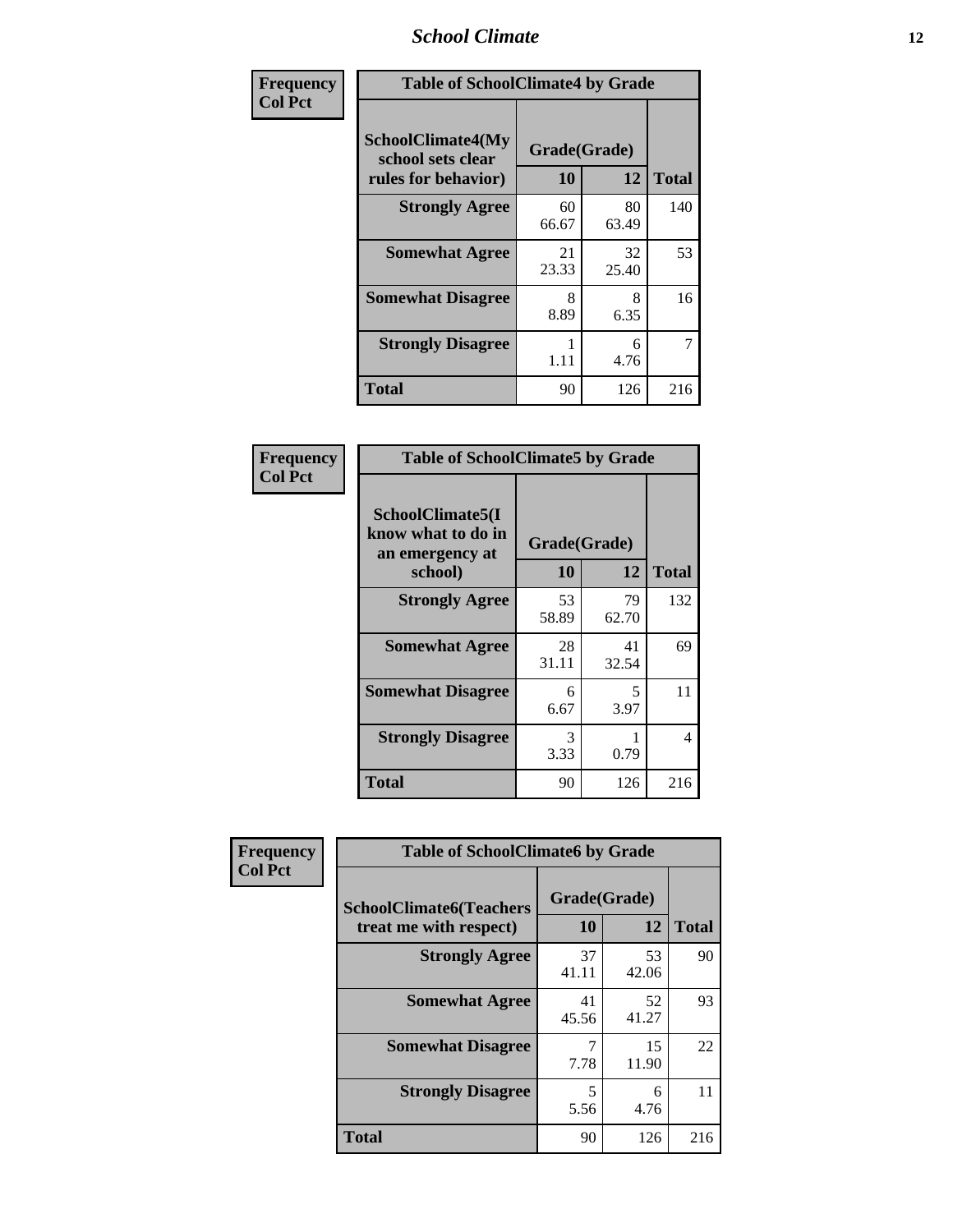### *School Climate* **13**

| Frequency      | <b>Table of SchoolClimate7 by Grade</b>                                       |                           |                        |              |
|----------------|-------------------------------------------------------------------------------|---------------------------|------------------------|--------------|
| <b>Col Pct</b> | <b>SchoolClimate7(Behaviors</b><br>in my class allow the<br>teacher to teach) | Grade(Grade)<br><b>10</b> | 12                     | <b>Total</b> |
|                | <b>Strongly Agree</b>                                                         | 23<br>25.56               | 39<br>30.95            | 62           |
|                | <b>Somewhat Agree</b>                                                         | 57<br>63.33               | 66<br>52.38            | 123          |
|                | <b>Somewhat Disagree</b>                                                      | $\overline{7}$<br>7.78    | 19<br>15.08            | 26           |
|                | <b>Strongly Disagree</b>                                                      | 3<br>3.33                 | $\mathfrak{D}$<br>1.59 | 5            |
|                | <b>Total</b>                                                                  | 90                        | 126                    | 216          |

| Frequency      | <b>Table of SchoolClimate8 by Grade</b>                                 |              |             |              |
|----------------|-------------------------------------------------------------------------|--------------|-------------|--------------|
| <b>Col Pct</b> | <b>SchoolClimate8(Students</b><br>are frequently<br>recognized for good | Grade(Grade) |             |              |
|                | behavior)                                                               | 10           | 12          | <b>Total</b> |
|                | <b>Strongly Agree</b>                                                   | 32<br>35.56  | 43<br>34.13 | 75           |
|                | <b>Somewhat Agree</b>                                                   | 43<br>47.78  | 61<br>48.41 | 104          |
|                | <b>Somewhat Disagree</b>                                                | 12<br>13.33  | 18<br>14.29 | 30           |
|                | <b>Strongly Disagree</b>                                                | 3<br>3.33    | 4<br>3.17   |              |
|                | <b>Total</b>                                                            | 90           | 126         | 216          |

| Frequency      | <b>Table of SchoolClimate9 by Grade</b>                                           |                    |             |              |
|----------------|-----------------------------------------------------------------------------------|--------------------|-------------|--------------|
| <b>Col Pct</b> | SchoolClimate9(School<br>counselor would be<br>helpful if I needed<br>assistance) | Grade(Grade)<br>10 | 12          | <b>Total</b> |
|                | <b>Strongly Agree</b>                                                             | 49<br>54.44        | 64<br>50.79 | 113          |
|                | <b>Somewhat Agree</b>                                                             | 31<br>34.44        | 48<br>38.10 | 79           |
|                | <b>Somewhat Disagree</b>                                                          | 8<br>8.89          | 10<br>7.94  | 18           |
|                | <b>Strongly Disagree</b>                                                          | 2<br>2.22          | 4<br>3.17   | 6            |
|                | Total                                                                             | 90                 | 126         | 216          |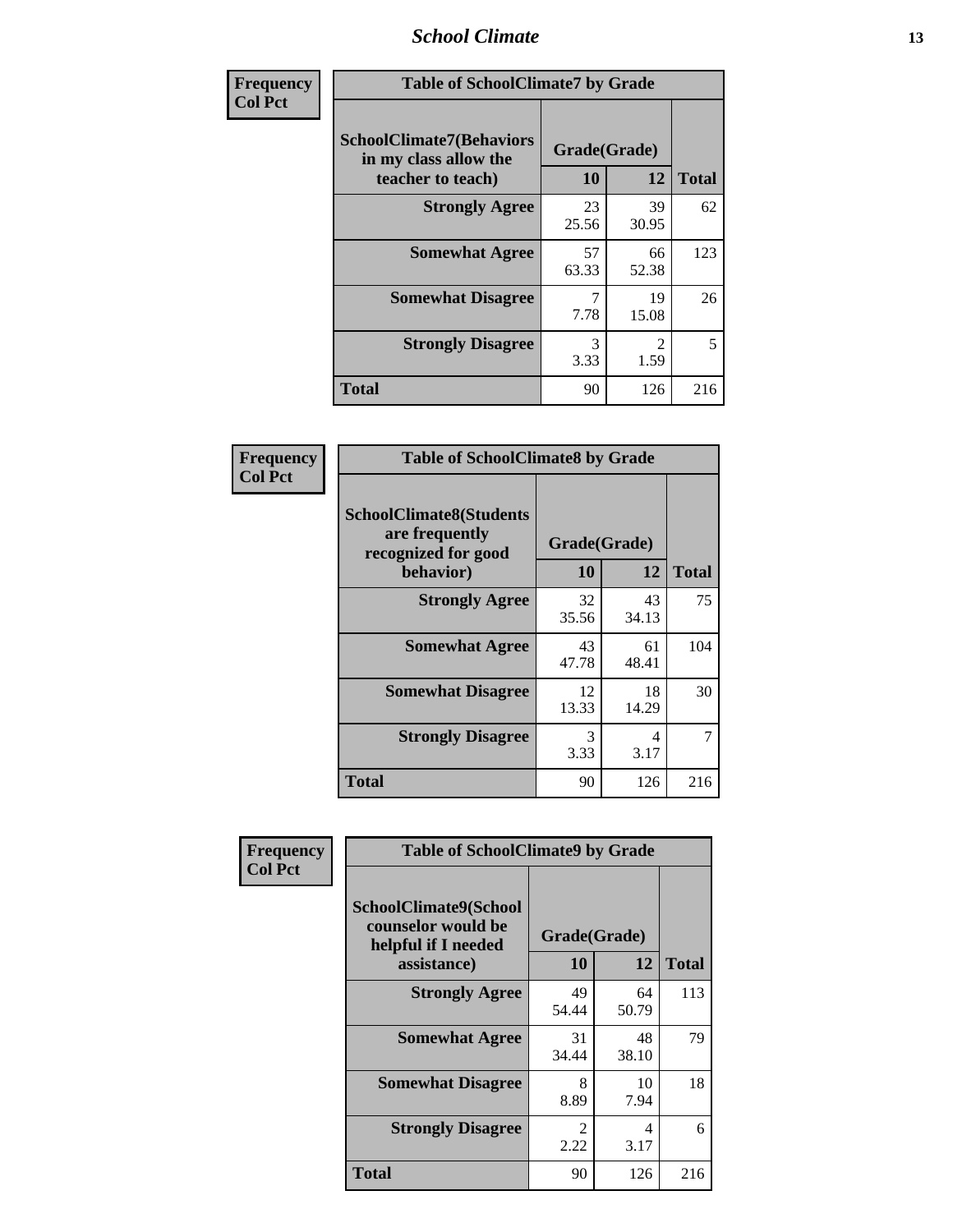### *Reasons for Dropping Out* **14**

| Frequency      |                                                                          | <b>Table of Dropoutreason by Grade</b> |                    |              |  |
|----------------|--------------------------------------------------------------------------|----------------------------------------|--------------------|--------------|--|
| <b>Col Pct</b> | Dropoutreason(If<br>I dropped out the<br>reason would<br>most likely be) | 10                                     | Grade(Grade)<br>12 | <b>Total</b> |  |
|                | <b>Won't Drop out</b>                                                    | 63<br>70.00                            | 83<br>65.87        | 146          |  |
|                | <b>Bored</b>                                                             | 11<br>12.22                            | 11<br>8.73         | 22           |  |
|                | <b>Family Reasons</b>                                                    | 5<br>5.56                              | 15<br>11.90        | 20           |  |
|                | <b>Being Bullied</b>                                                     | 1<br>1.11                              | $\Omega$<br>0.00   | 1            |  |
|                | <b>Other</b>                                                             | 10<br>11.11                            | 17<br>13.49        | 27           |  |
|                | <b>Total</b>                                                             | 90                                     | 126                | 216          |  |

| Frequency<br><b>Col Pct</b> | <b>Table of Dropout by Grade</b>                                       |                    |             |              |  |
|-----------------------------|------------------------------------------------------------------------|--------------------|-------------|--------------|--|
|                             | Dropout(I<br>have<br>thought<br>about<br>dropping<br>out of<br>school) | Grade(Grade)<br>10 | 12          | <b>Total</b> |  |
|                             |                                                                        |                    |             |              |  |
|                             | Yes                                                                    | 17<br>18.89        | 28<br>22.22 | 45           |  |
|                             | N <sub>0</sub>                                                         | 73<br>81.11        | 98<br>77.78 | 171          |  |
|                             | <b>Total</b>                                                           | 90                 | 126         | 216          |  |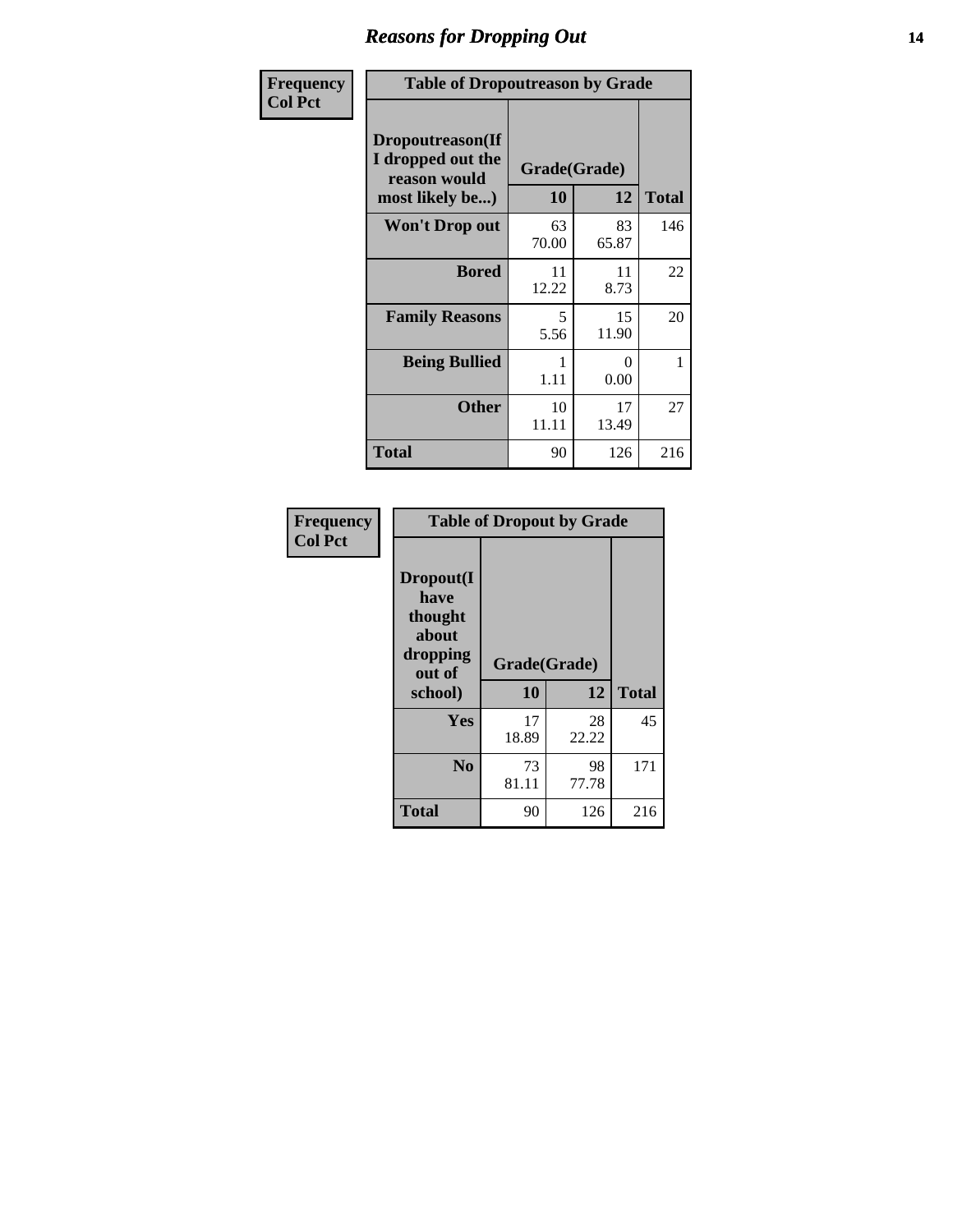*School Safety* **15**

| Frequency      | <b>Table of Gangself by Grade</b>                                                                 |                    |              |              |
|----------------|---------------------------------------------------------------------------------------------------|--------------------|--------------|--------------|
| <b>Col Pct</b> | Gangself(I<br>have<br>participated<br>in illegal<br>gang<br>activities in<br>the past 30<br>days) | Grade(Grade)<br>10 | 12           | <b>Total</b> |
|                | Yes                                                                                               | 5<br>5.56          | 6<br>4.76    | 11           |
|                | N <sub>0</sub>                                                                                    | 85<br>94.44        | 120<br>95.24 | 205          |
|                | <b>Total</b>                                                                                      | 90                 | 126          | 216          |

| Frequency<br><b>Col Pct</b> | <b>Table of Gangpeers by Grade</b>                                                                                             |                    |              |              |
|-----------------------------|--------------------------------------------------------------------------------------------------------------------------------|--------------------|--------------|--------------|
|                             | <b>Gangpeers</b> (I<br>have friends<br>who have<br>participated<br>in illegal<br>gang<br>activities in<br>the past 30<br>days) | Grade(Grade)<br>10 | 12           | <b>Total</b> |
|                             | Yes                                                                                                                            | 19<br>21.11        | 16<br>12.70  | 35           |
|                             | N <sub>0</sub>                                                                                                                 | 71<br>78.89        | 110<br>87.30 | 181          |
|                             | Total                                                                                                                          | 90                 | 126          | 216          |

| Frequency      | <b>Table of Pickedon by Grade</b>                                   |                        |             |              |
|----------------|---------------------------------------------------------------------|------------------------|-------------|--------------|
| <b>Col Pct</b> | <b>Pickedon</b> (I have<br>been picked on or<br>teased at school in | Grade(Grade)           |             |              |
|                | the past 30 days)                                                   | 10                     | 12          | <b>Total</b> |
|                | <b>Strongly Agree</b>                                               | $\mathfrak{D}$<br>2.22 | 5.56        | 9            |
|                | <b>Somewhat Agree</b>                                               | 18<br>20.00            | 29<br>23.02 | 47           |
|                | <b>Somewhat Disagree</b>                                            | 20<br>22.22            | 26<br>20.63 | 46           |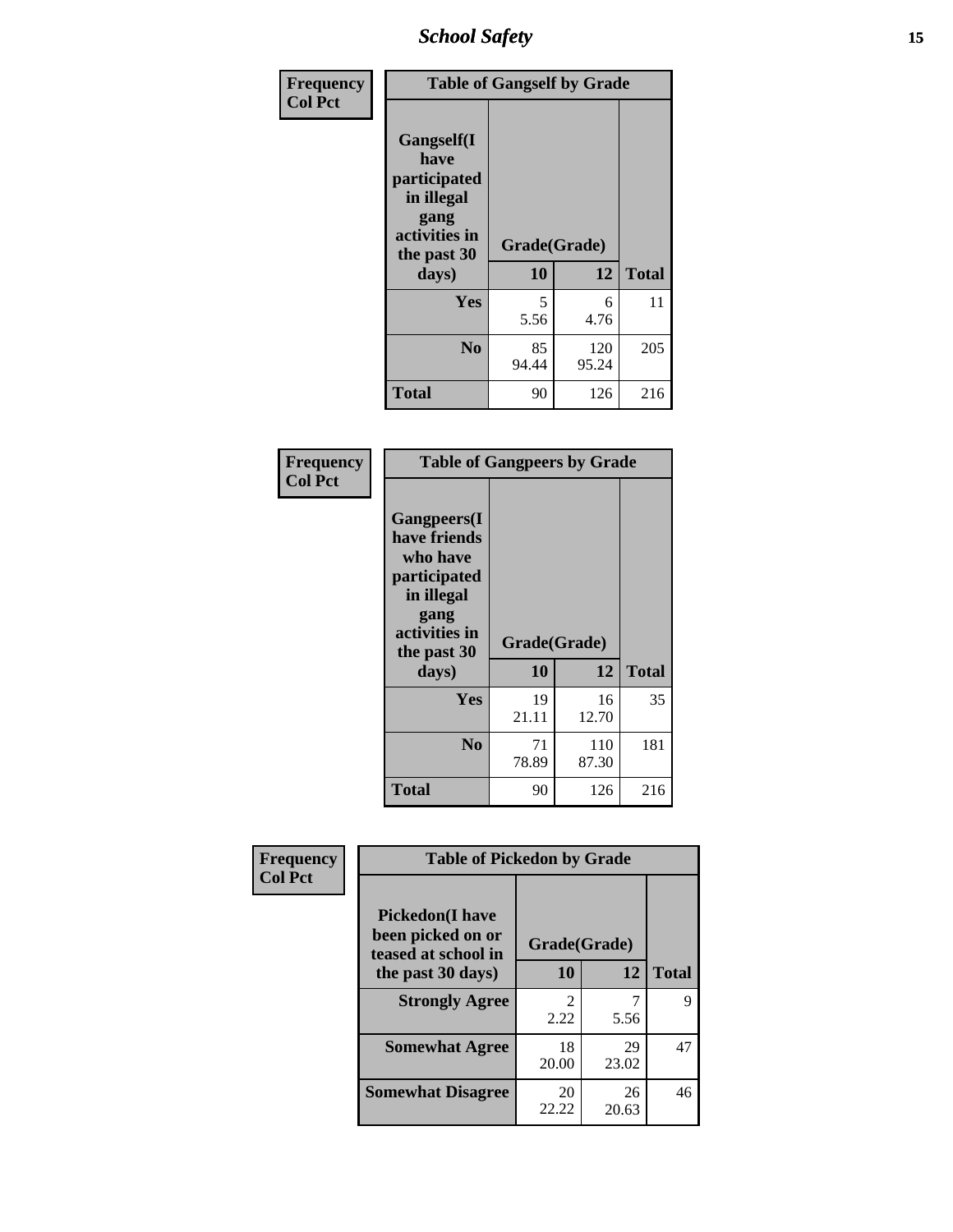# *School Safety* **16**

| <b>Frequency</b> | <b>Table of Pickedon by Grade</b>                                                        |                    |             |              |
|------------------|------------------------------------------------------------------------------------------|--------------------|-------------|--------------|
| <b>Col Pct</b>   | <b>Pickedon</b> (I have<br>been picked on or<br>teased at school in<br>the past 30 days) | Grade(Grade)<br>10 | 12          | <b>Total</b> |
|                  | <b>Strongly Disagree</b>                                                                 | 50<br>55.56        | 64<br>50.79 | 114          |
|                  | Total                                                                                    | 90                 | 126         | 216          |

| Frequency      | <b>Table of Safeschool by Grade</b>                      |                    |             |              |
|----------------|----------------------------------------------------------|--------------------|-------------|--------------|
| <b>Col Pct</b> | Safeschool(School<br>is a place at which I<br>feel safe) | Grade(Grade)<br>10 | 12          | <b>Total</b> |
|                | <b>Strongly Agree</b>                                    | 33<br>36.67        | 36<br>28.57 | 69           |
|                | <b>Somewhat Agree</b>                                    | 45<br>50.00        | 68<br>53.97 | 113          |
|                | <b>Somewhat Disagree</b>                                 | 6<br>6.67          | 18<br>14.29 | 24           |
|                | <b>Strongly Disagree</b>                                 | 6<br>6.67          | 4<br>3.17   | 10           |
|                | <b>Total</b>                                             | 90                 | 126         | 216          |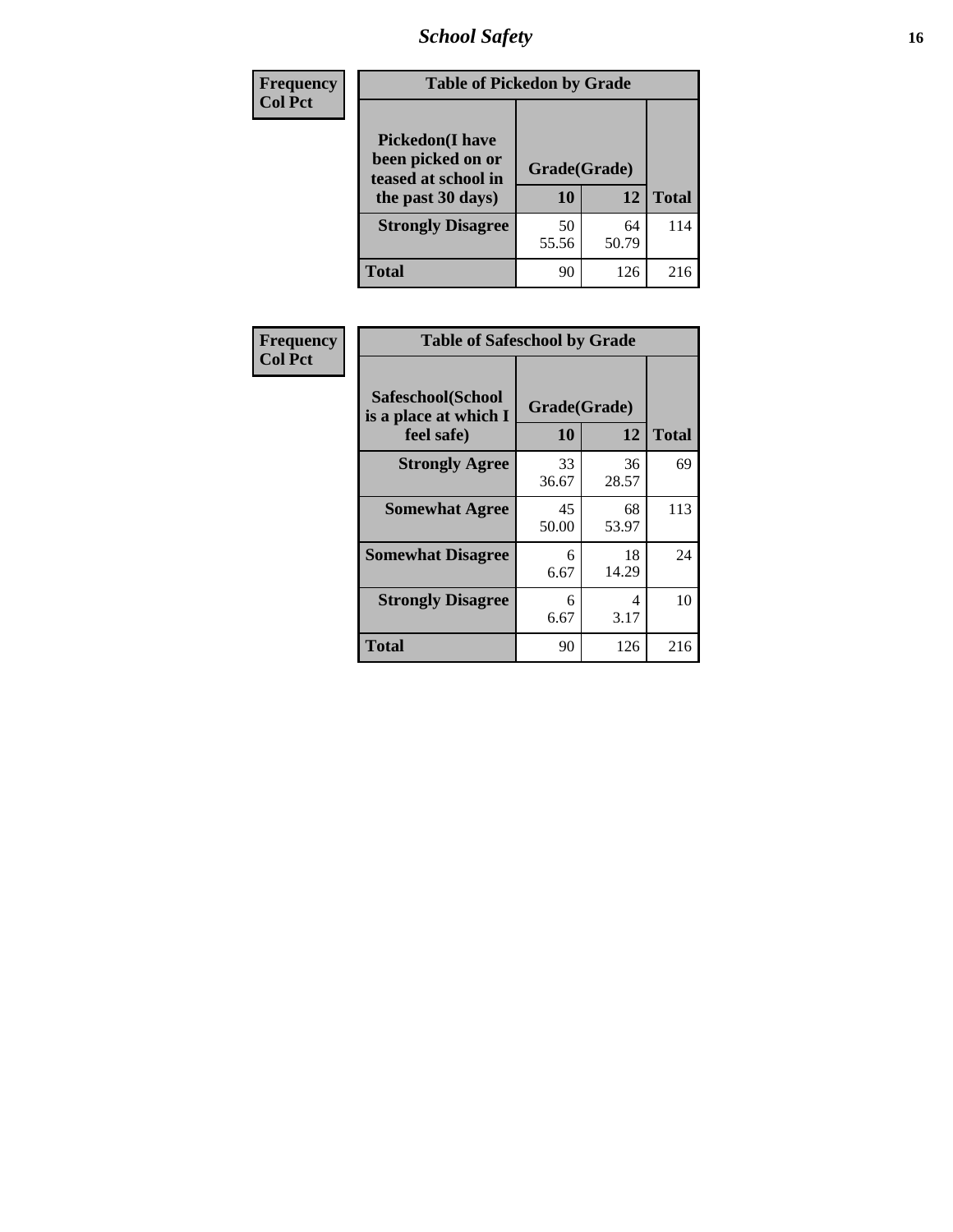*School Safety* **17**

| <b>Table of Grade by Bullied</b> |                        |                                                                               |                              |                        |                        |                               |                   |              |  |  |  |
|----------------------------------|------------------------|-------------------------------------------------------------------------------|------------------------------|------------------------|------------------------|-------------------------------|-------------------|--------------|--|--|--|
|                                  |                        | <b>Bullied</b> (I have been bullied by other<br>students in the past 30 days) |                              |                        |                        |                               |                   |              |  |  |  |
| Grade(Grade)                     | $\mathbf{0}$<br>  Days | 1 or<br>days                                                                  | 3 <sub>to</sub><br>5<br>days | 6 to<br>9<br>days      | 10<br>to<br>19<br>days | <b>20</b><br>to<br>29<br>days | All<br>30<br>days | <b>Total</b> |  |  |  |
| 10                               | 80<br>88.89            | 5<br>5.56                                                                     | 1.11                         | 1.11                   | 0<br>0.00              | 1.11                          | 2.22              | 90           |  |  |  |
| 12                               | 110<br>87.30           | 7<br>5.56                                                                     | $\overline{4}$<br>3.17       | $\mathfrak{D}$<br>1.59 | 0.79                   | 0.79                          | 0.79              | 126          |  |  |  |
| Total                            | 190                    | 12                                                                            | 5                            | 3                      | 1                      | $\overline{c}$                | 3                 | 216          |  |  |  |

| <b>Frequency</b> |
|------------------|
| <b>Row Pct</b>   |

| <b>Table of Grade by Bulliedothers</b> |                                                                |                   |                              |                   |                        |                        |                        |              |  |  |
|----------------------------------------|----------------------------------------------------------------|-------------------|------------------------------|-------------------|------------------------|------------------------|------------------------|--------------|--|--|
|                                        | <b>Bulliedothers</b> (I bullied others in the past<br>30 days) |                   |                              |                   |                        |                        |                        |              |  |  |
| <b>Grade</b> (Grade)                   | $\mathbf{0}$<br><b>Days</b>                                    | 1 or<br>2<br>days | 3 <sub>to</sub><br>5<br>days | 6 to<br>g<br>days | 10<br>to<br>19<br>days | 20<br>to<br>29<br>days | All<br>30<br>days      | <b>Total</b> |  |  |
| <b>10</b>                              | 83<br>92.22                                                    | 3<br>3.33         | 1.11                         | 0.00              | 1.11                   | 1.11                   | 1.11                   | 90           |  |  |
| 12                                     | 106<br>84.13                                                   | 8<br>6.35         | 3<br>2.38                    | 4<br>3.17         | 3<br>2.38              | $\Omega$<br>0.00       | $\mathfrak{D}$<br>1.59 | 126          |  |  |
| <b>Total</b>                           | 189                                                            | 11                | $\overline{4}$               | 4                 | $\overline{4}$         |                        | 3                      | 216          |  |  |

| <b>Frequency</b> |              | <b>Table of Grade by Weaponschool</b>                            |              |                          |                               |                                     |              |
|------------------|--------------|------------------------------------------------------------------|--------------|--------------------------|-------------------------------|-------------------------------------|--------------|
| <b>Row Pct</b>   |              | <b>Weaponschool</b> (I brought a<br>weapon to school in the past |              |                          |                               |                                     |              |
|                  | Grade(Grade) | 0<br><b>Days</b>                                                 | 1 or<br>days | <b>6 to</b><br>9<br>days | <b>20</b><br>to<br>29<br>days | All<br><b>30</b><br>days            | <b>Total</b> |
|                  | 10           | 86<br>95.56                                                      | 1.11         | 0<br>0.00                | $\mathfrak{D}$<br>2.22        | 1.11                                | 90           |
|                  | 12           | 118<br>93.65                                                     | 5<br>3.97    | 0.79                     | 0<br>0.00                     | $\mathcal{D}_{\mathcal{L}}$<br>1.59 | 126          |
|                  | Total        | 204                                                              | 6            |                          | $\overline{2}$                | 3                                   | 216          |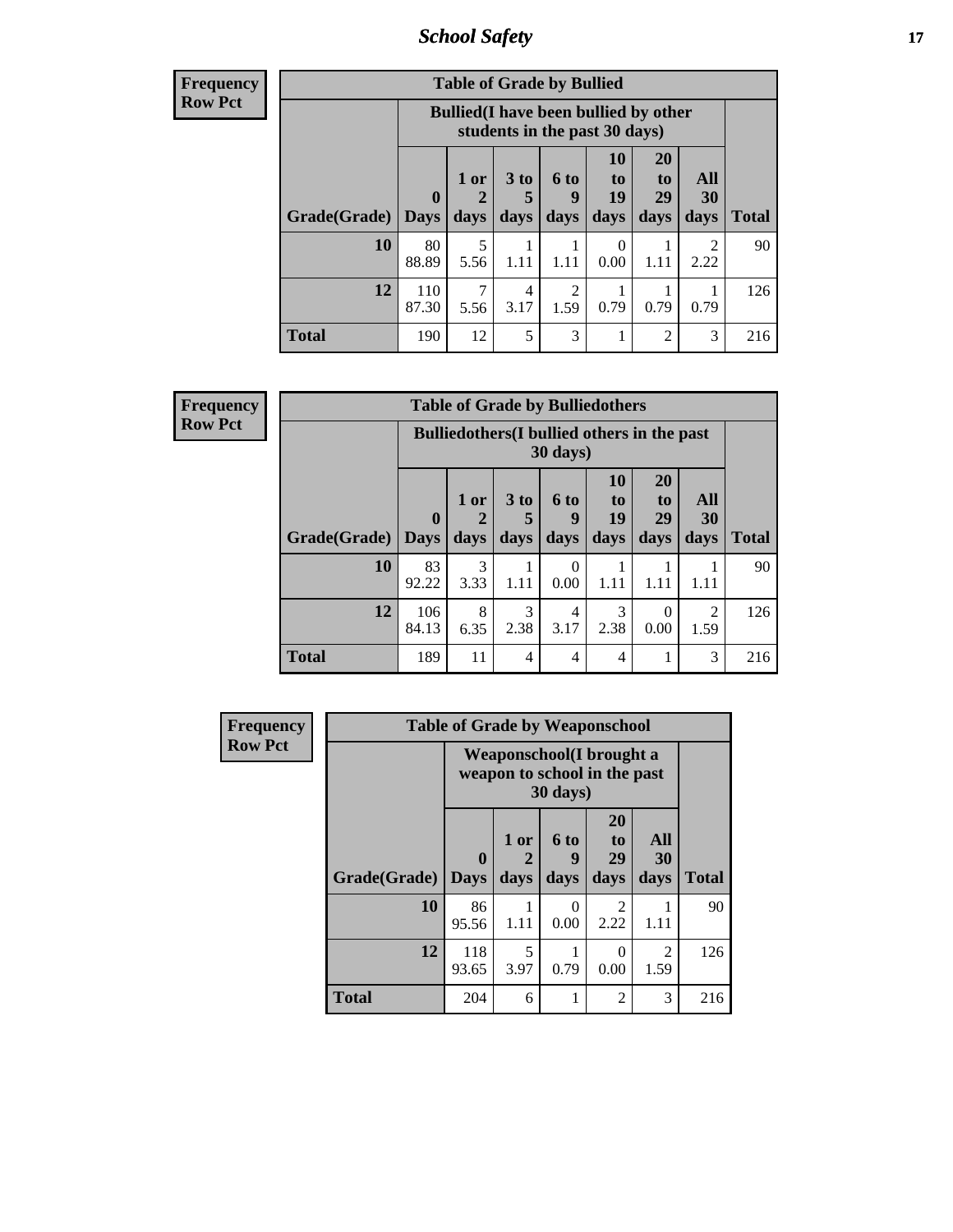*School Safety* **18**

| <b>Frequency</b> | <b>Table of Grade by Absentunsafe</b> |              |                        |                      |                                                                                 |                          |                       |                  |              |  |  |  |
|------------------|---------------------------------------|--------------|------------------------|----------------------|---------------------------------------------------------------------------------|--------------------------|-----------------------|------------------|--------------|--|--|--|
| <b>Row Pct</b>   |                                       |              |                        |                      | Absentunsafe(I have missed school<br>because I felt unsafe in the past 30 days) |                          |                       |                  |              |  |  |  |
|                  |                                       | $\bf{0}$     | $1$ or<br>2            | 3 <sub>to</sub><br>5 | 6 to<br>9                                                                       | 10<br>$\mathbf{t}$<br>19 | <b>20</b><br>to<br>29 | All<br>30        |              |  |  |  |
|                  | Grade(Grade)                          | <b>Days</b>  | days                   | days                 | days                                                                            | days                     | days                  | days             | <b>Total</b> |  |  |  |
|                  | 10                                    | 85<br>94.44  | 1.11                   | 1.11                 | 1.11                                                                            | 1.11                     | 0.00                  | 1.11             | 90           |  |  |  |
|                  | 12                                    | 123<br>97.62 | $\overline{2}$<br>1.59 | $\Omega$<br>0.00     | $\Omega$<br>0.00                                                                | $\Omega$<br>0.00         | 0.79                  | $\Omega$<br>0.00 | 126          |  |  |  |
|                  | <b>Total</b>                          | 208          | 3                      |                      |                                                                                 |                          |                       |                  | 216          |  |  |  |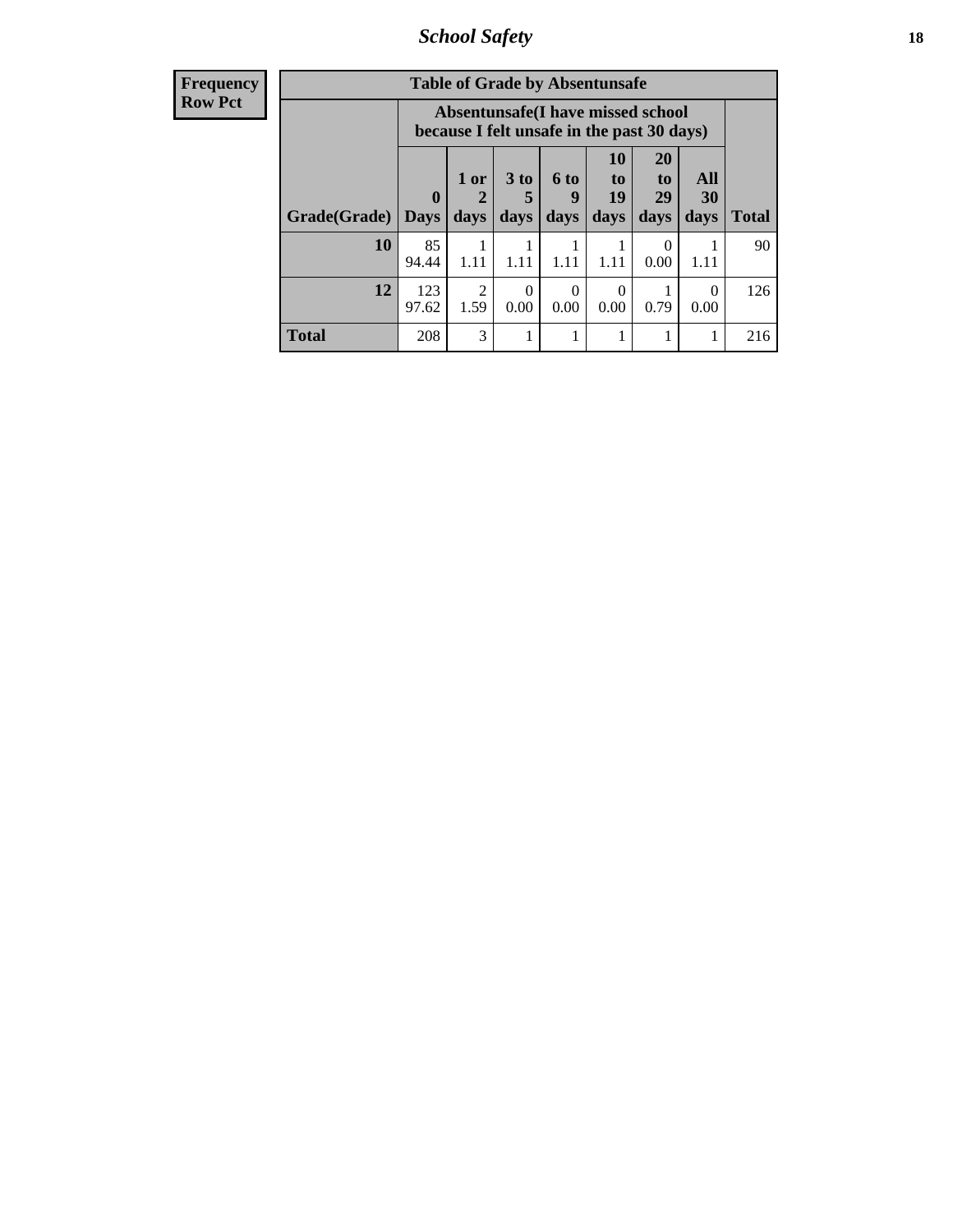# *Drug Use During Last 30 Days* **19**

#### **Frequency Row Pct**

| <b>Table of Grade by Alcohol</b> |                                 |                                    |                 |               |                 |               |                     |              |  |  |  |  |
|----------------------------------|---------------------------------|------------------------------------|-----------------|---------------|-----------------|---------------|---------------------|--------------|--|--|--|--|
|                                  |                                 | Alcohol(Alcohol use, past 30 days) |                 |               |                 |               |                     |              |  |  |  |  |
| Grade(Grade)                     | <b>Did</b><br>not<br><b>use</b> | $1-2$<br>days                      | $3 - 5$<br>days | $6-9$<br>days | $10-19$<br>days | 20-29<br>days | <b>Every</b><br>day | <b>Total</b> |  |  |  |  |
| 10                               | 64<br>71.11                     | 1.11                               | 5<br>5.56       | 6<br>6.67     | 11<br>12.22     | 1.11          | 2<br>2.22           | 90           |  |  |  |  |
| 12                               | 65<br>51.59                     | 13<br>10.32                        | 12<br>9.52      | 11<br>8.73    | 17<br>13.49     | 4<br>3.17     | 4<br>3.17           | 126          |  |  |  |  |
| <b>Total</b>                     | 129                             | 14                                 | 17              | 17            | 28              | 5             | 6                   | 216          |  |  |  |  |

#### **Frequency Row Pct**

| <b>Table of Grade by Cigarettes</b> |                                 |                                                   |                 |                  |                 |               |                        |              |  |  |  |
|-------------------------------------|---------------------------------|---------------------------------------------------|-----------------|------------------|-----------------|---------------|------------------------|--------------|--|--|--|
|                                     |                                 | Cigarettes (Smoking tobacco use,<br>past 30 days) |                 |                  |                 |               |                        |              |  |  |  |
| Grade(Grade)                        | <b>Did</b><br>not<br><b>use</b> | $1 - 2$<br>days                                   | $3 - 5$<br>days | $6-9$<br>days    | $10-19$<br>days | 20-29<br>days | <b>Every</b><br>day    | <b>Total</b> |  |  |  |
| 10                                  | 78<br>86.67                     | 5<br>5.56                                         | 3<br>3.33       | $\Omega$<br>0.00 | 1.11            | 1.11          | $\mathfrak{D}$<br>2.22 | 90           |  |  |  |
| 12                                  | 87<br>69.05                     | 8<br>6.35                                         | 5<br>3.97       | 3<br>2.38        | 6<br>4.76       | 2<br>1.59     | 15<br>11.90            | 126          |  |  |  |
| <b>Total</b>                        | 165                             | 13                                                | 8               | 3                | 7               | 3             | 17                     | 216          |  |  |  |

| <b>Table of Grade by Smokeless</b> |                                                        |               |                 |                |                        |                     |              |  |  |  |
|------------------------------------|--------------------------------------------------------|---------------|-----------------|----------------|------------------------|---------------------|--------------|--|--|--|
|                                    | <b>Smokeless</b> (Chewing tobaccouse,<br>past 30 days) |               |                 |                |                        |                     |              |  |  |  |
| Grade(Grade)                       | <b>Did</b><br>not<br><b>use</b>                        | $1-2$<br>days | $3 - 5$<br>days | $6-9$<br>days  | $10-19$<br>days        | <b>Every</b><br>day | <b>Total</b> |  |  |  |
| 10                                 | 83<br>92.22                                            | 2<br>2.22     | 3<br>3.33       | 0<br>0.00      | 0<br>0.00              | 2<br>2.22           | 90           |  |  |  |
| 12                                 | 109<br>86.51                                           | Q<br>7.14     | 0.79            | 2<br>1.59      | $\mathfrak{D}$<br>1.59 | 3<br>2.38           | 126          |  |  |  |
| <b>Total</b>                       | 192                                                    | 11            | 4               | $\overline{2}$ | $\overline{2}$         | 5                   | 216          |  |  |  |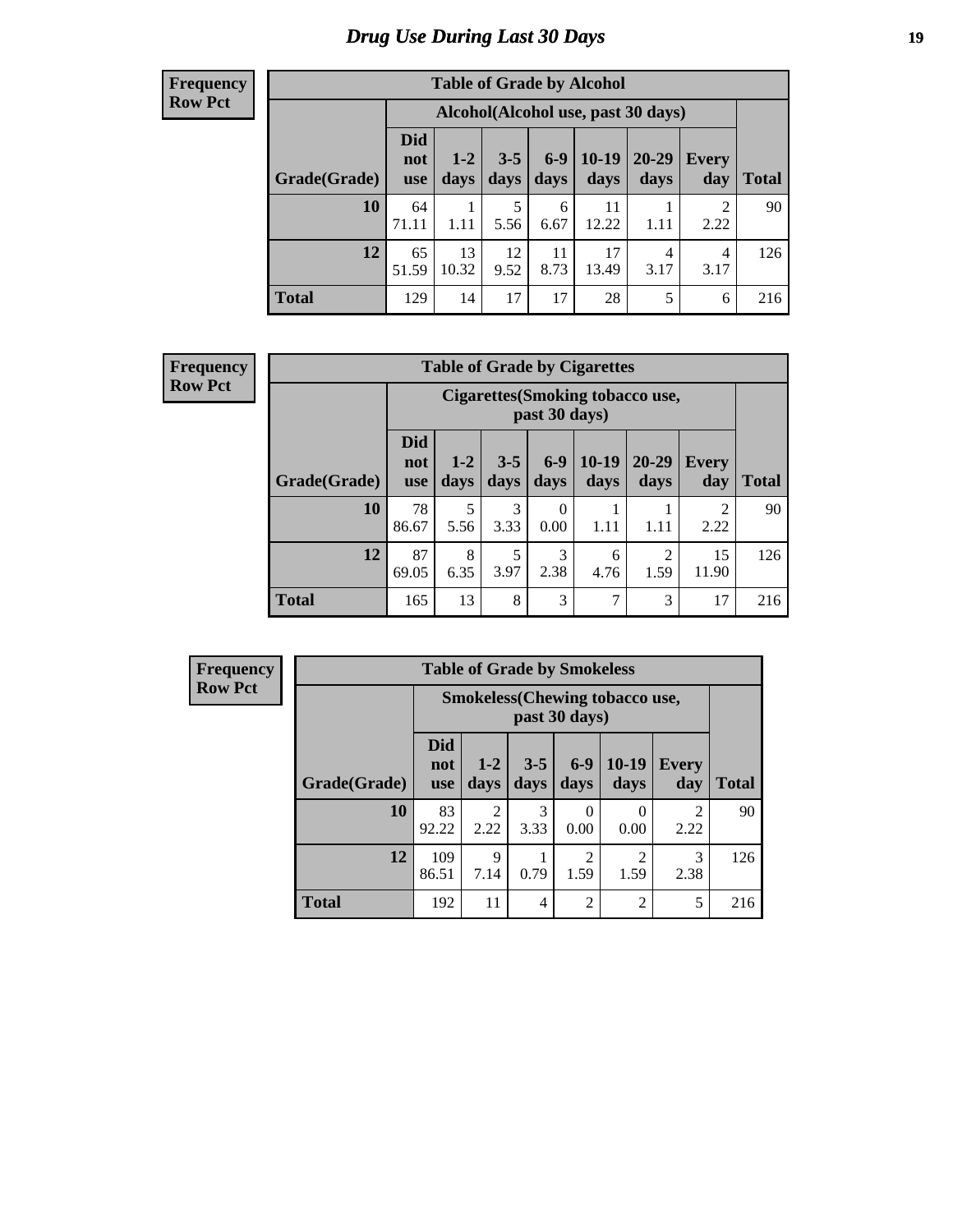| <b>Table of Grade by Marijuana</b> |                                 |                                         |                 |               |                 |               |              |       |  |  |  |  |
|------------------------------------|---------------------------------|-----------------------------------------|-----------------|---------------|-----------------|---------------|--------------|-------|--|--|--|--|
|                                    |                                 | Marijuana (Marijuana use, past 30 days) |                 |               |                 |               |              |       |  |  |  |  |
| Grade(Grade)                       | <b>Did</b><br>not<br><b>use</b> | $1 - 2$<br>days                         | $3 - 5$<br>days | $6-9$<br>days | $10-19$<br>days | 20-29<br>days | Every<br>day | Total |  |  |  |  |
| 10                                 | 79<br>87.78                     | 3<br>3.33                               | 2<br>2.22       | 2<br>2.22     | 1.11            | 1.11          | 2<br>2.22    | 90    |  |  |  |  |
| 12                                 | 102<br>80.95                    | 6<br>4.76                               | 4<br>3.17       | 3<br>2.38     | 3<br>2.38       | 3<br>2.38     | 5<br>3.97    | 126   |  |  |  |  |
| <b>Total</b>                       | 181                             | 9                                       | 6               | 5             | 4               | 4             | 7            | 216   |  |  |  |  |

| <b>Frequency</b> | <b>Table of Grade by Cocaine</b> |                                 |                 |                 |                     |       |  |
|------------------|----------------------------------|---------------------------------|-----------------|-----------------|---------------------|-------|--|
| <b>Row Pct</b>   |                                  | Cocaine (Cocaine use,           |                 |                 |                     |       |  |
|                  | Grade(Grade)                     | <b>Did</b><br>not<br><b>use</b> | $1 - 2$<br>days | $10-19$<br>days | <b>Every</b><br>day | Total |  |
|                  | 10                               | 88<br>97.78                     | 0<br>0.00       | 1.11            | 1.11                | 90    |  |
|                  | 12                               | 123<br>97.62                    | 0.79            | 0<br>0.00       | 2<br>1.59           | 126   |  |
|                  | <b>Total</b>                     | 211                             | 1               |                 | 3                   | 216   |  |

| <b>Frequency</b> |              |                                        |                  |                  |               |                  |                     |              |  |
|------------------|--------------|----------------------------------------|------------------|------------------|---------------|------------------|---------------------|--------------|--|
| <b>Row Pct</b>   |              | Inhalants (Inhalant use, past 30 days) |                  |                  |               |                  |                     |              |  |
|                  | Grade(Grade) | <b>Did</b><br>not<br>use               | $1-2$<br>days    | $3 - 5$<br>days  | $6-9$<br>days | $10-19$<br>days  | <b>Every</b><br>day | <b>Total</b> |  |
|                  | 10           | 89<br>98.89                            | $\theta$<br>0.00 | $\theta$<br>0.00 | 1.11          | $\theta$<br>0.00 | $\Omega$<br>0.00    | 90           |  |
|                  | 12           | 122<br>96.83                           | 0.79             | 0.79             | 0.00          | 0.79             | 0.79                | 126          |  |
|                  | <b>Total</b> | 211                                    |                  |                  |               |                  |                     | 216          |  |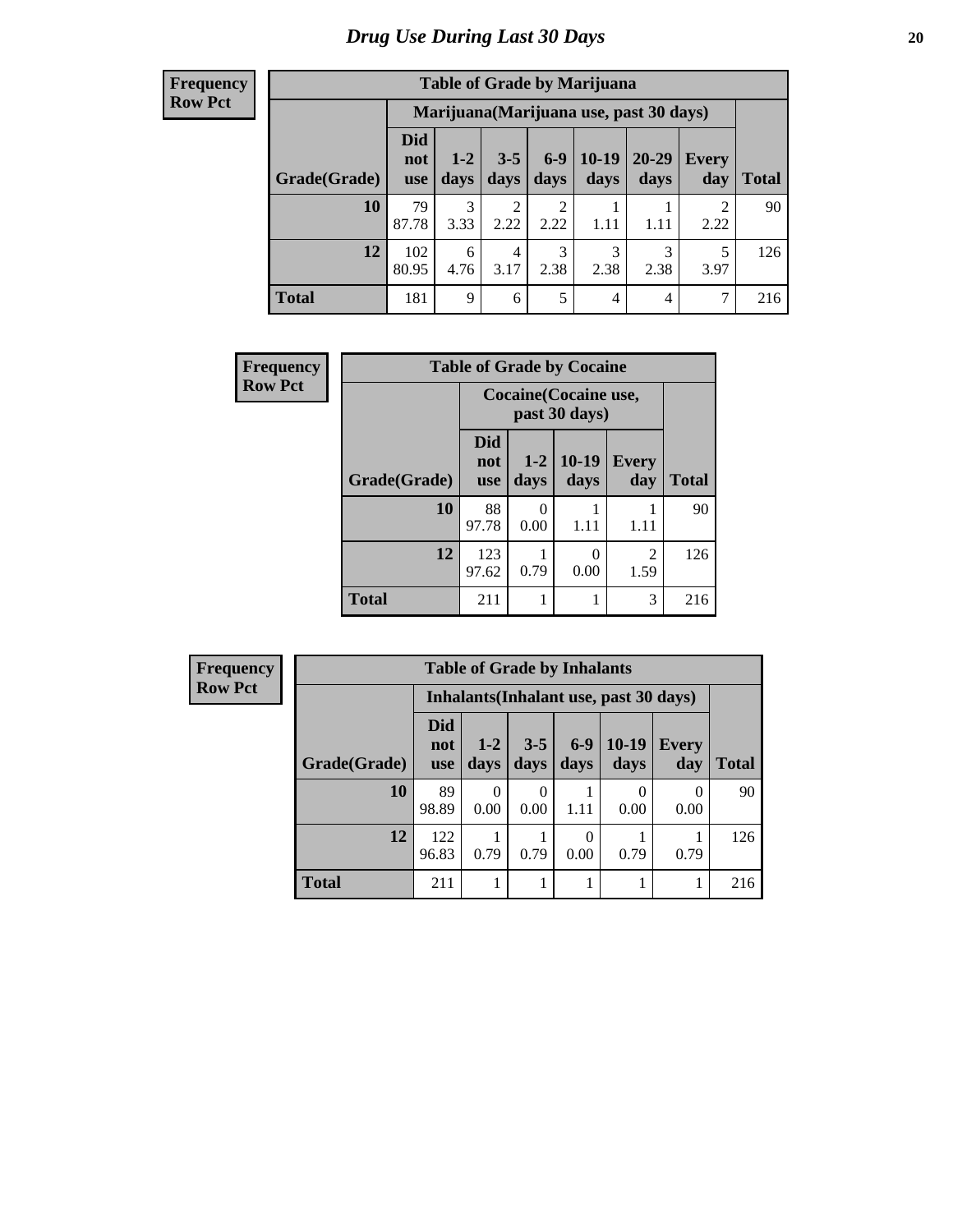# *Drug Use During Last 30 Days* **21**

| <b>Frequency</b> | <b>Table of Grade by Steroids</b> |                          |                 |                        |              |              |
|------------------|-----------------------------------|--------------------------|-----------------|------------------------|--------------|--------------|
| <b>Row Pct</b>   |                                   | Steroids (Steroid use,   |                 |                        |              |              |
|                  | Grade(Grade)                      | Did<br>not<br><b>use</b> | $3 - 5$<br>days | $6 - 9$<br>days        | Every<br>day | <b>Total</b> |
|                  | 10                                | 89<br>98.89              | 1.11            | 0.00                   | 0<br>0.00    | 90           |
|                  | 12                                | 123<br>97.62             | 0<br>0.00       | $\mathfrak{D}$<br>1.59 | 0.79         | 126          |
|                  | <b>Total</b>                      | 212                      | 1               | $\mathfrak{D}$         | 1            | 216          |

| <b>Frequency</b> | <b>Table of Grade by Ecstasy</b> |                                 |                 |                 |                  |                     |              |
|------------------|----------------------------------|---------------------------------|-----------------|-----------------|------------------|---------------------|--------------|
| <b>Row Pct</b>   |                                  |                                 |                 |                 |                  |                     |              |
|                  | Grade(Grade)                     | <b>Did</b><br>not<br><b>use</b> | $1 - 2$<br>days | $3 - 5$<br>days | $10-19$<br>days  | <b>Every</b><br>day | <b>Total</b> |
|                  | 10                               | 88<br>97.78                     | 1.11            | 0<br>0.00       | 1.11             | $\Omega$<br>0.00    | 90           |
|                  | 12                               | 122<br>96.83                    | 2<br>1.59       | 0.79            | $\theta$<br>0.00 | 0.79                | 126          |
|                  | <b>Total</b>                     | 210                             | 3               | 1               | 1                | 1                   | 216          |

| <b>Frequency</b> | <b>Table of Grade by Meth</b> |                       |                                                    |                     |              |  |
|------------------|-------------------------------|-----------------------|----------------------------------------------------|---------------------|--------------|--|
| <b>Row Pct</b>   |                               |                       | <b>Meth</b> (Methamphetamine<br>use, past 30 days) |                     |              |  |
|                  | Grade(Grade)                  | Did not<br><b>use</b> | $1-2$ days                                         | <b>Every</b><br>day | <b>Total</b> |  |
|                  | 10                            | 90<br>100.00          | 0.00                                               | 0<br>0.00           | 90           |  |
|                  | 12                            | 124<br>98.41          | 0.79                                               | 0.79                | 126          |  |
|                  | <b>Total</b>                  | 214                   |                                                    |                     | 216          |  |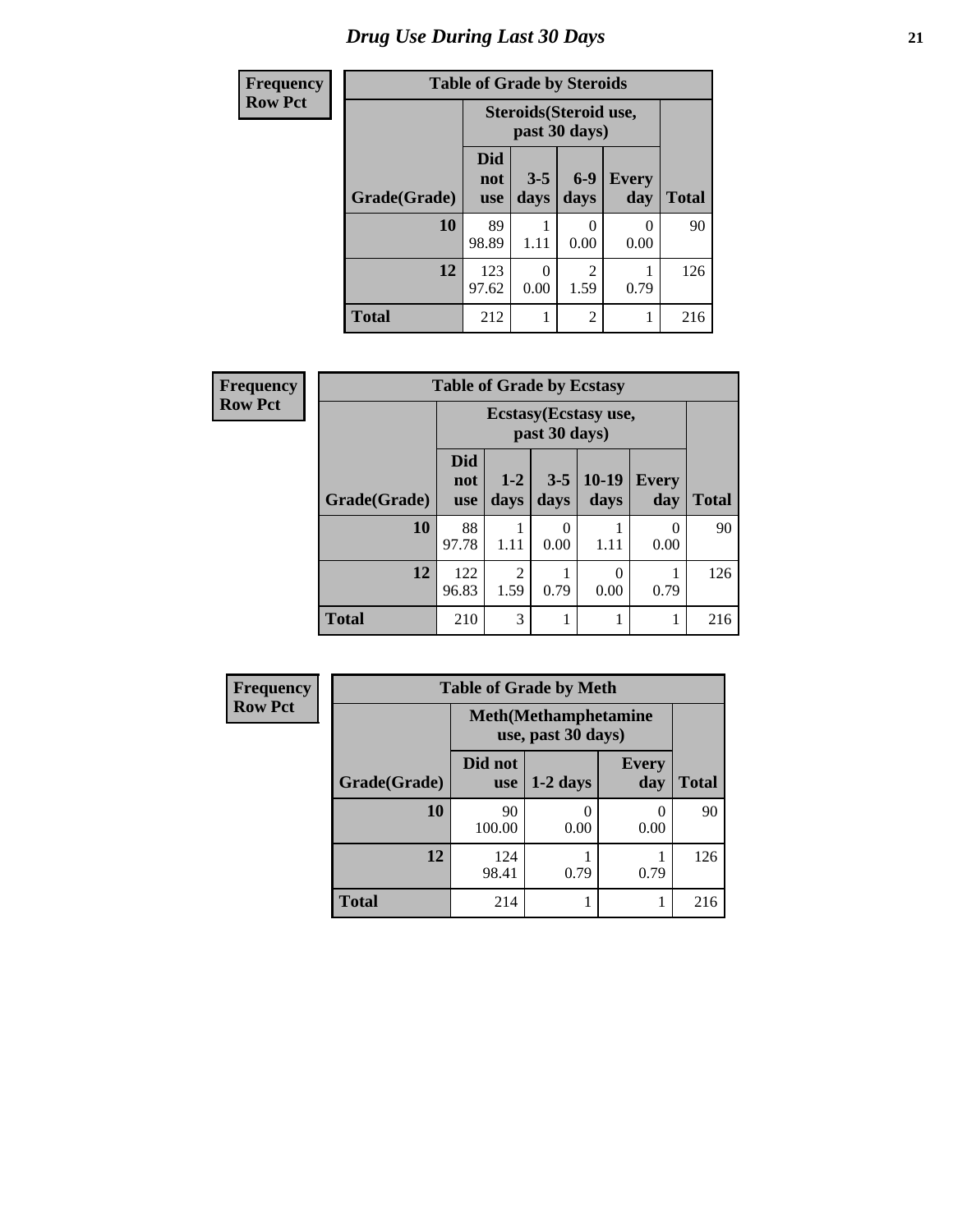# *Drug Use During Last 30 Days* **22**

| <b>Frequency</b> |              | <b>Table of Grade by Hallucinogens</b> |               |                       |                     |              |  |
|------------------|--------------|----------------------------------------|---------------|-----------------------|---------------------|--------------|--|
| <b>Row Pct</b>   |              | Hallucinogens (Hallucinogen use,       |               |                       |                     |              |  |
|                  | Grade(Grade) | Did<br>not use                         | $1-2$<br>days | $6-9$<br>days         | <b>Every</b><br>day | <b>Total</b> |  |
|                  | 10           | 89<br>98.89                            | 0.00          | 1.11                  | 0.00                | 90           |  |
|                  | 12           | 124<br>98.41                           | 0.79          | $\mathcal{O}$<br>0.00 | 0.79                | 126          |  |
|                  | <b>Total</b> | 213                                    |               |                       |                     | 216          |  |

| <b>Frequency</b> |              | <b>Table of Grade by Prescription</b> |                 |                        |                |                                                                                |                     |              |
|------------------|--------------|---------------------------------------|-----------------|------------------------|----------------|--------------------------------------------------------------------------------|---------------------|--------------|
| <b>Row Pct</b>   |              |                                       |                 |                        |                | <b>Prescription</b> (Prescription drugs not<br>prescribed to me, past 30 days) |                     |              |
|                  | Grade(Grade) | Did<br>not<br><b>use</b>              | $1 - 2$<br>days | $3 - 5$<br>days        | $6-9$<br>days  | $10-19$<br>days                                                                | <b>Every</b><br>day | <b>Total</b> |
|                  | 10           | 84<br>93.33                           | 3<br>3.33       | 1.11                   | 1.11           | $\Omega$<br>0.00                                                               | 1.11                | 90           |
|                  | 12           | 117<br>92.86                          | 3<br>2.38       | $\overline{c}$<br>1.59 | 0.79           | 2<br>1.59                                                                      | 0.79                | 126          |
|                  | <b>Total</b> | 201                                   | 6               | 3                      | $\overline{2}$ | 2                                                                              | $\overline{c}$      | 216          |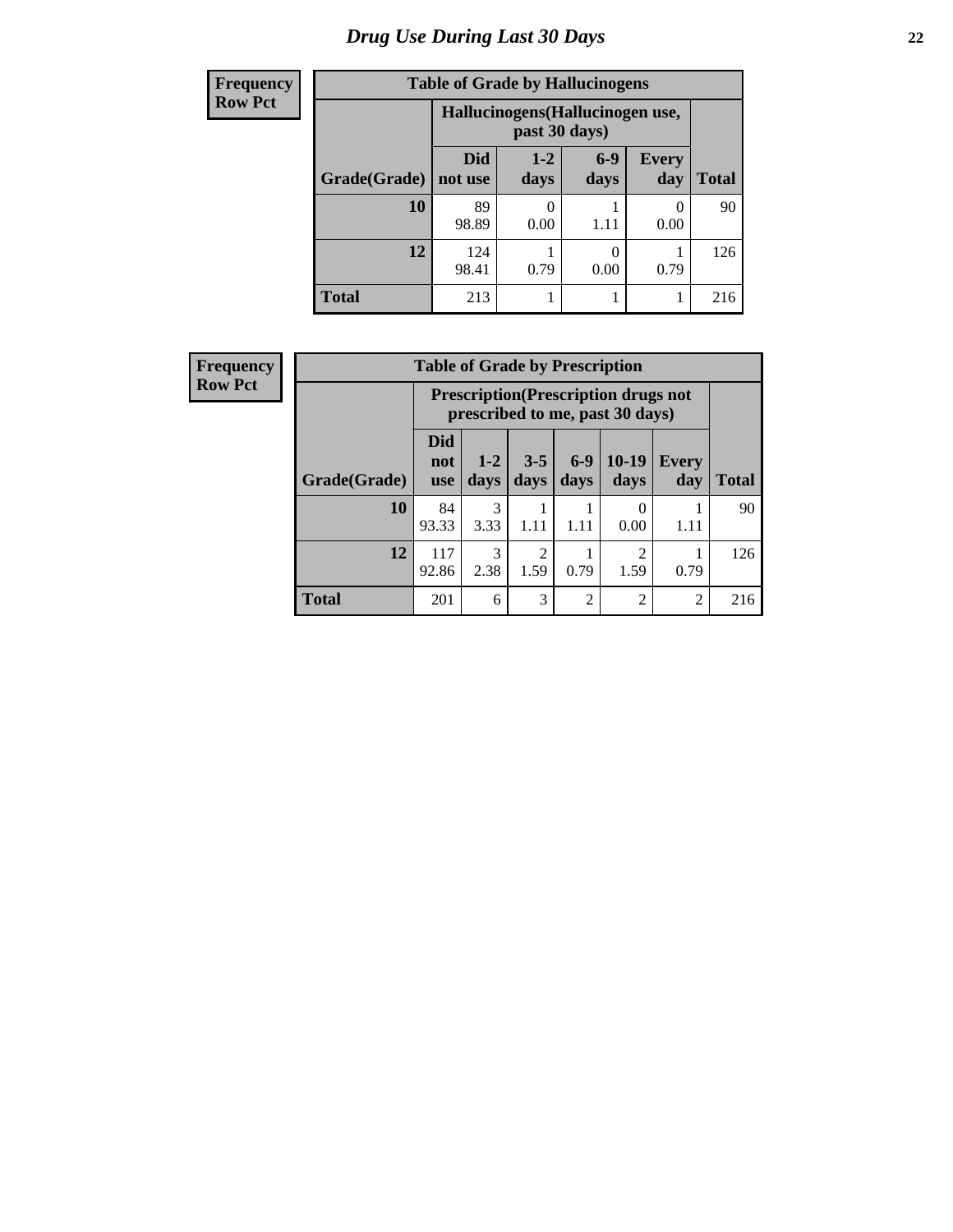| Frequency      | <b>Table of Alcoholease by Grade</b>              |                    |             |              |  |  |
|----------------|---------------------------------------------------|--------------------|-------------|--------------|--|--|
| <b>Col Pct</b> | <b>Alcoholease</b> (It is<br>easy to get alcohol) | Grade(Grade)<br>10 | 12          | <b>Total</b> |  |  |
|                | <b>Strongly Agree</b>                             | 34<br>37.78        | 67<br>53.17 | 101          |  |  |
|                | <b>Somewhat Agree</b>                             | 33<br>36.67        | 40<br>31.75 | 73           |  |  |
|                | <b>Somewhat Disagree</b>                          | 14<br>15.56        | 12<br>9.52  | 26           |  |  |
|                | <b>Strongly Disagree</b>                          | 9<br>10.00         | 5.56        | 16           |  |  |
|                | <b>Total</b>                                      | 90                 | 126         | 216          |  |  |

| Frequency      | <b>Table of Cigarettesease by Grade</b>                  |                    |             |              |  |
|----------------|----------------------------------------------------------|--------------------|-------------|--------------|--|
| <b>Col Pct</b> | Cigarettesease (It is<br>easy to get smoking<br>tobacco) | Grade(Grade)<br>10 | 12          | <b>Total</b> |  |
|                | <b>Strongly Agree</b>                                    | 42<br>46.67        | 87<br>69.05 | 129          |  |
|                | <b>Somewhat Agree</b>                                    | 31<br>34.44        | 24<br>19.05 | 55           |  |
|                | <b>Somewhat Disagree</b>                                 | 6<br>6.67          | 6<br>4.76   | 12           |  |
|                | <b>Strongly Disagree</b>                                 | 11<br>12.22        | 9<br>7.14   | 20           |  |
|                | <b>Total</b>                                             | 90                 | 126         | 216          |  |

| Frequency      | <b>Table of Smokelessease by Grade</b>                         |                           |                       |              |
|----------------|----------------------------------------------------------------|---------------------------|-----------------------|--------------|
| <b>Col Pct</b> | <b>Smokelessease</b> (It is<br>easy to get chewing<br>tobacco) | Grade(Grade)<br><b>10</b> | 12                    | <b>Total</b> |
|                | <b>Strongly Agree</b>                                          | 39<br>43.33               | 84<br>66.67           | 123          |
|                | <b>Somewhat Agree</b>                                          | 33<br>36.67               | 28<br>22.22           | 61           |
|                | <b>Somewhat Disagree</b>                                       | 8<br>8.89                 | $\mathcal{L}$<br>1.59 | 10           |
|                | <b>Strongly Disagree</b>                                       | 10<br>11.11               | 12<br>9.52            | 22           |
|                | <b>Total</b>                                                   | 90                        | 126                   | 216          |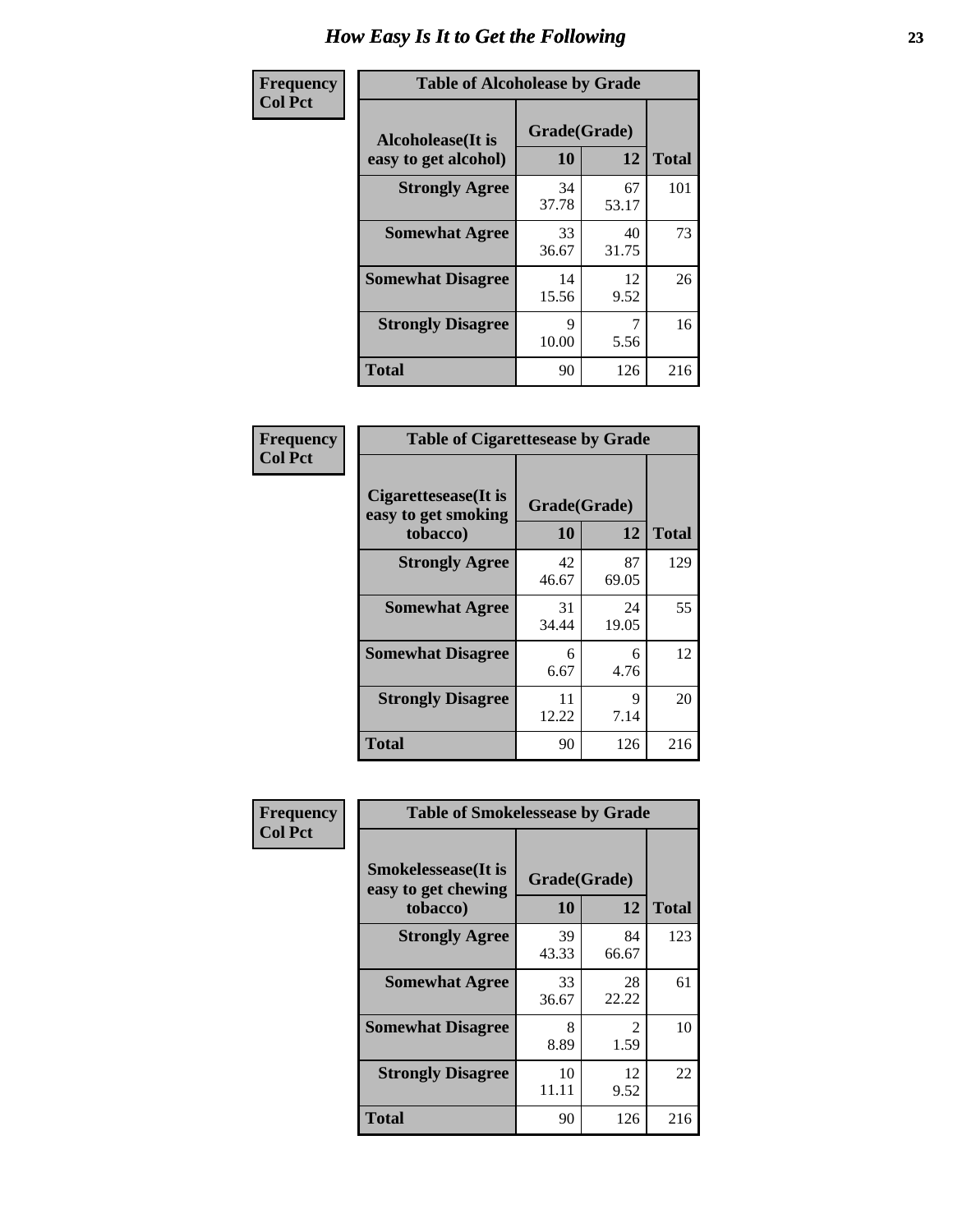| Frequency      | <b>Table of Marijuanaease by Grade</b>           |                    |             |              |  |  |
|----------------|--------------------------------------------------|--------------------|-------------|--------------|--|--|
| <b>Col Pct</b> | Marijuanaease(It is<br>easy to get<br>marijuana) | Grade(Grade)<br>10 | 12          | <b>Total</b> |  |  |
|                | <b>Strongly Agree</b>                            | 26<br>28.89        | 52<br>41.27 | 78           |  |  |
|                | <b>Somewhat Agree</b>                            | 27<br>30.00        | 38<br>30.16 | 65           |  |  |
|                | <b>Somewhat Disagree</b>                         | 15<br>16.67        | 14<br>11.11 | 29           |  |  |
|                | <b>Strongly Disagree</b>                         | 22<br>24.44        | 22<br>17.46 | 44           |  |  |
|                | <b>Total</b>                                     | 90                 | 126         | 216          |  |  |

| <b>Table of Cocaineease by Grade</b>              |                    |             |              |  |  |  |  |
|---------------------------------------------------|--------------------|-------------|--------------|--|--|--|--|
| <b>Cocaineease</b> (It is<br>easy to get cocaine) | Grade(Grade)<br>10 | 12          | <b>Total</b> |  |  |  |  |
| <b>Strongly Agree</b>                             | 12<br>13.33        | 18<br>14.29 | 30           |  |  |  |  |
| <b>Somewhat Agree</b>                             | 15<br>16.67        | 27<br>21.43 | 42           |  |  |  |  |
| <b>Somewhat Disagree</b>                          | 27<br>30.00        | 29<br>23.02 | 56           |  |  |  |  |
| <b>Strongly Disagree</b>                          | 36<br>40.00        | 52<br>41.27 | 88           |  |  |  |  |
| <b>Total</b>                                      | 90                 | 126         | 216          |  |  |  |  |

| Frequency      | <b>Table of Inhalantsease by Grade</b>     |              |             |              |
|----------------|--------------------------------------------|--------------|-------------|--------------|
| <b>Col Pct</b> | <b>Inhalantsease</b> (It is<br>easy to get | Grade(Grade) |             |              |
|                | inhalants)                                 | 10           | 12          | <b>Total</b> |
|                | <b>Strongly Agree</b>                      | 29<br>32.22  | 42<br>33.33 | 71           |
|                | <b>Somewhat Agree</b>                      | 21<br>23.33  | 33<br>26.19 | 54           |
|                | <b>Somewhat Disagree</b>                   | 16<br>17.78  | 14<br>11.11 | 30           |
|                | <b>Strongly Disagree</b>                   | 24<br>26.67  | 37<br>29.37 | 61           |
|                | <b>Total</b>                               | 90           | 126         | 216          |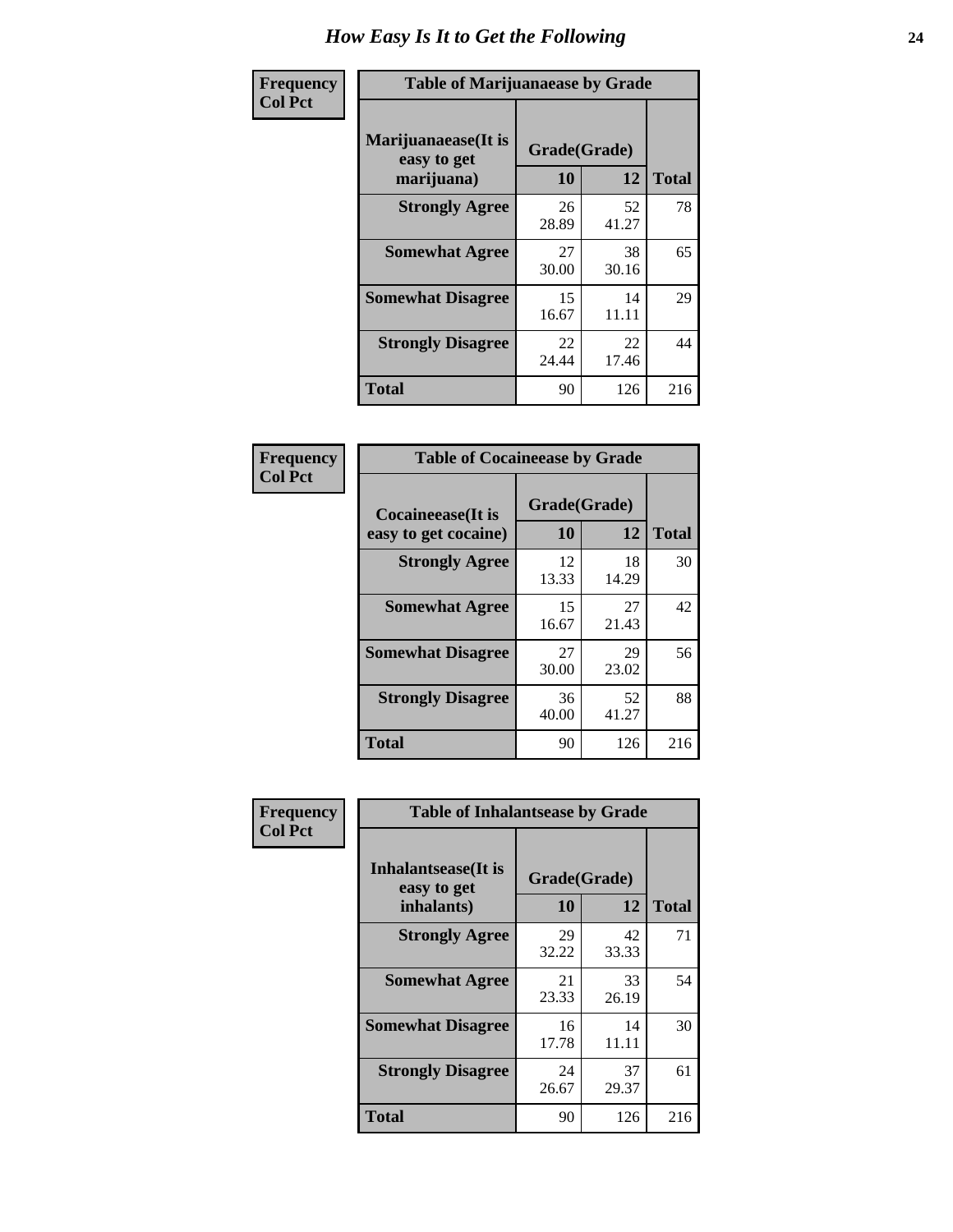| Frequency      | <b>Table of Steroidsease by Grade</b>               |                    |             |              |  |  |  |  |  |  |  |
|----------------|-----------------------------------------------------|--------------------|-------------|--------------|--|--|--|--|--|--|--|
| <b>Col Pct</b> | <b>Steroidsease</b> (It is<br>easy to get steroids) | Grade(Grade)<br>10 | 12          | <b>Total</b> |  |  |  |  |  |  |  |
|                | <b>Strongly Agree</b>                               | 13<br>14.44        | 23<br>18.25 | 36           |  |  |  |  |  |  |  |
|                | <b>Somewhat Agree</b>                               | 17<br>18.89        | 38<br>30.16 | 55           |  |  |  |  |  |  |  |
|                | <b>Somewhat Disagree</b>                            | 29<br>32.22        | 31<br>24.60 | 60           |  |  |  |  |  |  |  |
|                | <b>Strongly Disagree</b>                            | 31<br>34.44        | 34<br>26.98 | 65           |  |  |  |  |  |  |  |
|                | <b>Total</b>                                        | 90                 | 126         | 216          |  |  |  |  |  |  |  |

| Frequency      | <b>Table of Ecstasyease by Grade</b>              |                    |             |              |
|----------------|---------------------------------------------------|--------------------|-------------|--------------|
| <b>Col Pct</b> | <b>Ecstasyease</b> (It is<br>easy to get ecstasy) | Grade(Grade)<br>10 | 12          | <b>Total</b> |
|                | <b>Strongly Agree</b>                             | 10<br>11.11        | 19<br>15.08 | 29           |
|                | <b>Somewhat Agree</b>                             | 18<br>20.00        | 25<br>19.84 | 43           |
|                | <b>Somewhat Disagree</b>                          | 28<br>31.11        | 33<br>26.19 | 61           |
|                | <b>Strongly Disagree</b>                          | 34<br>37.78        | 49<br>38.89 | 83           |
|                | <b>Total</b>                                      | 90                 | 126         | 216          |

| Frequency      | <b>Table of Methease by Grade</b>                          |                    |             |              |
|----------------|------------------------------------------------------------|--------------------|-------------|--------------|
| <b>Col Pct</b> | <b>Methease</b> (It is easy<br>to get<br>methamphetamines) | Grade(Grade)<br>10 | 12          | <b>Total</b> |
|                | <b>Strongly Agree</b>                                      | 13<br>14.44        | 12<br>9.52  | 25           |
|                | <b>Somewhat Agree</b>                                      | 10<br>11.11        | 21<br>16.67 | 31           |
|                | <b>Somewhat Disagree</b>                                   | 29<br>32.22        | 31<br>24.60 | 60           |
|                | <b>Strongly Disagree</b>                                   | 38<br>42.22        | 62<br>49.21 | 100          |
|                | Total                                                      | 90                 | 126         | 216          |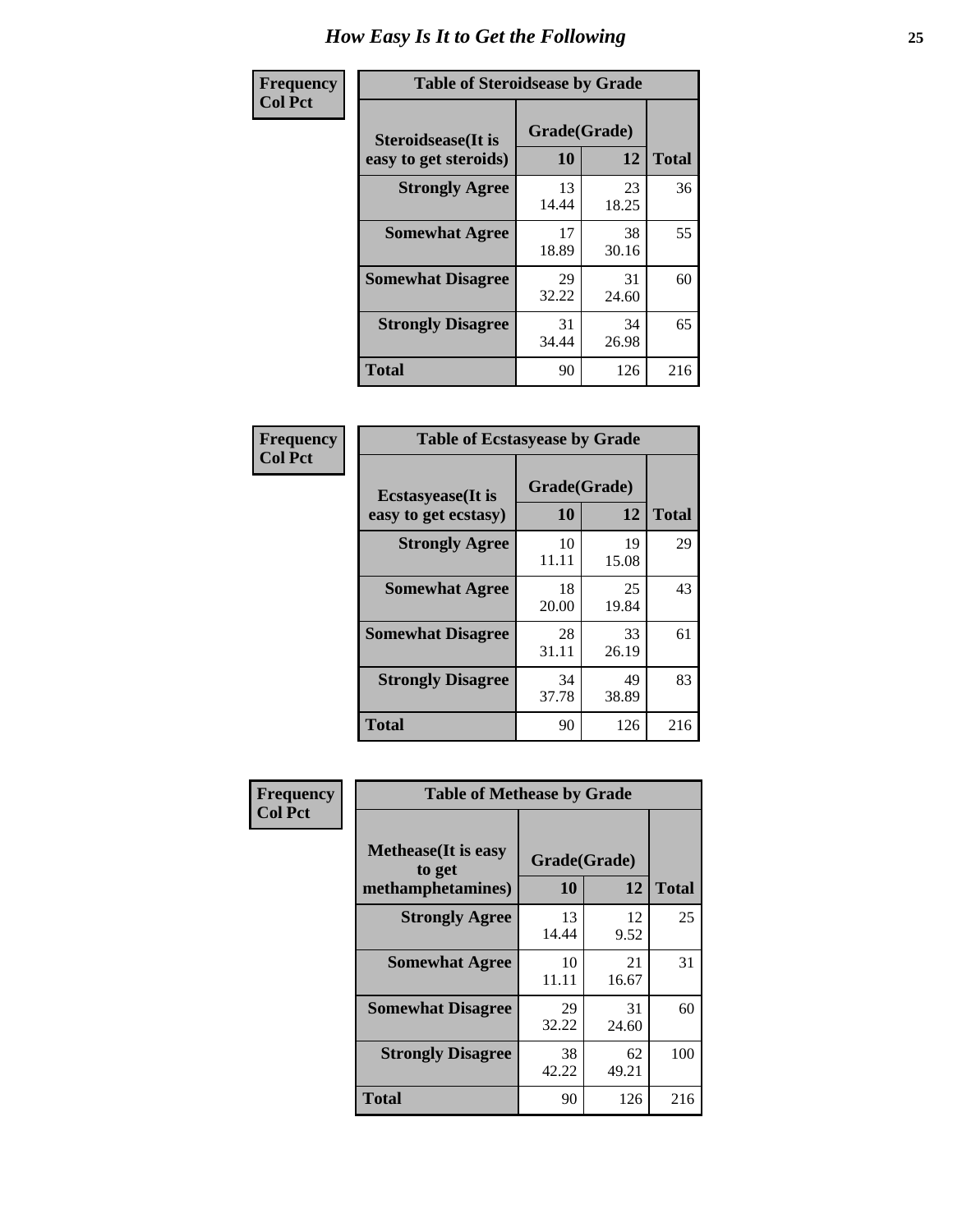| <b>Frequency</b> | <b>Table of Hallucinogensease by Grade</b>               |                    |              |     |
|------------------|----------------------------------------------------------|--------------------|--------------|-----|
| <b>Col Pct</b>   | Hallucinogensease(It<br>is easy to get<br>hallucinogens) | Grade(Grade)<br>10 | <b>Total</b> |     |
|                  | <b>Strongly Agree</b>                                    | 11<br>12.22        | 12<br>9.52   | 23  |
|                  | <b>Somewhat Agree</b>                                    | 12<br>13.33        | 20<br>15.87  | 32  |
|                  | <b>Somewhat Disagree</b>                                 | 29<br>32.22        | 36<br>28.57  | 65  |
|                  | <b>Strongly Disagree</b>                                 | 38<br>42.22        | 58<br>46.03  | 96  |
|                  | <b>Total</b>                                             | 90                 | 126          | 216 |

| Frequency<br>  Col Pct |
|------------------------|
|                        |

|                                                                                          | <b>Table of Prescriptionease by Grade</b> |              |              |  |  |  |  |  |  |  |  |
|------------------------------------------------------------------------------------------|-------------------------------------------|--------------|--------------|--|--|--|--|--|--|--|--|
| <b>Prescriptionease</b> (It<br>is easy to get<br>prescription drugs<br>not prescribed to |                                           | Grade(Grade) |              |  |  |  |  |  |  |  |  |
| me)                                                                                      | 10                                        | 12           | <b>Total</b> |  |  |  |  |  |  |  |  |
| <b>Strongly Agree</b>                                                                    | 42<br>46.67                               | 61<br>48.41  | 103          |  |  |  |  |  |  |  |  |
| <b>Somewhat Agree</b>                                                                    | 22<br>24.44                               | 36<br>28.57  | 58           |  |  |  |  |  |  |  |  |
| <b>Somewhat Disagree</b>                                                                 | 9<br>10.00                                | 11<br>8.73   | 20           |  |  |  |  |  |  |  |  |
| <b>Strongly Disagree</b>                                                                 | 17<br>18.89                               | 18<br>14.29  | 35           |  |  |  |  |  |  |  |  |
| Total                                                                                    | 90                                        | 126          | 216          |  |  |  |  |  |  |  |  |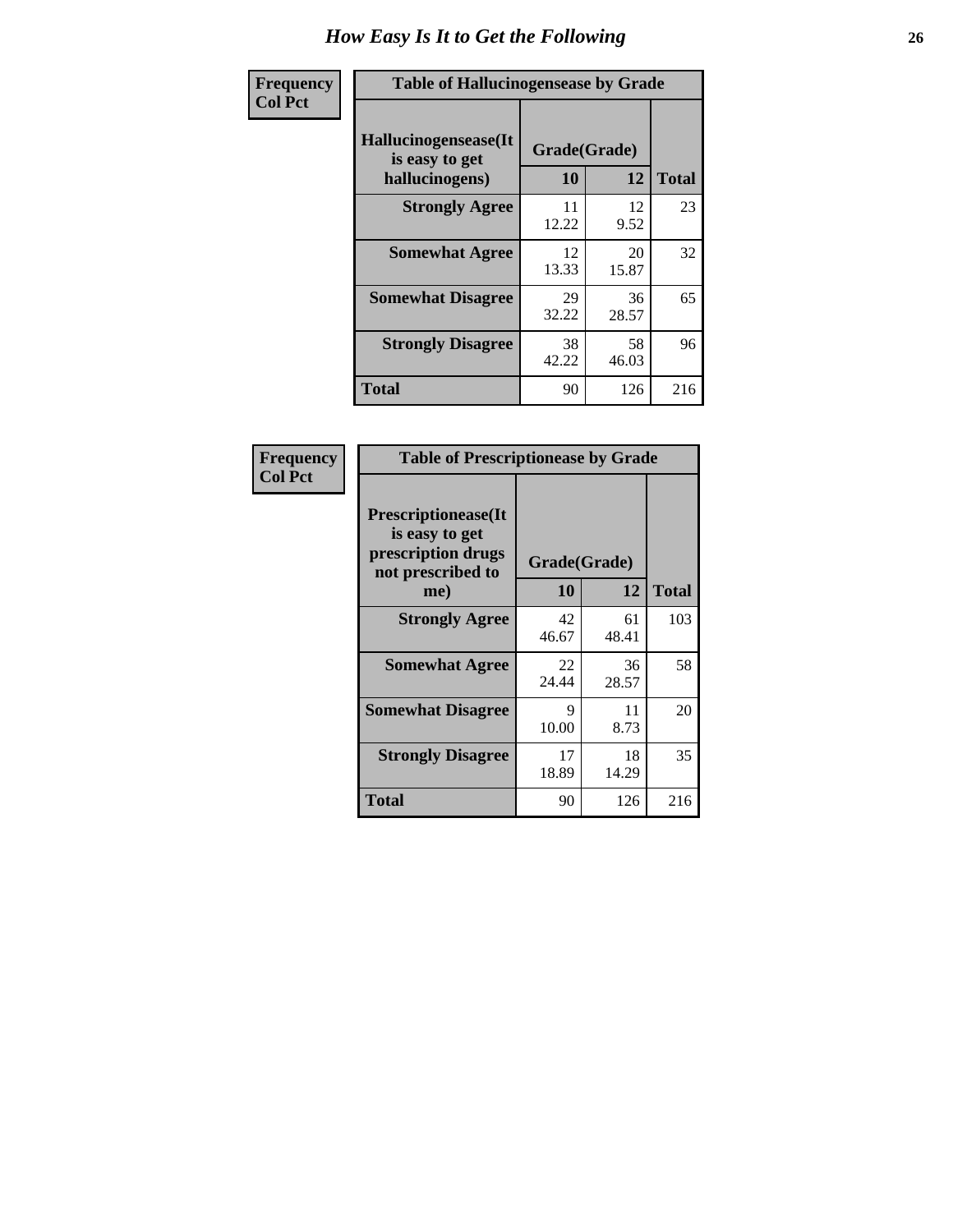*Age at Onset of Use* **27** *Results for "Age at Onset of Use" questions exclude students who said they did not use that substance*

| <b>Frequency</b> | <b>Table of Grade by Alcoholinit</b> |                  |                |      |             |            |                               |                                                  |             |             |                  |                       |              |
|------------------|--------------------------------------|------------------|----------------|------|-------------|------------|-------------------------------|--------------------------------------------------|-------------|-------------|------------------|-----------------------|--------------|
| <b>Row Pct</b>   |                                      |                  |                |      |             |            |                               | Alcoholinit (I started using alcohol when I was) |             |             |                  |                       |              |
|                  | Grade(Grade)                         | 8 or<br>younger  | 9              | 10   | <b>11</b>   | <b>12</b>  | 13                            | 14                                               | 15          | <b>16</b>   | 17               | <b>18 or</b><br>older | <b>Total</b> |
|                  | 10                                   | $\Omega$<br>0.00 | 4.76           |      | $2.38$ 4.76 | 6<br>14.29 | 7<br>16.67                    | 11<br>26.19                                      | Q<br>21.43  | 9.52        | $\theta$<br>0.00 | $\theta$<br>$0.00\,$  | 42           |
|                  | 12                                   | 6<br>6.98        | 1.16           | 1.16 | 3<br>3.49   | 9<br>10.47 | 10<br>11.63                   | 8<br>9.30                                        | 15<br>17.44 | 20<br>23.26 | 10<br>11.63      | 3<br>3.49             | 86           |
|                  | <b>Total</b>                         | 6                | 3 <sub>1</sub> | 2    | 5           | 15         | 17                            | 19                                               | 24          | 24          | 10               | 3                     | 128          |
|                  |                                      |                  |                |      |             |            | <b>Frequency Missing = 88</b> |                                                  |             |             |                  |                       |              |

#### **Frequency Row Pct**

|              | <b>Table of Grade by Cigarettesinit</b> |                                                      |            |                |                                             |            |            |            |                        |                  |                       |              |  |
|--------------|-----------------------------------------|------------------------------------------------------|------------|----------------|---------------------------------------------|------------|------------|------------|------------------------|------------------|-----------------------|--------------|--|
|              |                                         | Cigarettesinit(I started smoking tobacco when I was) |            |                |                                             |            |            |            |                        |                  |                       |              |  |
| Grade(Grade) | 8 or<br>younger                         | 9                                                    | 10         | 11             | 12                                          | 13         | 14         | 15         | <b>16</b>              | 17               | <b>18 or</b><br>older | <b>Total</b> |  |
| 10           | $\theta$<br>0.00                        | 4.76                                                 | 5<br>23.81 | 4.76           | 4<br>19.05                                  | 4.76       | 3<br>14.29 | 19.05      | $\overline{c}$<br>9.52 | $\Omega$<br>0.00 | 0.00                  | 21           |  |
| 12           | 3<br>5.56                               | $\Omega$<br>0.00                                     | 1.85       | 3<br>5.56      | 10<br>18.52                                 | 7<br>12.96 | 8<br>14.81 | 8<br>14.81 | 8<br>14.81             | 5<br>9.26        | 1.85                  | 54           |  |
| <b>Total</b> | 3                                       |                                                      | 6          | $\overline{4}$ | 14                                          | 8          | 11         | 12         | 10                     | 5                |                       | 75           |  |
|              |                                         |                                                      |            |                | <b>Frequency Missing <math>= 141</math></b> |            |            |            |                        |                  |                       |              |  |

|                        | <b>Table of Grade by Smokelessinit</b> |                                                     |            |                        |       |            |            |            |                  |                  |                       |              |  |  |
|------------------------|----------------------------------------|-----------------------------------------------------|------------|------------------------|-------|------------|------------|------------|------------------|------------------|-----------------------|--------------|--|--|
|                        |                                        | Smokelessinit(I started chewing tobacco when I was) |            |                        |       |            |            |            |                  |                  |                       |              |  |  |
| Grade(Grade)   younger | 8 or                                   | 9                                                   | <b>10</b>  | 11                     | 12    | 13         | 14         | 15         | 16               | 17               | <b>18 or</b><br>older | <b>Total</b> |  |  |
| 10                     | 0.00                                   | 2<br>18.18                                          | 9.09       | 2<br>18.18             | 9.09  | 3<br>27.27 | 9.09       | 9.09       | $\theta$<br>0.00 | $\theta$<br>0.00 | $\theta$<br>0.00      | 11           |  |  |
| 12                     | 3.85                                   | $\Omega$<br>$0.00\,$                                | 4<br>15.38 | $\overline{2}$<br>7.69 | 19.23 | 2<br>7.69  | 4<br>15.38 | 3<br>11.54 | 2<br>7.69        | 7.69             | 3.85                  | 26           |  |  |
| <b>Total</b>           |                                        | 2                                                   | 5          | 4                      | 6     | 5          | 5          | 4          | $\mathfrak{D}$   | $\mathfrak{D}$   |                       | 37           |  |  |
|                        | Frequency Missing $= 179$              |                                                     |            |                        |       |            |            |            |                  |                  |                       |              |  |  |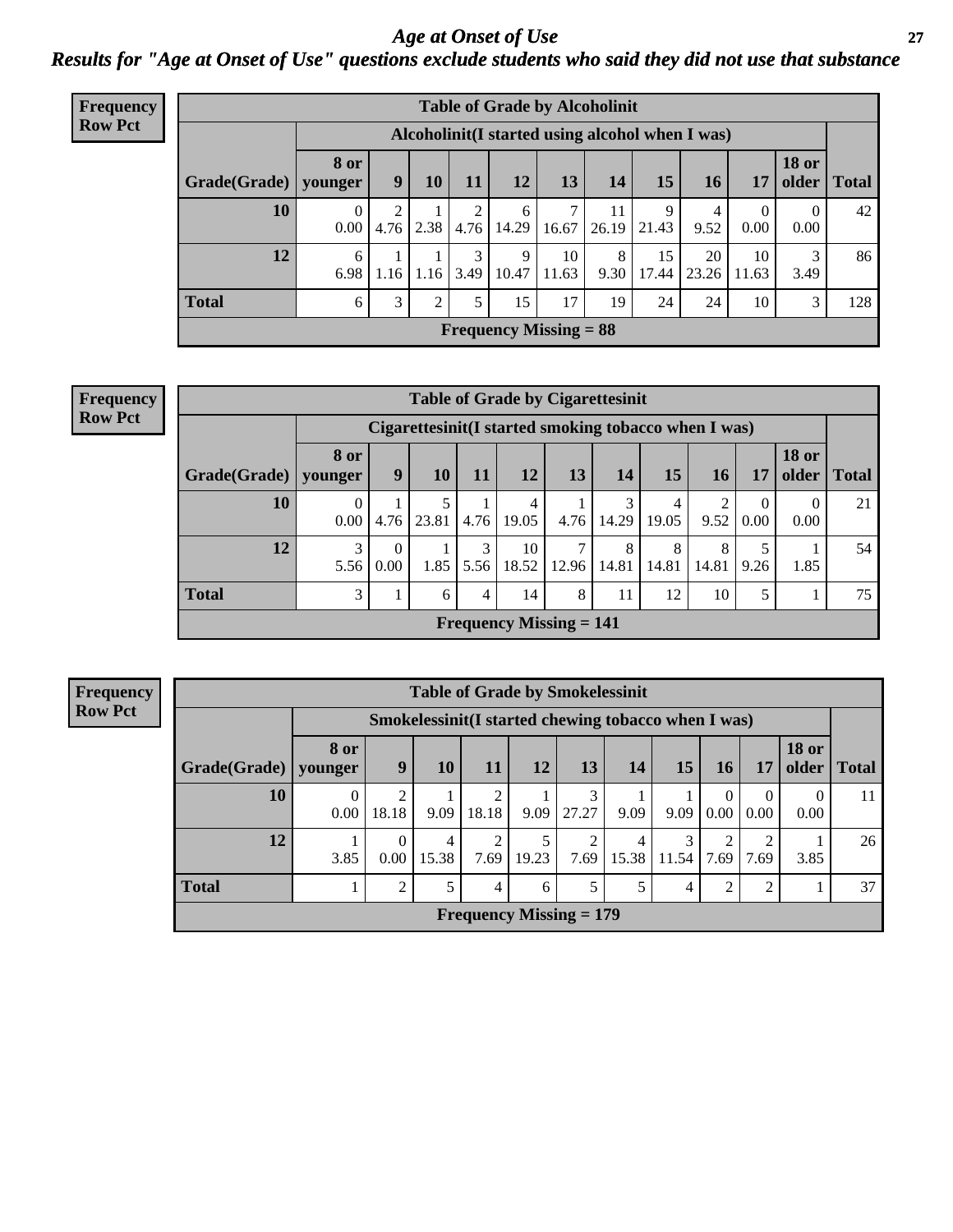#### *Age at Onset of Use* **28**

*Results for "Age at Onset of Use" questions exclude students who said they did not use that substance*

| Frequency      |              |                        |                  |                             |                      | <b>Table of Grade by Marijuanainit</b> |                  |            |            |                                                      |                  |                 |
|----------------|--------------|------------------------|------------------|-----------------------------|----------------------|----------------------------------------|------------------|------------|------------|------------------------------------------------------|------------------|-----------------|
| <b>Row Pct</b> |              |                        |                  |                             |                      |                                        |                  |            |            | Marijuanainit (I started using marijuana when I was) |                  |                 |
|                | Grade(Grade) | <b>8 or</b><br>younger | 9                | 10                          | 11                   | 12                                     | 13               | 14         | 15         | 16                                                   | 17               | <b>Total</b>    |
|                | 10           | $\theta$<br>0.00       | $\theta$<br>0.00 | 6.67                        | 6.67                 | 3<br>20.00                             | 3<br>20.00       | 3<br>20.00 | 3<br>20.00 | 6.67                                                 | $\Omega$<br>0.00 | 15              |
|                | 12           | 2.70                   |                  | $\Omega$<br>$2.70 \pm 0.00$ | $\Omega$<br>$0.00\,$ | 3<br>8.11                              | $\gamma$<br>5.41 | 13.51      | 13.51      | 13<br>35.14                                          | 7<br>18.92       | 37 <sub>1</sub> |
|                | <b>Total</b> |                        |                  |                             |                      | 6                                      | 5                | 8          | 8          | 14                                                   | 7                | 52              |
|                |              |                        |                  |                             |                      | <b>Frequency Missing = 164</b>         |                  |            |            |                                                      |                  |                 |

| <b>Frequency</b> |              | <b>Table of Grade by Cocaineinit</b>        |                  |                           |                      |                         |                         |              |
|------------------|--------------|---------------------------------------------|------------------|---------------------------|----------------------|-------------------------|-------------------------|--------------|
| <b>Row Pct</b>   |              | Cocaine in it (I started using cocaine when |                  | I was)                    |                      |                         |                         |              |
|                  | Grade(Grade) | 8 or<br>vounger                             | <b>12</b>        | 13                        | 14                   | 15                      | <b>16</b>               | <b>Total</b> |
|                  | 10           | $\Omega$<br>0.00                            | 20.00            | 3<br>60.00                | 20.00                | $\Omega$<br>0.00        | $\Omega$<br>0.00        | 5            |
|                  | 12           | 16.67                                       | $\theta$<br>0.00 | 16.67                     | $\Omega$<br>$0.00\,$ | $\mathfrak{D}$<br>33.33 | $\mathfrak{D}$<br>33.33 | 6            |
|                  | <b>Total</b> |                                             | 1                | 4                         |                      | $\overline{2}$          | $\overline{2}$          | 11           |
|                  |              |                                             |                  | Frequency Missing $= 205$ |                      |                         |                         |              |

**Frequency Row Pct**

|              |                                                       |                                                         | <b>Table of Grade by Inhalantsinit</b> |                  |           |       |       |  |  |  |
|--------------|-------------------------------------------------------|---------------------------------------------------------|----------------------------------------|------------------|-----------|-------|-------|--|--|--|
|              |                                                       | Inhalantsinit (I started using inhalants when<br>I was) |                                        |                  |           |       |       |  |  |  |
| Grade(Grade) | 9<br><b>Total</b><br>12<br>14<br>16<br>11<br>15<br>17 |                                                         |                                        |                  |           |       |       |  |  |  |
| 10           | 0<br>0.00                                             | 33.33                                                   | 33.33                                  | 33.33            | 0<br>0.00 | 0.00  | 0.00  |  |  |  |
| 12           | 25.00                                                 | 0.00                                                    | 0<br>0.00                              | $\Omega$<br>0.00 | 25.00     | 25.00 | 25.00 |  |  |  |
| <b>Total</b> |                                                       |                                                         |                                        |                  |           |       |       |  |  |  |
|              |                                                       |                                                         | Frequency Missing $= 209$              |                  |           |       |       |  |  |  |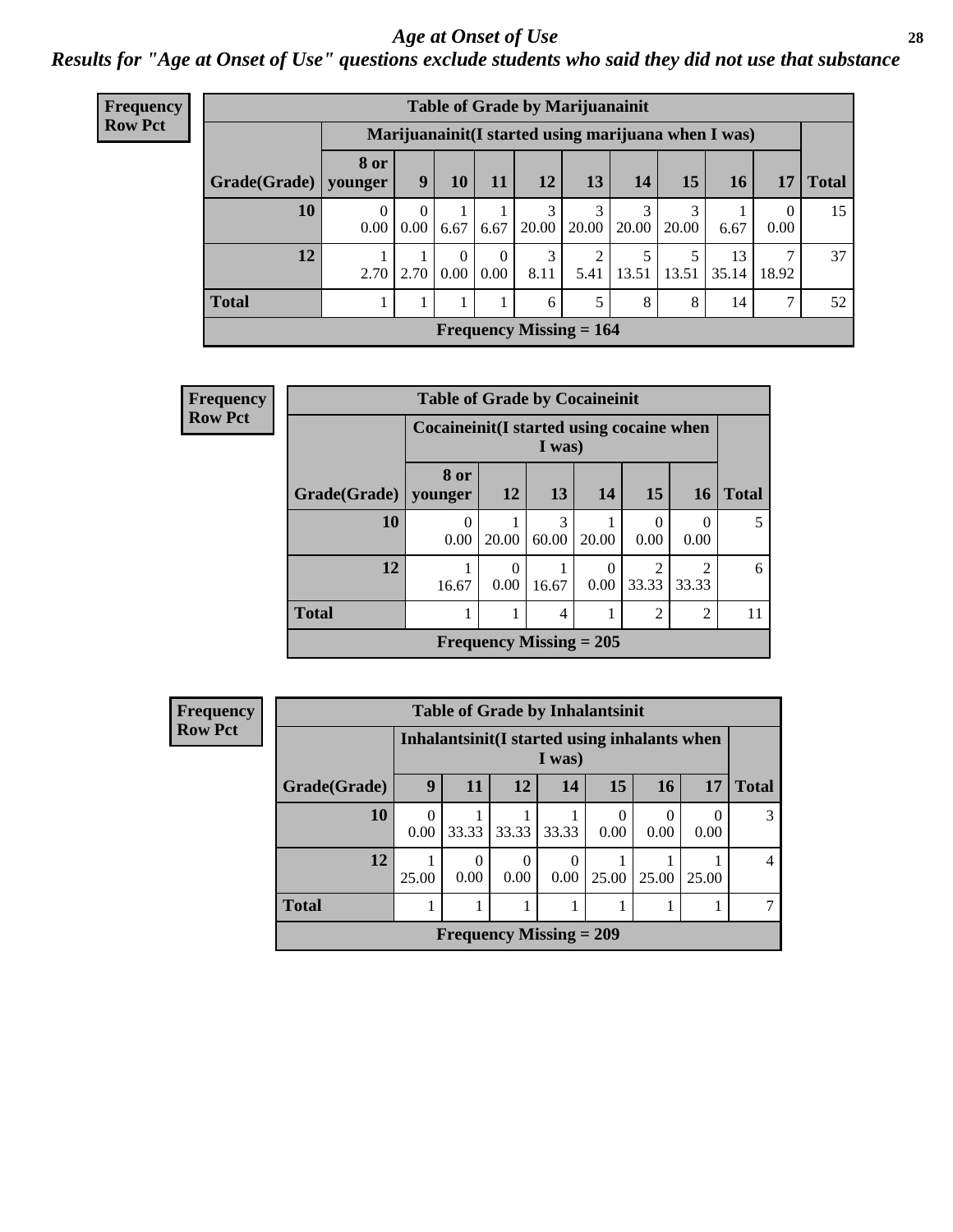#### *Age at Onset of Use* **29**

*Results for "Age at Onset of Use" questions exclude students who said they did not use that substance*

| Frequency      | <b>Table of Grade by Steroidsinit</b> |       |                                                            |       |                |  |  |
|----------------|---------------------------------------|-------|------------------------------------------------------------|-------|----------------|--|--|
| <b>Row Pct</b> |                                       |       | Steroidsinit(I<br>started using<br>steroids when I<br>was) |       |                |  |  |
|                | Grade(Grade)                          | 12    | 15                                                         | 16    | <b>Total</b>   |  |  |
|                | 10                                    | 0.00  | 50.00                                                      | 50.00 | $\overline{2}$ |  |  |
|                | 12                                    | 50.00 | $\mathbf{0}$<br>0.00                                       | 50.00 | $\overline{2}$ |  |  |
|                | <b>Total</b>                          |       |                                                            | 2     | 4              |  |  |
|                | <b>Frequency Missing = 212</b>        |       |                                                            |       |                |  |  |

| <b>Frequency</b> |              | <b>Table of Grade by Ecstasyinit</b>                       |           |                  |                         |            |              |
|------------------|--------------|------------------------------------------------------------|-----------|------------------|-------------------------|------------|--------------|
| <b>Row Pct</b>   |              | <b>Ecstasyinit</b> (I started using<br>ecstasy when I was) |           |                  |                         |            |              |
|                  | Grade(Grade) | 13                                                         | 14        | 15               | 16                      | 17         | <b>Total</b> |
|                  | 10           | 20.00                                                      | 20.00     | 3<br>60.00       | 0<br>0.00               | 0.00       |              |
|                  | 12           | 16.67                                                      | 0<br>0.00 | $\Omega$<br>0.00 | $\overline{c}$<br>33.33 | 3<br>50.00 | 6            |
|                  | <b>Total</b> | $\overline{c}$                                             | 1         | 3                | $\overline{2}$          | 3          |              |
|                  |              | Frequency Missing $= 205$                                  |           |                  |                         |            |              |

| Frequency      | <b>Table of Grade by Methinit</b> |                                                              |           |       |                |  |  |
|----------------|-----------------------------------|--------------------------------------------------------------|-----------|-------|----------------|--|--|
| <b>Row Pct</b> |                                   | <b>Methinit(I started</b><br>methamphetamines<br>when I was) |           |       |                |  |  |
|                | Grade(Grade)                      | 10                                                           | 13        | 15    | <b>Total</b>   |  |  |
|                | 10                                | $\mathbf{\Omega}$<br>0.00                                    | 50.00     | 50.00 | $\overline{2}$ |  |  |
|                | 12                                | 100.00                                                       | 0<br>0.00 | 0.00  |                |  |  |
|                | <b>Total</b>                      |                                                              |           |       | 3              |  |  |
|                |                                   | Frequency Missing $= 213$                                    |           |       |                |  |  |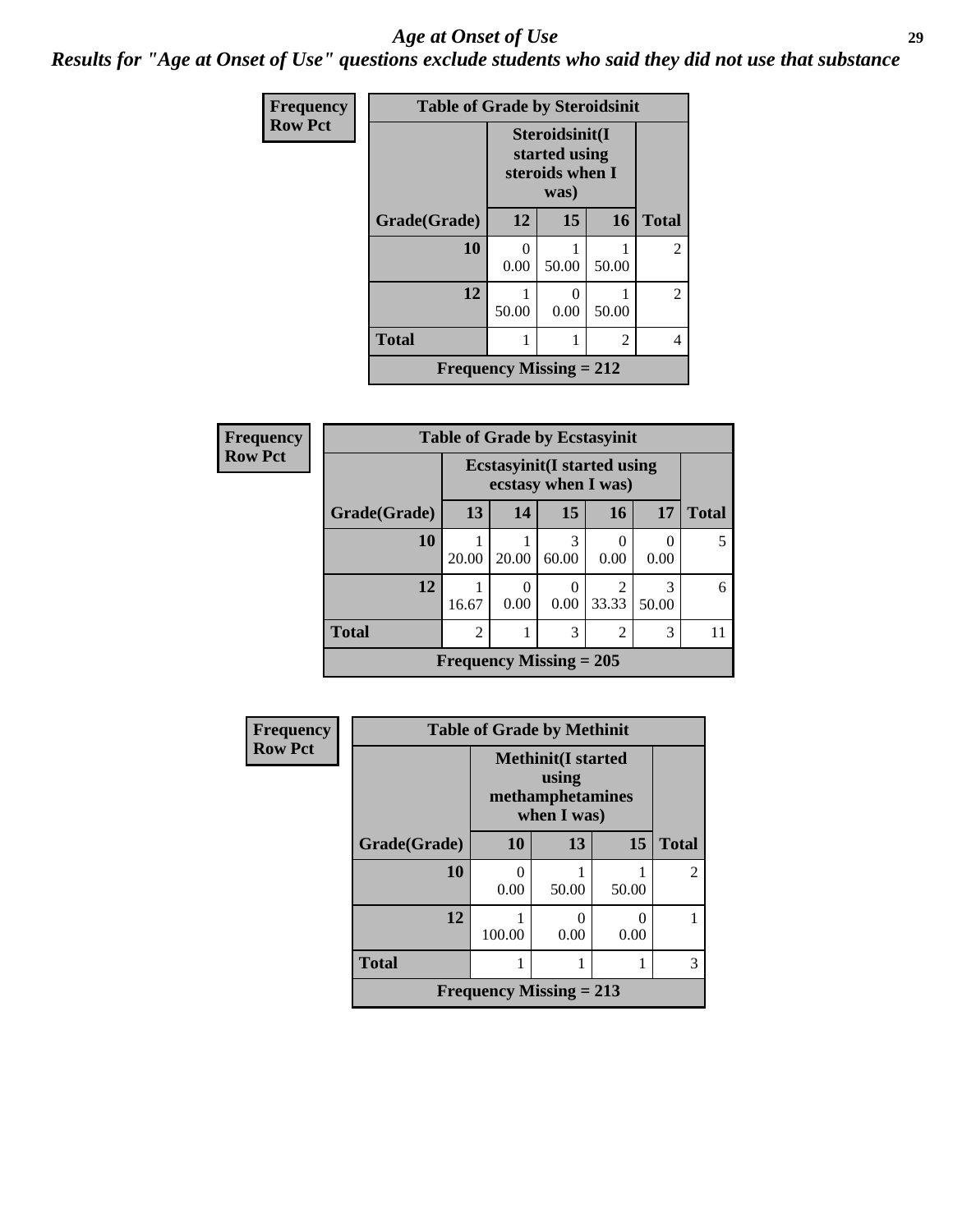#### Age at Onset of Use **30**

*Results for "Age at Onset of Use" questions exclude students who said they did not use that substance*

| Frequency      | <b>Table of Grade by Hallucinogensinit</b> |                                                              |                |                |           |              |
|----------------|--------------------------------------------|--------------------------------------------------------------|----------------|----------------|-----------|--------------|
| <b>Row Pct</b> |                                            | Hallucinogensinit(I<br>started using<br>hallucinogens when I |                |                |           |              |
|                | Grade(Grade)                               | 10                                                           | 14             | 15             | 16        | <b>Total</b> |
|                | 10                                         | 33.33                                                        | 33.33          | 33.33          | 0<br>0.00 | 3            |
|                | 12                                         | $\theta$<br>0.00                                             | 33.33          | 33.33          | 33.33     | 3            |
|                | <b>Total</b>                               |                                                              | $\overline{2}$ | $\overline{2}$ | 1         | 6            |
|                |                                            | Frequency Missing $= 210$                                    |                |                |           |              |

| <b>Frequency</b> | <b>Table of Grade by Prescriptioninit</b><br><b>Row Pct</b><br>Prescription in it (I started using prescription drugs not<br>prescribed to me when I was) |                 |                  |                |       |                           |                 |            |      |                       |              |
|------------------|-----------------------------------------------------------------------------------------------------------------------------------------------------------|-----------------|------------------|----------------|-------|---------------------------|-----------------|------------|------|-----------------------|--------------|
|                  |                                                                                                                                                           |                 |                  |                |       |                           |                 |            |      |                       |              |
|                  | Grade(Grade)                                                                                                                                              | 8 or<br>younger | 11               | 12             | 13    | 14                        | 15 <sup>1</sup> | <b>16</b>  | 17   | <b>18 or</b><br>older | <b>Total</b> |
|                  | 10                                                                                                                                                        | 14.29           | 14.29            | 14.29          | 28.57 | $\Omega$<br>0.00          | 14.29           | 14.29      | 0.00 | $\Omega$<br>0.00      |              |
|                  | 12                                                                                                                                                        | 8.33            | $\Omega$<br>0.00 | 8.33           | 16.67 | 2<br>16.67                | 8.33            | 3<br>25.00 | 8.33 | 8.33                  | 12           |
|                  | <b>Total</b>                                                                                                                                              | $\overline{2}$  |                  | $\mathfrak{D}$ | 4     | $\overline{c}$            | 2               | 4          |      |                       | 19           |
|                  |                                                                                                                                                           |                 |                  |                |       | Frequency Missing $= 197$ |                 |            |      |                       |              |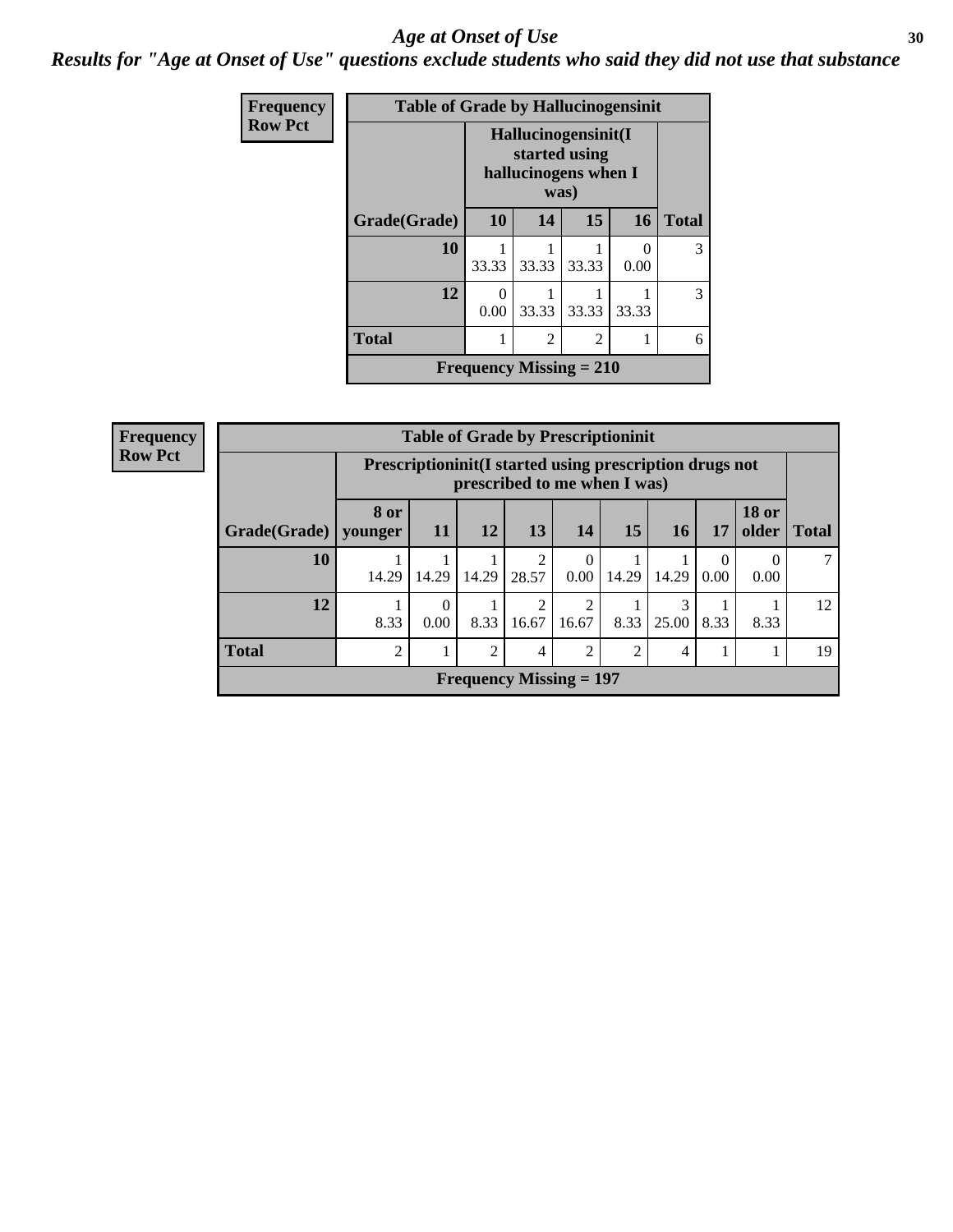| Frequency      | <b>Table of Alcoholharm by Grade</b>          |                    |             |              |  |
|----------------|-----------------------------------------------|--------------------|-------------|--------------|--|
| <b>Col Pct</b> | Alcoholharm(I<br>think alcohol is<br>harmful) | Grade(Grade)<br>10 | 12          | <b>Total</b> |  |
|                | <b>Strongly Agree</b>                         | 38<br>42.22        | 47<br>37.30 | 85           |  |
|                | <b>Somewhat Agree</b>                         | 31<br>34.44        | 49<br>38.89 | 80           |  |
|                | <b>Somewhat Disagree</b>                      | 14<br>15.56        | 23<br>18.25 | 37           |  |
|                | <b>Strongly Disagree</b>                      | 7<br>7.78          | 5.56        | 14           |  |
|                | <b>Total</b>                                  | 90                 | 126         | 216          |  |

|                                                          | <b>Table of Cigarettesharm by Grade</b> |             |              |  |  |  |  |
|----------------------------------------------------------|-----------------------------------------|-------------|--------------|--|--|--|--|
| Cigarettesharm(I<br>think smoking<br>tobacco is harmful) | Grade(Grade)<br>10                      | 12          | <b>Total</b> |  |  |  |  |
| <b>Strongly Agree</b>                                    | 74<br>82.22                             | 96<br>76.19 | 170          |  |  |  |  |
| <b>Somewhat Agree</b>                                    | 8<br>8.89                               | 24<br>19.05 | 32           |  |  |  |  |
| <b>Somewhat Disagree</b>                                 | $\mathfrak{D}$<br>2.22                  | 3<br>2.38   | 5            |  |  |  |  |
| <b>Strongly Disagree</b>                                 | 6<br>6.67                               | 3<br>2.38   | 9            |  |  |  |  |
| <b>Total</b>                                             | 90                                      | 126         | 216          |  |  |  |  |

| Frequency      | <b>Table of Smokelessharm by Grade</b>                  |                           |             |              |
|----------------|---------------------------------------------------------|---------------------------|-------------|--------------|
| <b>Col Pct</b> | Smokelessharm(I<br>think chewing<br>tobacco is harmful) | Grade(Grade)<br><b>10</b> | 12          | <b>Total</b> |
|                | <b>Strongly Agree</b>                                   | 70<br>77.78               | 96<br>76.19 | 166          |
|                | <b>Somewhat Agree</b>                                   | 13<br>14.44               | 23<br>18.25 | 36           |
|                | <b>Somewhat Disagree</b>                                | $\mathfrak{D}$<br>2.22    | 2<br>1.59   | 4            |
|                | <b>Strongly Disagree</b>                                | 5<br>5.56                 | 5<br>3.97   | 10           |
|                | <b>Total</b>                                            | 90                        | 126         | 216          |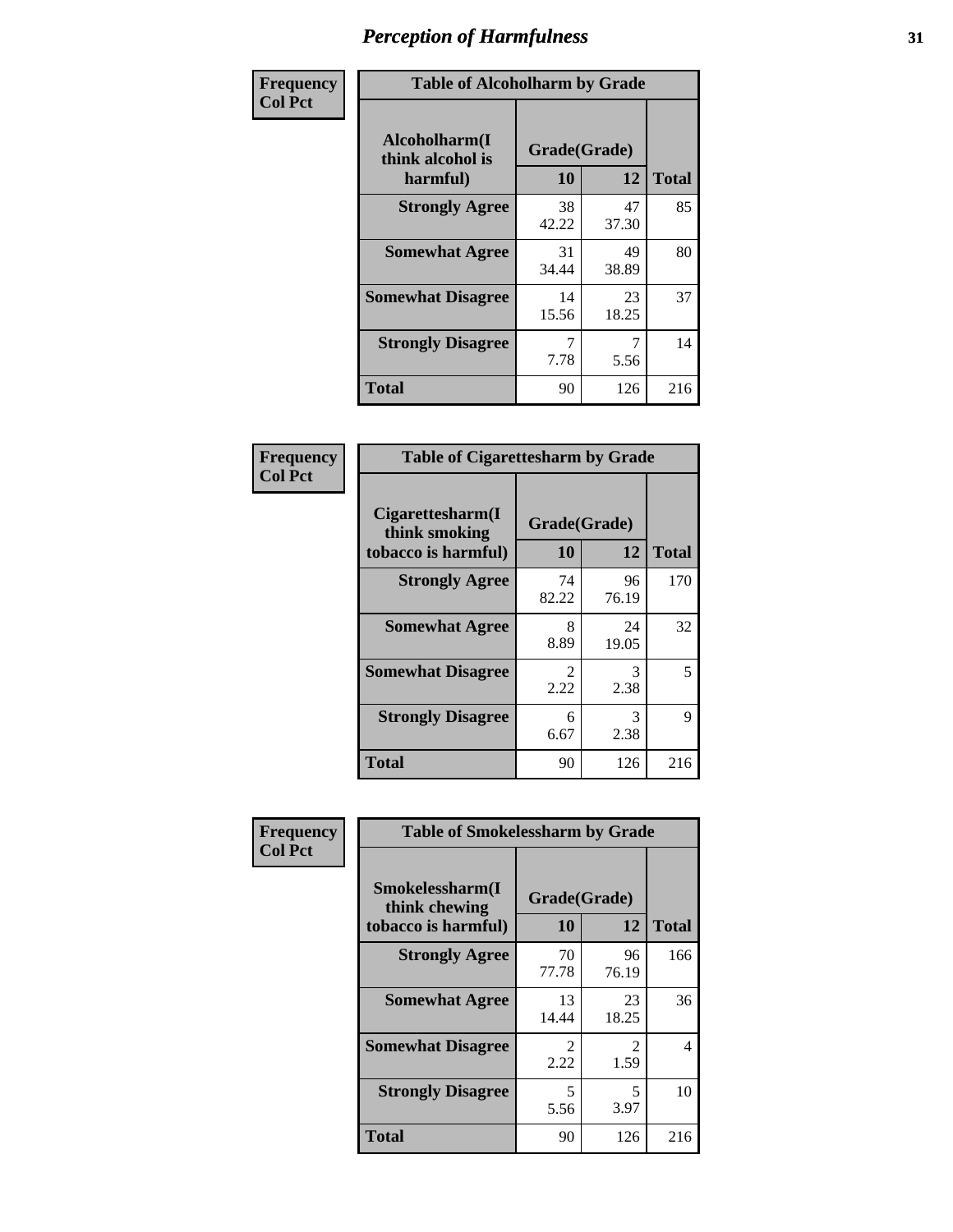| Frequency      | <b>Table of Marijuanaharm by Grade</b>            |                    |             |              |  |
|----------------|---------------------------------------------------|--------------------|-------------|--------------|--|
| <b>Col Pct</b> | Marijuanaharm(I<br>think marijuana is<br>harmful) | Grade(Grade)<br>10 | 12          | <b>Total</b> |  |
|                | <b>Strongly Agree</b>                             | 67<br>74.44        | 79<br>62.70 | 146          |  |
|                | <b>Somewhat Agree</b>                             | 6<br>6.67          | 15<br>11.90 | 21           |  |
|                | <b>Somewhat Disagree</b>                          | 6<br>6.67          | 12<br>9.52  | 18           |  |
|                | <b>Strongly Disagree</b>                          | 11<br>12.22        | 20<br>15.87 | 31           |  |
|                | <b>Total</b>                                      | 90                 | 126         | 216          |  |

| <b>Table of Cocaineharm by Grade</b>          |                    |              |              |  |  |  |  |
|-----------------------------------------------|--------------------|--------------|--------------|--|--|--|--|
| Cocaineharm(I<br>think cocaine is<br>harmful) | Grade(Grade)<br>10 | 12           | <b>Total</b> |  |  |  |  |
| <b>Strongly Agree</b>                         | 81<br>90.00        | 116<br>92.06 | 197          |  |  |  |  |
| <b>Somewhat Agree</b>                         | 4<br>4.44          | 3<br>2.38    | 7            |  |  |  |  |
| <b>Somewhat Disagree</b>                      | 1<br>1.11          | 2<br>1.59    | 3            |  |  |  |  |
| <b>Strongly Disagree</b>                      | 4<br>4.44          | 5<br>3.97    | 9            |  |  |  |  |
| <b>Total</b>                                  | 90                 | 126          | 216          |  |  |  |  |

| Frequency      | <b>Table of Inhalantsharm by Grade</b>             |                        |              |              |  |  |  |  |
|----------------|----------------------------------------------------|------------------------|--------------|--------------|--|--|--|--|
| <b>Col Pct</b> | Inhalantsharm(I<br>think inhalants are<br>harmful) | Grade(Grade)<br>10     | 12           | <b>Total</b> |  |  |  |  |
|                | <b>Strongly Agree</b>                              | 79<br>87.78            | 113<br>89.68 | 192          |  |  |  |  |
|                | <b>Somewhat Agree</b>                              | 6<br>6.67              | 8<br>6.35    | 14           |  |  |  |  |
|                | <b>Somewhat Disagree</b>                           | 1<br>1.11              | 0.79         | 2            |  |  |  |  |
|                | <b>Strongly Disagree</b>                           | $\overline{4}$<br>4.44 | 4<br>3.17    | 8            |  |  |  |  |
|                | Total                                              | 90                     | 126          | 216          |  |  |  |  |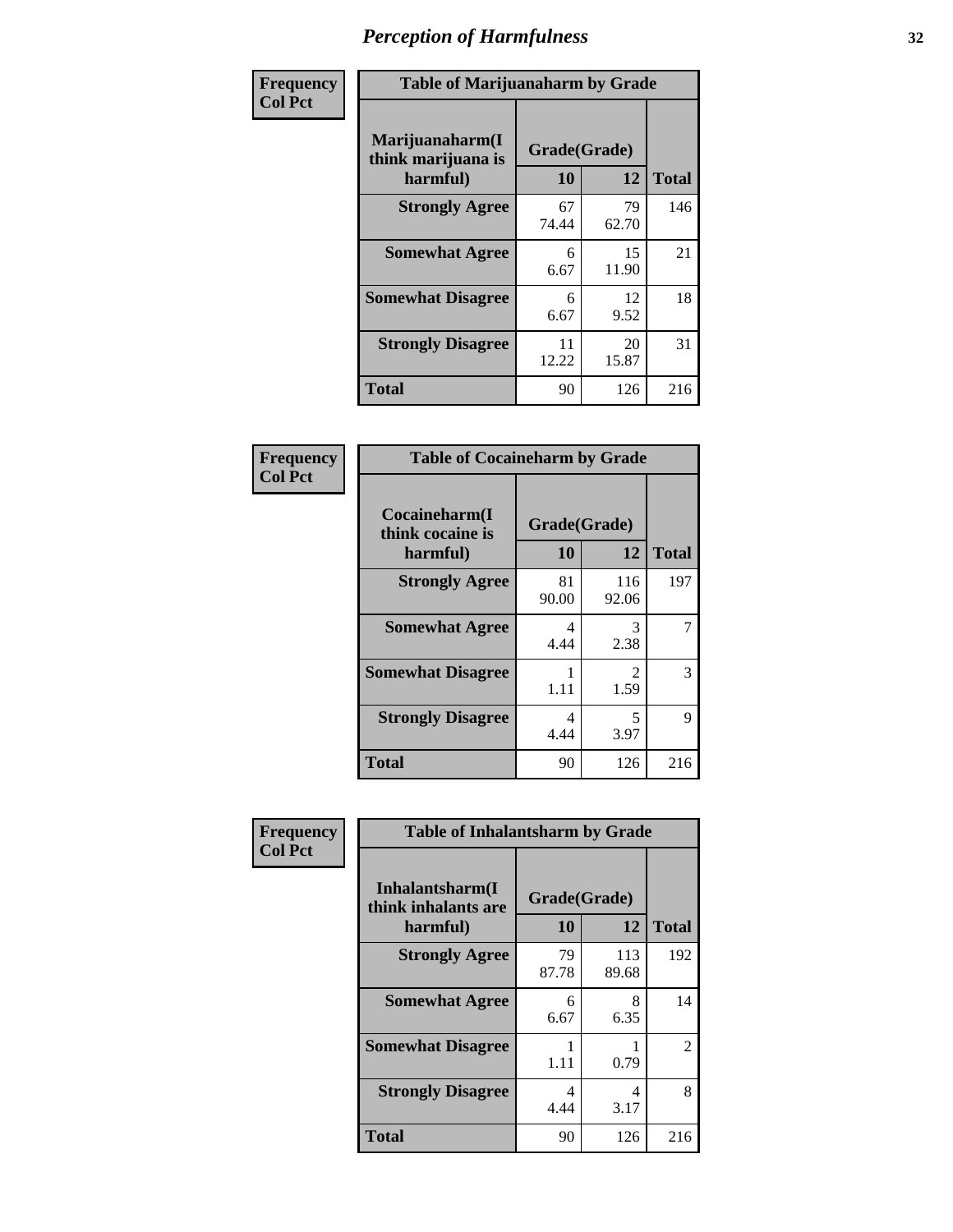| Frequency      | <b>Table of Steroidsharm by Grade</b>            |                        |                        |                |
|----------------|--------------------------------------------------|------------------------|------------------------|----------------|
| <b>Col Pct</b> | Steroidsharm(I<br>think steroids are<br>harmful) | Grade(Grade)<br>10     | 12                     | <b>Total</b>   |
|                | <b>Strongly Agree</b>                            | 74<br>82.22            | 109<br>86.51           | 183            |
|                | <b>Somewhat Agree</b>                            | 10<br>11.11            | 10<br>7.94             | 20             |
|                | <b>Somewhat Disagree</b>                         | $\mathfrak{D}$<br>2.22 | $\mathfrak{D}$<br>1.59 | $\overline{4}$ |
|                | <b>Strongly Disagree</b>                         | 4<br>4.44              | 5<br>3.97              | 9              |
|                | <b>Total</b>                                     | 90                     | 126                    | 216            |

| <b>Table of Ecstasyharm by Grade</b>          |                    |              |     |  |  |
|-----------------------------------------------|--------------------|--------------|-----|--|--|
| Ecstasyharm(I<br>think ecstasy is<br>harmful) | Grade(Grade)<br>10 | <b>Total</b> |     |  |  |
| <b>Strongly Agree</b>                         | 80<br>88.89        | 109<br>86.51 | 189 |  |  |
| <b>Somewhat Agree</b>                         | 3<br>3.33          | 11<br>8.73   | 14  |  |  |
| <b>Somewhat Disagree</b>                      | 3<br>3.33          | 0.79         | 4   |  |  |
| <b>Strongly Disagree</b>                      | 4<br>4.44          | 5<br>3.97    | 9   |  |  |
| <b>Total</b>                                  | 90                 | 126          | 216 |  |  |

| Frequency      | <b>Table of Methharm by Grade</b>            |              |              |              |  |
|----------------|----------------------------------------------|--------------|--------------|--------------|--|
| <b>Col Pct</b> | <b>Methharm</b> (I think<br>methamphetamines | Grade(Grade) |              |              |  |
|                | are harmful)                                 | 10           | 12           | <b>Total</b> |  |
|                | <b>Strongly Agree</b>                        | 85<br>94.44  | 119<br>94.44 | 204          |  |
|                | <b>Somewhat Agree</b>                        | 1.11         | 3<br>2.38    | 4            |  |
|                | <b>Strongly Disagree</b>                     | 4<br>4.44    | 4<br>3.17    | 8            |  |
|                | <b>Total</b>                                 | 90           | 126          | 216          |  |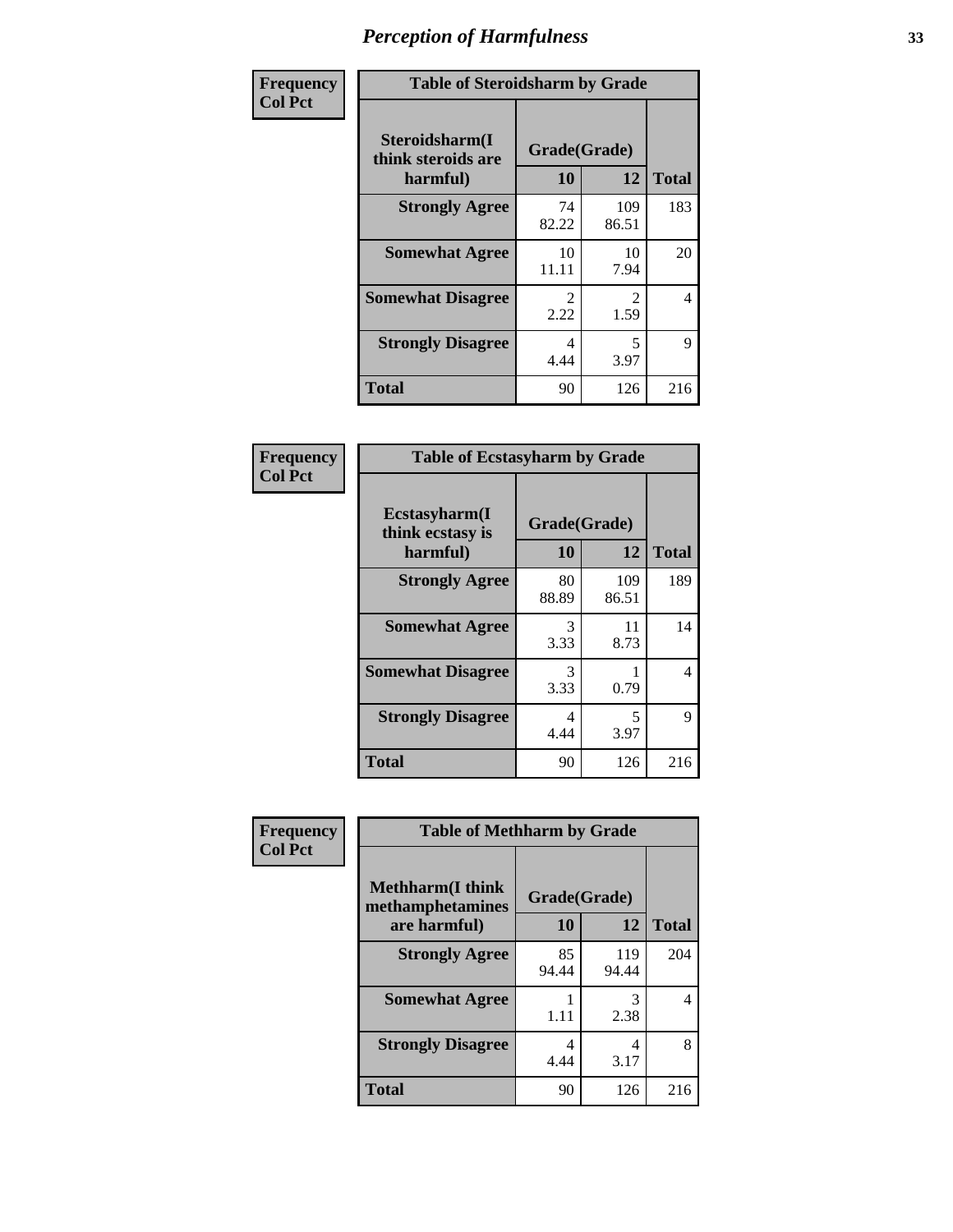| Frequency      | <b>Table of Hallucinogensharm by Grade</b>                 |                       |                        |                |
|----------------|------------------------------------------------------------|-----------------------|------------------------|----------------|
| <b>Col Pct</b> | Hallucinogensharm(I<br>think hallucinogens<br>are harmful) | Grade(Grade)<br>10    | 12                     | <b>Total</b>   |
|                | <b>Strongly Agree</b>                                      | 84<br>93.33           | 113<br>89.68           | 197            |
|                | <b>Somewhat Agree</b>                                      | $\mathcal{L}$<br>2.22 | 6<br>4.76              | 8              |
|                | <b>Somewhat Disagree</b>                                   | 0<br>0.00             | $\mathfrak{D}$<br>1.59 | $\overline{2}$ |
|                | <b>Strongly Disagree</b>                                   | 4<br>4.44             | 5<br>3.97              | 9              |
|                | <b>Total</b>                                               | 90                    | 126                    | 216            |

| <b>Table of Prescriptionharm by Grade</b>                                         |              |             |              |  |
|-----------------------------------------------------------------------------------|--------------|-------------|--------------|--|
| <b>Prescriptionharm(I)</b><br>think prescription<br>drugs not<br>prescribed to me | Grade(Grade) |             |              |  |
| are harmful)                                                                      | 10           | 12          | <b>Total</b> |  |
| <b>Strongly Agree</b>                                                             | 65<br>72.22  | 91<br>72.22 | 156          |  |
| <b>Somewhat Agree</b>                                                             | 13<br>14.44  | 25<br>19.84 | 38           |  |
| <b>Somewhat Disagree</b>                                                          | 7.78         | 5<br>3.97   | 12           |  |
| <b>Strongly Disagree</b>                                                          | 5<br>5.56    | 5<br>3.97   | 10           |  |
| <b>Total</b>                                                                      | 90           | 126         | 216          |  |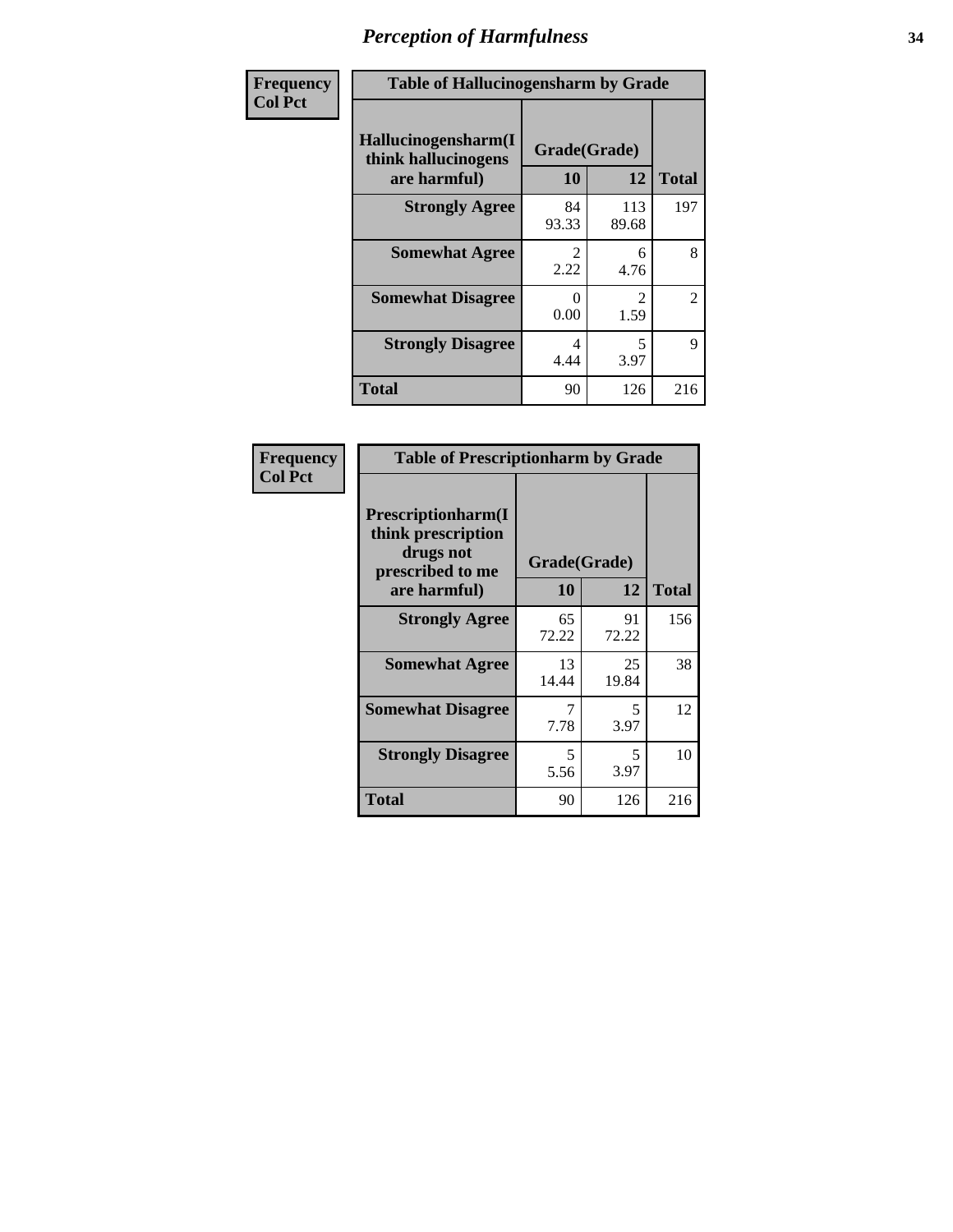# *Disapproval by Adults* **35**

| Frequency      | <b>Table of Alcoholadult by Grade</b>                                 |                    |             |              |
|----------------|-----------------------------------------------------------------------|--------------------|-------------|--------------|
| <b>Col Pct</b> | <b>Alcoholadult</b> (Adults<br>would disapprove if<br>I used alcohol) | Grade(Grade)<br>10 | 12          | <b>Total</b> |
|                | <b>Strongly Agree</b>                                                 | 48<br>53.33        | 58<br>46.03 | 106          |
|                | <b>Somewhat Agree</b>                                                 | 30<br>33.33        | 37<br>29.37 | 67           |
|                | <b>Somewhat Disagree</b>                                              | 8<br>8.89          | 21<br>16.67 | 29           |
|                | <b>Strongly Disagree</b>                                              | 4<br>4.44          | 10<br>7.94  | 14           |
|                | <b>Total</b>                                                          | 90                 | 126         | 216          |

| <b>Table of Tobaccoadult by Grade</b>                                 |                    |             |              |  |
|-----------------------------------------------------------------------|--------------------|-------------|--------------|--|
| <b>Tobaccoadult</b> (Adults<br>would disapprove if<br>I used tobacco) | Grade(Grade)<br>10 | 12          | <b>Total</b> |  |
| <b>Strongly Agree</b>                                                 | 68<br>75.56        | 70<br>55.56 | 138          |  |
| <b>Somewhat Agree</b>                                                 | 10<br>11.11        | 32<br>25.40 | 42           |  |
| <b>Somewhat Disagree</b>                                              | 6<br>6.67          | 12<br>9.52  | 18           |  |
| <b>Strongly Disagree</b>                                              | 6<br>6.67          | 12<br>9.52  | 18           |  |
| <b>Total</b>                                                          | 90                 | 126         | 216          |  |

| <b>Frequency</b> | <b>Table of Marijuanaadult by Grade</b>                           |                    |              |              |
|------------------|-------------------------------------------------------------------|--------------------|--------------|--------------|
| <b>Col Pct</b>   | Marijuanaadult(Adults<br>would disapprove if I<br>used marijuana) | Grade(Grade)<br>10 | 12           | <b>Total</b> |
|                  | <b>Strongly Agree</b>                                             | 76<br>84.44        | 106<br>84.13 | 182          |
|                  | <b>Somewhat Agree</b>                                             | 5<br>5.56          | 10<br>7.94   | 15           |
|                  | <b>Somewhat Disagree</b>                                          | 6<br>6.67          | 4<br>3.17    | 10           |
|                  | <b>Strongly Disagree</b>                                          | 3<br>3.33          | 6<br>4.76    | 9            |
|                  | <b>Total</b>                                                      | 90                 | 126          | 216          |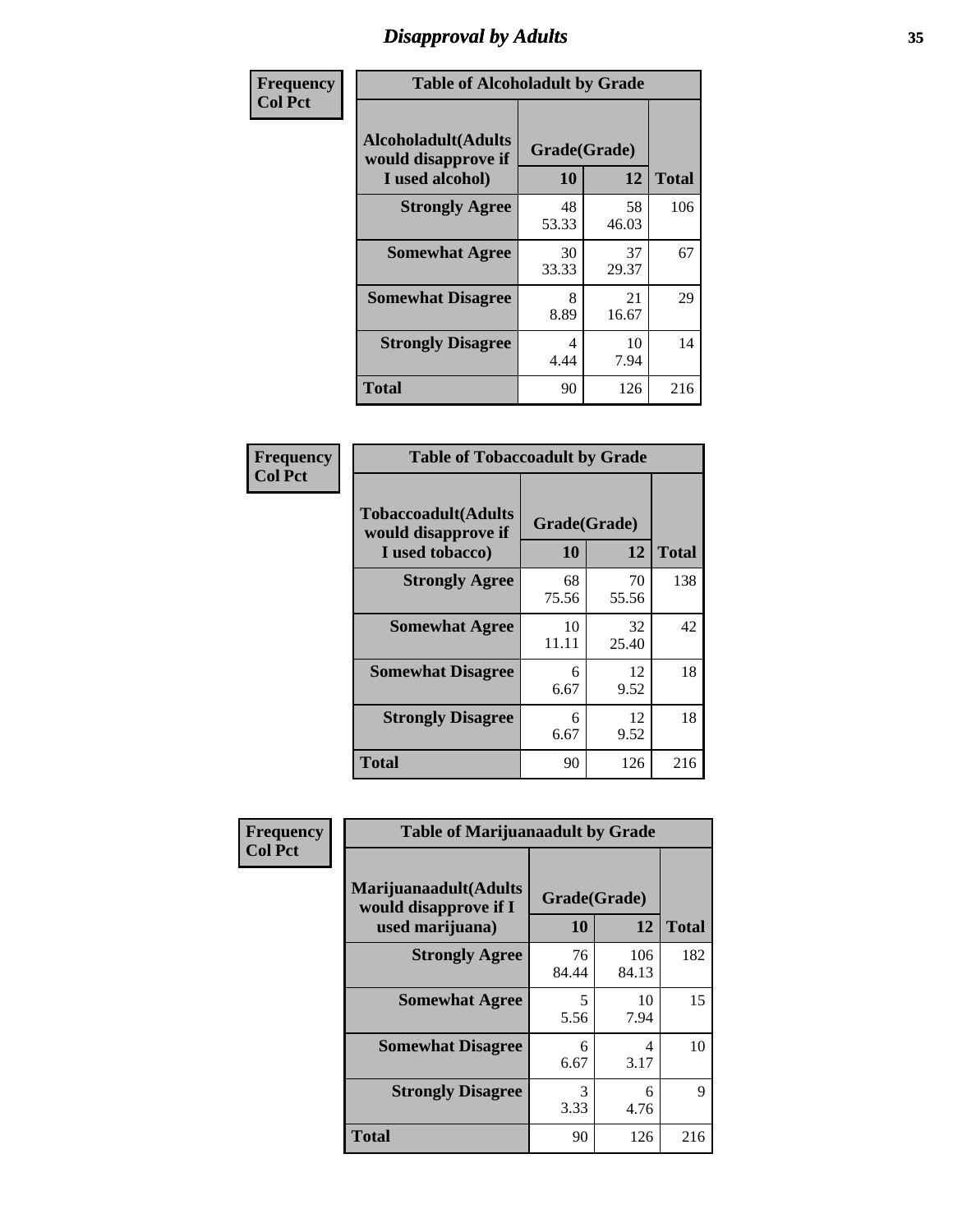# *Disapproval by Adults* **36**

| <b>Frequency</b> | <b>Table of Otherdrugadult by Grade</b>                                     |                        |                                     |              |
|------------------|-----------------------------------------------------------------------------|------------------------|-------------------------------------|--------------|
| <b>Col Pct</b>   | <b>Otherdrugadult</b> (Adults<br>would disapprove if I<br>used other drugs) | Grade(Grade)<br>10     | 12                                  | <b>Total</b> |
|                  | <b>Strongly Agree</b>                                                       | 82<br>91.11            | 116<br>92.06                        | 198          |
|                  | <b>Somewhat Agree</b>                                                       | 3<br>3.33              | $\mathcal{D}_{\mathcal{L}}$<br>1.59 | 5            |
|                  | <b>Somewhat Disagree</b>                                                    | 3<br>3.33              | $\mathcal{D}_{\mathcal{L}}$<br>1.59 | 5            |
|                  | <b>Strongly Disagree</b>                                                    | $\mathfrak{D}$<br>2.22 | 6<br>4.76                           | 8            |
|                  | <b>Total</b>                                                                | 90                     | 126                                 | 216          |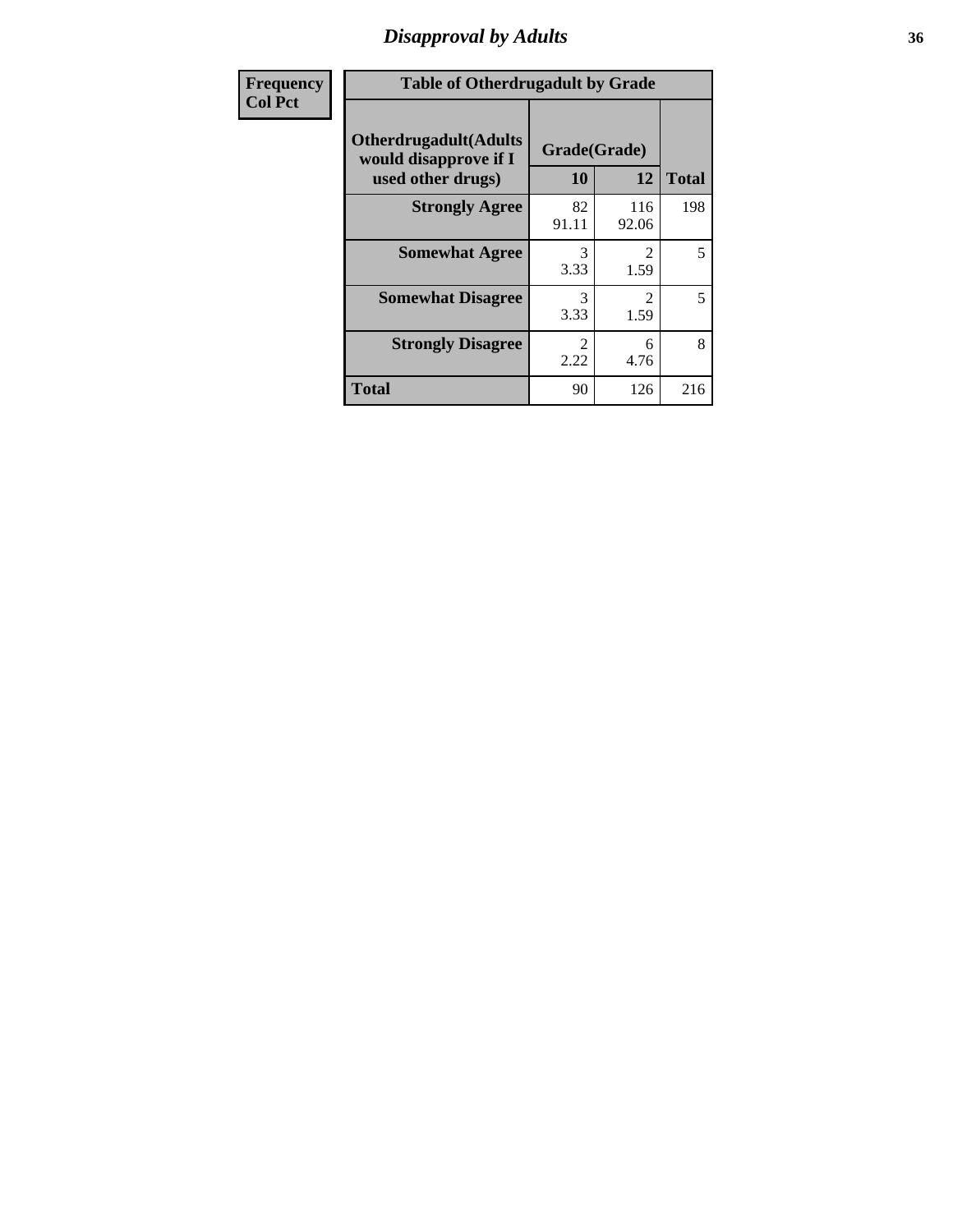# *Disapproval by Peers* **37**

| Frequency      | <b>Table of Alcoholpeer by Grade</b>                    |              |             |              |  |
|----------------|---------------------------------------------------------|--------------|-------------|--------------|--|
| <b>Col Pct</b> | Alcoholpeer(My<br>friends would<br>disapprove if I used | Grade(Grade) |             |              |  |
|                | alcohol)                                                | 10           | 12          | <b>Total</b> |  |
|                | <b>Strongly Agree</b>                                   | 13<br>14.44  | 12<br>9.52  | 25           |  |
|                | <b>Somewhat Agree</b>                                   | 26<br>28.89  | 18<br>14.29 | 44           |  |
|                | <b>Somewhat Disagree</b>                                | 21<br>23.33  | 35<br>27.78 | 56           |  |
|                | <b>Strongly Disagree</b>                                | 30<br>33.33  | 61<br>48.41 | 91           |  |
|                | Total                                                   | 90           | 126         | 216          |  |

| Frequency      | <b>Table of Tobaccopeer by Grade</b>                    |              |             |              |
|----------------|---------------------------------------------------------|--------------|-------------|--------------|
| <b>Col Pct</b> | Tobaccopeer(My<br>friends would<br>disapprove if I used | Grade(Grade) |             |              |
|                | tobacco)                                                | 10           | 12          | <b>Total</b> |
|                | <b>Strongly Agree</b>                                   | 31<br>34.44  | 25<br>19.84 | 56           |
|                | <b>Somewhat Agree</b>                                   | 20<br>22.22  | 18<br>14.29 | 38           |
|                | <b>Somewhat Disagree</b>                                | 13<br>14.44  | 37<br>29.37 | 50           |
|                | <b>Strongly Disagree</b>                                | 26<br>28.89  | 46<br>36.51 | 72           |
|                | <b>Total</b>                                            | 90           | 126         | 216          |

| Frequency      | <b>Table of Marijuanapeer by Grade</b>                    |              |             |              |
|----------------|-----------------------------------------------------------|--------------|-------------|--------------|
| <b>Col Pct</b> | Marijuanapeer(My<br>friends would<br>disapprove if I used | Grade(Grade) |             |              |
|                | marijuana)                                                | 10           | 12          | <b>Total</b> |
|                | <b>Strongly Agree</b>                                     | 39<br>43.33  | 45<br>35.71 | 84           |
|                | <b>Somewhat Agree</b>                                     | 15<br>16.67  | 28<br>22.22 | 43           |
|                | <b>Somewhat Disagree</b>                                  | 19<br>21.11  | 24<br>19.05 | 43           |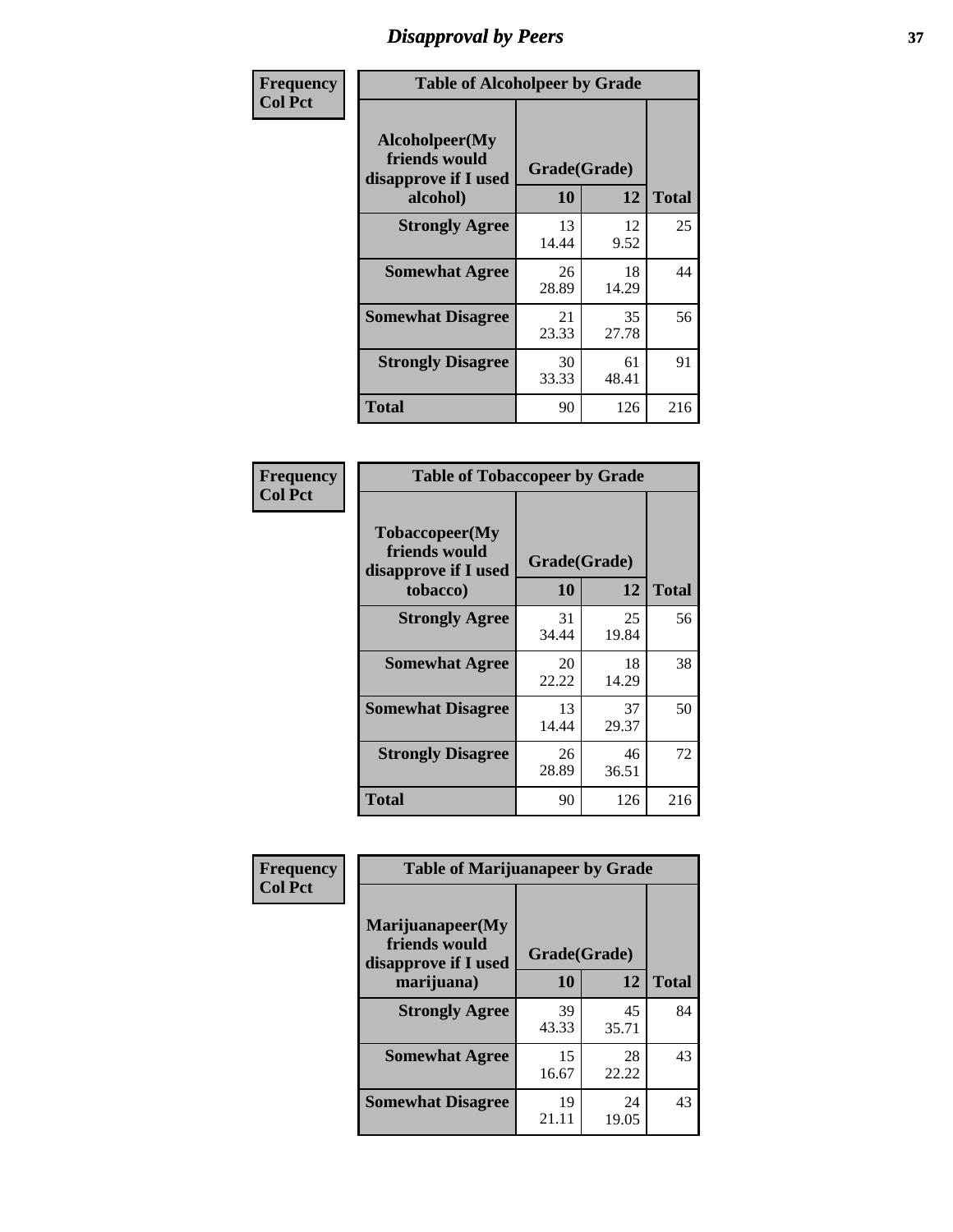# *Disapproval by Peers* **38**

| Frequency<br><b>Col Pct</b> | <b>Table of Marijuanapeer by Grade</b>                                  |                    |             |              |
|-----------------------------|-------------------------------------------------------------------------|--------------------|-------------|--------------|
|                             | Marijuanapeer(My<br>friends would<br>disapprove if I used<br>marijuana) | Grade(Grade)<br>10 | 12          | <b>Total</b> |
|                             | <b>Strongly Disagree</b>                                                | 17<br>18.89        | 29<br>23.02 | 46           |
|                             | Total                                                                   | 90                 | 126         | 216          |

| Frequency      | <b>Table of Otherdrugpeer by Grade</b>                                    |                    |             |              |
|----------------|---------------------------------------------------------------------------|--------------------|-------------|--------------|
| <b>Col Pct</b> | Otherdrugpeer(My<br>friends would<br>disapprove if I used<br>other drugs) | Grade(Grade)<br>10 | 12          | <b>Total</b> |
|                | <b>Strongly Agree</b>                                                     | 48<br>53.33        | 71<br>56.35 | 119          |
|                | <b>Somewhat Agree</b>                                                     | 14<br>15.56        | 19<br>15.08 | 33           |
|                | <b>Somewhat Disagree</b>                                                  | 13<br>14.44        | 17<br>13.49 | 30           |
|                | <b>Strongly Disagree</b>                                                  | 15<br>16.67        | 19<br>15.08 | 34           |
|                | <b>Total</b>                                                              | 90                 | 126         | 216          |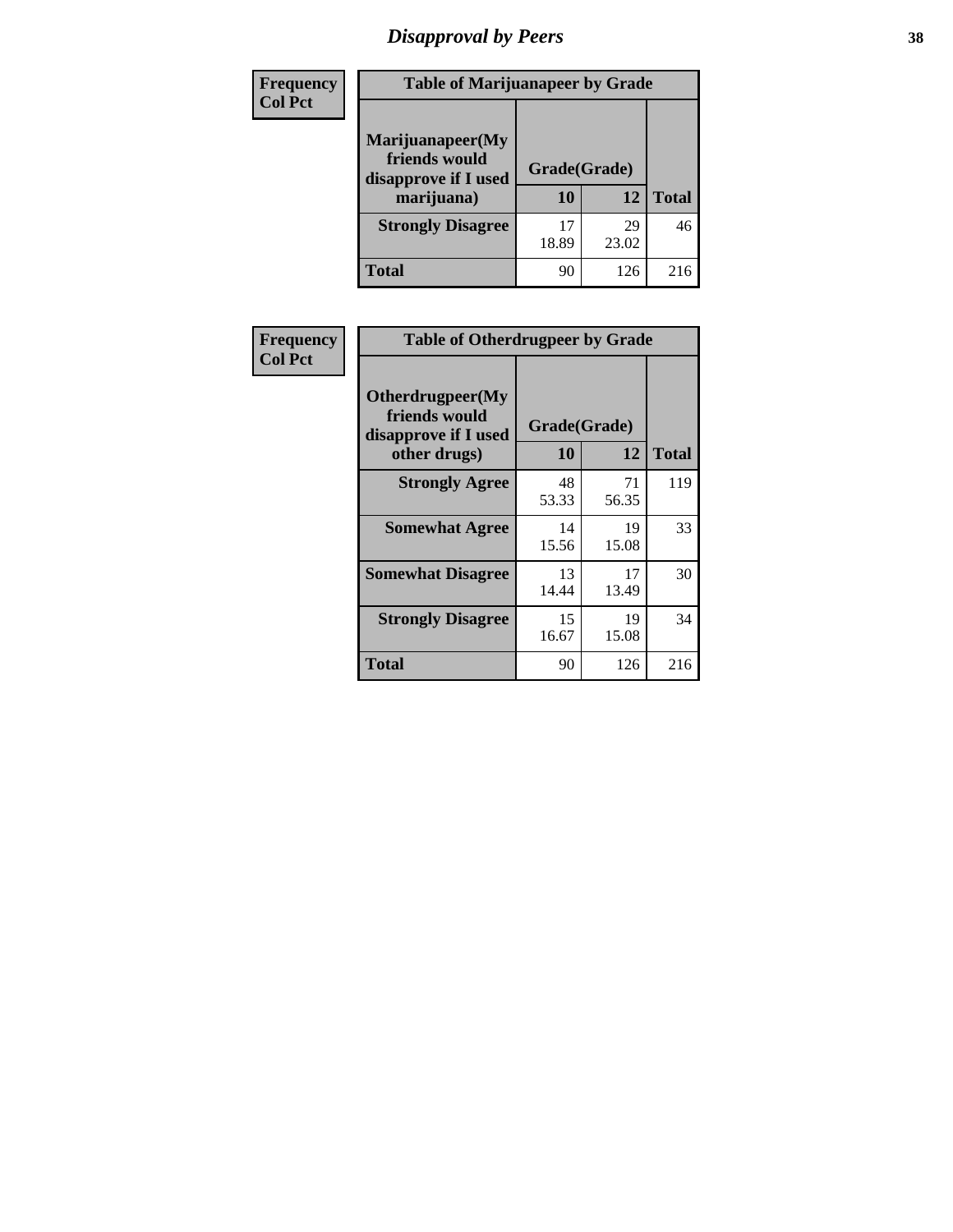| Frequency      | <b>Table of Alcohollocation1 by Grade</b> |              |              |              |
|----------------|-------------------------------------------|--------------|--------------|--------------|
| <b>Col Pct</b> | <b>Alcohollocation1(Places</b>            | Grade(Grade) |              |              |
|                | <b>Friends Use Alcohol)</b>               | 10           | 12           | <b>Total</b> |
|                |                                           | 66<br>73.33  | 108<br>85.71 | 174          |
|                | Do Not Use                                | 24<br>26.67  | 18<br>14.29  | 42           |
|                | <b>Total</b>                              | 90           | 126          | 216          |

| Frequency      | <b>Table of Alcohollocation2 by Grade</b>                     |                    |             |              |
|----------------|---------------------------------------------------------------|--------------------|-------------|--------------|
| <b>Col Pct</b> | <b>Alcohollocation2(Places</b><br><b>Friends Use Alcohol)</b> | Grade(Grade)<br>10 | 12          | <b>Total</b> |
|                |                                                               |                    |             |              |
|                |                                                               | 47<br>52.22        | 58<br>46.03 | 105          |
|                | Home                                                          | 43<br>47.78        | 68<br>53.97 | 111          |
|                | <b>Total</b>                                                  | 90                 | 126         | 216          |

| <b>Frequency</b> | <b>Table of Alcohollocation 3 by Grade</b> |              |              |              |
|------------------|--------------------------------------------|--------------|--------------|--------------|
| <b>Col Pct</b>   | <b>Alcohollocation3(Places</b>             | Grade(Grade) |              |              |
|                  | <b>Friends Use Alcohol)</b>                | <b>10</b>    | 12           | <b>Total</b> |
|                  |                                            | 83<br>92.22  | 118<br>93.65 | 201          |
|                  | <b>School</b>                              | 7.78         | 8<br>6.35    | 15           |
|                  | <b>Total</b>                               | 90           | 126          | 216          |

| <b>Frequency</b> | <b>Table of Alcohollocation4 by Grade</b> |              |              |              |
|------------------|-------------------------------------------|--------------|--------------|--------------|
| <b>Col Pct</b>   | <b>Alcohollocation4(Places</b>            | Grade(Grade) |              |              |
|                  | <b>Friends Use Alcohol)</b>               | 10           | 12           | <b>Total</b> |
|                  |                                           | 73<br>81.11  | 101<br>80.16 | 174          |
|                  | Car                                       | 17<br>18.89  | 25<br>19.84  | 42           |
|                  | <b>Total</b>                              | 90           | 126          | 216          |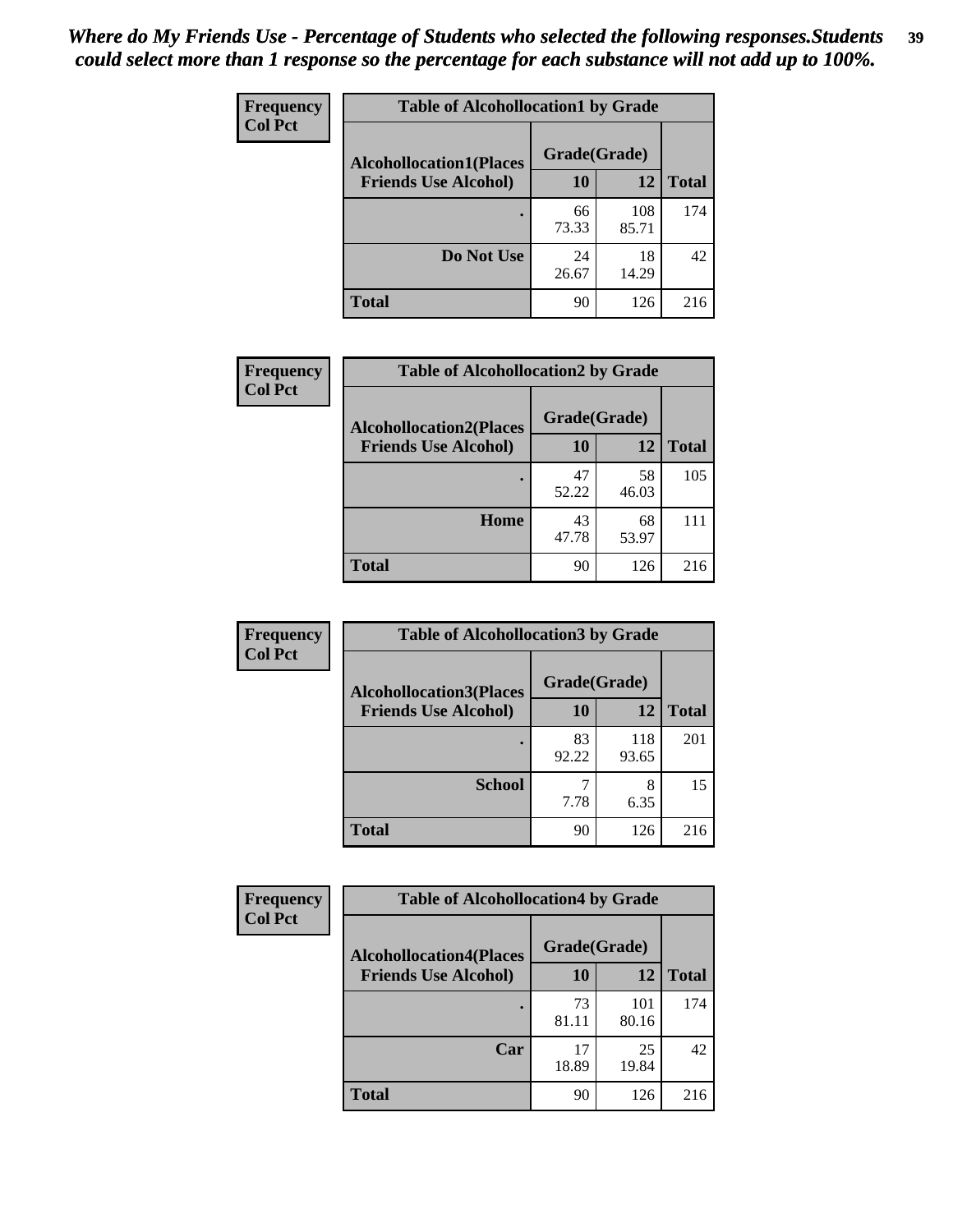| Frequency<br><b>Col Pct</b> | <b>Table of Alcohollocation5 by Grade</b> |              |             |              |
|-----------------------------|-------------------------------------------|--------------|-------------|--------------|
|                             | <b>Alcohollocation5(Places</b>            | Grade(Grade) |             |              |
|                             | <b>Friends Use Alcohol)</b>               | 10           | 12          | <b>Total</b> |
|                             |                                           | 30<br>33.33  | 32<br>25.40 | 62           |
|                             | <b>Friend's House</b>                     | 60<br>66.67  | 94<br>74.60 | 154          |
|                             | <b>Total</b>                              | 90           | 126         | 216          |

| <b>Frequency</b> | <b>Table of Alcohollocation6 by Grade</b> |              |             |              |
|------------------|-------------------------------------------|--------------|-------------|--------------|
| <b>Col Pct</b>   | <b>Alcohollocation6(Places</b>            | Grade(Grade) |             |              |
|                  | <b>Friends Use Alcohol)</b>               | 10           | 12          | <b>Total</b> |
|                  |                                           | 52<br>57.78  | 68<br>53.97 | 120          |
|                  | <b>Other</b>                              | 38<br>42.22  | 58<br>46.03 | 96           |
|                  | <b>Total</b>                              | 90           | 126         | 216          |

| <b>Frequency</b> | <b>Table of Tobaccolocation1 by Grade</b> |              |             |              |
|------------------|-------------------------------------------|--------------|-------------|--------------|
| <b>Col Pct</b>   | <b>Tobaccolocation1(Places</b>            | Grade(Grade) |             |              |
|                  | <b>Friends Use Tobacco)</b>               | 10           | 12          | <b>Total</b> |
|                  |                                           | 55<br>61.11  | 90<br>71.43 | 145          |
|                  | Do Not Use                                | 35<br>38.89  | 36<br>28.57 | 71           |
|                  | <b>Total</b>                              | 90           | 126         | 216          |

| <b>Frequency</b> | <b>Table of Tobaccolocation2 by Grade</b> |              |             |              |  |
|------------------|-------------------------------------------|--------------|-------------|--------------|--|
| <b>Col Pct</b>   | <b>Tobaccolocation2(Places</b>            | Grade(Grade) |             |              |  |
|                  | <b>Friends Use Tobacco)</b>               | 10           | 12          | <b>Total</b> |  |
|                  |                                           | 49<br>54.44  | 55<br>43.65 | 104          |  |
|                  | Home                                      | 41<br>45.56  | 71<br>56.35 | 112          |  |
|                  | <b>Total</b>                              | 90           | 126         | 216          |  |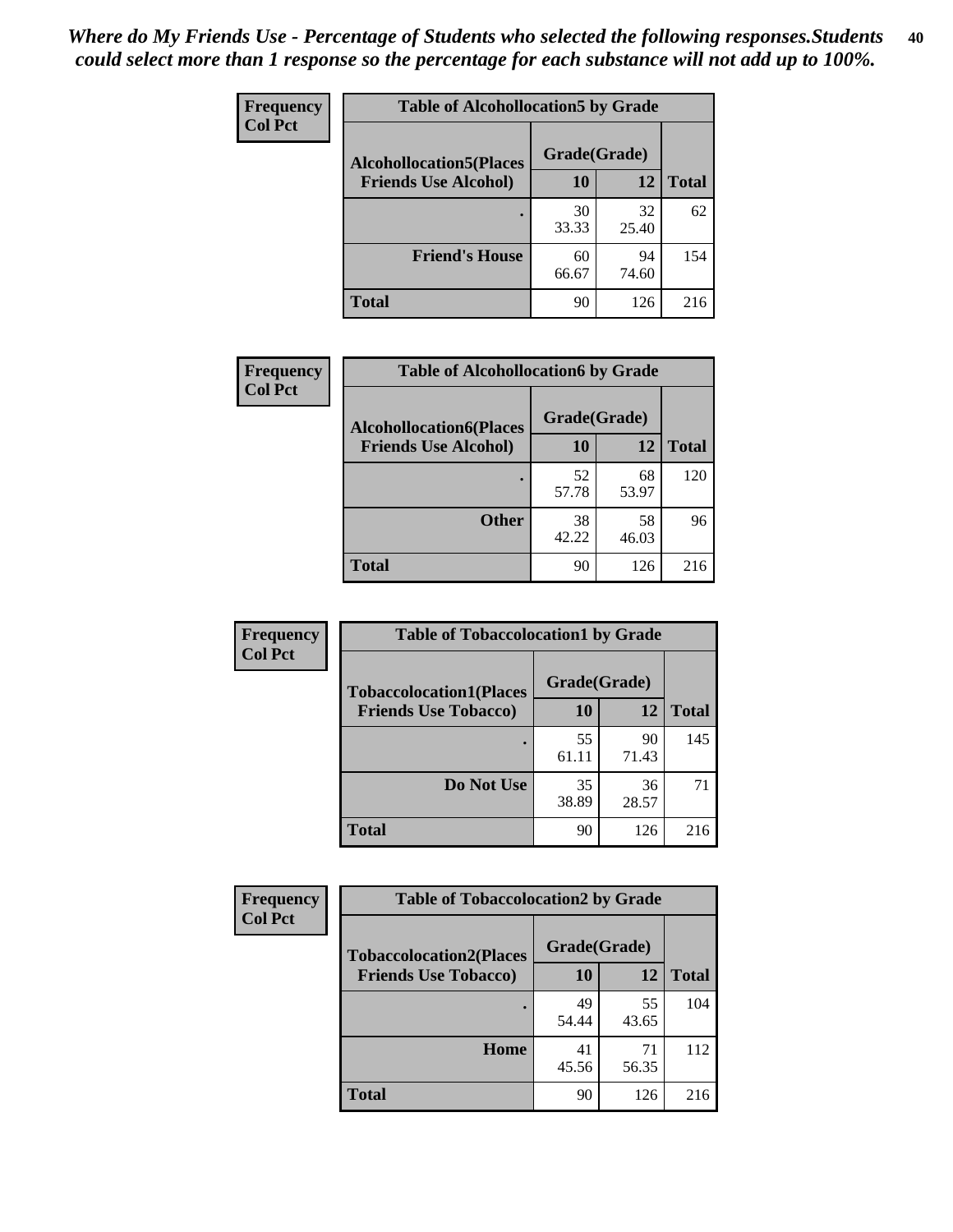| Frequency      | <b>Table of Tobaccolocation 3 by Grade</b> |              |             |              |  |
|----------------|--------------------------------------------|--------------|-------------|--------------|--|
| <b>Col Pct</b> | <b>Tobaccolocation3(Places</b>             | Grade(Grade) |             |              |  |
|                | <b>Friends Use Tobacco)</b>                | 10           | <b>12</b>   | <b>Total</b> |  |
|                | ٠                                          | 67<br>74.44  | 97<br>76.98 | 164          |  |
|                | <b>School</b>                              | 23<br>25.56  | 29<br>23.02 | 52           |  |
|                | <b>Total</b>                               | 90           | 126         | 216          |  |

| Frequency      | <b>Table of Tobaccolocation4 by Grade</b>                     |                           |             |              |
|----------------|---------------------------------------------------------------|---------------------------|-------------|--------------|
| <b>Col Pct</b> | <b>Tobaccolocation4(Places</b><br><b>Friends Use Tobacco)</b> | Grade(Grade)<br><b>10</b> | 12          | <b>Total</b> |
|                |                                                               | 58<br>64.44               | 54<br>42.86 | 112          |
|                | Car                                                           | 32<br>35.56               | 72<br>57.14 | 104          |
|                | <b>Total</b>                                                  | 90                        | 126         | 216          |

| Frequency      | <b>Table of Tobaccolocation5 by Grade</b> |              |             |              |
|----------------|-------------------------------------------|--------------|-------------|--------------|
| <b>Col Pct</b> | <b>Tobaccolocation5(Places</b>            | Grade(Grade) |             |              |
|                | <b>Friends Use Tobacco)</b>               | 10           | <b>12</b>   | <b>Total</b> |
|                |                                           | 46<br>51.11  | 50<br>39.68 | 96           |
|                | <b>Friend's House</b>                     | 44<br>48.89  | 76<br>60.32 | 120          |
|                | <b>Total</b>                              | 90           | 126         | 216          |

| <b>Frequency</b> | <b>Table of Tobaccolocation6 by Grade</b> |              |             |              |  |
|------------------|-------------------------------------------|--------------|-------------|--------------|--|
| <b>Col Pct</b>   | <b>Tobaccolocation6(Places</b>            | Grade(Grade) |             |              |  |
|                  | <b>Friends Use Tobacco)</b>               | 10           | 12          | <b>Total</b> |  |
|                  |                                           | 49<br>54.44  | 62<br>49.21 | 111          |  |
|                  | <b>Other</b>                              | 41<br>45.56  | 64<br>50.79 | 105          |  |
|                  | <b>Total</b>                              | 90           | 126         | 216          |  |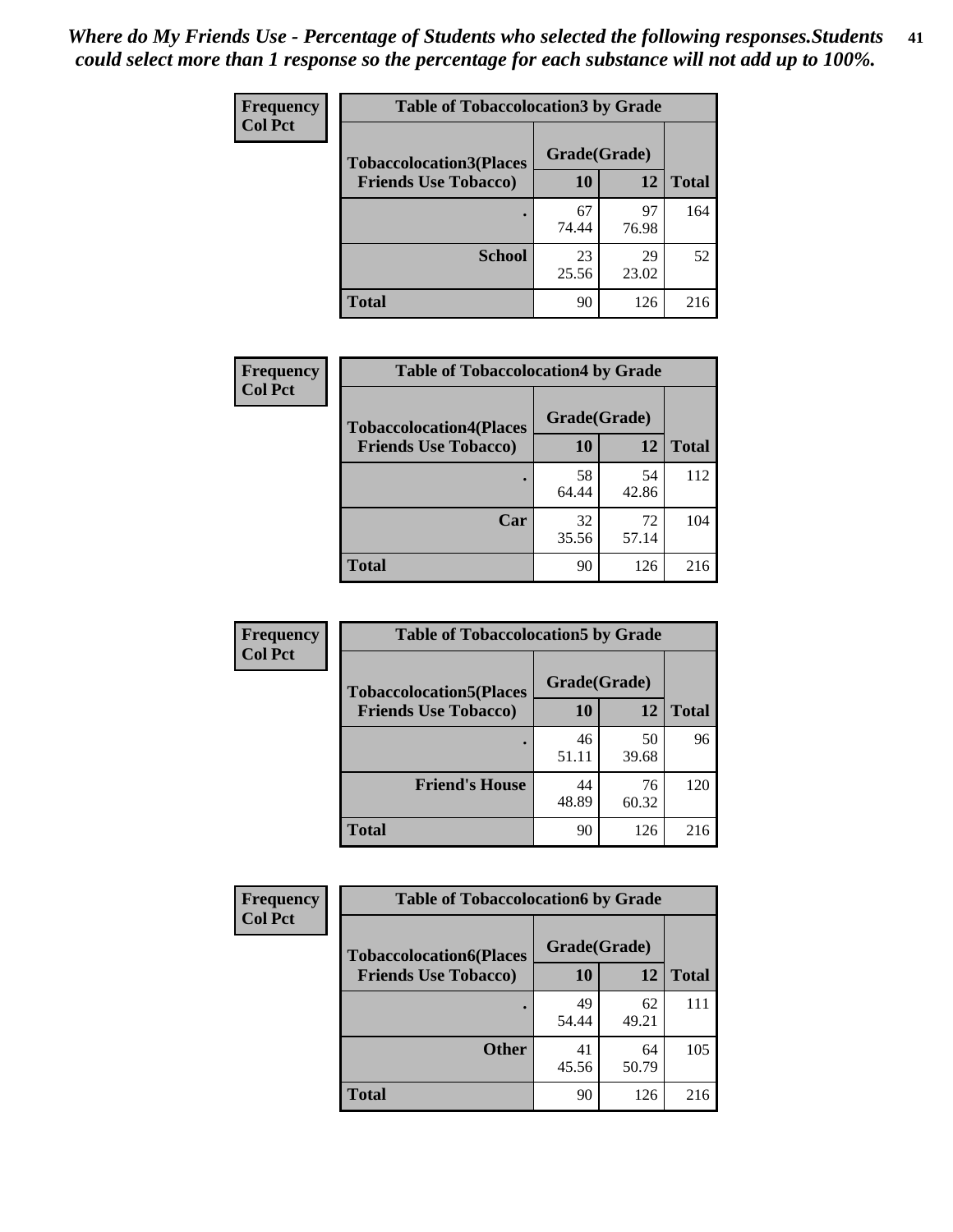| <b>Frequency</b> | <b>Table of Marijuanalocation1 by Grade</b> |              |             |              |
|------------------|---------------------------------------------|--------------|-------------|--------------|
| <b>Col Pct</b>   | <b>Marijuanalocation1(Places</b>            | Grade(Grade) |             |              |
|                  | <b>Friends Use Marijuana</b> )              | 10           | 12          | <b>Total</b> |
|                  |                                             | 39<br>43.33  | 62<br>49.21 | 101          |
|                  | Do Not Use                                  | 51<br>56.67  | 64<br>50.79 | 115          |
|                  | Total                                       | 90           | 126         | 216          |

| <b>Frequency</b> | <b>Table of Marijuanalocation2 by Grade</b> |              |             |              |
|------------------|---------------------------------------------|--------------|-------------|--------------|
| <b>Col Pct</b>   | <b>Marijuanalocation2(Places</b>            | Grade(Grade) |             |              |
|                  | <b>Friends Use Marijuana</b> )              | 10           | 12          | <b>Total</b> |
|                  |                                             | 60<br>66.67  | 88<br>69.84 | 148          |
|                  | Home                                        | 30<br>33.33  | 38<br>30.16 | 68           |
|                  | <b>Total</b>                                | 90           | 126         | 216          |

| Frequency<br><b>Col Pct</b> | <b>Table of Marijuanalocation3 by Grade</b> |              |              |       |
|-----------------------------|---------------------------------------------|--------------|--------------|-------|
|                             | <b>Marijuanalocation3</b> (Places           | Grade(Grade) |              |       |
|                             | <b>Friends Use Marijuana</b> )              | 10           | 12           | Total |
|                             |                                             | 87<br>96.67  | 120<br>95.24 | 207   |
|                             | <b>School</b>                               | 3<br>3.33    | 6<br>4.76    | Q     |
|                             | <b>Total</b>                                | 90           | 126          | 216   |

| Frequency      | <b>Table of Marijuanalocation4 by Grade</b> |              |             |              |
|----------------|---------------------------------------------|--------------|-------------|--------------|
| <b>Col Pct</b> | <b>Marijuanalocation4(Places</b>            | Grade(Grade) |             |              |
|                | <b>Friends Use Marijuana</b> )              | 10           | 12          | <b>Total</b> |
|                |                                             | 68<br>75.56  | 94<br>74.60 | 162          |
|                | Car                                         | 22<br>24.44  | 32<br>25.40 | 54           |
|                | <b>Total</b>                                | 90           | 126         | 216          |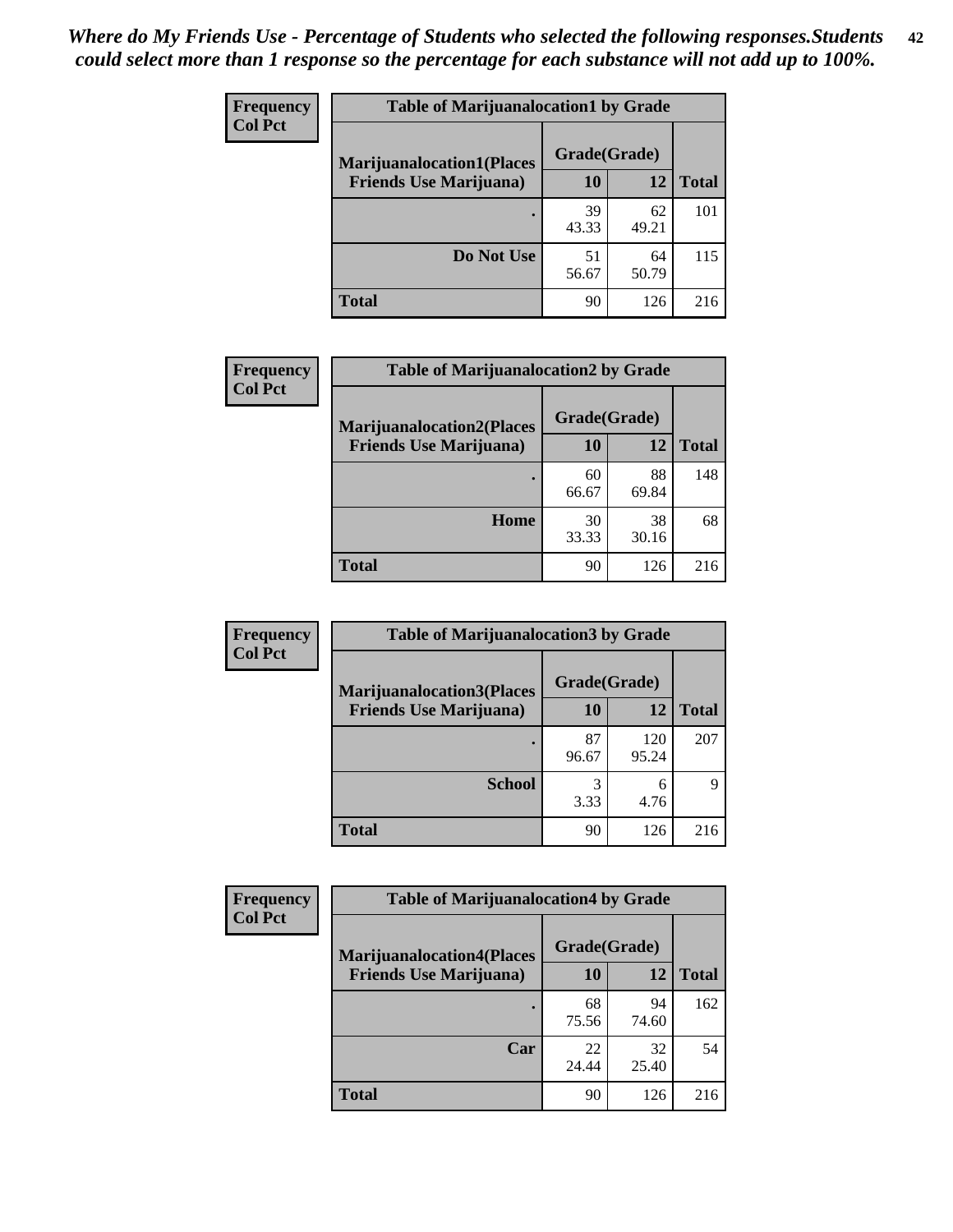| <b>Frequency</b> | <b>Table of Marijuanalocation5 by Grade</b> |              |             |              |
|------------------|---------------------------------------------|--------------|-------------|--------------|
| <b>Col Pct</b>   | <b>Marijuanalocation5</b> (Places           | Grade(Grade) |             |              |
|                  | <b>Friends Use Marijuana</b> )              | 10           | 12          | <b>Total</b> |
|                  |                                             | 56<br>62.22  | 68<br>53.97 | 124          |
|                  | <b>Friend's House</b>                       | 34<br>37.78  | 58<br>46.03 | 92           |
|                  | <b>Total</b>                                | 90           | 126         | 216          |

| <b>Frequency</b> | <b>Table of Marijuanalocation6 by Grade</b>                        |                    |             |              |
|------------------|--------------------------------------------------------------------|--------------------|-------------|--------------|
| <b>Col Pct</b>   | <b>Marijuanalocation6(Places</b><br><b>Friends Use Marijuana</b> ) | Grade(Grade)<br>10 | 12          | <b>Total</b> |
|                  |                                                                    | 63<br>70.00        | 88<br>69.84 | 151          |
|                  | <b>Other</b>                                                       | 27<br>30.00        | 38<br>30.16 | 65           |
|                  | <b>Total</b>                                                       | 90                 | 126         | 216          |

| <b>Frequency</b> | <b>Table of Otherdruglocation1 by Grade</b>                          |              |             |              |
|------------------|----------------------------------------------------------------------|--------------|-------------|--------------|
| <b>Col Pct</b>   | <b>Otherdruglocation1(Places</b><br><b>Friends Use Other Illegal</b> | Grade(Grade) |             |              |
|                  | Drugs)                                                               | 10           | 12          | <b>Total</b> |
|                  |                                                                      | 30<br>33.33  | 36<br>28.57 | 66           |
|                  | Do Not Use                                                           | 60<br>66.67  | 90<br>71.43 | 150          |
|                  | <b>Total</b>                                                         | 90           | 126         | 216          |

| <b>Frequency</b>                                                                       | <b>Table of Otherdruglocation2 by Grade</b> |              |             |              |
|----------------------------------------------------------------------------------------|---------------------------------------------|--------------|-------------|--------------|
| <b>Col Pct</b><br><b>Otherdruglocation2(Places</b><br><b>Friends Use Other Illegal</b> |                                             | Grade(Grade) |             |              |
|                                                                                        | Drugs)                                      | <b>10</b>    | 12          | <b>Total</b> |
|                                                                                        |                                             | 68<br>75.56  | 99<br>78.57 | 167          |
|                                                                                        | Home                                        | 22<br>24.44  | 27<br>21.43 | 49           |
|                                                                                        | <b>Total</b>                                | 90           | 126         | 216          |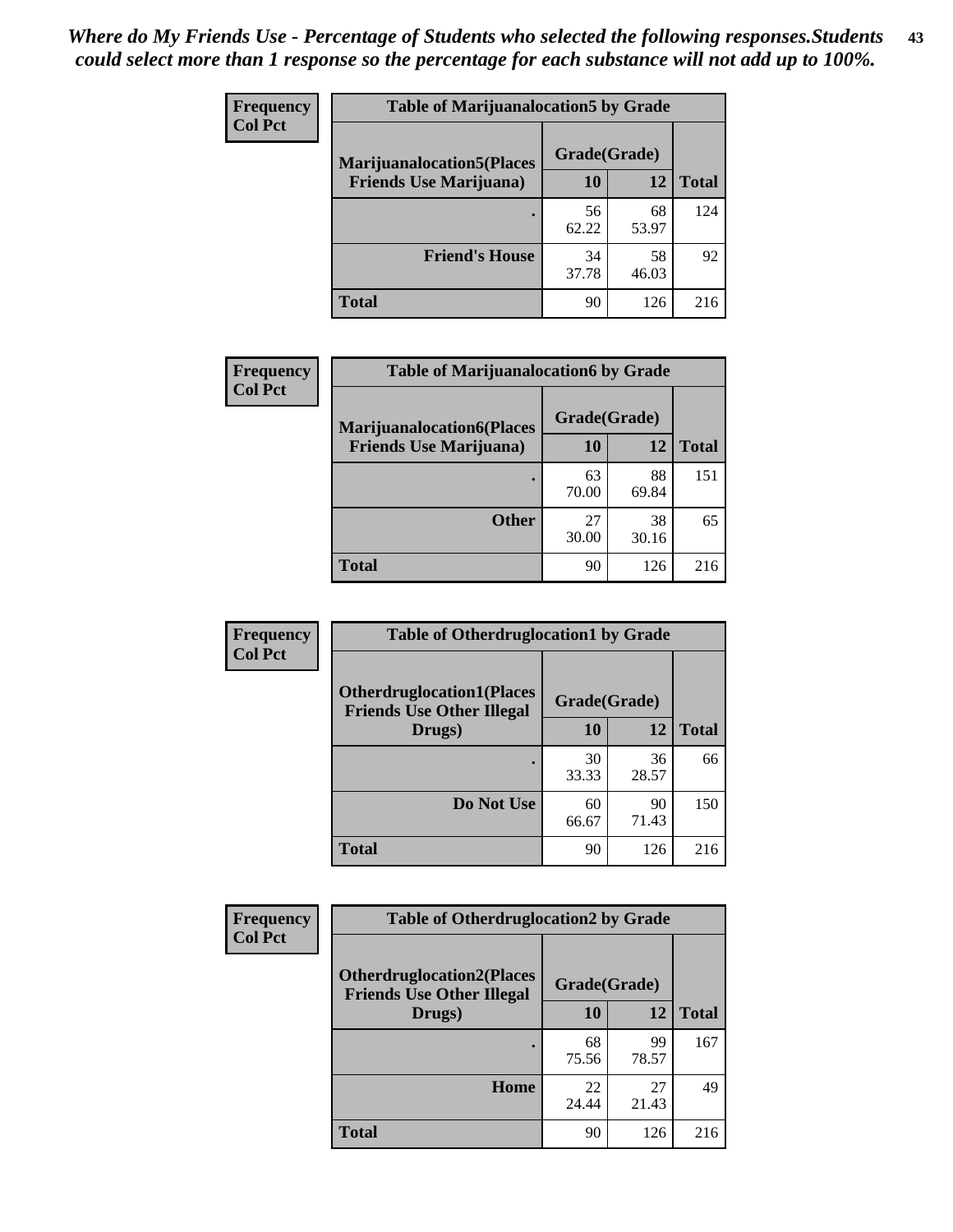| <b>Frequency</b> | <b>Table of Otherdruglocation 3 by Grade</b>                         |              |              |              |
|------------------|----------------------------------------------------------------------|--------------|--------------|--------------|
| <b>Col Pct</b>   | <b>Otherdruglocation3(Places</b><br><b>Friends Use Other Illegal</b> | Grade(Grade) |              |              |
|                  | Drugs)                                                               | 10           | 12           | <b>Total</b> |
|                  | ٠                                                                    | 84<br>93.33  | 118<br>93.65 | 202          |
|                  | <b>School</b>                                                        | 6<br>6.67    | 8<br>6.35    | 14           |
|                  | <b>Total</b>                                                         | 90           | 126          | 216          |

| Frequency      | <b>Table of Otherdruglocation4 by Grade</b>                          |              |              |              |  |
|----------------|----------------------------------------------------------------------|--------------|--------------|--------------|--|
| <b>Col Pct</b> | <b>Otherdruglocation4(Places</b><br><b>Friends Use Other Illegal</b> | Grade(Grade) |              |              |  |
|                | Drugs)                                                               | 10           | 12           | <b>Total</b> |  |
|                |                                                                      | 74<br>82.22  | 108<br>85.71 | 182          |  |
|                | Car                                                                  | 16<br>17.78  | 18<br>14.29  | 34           |  |
|                | <b>Total</b>                                                         | 90           | 126          | 216          |  |

| Frequency      | <b>Table of Otherdruglocation5 by Grade</b>                          |              |             |              |
|----------------|----------------------------------------------------------------------|--------------|-------------|--------------|
| <b>Col Pct</b> | <b>Otherdruglocation5(Places</b><br><b>Friends Use Other Illegal</b> | Grade(Grade) |             |              |
|                | Drugs)                                                               | 10           | 12          | <b>Total</b> |
|                |                                                                      | 68<br>75.56  | 93<br>73.81 | 161          |
|                | <b>Friend's House</b>                                                | 22<br>24.44  | 33<br>26.19 | 55           |
|                | <b>Total</b>                                                         | 90           | 126         | 216          |

| <b>Frequency</b> | <b>Table of Otherdruglocation6 by Grade</b>                          |              |             |              |
|------------------|----------------------------------------------------------------------|--------------|-------------|--------------|
| <b>Col Pct</b>   | <b>Otherdruglocation6(Places</b><br><b>Friends Use Other Illegal</b> | Grade(Grade) |             |              |
|                  | Drugs)                                                               | <b>10</b>    | 12          | <b>Total</b> |
|                  |                                                                      | 68<br>75.56  | 99<br>78.57 | 167          |
|                  | <b>Other</b>                                                         | 22<br>24.44  | 27<br>21.43 | 49           |
|                  | <b>Total</b>                                                         | 90           | 126         | 216          |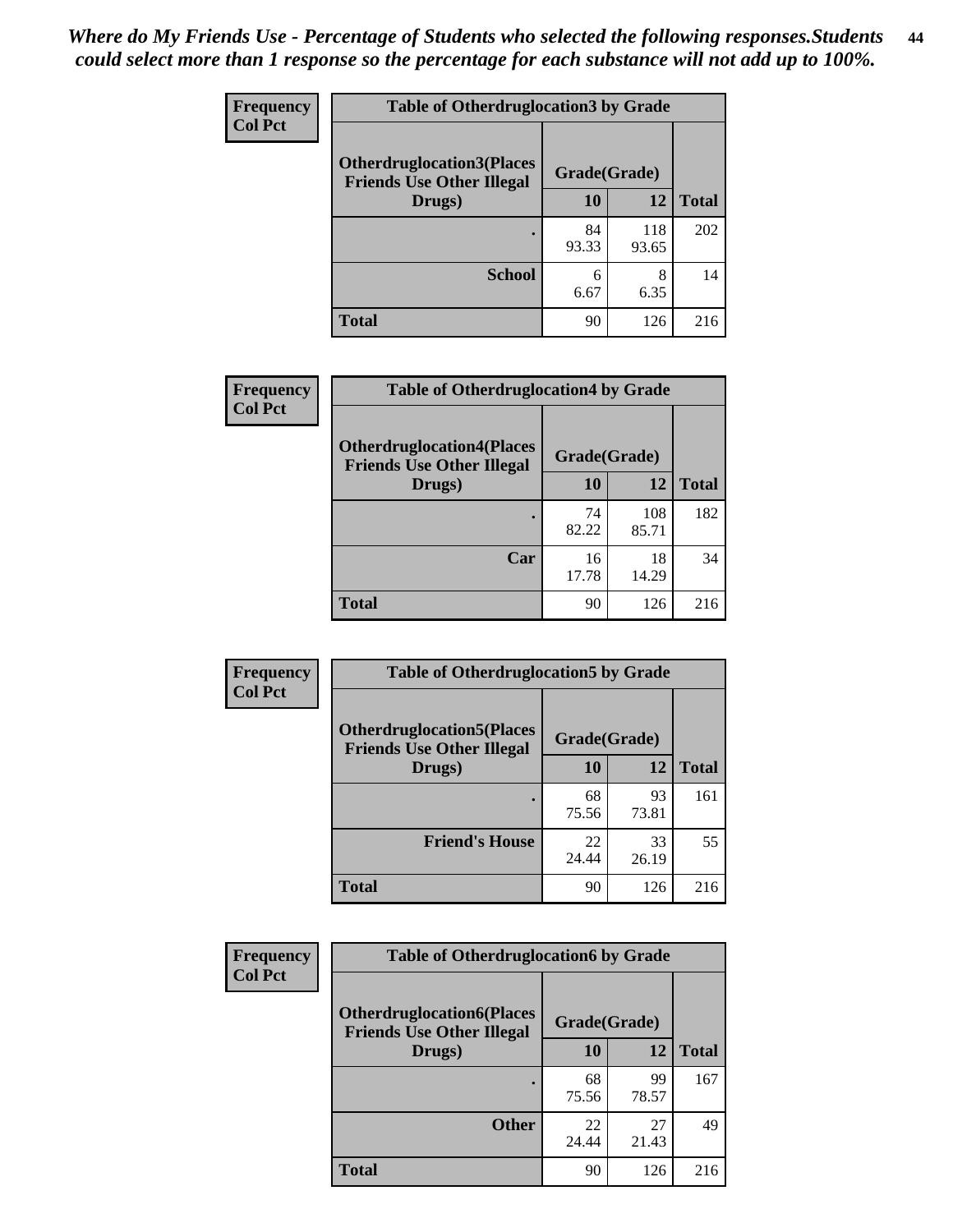| Frequency      | <b>Table of Alcoholtime1 by Grade</b>           |              |              |              |
|----------------|-------------------------------------------------|--------------|--------------|--------------|
| <b>Col Pct</b> | <b>Alcoholtime1(Times</b><br><b>Friends Use</b> | Grade(Grade) |              |              |
|                | Alcohol)                                        | 10           | 12           | <b>Total</b> |
|                |                                                 | 67<br>74.44  | 111<br>88.10 | 178          |
|                | Do Not Use                                      | 23<br>25.56  | 15<br>11.90  | 38           |
|                | <b>Total</b>                                    | 90           | 126          | 216          |

| Frequency<br><b>Col Pct</b> | <b>Table of Alcoholtime2 by Grade</b>           |              |              |              |
|-----------------------------|-------------------------------------------------|--------------|--------------|--------------|
|                             | <b>Alcoholtime2(Times</b><br><b>Friends Use</b> | Grade(Grade) |              |              |
|                             | Alcohol)                                        | 10           | 12           | <b>Total</b> |
|                             |                                                 | 81<br>90.00  | 113<br>89.68 | 194          |
|                             | <b>On Way to School</b>                         | q<br>10.00   | 13<br>10.32  | 22           |
|                             | <b>Total</b>                                    | 90           | 126          | 216          |

| Frequency<br><b>Col Pct</b> | <b>Table of Alcoholtime3 by Grade</b>           |              |              |              |
|-----------------------------|-------------------------------------------------|--------------|--------------|--------------|
|                             | <b>Alcoholtime3(Times</b><br><b>Friends Use</b> | Grade(Grade) |              |              |
|                             | <b>Alcohol</b> )                                | 10           | 12           | <b>Total</b> |
|                             |                                                 | 88<br>97.78  | 124<br>98.41 | 212          |
|                             | <b>During School</b>                            | 2<br>2.22    | 1.59         | 4            |
|                             | <b>Total</b>                                    | 90           | 126          | 216          |

| <b>Frequency</b> | <b>Table of Alcoholtime4 by Grade</b> |              |              |              |
|------------------|---------------------------------------|--------------|--------------|--------------|
| <b>Col Pct</b>   | <b>Alcoholtime4(Times</b>             | Grade(Grade) |              |              |
|                  | <b>Friends Use Alcohol)</b>           | 10           | 12           | <b>Total</b> |
|                  | ٠                                     | 83<br>92.22  | 112<br>88.89 | 195          |
|                  | <b>On Way Home From School</b>        | 7.78         | 14<br>11.11  | 21           |
|                  | <b>Total</b>                          | 90           | 126          | 216          |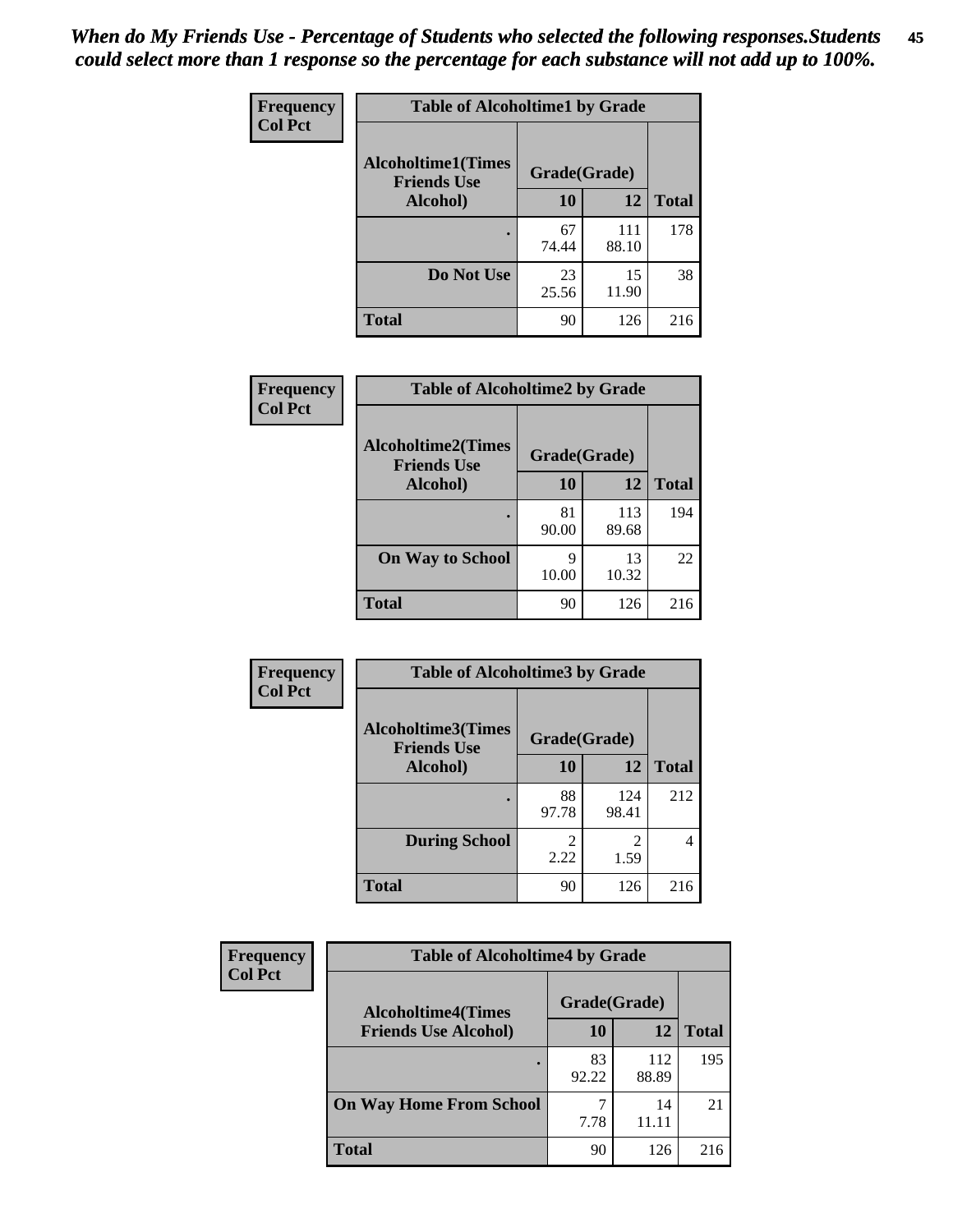*When do My Friends Use - Percentage of Students who selected the following responses.Students could select more than 1 response so the percentage for each substance will not add up to 100%.* **46**

| <b>Frequency</b> | <b>Table of Alcoholtime5 by Grade</b>            |              |             |              |
|------------------|--------------------------------------------------|--------------|-------------|--------------|
| <b>Col Pct</b>   | <b>Alcoholtime5</b> (Times<br><b>Friends Use</b> | Grade(Grade) |             |              |
|                  | Alcohol)                                         | 10           | <b>12</b>   | <b>Total</b> |
|                  |                                                  | 59<br>65.56  | 82<br>65.08 | 141          |
|                  | Weeknights                                       | 31<br>34.44  | 44<br>34.92 | 75           |
|                  | <b>Total</b>                                     | 90           | 126         | 216          |

| Frequency      | <b>Table of Alcoholtime6 by Grade</b>           |              |              |              |
|----------------|-------------------------------------------------|--------------|--------------|--------------|
| <b>Col Pct</b> | <b>Alcoholtime6(Times</b><br><b>Friends Use</b> | Grade(Grade) |              |              |
|                | Alcohol)                                        | 10           | 12           | <b>Total</b> |
|                |                                                 | 16<br>17.78  | 12<br>9.52   | 28           |
|                | Weekends                                        | 74<br>82.22  | 114<br>90.48 | 188          |
|                | <b>Total</b>                                    | 90           | 126          | 216          |

| <b>Frequency</b> | <b>Table of Tobaccotime1 by Grade</b>           |              |             |              |
|------------------|-------------------------------------------------|--------------|-------------|--------------|
| <b>Col Pct</b>   | <b>Tobaccotime1(Times</b><br><b>Friends Use</b> | Grade(Grade) |             |              |
|                  | <b>Tobacco</b> )                                | 10           | 12          | <b>Total</b> |
|                  | ٠                                               | 53<br>58.89  | 93<br>73.81 | 146          |
|                  | Do Not Use                                      | 37<br>41.11  | 33<br>26.19 | 70           |
|                  | <b>Total</b>                                    | 90           | 126         | 216          |

| Frequency      | <b>Table of Tobaccotime2 by Grade</b>           |              |             |              |
|----------------|-------------------------------------------------|--------------|-------------|--------------|
| <b>Col Pct</b> | <b>Tobaccotime2(Times</b><br><b>Friends Use</b> | Grade(Grade) |             |              |
|                | <b>Tobacco</b> )                                | 10           | 12          | <b>Total</b> |
|                |                                                 | 60<br>66.67  | 58<br>46.03 | 118          |
|                | <b>On Way to School</b>                         | 30<br>33.33  | 68<br>53.97 | 98           |
|                | <b>Total</b>                                    | 90           | 126         | 216          |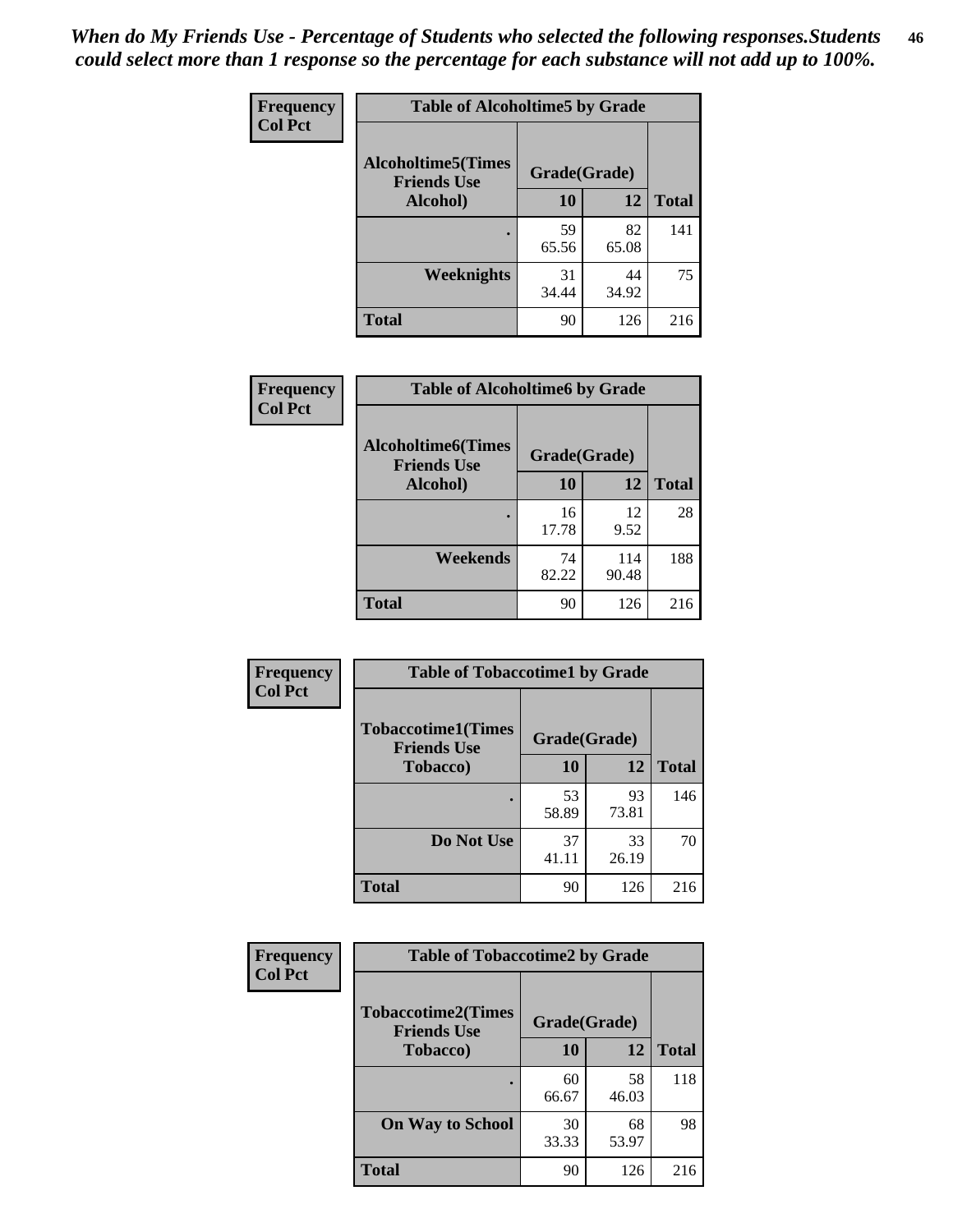*When do My Friends Use - Percentage of Students who selected the following responses.Students could select more than 1 response so the percentage for each substance will not add up to 100%.* **47**

| <b>Frequency</b> | <b>Table of Tobaccotime3 by Grade</b>           |              |             |              |  |
|------------------|-------------------------------------------------|--------------|-------------|--------------|--|
| <b>Col Pct</b>   | <b>Tobaccotime3(Times</b><br><b>Friends Use</b> | Grade(Grade) |             |              |  |
|                  | <b>Tobacco</b> )                                | 10           | 12          | <b>Total</b> |  |
|                  |                                                 | 71<br>78.89  | 96<br>76.19 | 167          |  |
|                  | <b>During School</b>                            | 19<br>21.11  | 30<br>23.81 | 49           |  |
|                  | <b>Total</b>                                    | 90           | 126         | 216          |  |

| <b>Frequency</b><br><b>Col Pct</b> | <b>Table of Tobaccotime4 by Grade</b> |              |              |              |
|------------------------------------|---------------------------------------|--------------|--------------|--------------|
|                                    | <b>Tobaccotime4(Times</b>             | Grade(Grade) |              |              |
|                                    | <b>Friends Use Tobacco)</b>           | 10           | 12           | <b>Total</b> |
|                                    |                                       | 83<br>92.22  | 112<br>88.89 | 195          |
|                                    | <b>On Way Home From School</b>        | 7.78         | 14<br>11.11  | 21           |
|                                    | Total                                 | 90           | 126          | 216          |

| <b>Frequency</b> | <b>Table of Tobaccotime5 by Grade</b>           |              |             |              |
|------------------|-------------------------------------------------|--------------|-------------|--------------|
| <b>Col Pct</b>   | <b>Tobaccotime5(Times</b><br><b>Friends Use</b> | Grade(Grade) |             |              |
|                  | <b>Tobacco</b> )                                | 10           | 12          | <b>Total</b> |
|                  |                                                 | 46<br>51.11  | 46<br>36.51 | 92           |
|                  | Weeknights                                      | 44<br>48.89  | 80<br>63.49 | 124          |
|                  | <b>Total</b>                                    | 90           | 126         | 216          |

| <b>Frequency</b> | <b>Table of Tobaccotime6 by Grade</b>           |              |             |              |
|------------------|-------------------------------------------------|--------------|-------------|--------------|
| <b>Col Pct</b>   | <b>Tobaccotime6(Times</b><br><b>Friends Use</b> | Grade(Grade) |             |              |
|                  | <b>Tobacco</b> )                                | 10           | 12          | <b>Total</b> |
|                  | ٠                                               | 39<br>43.33  | 35<br>27.78 | 74           |
|                  | Weekends                                        | 51<br>56.67  | 91<br>72.22 | 142          |
|                  | <b>Total</b>                                    | 90           | 126         | 216          |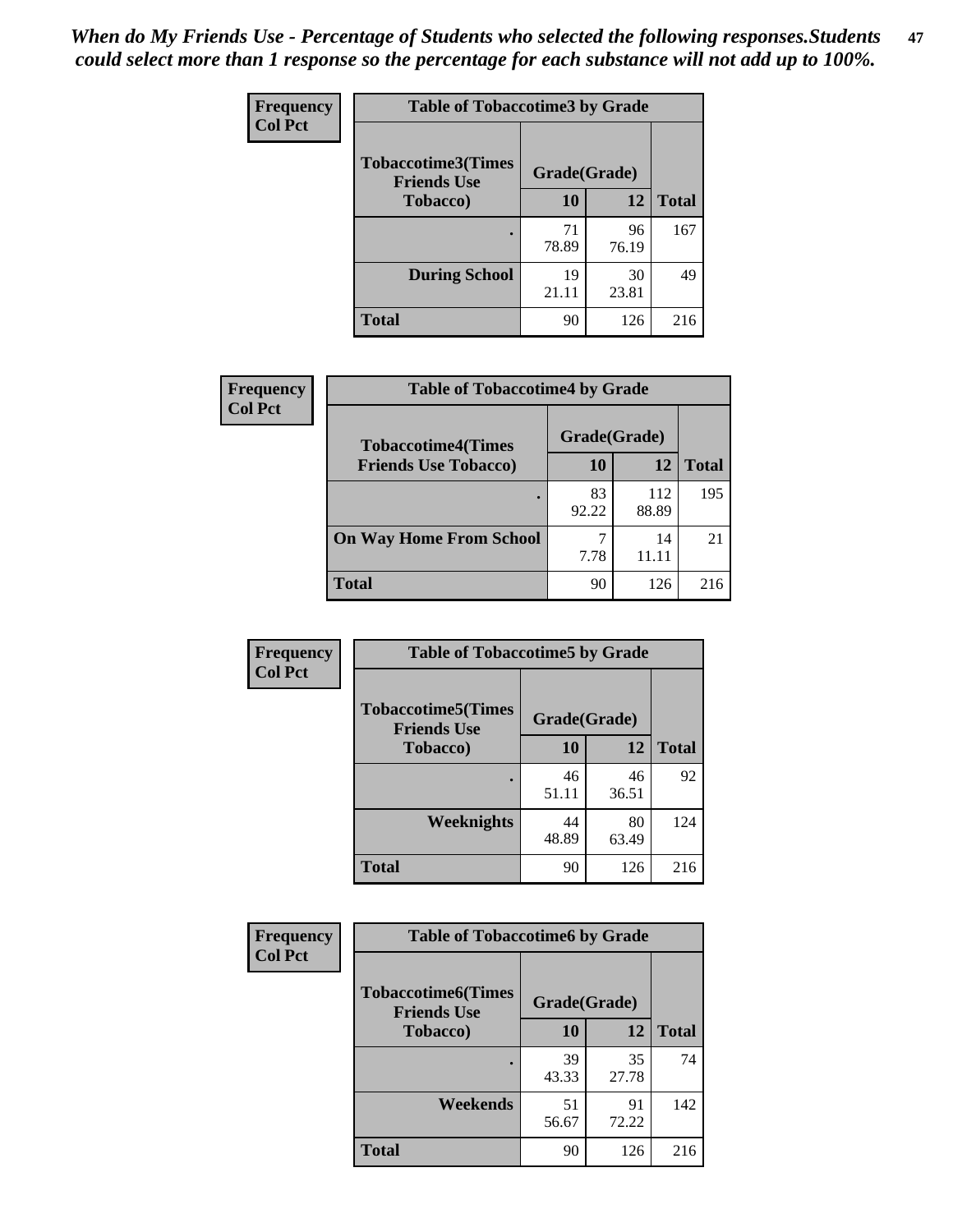| Frequency      | <b>Table of Marijuanatime1 by Grade</b>           |              |             |              |
|----------------|---------------------------------------------------|--------------|-------------|--------------|
| <b>Col Pct</b> | <b>Marijuanatime1(Times</b><br><b>Friends Use</b> | Grade(Grade) |             |              |
|                | Marijuana)                                        | 10           | 12          | <b>Total</b> |
|                |                                                   | 38<br>42.22  | 66<br>52.38 | 104          |
|                | Do Not Use                                        | 52<br>57.78  | 60<br>47.62 | 112          |
|                | <b>Total</b>                                      | 90           | 126         | 216          |

| Frequency      | <b>Table of Marijuanatime2 by Grade</b>           |              |             |              |
|----------------|---------------------------------------------------|--------------|-------------|--------------|
| <b>Col Pct</b> | <b>Marijuanatime2(Times</b><br><b>Friends Use</b> | Grade(Grade) |             |              |
|                | Marijuana)                                        | 10           | 12          | <b>Total</b> |
|                |                                                   | 75<br>83.33  | 98<br>77.78 | 173          |
|                | <b>On Way to School</b>                           | 15<br>16.67  | 28<br>22.22 | 43           |
|                | <b>Total</b>                                      | 90           | 126         | 216          |

| <b>Frequency</b> | <b>Table of Marijuanatime3 by Grade</b>    |                        |                        |              |
|------------------|--------------------------------------------|------------------------|------------------------|--------------|
| <b>Col Pct</b>   | Marijuanatime3(Times<br><b>Friends Use</b> | Grade(Grade)           |                        |              |
|                  | Marijuana)                                 | 10                     | 12                     | <b>Total</b> |
|                  |                                            | 88<br>97.78            | 124<br>98.41           | 212          |
|                  | <b>During School</b>                       | $\mathfrak{D}$<br>2.22 | $\mathfrak{D}$<br>1.59 | 4            |
|                  | <b>Total</b>                               | 90                     | 126                    | 216          |

| <b>Frequency</b> | <b>Table of Marijuanatime4 by Grade</b> |              |             |              |
|------------------|-----------------------------------------|--------------|-------------|--------------|
| <b>Col Pct</b>   | <b>Marijuanatime4</b> (Times            | Grade(Grade) |             |              |
|                  | <b>Friends Use Marijuana</b> )          | 10           | 12          | <b>Total</b> |
|                  |                                         | 81<br>90.00  | 99<br>78.57 | 180          |
|                  | <b>On Way Home From School</b>          | 9<br>10.00   | 27<br>21.43 | 36           |
|                  | <b>Total</b>                            | 90           | 126         | 216          |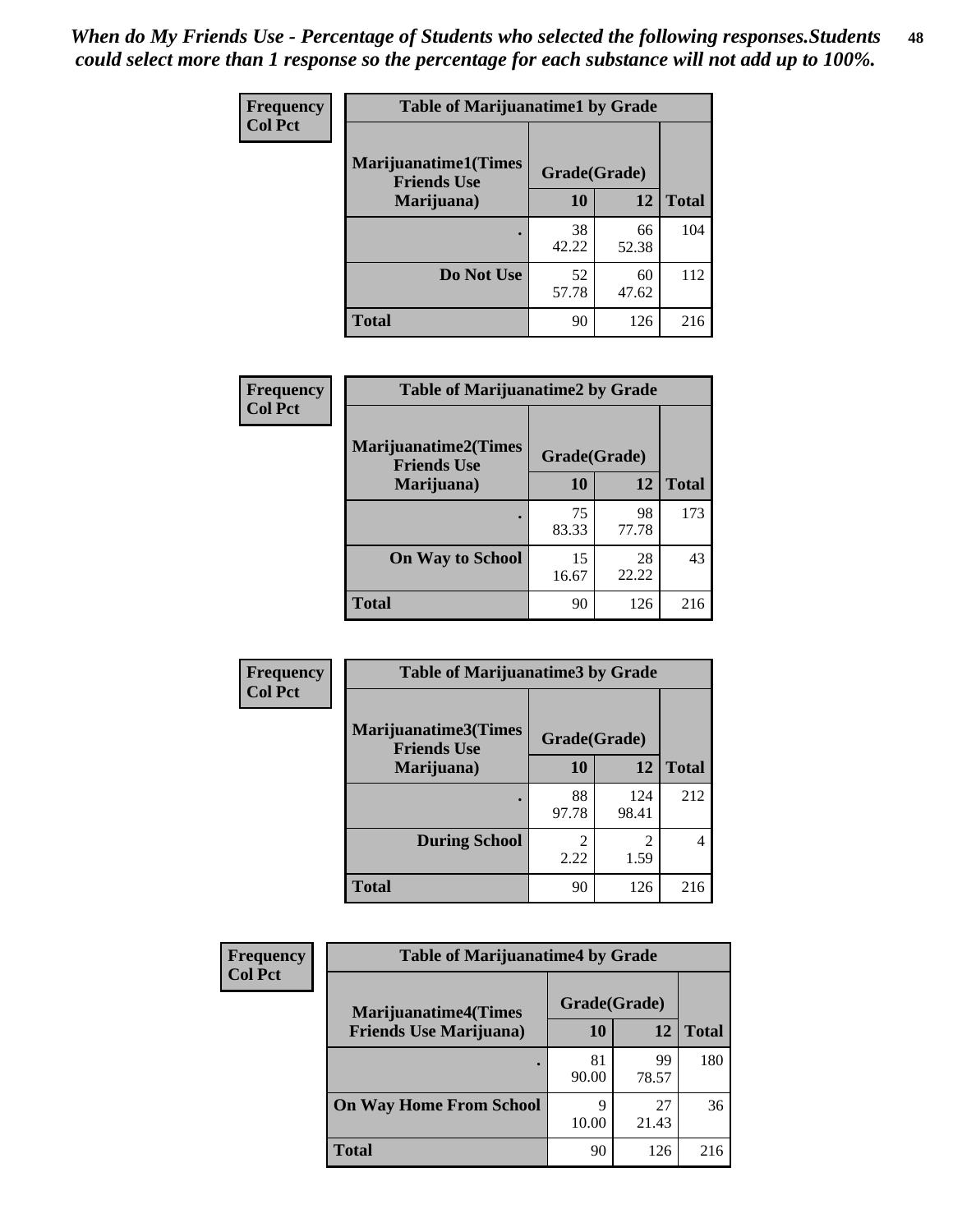| Frequency      | <b>Table of Marijuanatime5 by Grade</b>            |              |             |              |
|----------------|----------------------------------------------------|--------------|-------------|--------------|
| <b>Col Pct</b> | <b>Marijuanatime5</b> (Times<br><b>Friends Use</b> | Grade(Grade) |             |              |
|                | Marijuana)                                         | 10           | <b>12</b>   | <b>Total</b> |
|                |                                                    | 63<br>70.00  | 81<br>64.29 | 144          |
|                | Weeknights                                         | 27<br>30.00  | 45<br>35.71 | 72           |
|                | <b>Total</b>                                       | 90           | 126         | 216          |

| Frequency      | <b>Table of Marijuanatime6 by Grade</b>    |              |             |              |
|----------------|--------------------------------------------|--------------|-------------|--------------|
| <b>Col Pct</b> | Marijuanatime6(Times<br><b>Friends Use</b> | Grade(Grade) |             |              |
|                | Marijuana)                                 | 10           | 12          | <b>Total</b> |
|                |                                            | 47<br>52.22  | 57<br>45.24 | 104          |
|                | Weekends                                   | 43<br>47.78  | 69<br>54.76 | 112          |
|                | <b>Total</b>                               | 90           | 126         | 216          |

| <b>Frequency</b> | <b>Table of Otherdrugtime1 by Grade</b>                 |              |             |              |
|------------------|---------------------------------------------------------|--------------|-------------|--------------|
| <b>Col Pct</b>   | <b>Otherdrugtime1(Times</b><br><b>Friends Use Other</b> | Grade(Grade) |             |              |
|                  | <b>Illegal Drugs</b> )                                  | 10           | 12          | <b>Total</b> |
|                  |                                                         | 27<br>30.00  | 39<br>30.95 | 66           |
|                  | Do Not Use                                              | 63<br>70.00  | 87<br>69.05 | 150          |
|                  | <b>Total</b>                                            | 90           | 126         | 216          |

| <b>Frequency</b> | <b>Table of Otherdrugtime2 by Grade</b>                 |              |              |              |  |  |  |
|------------------|---------------------------------------------------------|--------------|--------------|--------------|--|--|--|
| <b>Col Pct</b>   | <b>Otherdrugtime2(Times</b><br><b>Friends Use Other</b> | Grade(Grade) |              |              |  |  |  |
|                  | <b>Illegal Drugs</b> )                                  | 10           | 12           | <b>Total</b> |  |  |  |
|                  |                                                         | 80<br>88.89  | 110<br>87.30 | 190          |  |  |  |
|                  | <b>On Way to School</b>                                 | 10<br>11.11  | 16<br>12.70  | 26           |  |  |  |
|                  | <b>Total</b>                                            | 90           | 126          | 216          |  |  |  |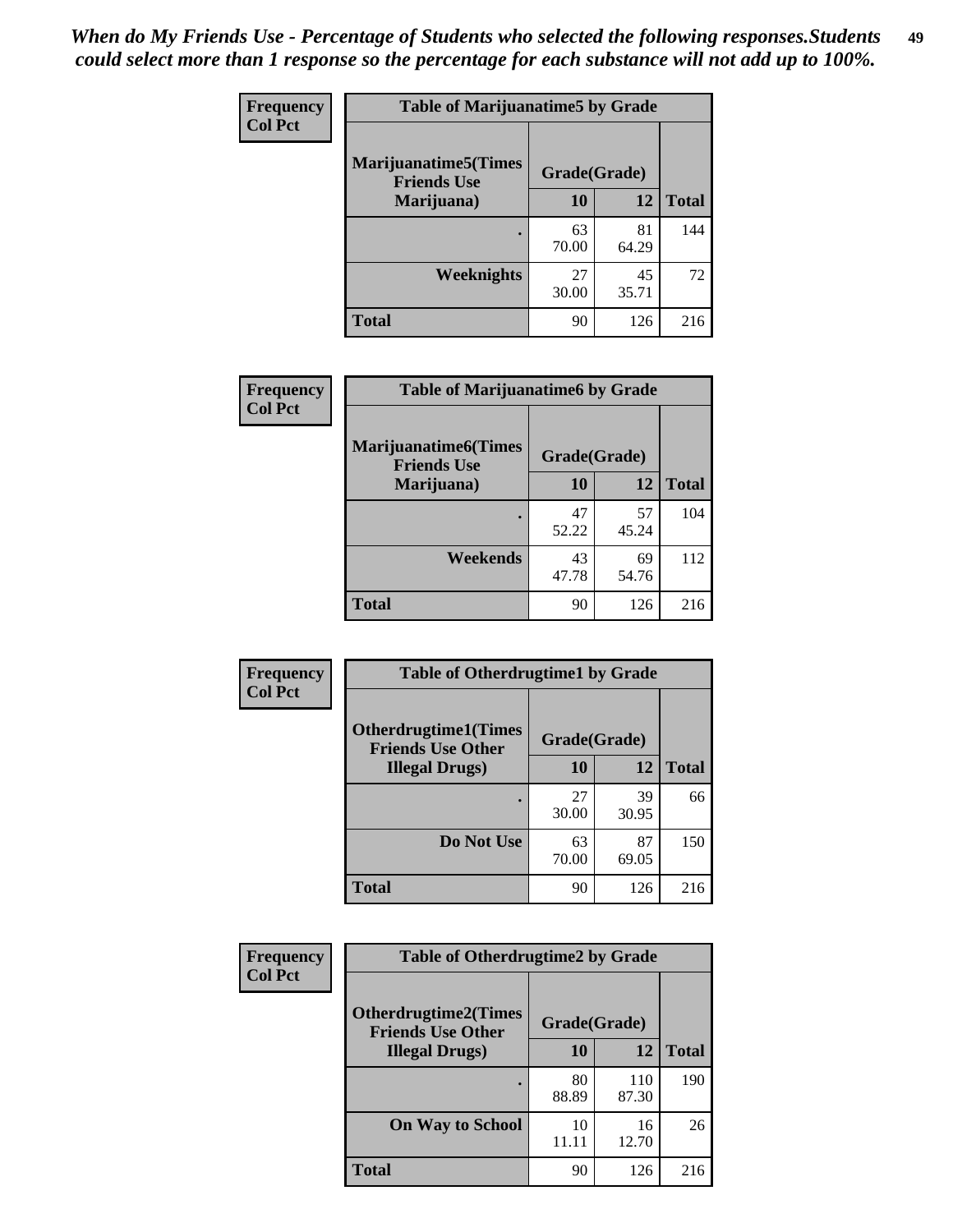| <b>Frequency</b> | <b>Table of Otherdrugtime3 by Grade</b>          |              |              |              |  |  |
|------------------|--------------------------------------------------|--------------|--------------|--------------|--|--|
| <b>Col Pct</b>   | Otherdrugtime3(Times<br><b>Friends Use Other</b> | Grade(Grade) |              |              |  |  |
|                  | <b>Illegal Drugs</b> )                           | 10           | 12           | <b>Total</b> |  |  |
|                  |                                                  | 85<br>94.44  | 116<br>92.06 | 201          |  |  |
|                  | <b>During School</b>                             | 5<br>5.56    | 10<br>7.94   | 15           |  |  |
|                  | <b>Total</b>                                     | 90           | 126          | 216          |  |  |

| Frequency      | <b>Table of Otherdrugtime4 by Grade</b>                         |              |              |              |  |  |
|----------------|-----------------------------------------------------------------|--------------|--------------|--------------|--|--|
| <b>Col Pct</b> | <b>Otherdrugtime4(Times</b><br><b>Friends Use Other Illegal</b> | Grade(Grade) |              |              |  |  |
|                | Drugs)                                                          | 10           | 12           | <b>Total</b> |  |  |
|                | ٠                                                               | 81<br>90.00  | 110<br>87.30 | 191          |  |  |
|                | <b>On Way Home From School</b>                                  | 9<br>10.00   | 16<br>12.70  | 25           |  |  |
|                | <b>Total</b>                                                    | 90           | 126          | 216          |  |  |

| <b>Frequency</b> | <b>Table of Otherdrugtime5 by Grade</b>                  |              |              |              |  |  |  |
|------------------|----------------------------------------------------------|--------------|--------------|--------------|--|--|--|
| <b>Col Pct</b>   | <b>Otherdrugtime5</b> (Times<br><b>Friends Use Other</b> | Grade(Grade) |              |              |  |  |  |
|                  | <b>Illegal Drugs</b> )                                   | 10           | 12           | <b>Total</b> |  |  |  |
|                  |                                                          | 67<br>74.44  | 100<br>79.37 | 167          |  |  |  |
|                  | Weeknights                                               | 23<br>25.56  | 26<br>20.63  | 49           |  |  |  |
|                  | Total                                                    | 90           | 126          | 216          |  |  |  |

| Frequency      | <b>Table of Otherdrugtime6 by Grade</b>                 |              |             |              |  |  |
|----------------|---------------------------------------------------------|--------------|-------------|--------------|--|--|
| <b>Col Pct</b> | <b>Otherdrugtime6(Times</b><br><b>Friends Use Other</b> | Grade(Grade) |             |              |  |  |
|                | <b>Illegal Drugs</b> )                                  | 10           | 12          | <b>Total</b> |  |  |
|                |                                                         | 59<br>65.56  | 82<br>65.08 | 141          |  |  |
|                | Weekends                                                | 31<br>34.44  | 44<br>34.92 | 75           |  |  |
|                | Total                                                   | 90           | 126         | 216          |  |  |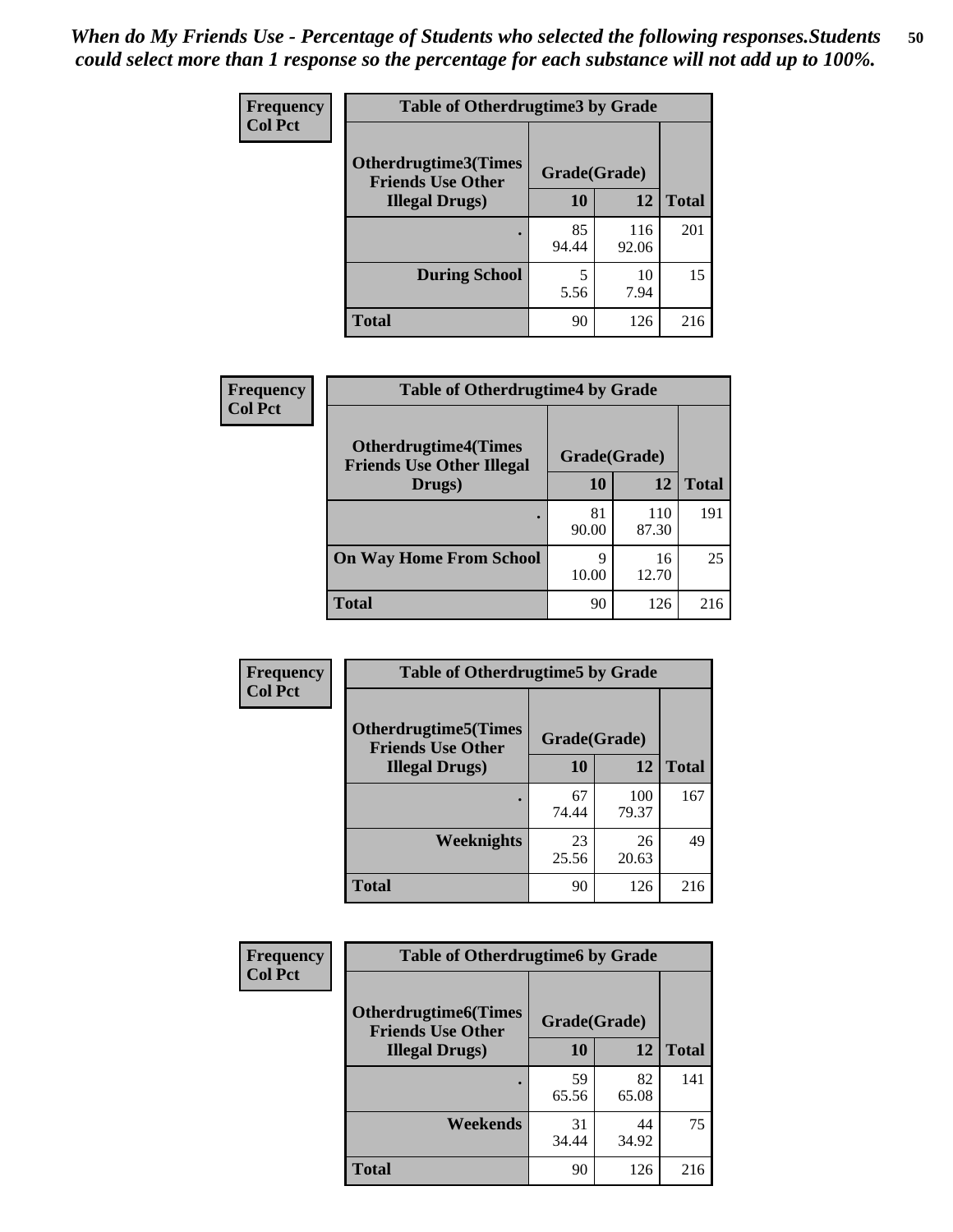| Frequency      | <b>Table of Educationalcohol by Grade</b>                                                                  |              |             |              |  |  |
|----------------|------------------------------------------------------------------------------------------------------------|--------------|-------------|--------------|--|--|
| <b>Col Pct</b> | Educationalcohol(I<br>have been taught<br>about alcohol,<br>tobacco,<br>and other drugs<br>within the last | Grade(Grade) |             |              |  |  |
|                | year at school)                                                                                            | 10           | 12          | <b>Total</b> |  |  |
|                | <b>Yes</b>                                                                                                 | 76<br>84.44  | 63<br>50.00 | 139          |  |  |
|                | N <sub>0</sub>                                                                                             | 14<br>15.56  | 63<br>50.00 | 77           |  |  |
|                | <b>Total</b>                                                                                               | 90           | 126         | 216          |  |  |

| Frequency      | <b>Table of Eversmoked by Grade</b> |              |             |              |  |  |  |
|----------------|-------------------------------------|--------------|-------------|--------------|--|--|--|
| <b>Col Pct</b> | Eversmoked(I<br>have smoked         | Grade(Grade) |             |              |  |  |  |
|                | a cigarette)                        | 10           | 12          | <b>Total</b> |  |  |  |
|                | Yes                                 | 36<br>40.00  | 76<br>60.32 | 112          |  |  |  |
|                | N <sub>0</sub>                      | 54<br>60.00  | 50<br>39.68 | 104          |  |  |  |
|                | <b>Total</b>                        | 90           | 126         | 216          |  |  |  |

| Frequency      | <b>Table of Drovedrinking by Grade</b>                                                                              |                    |              |              |  |  |
|----------------|---------------------------------------------------------------------------------------------------------------------|--------------------|--------------|--------------|--|--|
| <b>Col Pct</b> | Drovedrinking(In<br>the past 30 days I<br>have driven a car<br>or other vehicle<br>while I was<br>drinking alcohol) | Grade(Grade)<br>10 | 12           | <b>Total</b> |  |  |
|                | <b>Yes</b>                                                                                                          | 6<br>6.67          | 25<br>19.84  | 31           |  |  |
|                | N <sub>0</sub>                                                                                                      | 84<br>93.33        | 101<br>80.16 | 185          |  |  |
|                | <b>Total</b>                                                                                                        | 90                 | 126          | 216          |  |  |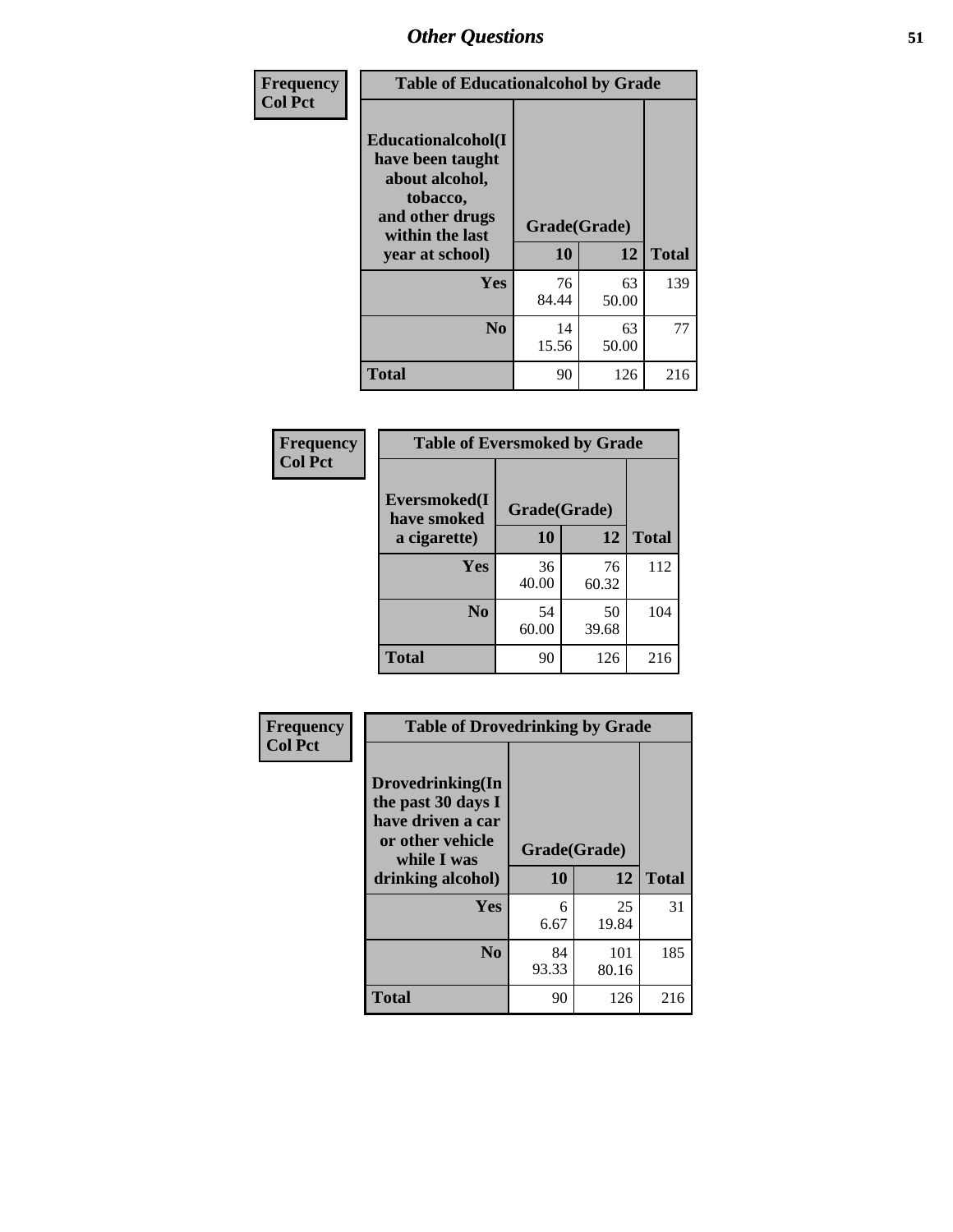| Frequency      | <b>Table of Rodedrinking by Grade</b>                                                                                  |                          |             |              |  |  |  |
|----------------|------------------------------------------------------------------------------------------------------------------------|--------------------------|-------------|--------------|--|--|--|
| <b>Col Pct</b> | Rodedrinking(In<br>the past 30 days<br>I have ridden in<br>a car with a<br>driver who had<br>been drinking<br>alcohol) | Grade(Grade)<br>10<br>12 |             | <b>Total</b> |  |  |  |
|                | <b>Yes</b>                                                                                                             | 19<br>21.11              | 38<br>30.16 | 57           |  |  |  |
|                | N <sub>0</sub>                                                                                                         | 71<br>78.89              | 88<br>69.84 | 159          |  |  |  |
|                | <b>Total</b>                                                                                                           | 90                       | 126         | 216          |  |  |  |

#### **Frequency Col Pct**

| <b>Table of Drugsschool by Grade</b>                                                                                      |              |              |              |  |  |  |  |
|---------------------------------------------------------------------------------------------------------------------------|--------------|--------------|--------------|--|--|--|--|
| <b>Drugsschool</b> (During<br>the past 12 months,<br>I have been offered,<br>sold,<br>or given illegal<br>drugs on school | Grade(Grade) |              |              |  |  |  |  |
| property)                                                                                                                 | 10           | 12           | <b>Total</b> |  |  |  |  |
| Yes                                                                                                                       | 15<br>16.67  | 16<br>12.70  | 31           |  |  |  |  |
| N <sub>0</sub>                                                                                                            | 75<br>83.33  | 110<br>87.30 | 185          |  |  |  |  |
| Total                                                                                                                     | 90           | 126          | 216          |  |  |  |  |

| Frequency      | <b>Table of Helpbullied by Grade</b>                                   |                                 |             |              |  |  |  |
|----------------|------------------------------------------------------------------------|---------------------------------|-------------|--------------|--|--|--|
| <b>Col Pct</b> | $Helpb$ ullied $(I$<br>would help<br>someone who was<br>being bullied) | Grade(Grade)<br><b>10</b><br>12 |             | <b>Total</b> |  |  |  |
|                | <b>Strongly Agree</b>                                                  | 46<br>51.11                     | 67<br>53.17 | 113          |  |  |  |
|                | <b>Somewhat Agree</b>                                                  | 39<br>43.33                     | 52<br>41.27 | 91           |  |  |  |
|                | <b>Somewhat Disagree</b>                                               | 5<br>5.56                       | 4<br>3.17   | 9            |  |  |  |
|                | <b>Strongly Disagree</b>                                               | 0<br>0.00                       | 3<br>2.38   | 3            |  |  |  |
|                | Total                                                                  | 90                              | 126         | 216          |  |  |  |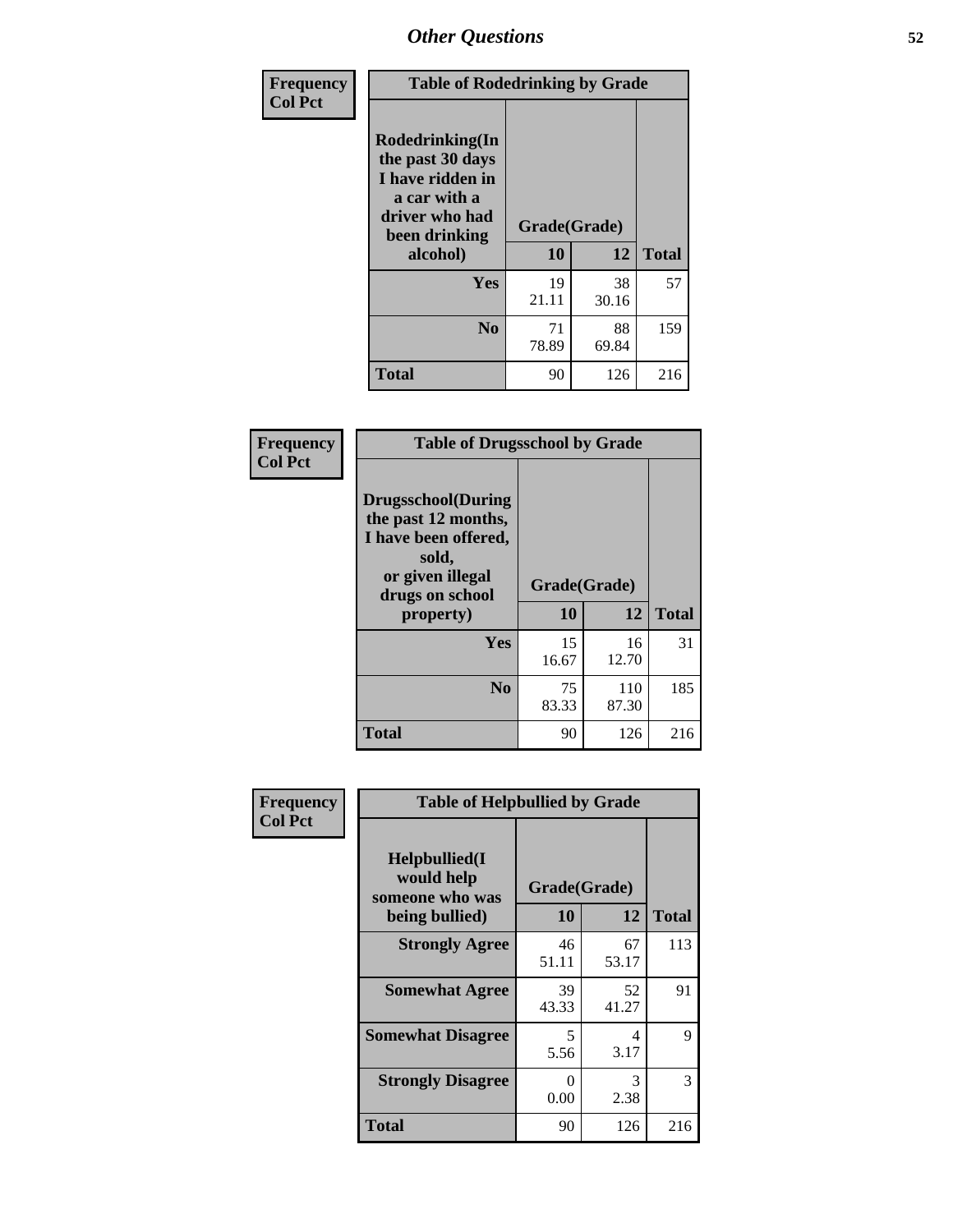| <b>Frequency</b><br><b>Row Pct</b> |                           | <b>Table of Grade by Bingedrinking</b><br>Bingedrinking(I have drunk five or more<br>drinks of alcohol at one sitting during the<br>last 30 days) |                   |                |                     |                                  |                        |                   |              |
|------------------------------------|---------------------------|---------------------------------------------------------------------------------------------------------------------------------------------------|-------------------|----------------|---------------------|----------------------------------|------------------------|-------------------|--------------|
|                                    | <b>Grade</b> (Grade) Days | $\mathbf{0}$                                                                                                                                      | 1 or<br>2<br>days | $3$ to<br>days | $6$ to<br>9<br>days | 10<br>$\mathbf{t}$<br>19<br>days | 20<br>to<br>29<br>days | All<br>30<br>days | <b>Total</b> |
|                                    | 10                        | 70<br>77.78                                                                                                                                       | 2<br>2.22         | 8<br>8.89      | 2<br>2.22           | 4<br>4.44                        | 1.11                   | 3<br>3.33         | 90           |
|                                    | 12                        | 86<br>68.25                                                                                                                                       | 10<br>7.94        | 11<br>8.73     | 7<br>5.56           | 5.56                             | 4<br>3.17              | 0.79              | 126          |
|                                    | <b>Total</b>              | 156                                                                                                                                               | 12                | 19             | 9                   | 11                               | 5                      | $\overline{4}$    | 216          |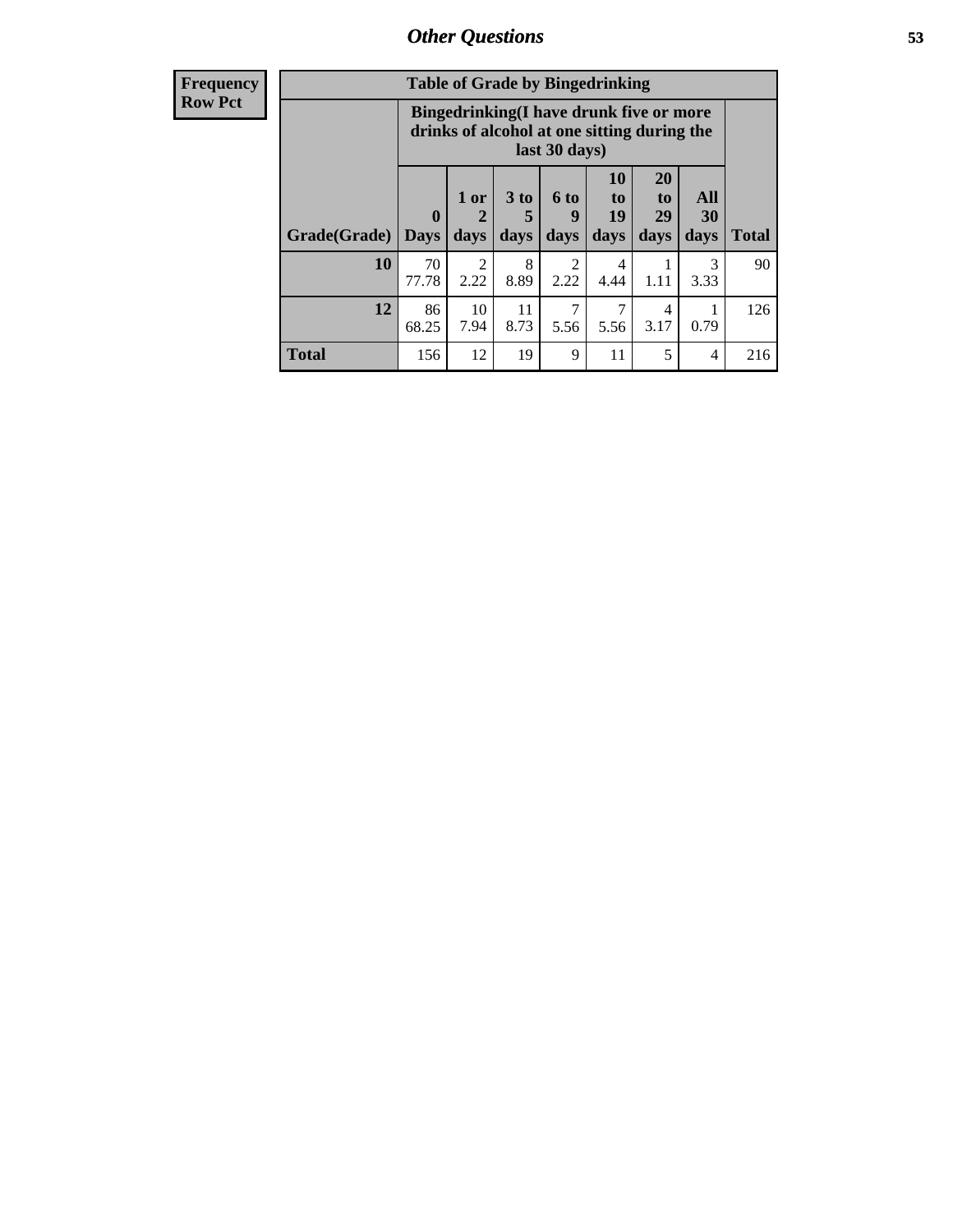### *Nutrition* **54**

| <b>Frequency</b><br>Row Pct |
|-----------------------------|
|                             |

| <b>Table of Grade by Dairy</b> |                                                                                                                    |                                                                 |             |           |     |  |  |  |
|--------------------------------|--------------------------------------------------------------------------------------------------------------------|-----------------------------------------------------------------|-------------|-----------|-----|--|--|--|
|                                |                                                                                                                    | Dairy (I eat at least 3 servings of dairy<br>products each day) |             |           |     |  |  |  |
| Grade(Grade)                   | Somewhat<br><b>Somewhat</b><br><b>Strongly</b><br><b>Strongly</b><br><b>Disagree</b><br>Disagree<br>Agree<br>Agree |                                                                 |             |           |     |  |  |  |
| 10                             | 20<br>22.22                                                                                                        | 46<br>51.11                                                     | 19<br>21.11 | 5<br>5.56 | 90  |  |  |  |
| 12                             | 32<br>25.40                                                                                                        | 51<br>40.48                                                     | 35<br>27.78 | 8<br>6.35 | 126 |  |  |  |
| <b>Total</b>                   | 52                                                                                                                 | 97                                                              | 54          | 13        | 216 |  |  |  |

| <b>Frequency</b> |  |
|------------------|--|
| <b>Row Pct</b>   |  |

| V | <b>Table of Grade by Fruitveg</b> |                          |                                                                              |             |             |     |  |  |
|---|-----------------------------------|--------------------------|------------------------------------------------------------------------------|-------------|-------------|-----|--|--|
|   |                                   |                          | Fruitveg(I eat at least 5 servings of fruits<br>and vegetables each day)     |             |             |     |  |  |
|   | Grade(Grade)                      | <b>Strongly</b><br>Agree | Somewhat Somewhat<br><b>Strongly</b><br><b>Disagree</b><br>Disagree<br>Agree |             |             |     |  |  |
|   | 10                                | 14<br>15.56              | 34<br>37.78                                                                  | 31<br>34.44 | 11<br>12.22 | 90  |  |  |
|   | 12                                | 12<br>9.52               | 44<br>34.92                                                                  | 45<br>35.71 | 25<br>19.84 | 126 |  |  |
|   | <b>Total</b>                      | 26                       | 78                                                                           | 76          | 36          | 216 |  |  |

| <b>Frequency</b> | <b>Table of Grade by Cafeteriahealthy</b> |                                                                       |             |                                   |                                    |              |
|------------------|-------------------------------------------|-----------------------------------------------------------------------|-------------|-----------------------------------|------------------------------------|--------------|
| <b>Row Pct</b>   |                                           | Cafeteriahealthy (School meals in my<br>school cafeteria are healthy) |             |                                   |                                    |              |
|                  | Grade(Grade)                              | <b>Strongly</b><br>Agree                                              | Agree       | Somewhat   Somewhat  <br>Disagree | <b>Strongly</b><br><b>Disagree</b> | <b>Total</b> |
|                  | 10                                        | 10<br>11.11                                                           | 30<br>33.33 | 20<br>22.22                       | 30<br>33.33                        | 90           |
|                  | 12                                        | ◠<br>1.59                                                             | 37<br>29.37 | 42<br>33.33                       | 45<br>35.71                        | 126          |
|                  | Total                                     | 12                                                                    | 67          | 62                                | 75                                 | 216          |

| <b>Frequency</b> |
|------------------|
| <b>Row Pct</b>   |

| <b>Table of Grade by Cafeterianutrition</b> |              |                                                                                                               |                                                                                           |             |             |     |  |  |  |
|---------------------------------------------|--------------|---------------------------------------------------------------------------------------------------------------|-------------------------------------------------------------------------------------------|-------------|-------------|-----|--|--|--|
|                                             |              |                                                                                                               | <b>Cafeterianutrition</b> (Facts about nutrition<br>are available in my school cafeteria) |             |             |     |  |  |  |
|                                             | Grade(Grade) | Somewhat  <br>Somewhat<br><b>Strongly</b><br><b>Strongly</b><br><b>Disagree</b><br>Agree<br>Disagree<br>Agree |                                                                                           |             |             |     |  |  |  |
|                                             | 10           | 11<br>12.22                                                                                                   | 27<br>30.00                                                                               | 25<br>27.78 | 27<br>30.00 | 90  |  |  |  |
|                                             | 12           | 9<br>7.14                                                                                                     | 33<br>26.19                                                                               | 38<br>30.16 | 46<br>36.51 | 126 |  |  |  |
|                                             | <b>Total</b> | 20                                                                                                            | 60                                                                                        | 63          | 73          | 216 |  |  |  |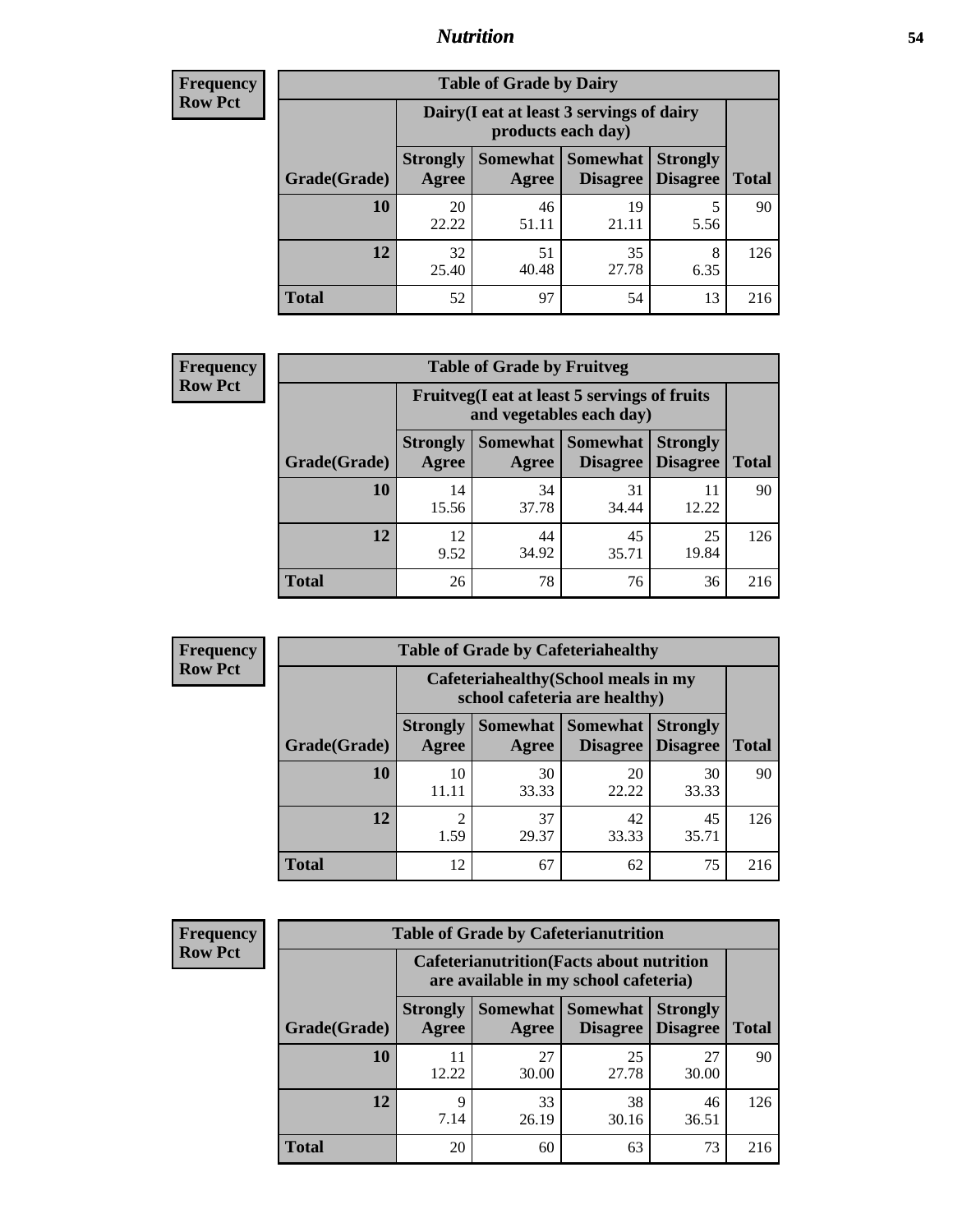### *Nutrition* **55**

| <b>Frequency</b> |
|------------------|
| <b>Row Pct</b>   |

| <b>Table of Grade by Schoollunch</b> |                                                                                                                                             |                                                                 |             |             |     |  |  |  |
|--------------------------------------|---------------------------------------------------------------------------------------------------------------------------------------------|-----------------------------------------------------------------|-------------|-------------|-----|--|--|--|
|                                      |                                                                                                                                             | Schoollunch(I eat school lunch three or<br>more times per week) |             |             |     |  |  |  |
| Grade(Grade)                         | Somewhat  <br><b>Somewhat</b><br><b>Strongly</b><br><b>Strongly</b><br><b>Disagree</b><br><b>Disagree</b><br><b>Total</b><br>Agree<br>Agree |                                                                 |             |             |     |  |  |  |
| 10                                   | 49<br>54.44                                                                                                                                 | 15<br>16.67                                                     | 11<br>12.22 | 15<br>16.67 | 90  |  |  |  |
| 12                                   | 62<br>49.21                                                                                                                                 | 16<br>12.70                                                     | 10<br>7.94  | 38<br>30.16 | 126 |  |  |  |
| <b>Total</b>                         | 111                                                                                                                                         | 31                                                              | 21          | 53          | 216 |  |  |  |

| <b>Frequency</b> |  |
|------------------|--|
| <b>Row Pct</b>   |  |

| <b>Table of Grade by Foodchoices</b>                                |                          |             |                               |                                    |              |  |  |  |
|---------------------------------------------------------------------|--------------------------|-------------|-------------------------------|------------------------------------|--------------|--|--|--|
| Foodchoices (I make healthy food choices in<br>my school cafeteria) |                          |             |                               |                                    |              |  |  |  |
| Grade(Grade)                                                        | <b>Strongly</b><br>Agree | Agree       | Somewhat Somewhat<br>Disagree | <b>Strongly</b><br><b>Disagree</b> | <b>Total</b> |  |  |  |
| 10                                                                  | 18<br>20.00              | 39<br>43.33 | 22<br>24.44                   | 12.22                              | 90           |  |  |  |
| 12                                                                  | 15<br>11.90              | 45<br>35.71 | 34<br>26.98                   | 32<br>25.40                        | 126          |  |  |  |
| <b>Total</b>                                                        | 33                       | 84          | 56                            | 43                                 | 216          |  |  |  |

| <b>Frequency</b> | <b>Table of Grade by Wholewheat</b> |                                                                                                             |             |                                   |                                    |              |  |  |
|------------------|-------------------------------------|-------------------------------------------------------------------------------------------------------------|-------------|-----------------------------------|------------------------------------|--------------|--|--|
| <b>Row Pct</b>   |                                     | Wholewheat (There are whole wheat and<br>multigrain breads and cereals available in<br>my school cafeteria) |             |                                   |                                    |              |  |  |
|                  | Grade(Grade)                        | <b>Strongly</b><br>Agree                                                                                    | Agree       | Somewhat   Somewhat  <br>Disagree | <b>Strongly</b><br><b>Disagree</b> | <b>Total</b> |  |  |
|                  | 10                                  | 19<br>21.11                                                                                                 | 43<br>47.78 | 15<br>16.67                       | 13<br>14.44                        | 90           |  |  |
|                  | 12                                  | 27<br>21.43                                                                                                 | 54<br>42.86 | 24<br>19.05                       | 21<br>16.67                        | 126          |  |  |
|                  | <b>Total</b>                        | 46                                                                                                          | 97          | 39                                | 34                                 | 216          |  |  |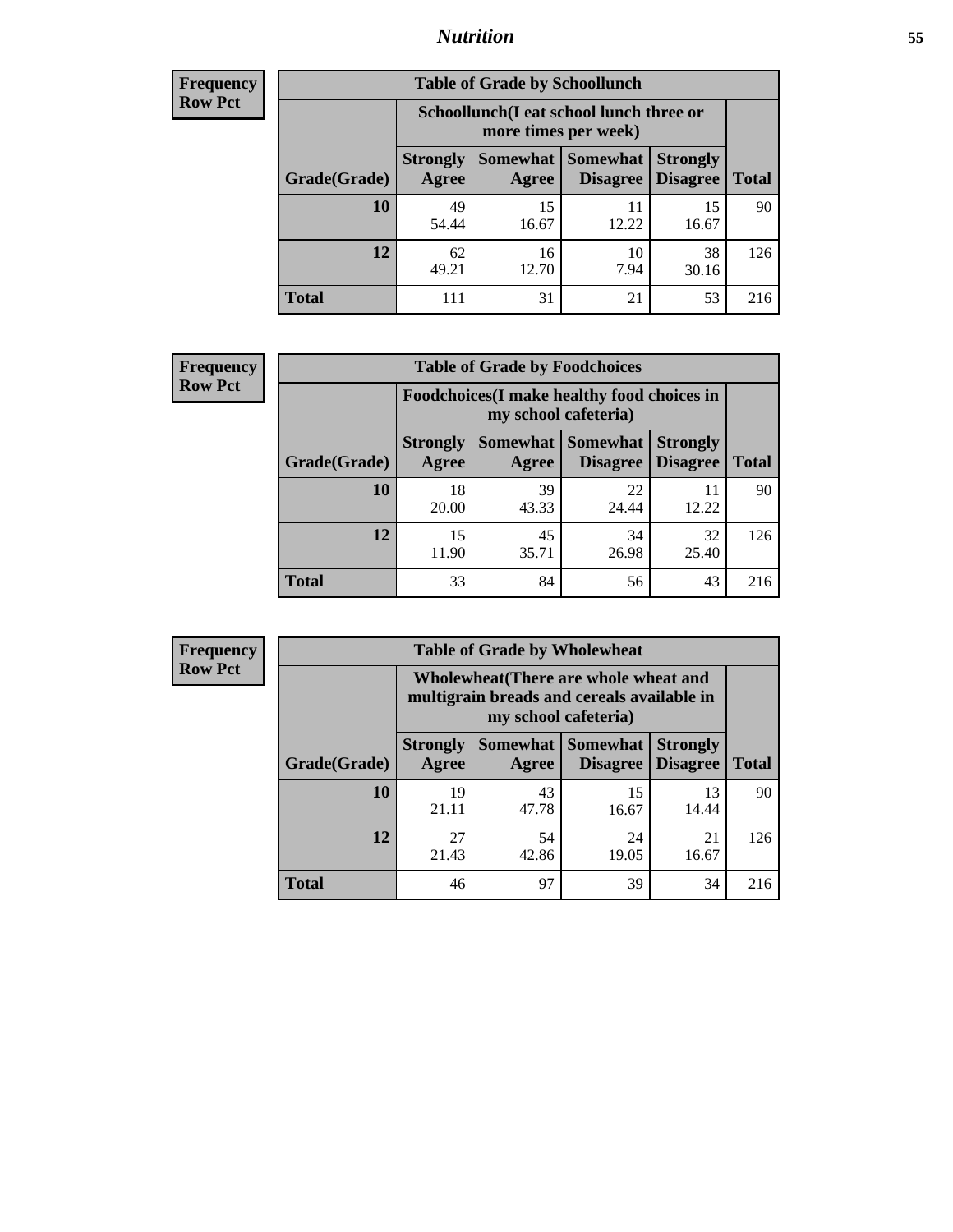### *Nutrition* **56**

**Frequency Row Pct**

| <b>Table of Grade by Healthyvending</b> |                                                                                                                                               |                          |                                    |                                    |              |  |
|-----------------------------------------|-----------------------------------------------------------------------------------------------------------------------------------------------|--------------------------|------------------------------------|------------------------------------|--------------|--|
|                                         | Healthyvending (If only healthy snacks and<br>beverages were available in the vending<br>machines during the school day,<br>I would buy them) |                          |                                    |                                    |              |  |
| Grade(Grade)                            | <b>Strongly</b><br>Agree                                                                                                                      | <b>Somewhat</b><br>Agree | <b>Somewhat</b><br><b>Disagree</b> | <b>Strongly</b><br><b>Disagree</b> | <b>Total</b> |  |
| 10                                      | 18<br>20.00                                                                                                                                   | 29<br>32.22              | 25<br>27.78                        | 18<br>20.00                        | 90           |  |
| 12                                      | 22<br>17.46                                                                                                                                   | 31<br>24.60              | 27<br>21.43                        | 46<br>36.51                        | 126          |  |
| <b>Total</b>                            | 40                                                                                                                                            | 60                       | 52                                 | 64                                 | 216          |  |

**Frequency Row Pct**

| <b>Table of Grade by Schoolbreakfast</b> |                                                                                                                                        |             |                                      |                                    |              |  |
|------------------------------------------|----------------------------------------------------------------------------------------------------------------------------------------|-------------|--------------------------------------|------------------------------------|--------------|--|
|                                          | Schoolbreakfast(If breakfast were<br>available at school,<br>but outside the cafeteria,<br>I would eat breakfast at school more often) |             |                                      |                                    |              |  |
| Grade(Grade)                             | <b>Strongly</b><br>Agree                                                                                                               | Agree       | Somewhat Somewhat<br><b>Disagree</b> | <b>Strongly</b><br><b>Disagree</b> | <b>Total</b> |  |
| 10                                       | 31<br>34.44                                                                                                                            | 31<br>34.44 | 14<br>15.56                          | 14<br>15.56                        | 90           |  |
| 12                                       | 54<br>42.86                                                                                                                            | 47<br>37.30 | 11<br>8.73                           | 14<br>11.11                        | 126          |  |
| <b>Total</b>                             | 85                                                                                                                                     | 78          | 25                                   | 28                                 | 216          |  |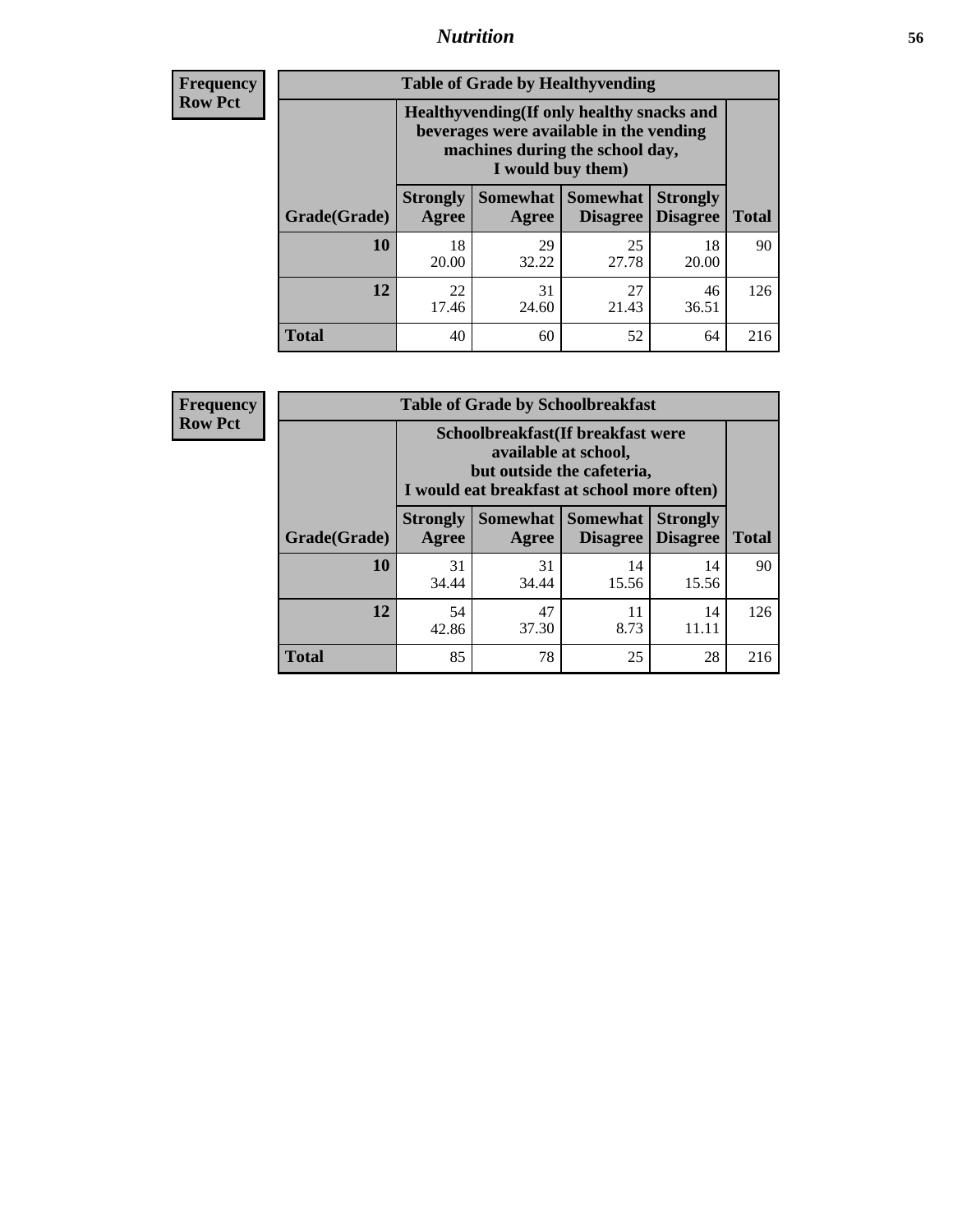| Frequency<br><b>Col Pct</b> | <b>Table of Educationaids by Grade</b>                                                                    |                    |             |              |
|-----------------------------|-----------------------------------------------------------------------------------------------------------|--------------------|-------------|--------------|
|                             | <b>Educationaids</b> (I<br>have been<br>taught about<br><b>HIV/AIDS</b> at<br>school in the<br>past year) | Grade(Grade)<br>10 | 12          | <b>Total</b> |
|                             | <b>Yes</b>                                                                                                | 78<br>86.67        | 67<br>53.17 | 145          |
|                             | N <sub>0</sub>                                                                                            | 12<br>13.33        | 59<br>46.83 | 71           |
|                             | <b>Total</b>                                                                                              | 90                 | 126         | 216          |

| <b>Frequency</b><br><b>Col Pct</b> | <b>Table of Educationcharacter by Grade</b>                                          |              |             |              |
|------------------------------------|--------------------------------------------------------------------------------------|--------------|-------------|--------------|
|                                    | Educationcharacter(I<br>have been taught<br>about character<br>education in the past | Grade(Grade) |             |              |
|                                    | year at school)                                                                      | 10           | 12          | <b>Total</b> |
|                                    | <b>Yes</b>                                                                           | 72<br>80.00  | 82<br>65.08 | 154          |
|                                    | N <sub>0</sub>                                                                       | 18<br>20.00  | 44<br>34.92 | 62           |
|                                    | <b>Total</b>                                                                         | 90           | 126         | 216          |

| Frequency      | <b>Table of Gradcoach1 by Grade</b>              |              |             |              |
|----------------|--------------------------------------------------|--------------|-------------|--------------|
| <b>Col Pct</b> | Gradcoach1(I<br>know who my<br><b>Graduation</b> | Grade(Grade) |             |              |
|                | Coach is)                                        | 10           | 12          | <b>Total</b> |
|                | Yes                                              | 25<br>27.78  | 60<br>47.62 | 85           |
|                | N <sub>0</sub>                                   | 65<br>72.22  | 66<br>52.38 | 131          |
|                | <b>Total</b>                                     | 90           | 126         | 216          |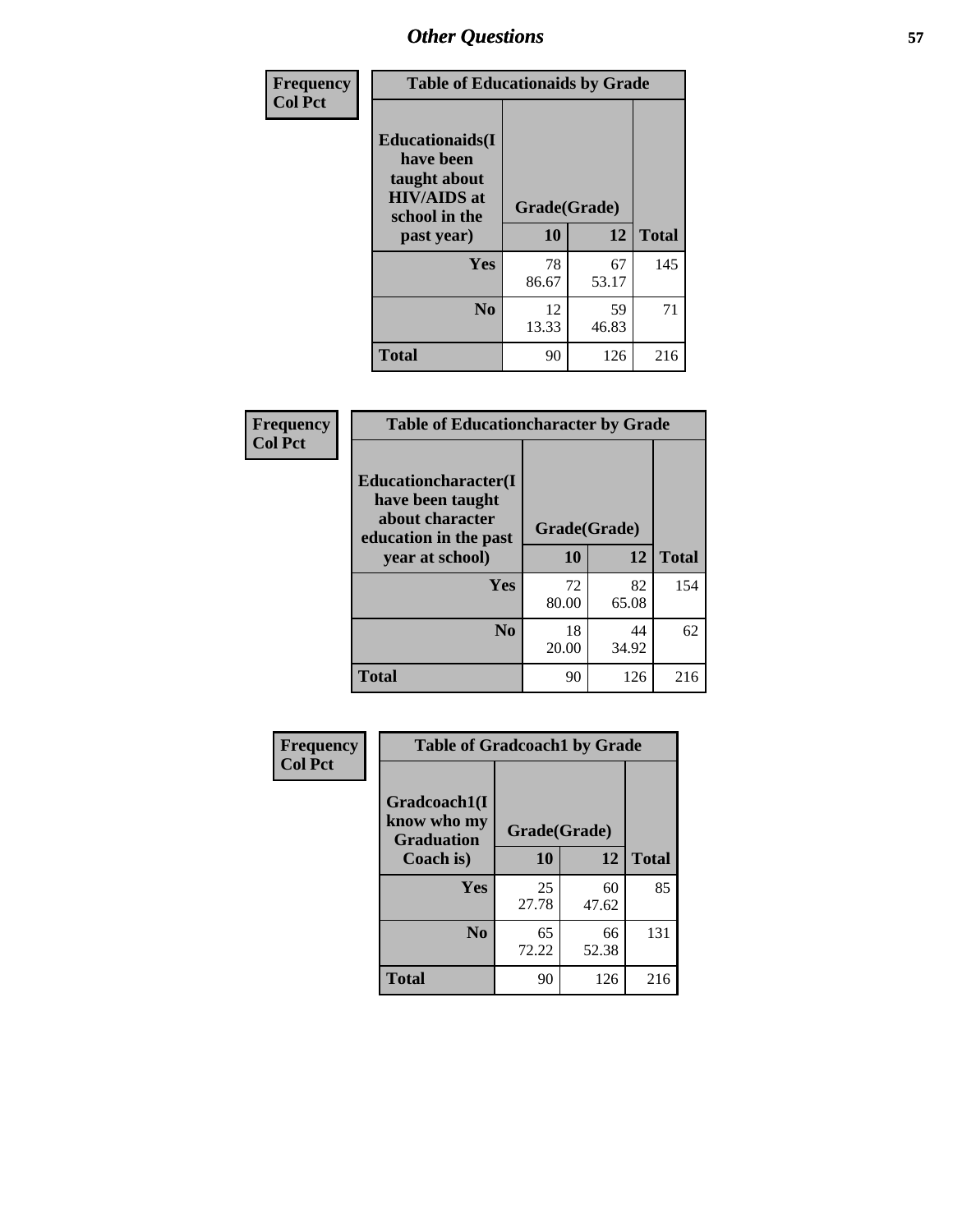| Frequency      | <b>Table of Gradcoach2 by Grade</b> |              |             |              |
|----------------|-------------------------------------|--------------|-------------|--------------|
| <b>Col Pct</b> |                                     |              |             |              |
|                | Gradcoach2(I<br>have                |              |             |              |
|                | contacted my<br><b>Graduation</b>   | Grade(Grade) |             |              |
|                | Coach)                              | 10           | 12          | <b>Total</b> |
|                | Yes                                 | 12<br>13.33  | 34<br>26.98 | 46           |
|                | N <sub>0</sub>                      | 78<br>86.67  | 92<br>73.02 | 170          |
|                | <b>Total</b>                        | 90           | 126         | 216          |

| <b>Frequency</b><br><b>Col Pct</b> | <b>Table of Gradcoach3 by Grade</b>                                         |              |             |              |
|------------------------------------|-----------------------------------------------------------------------------|--------------|-------------|--------------|
|                                    | Gradcoach3(I<br>have received<br>assistance<br>from my<br><b>Graduation</b> | Grade(Grade) |             |              |
|                                    | Coach)                                                                      | 10           | 12          | <b>Total</b> |
|                                    | Yes                                                                         | 11<br>12.22  | 31<br>24.60 | 42           |
|                                    | N <sub>0</sub>                                                              | 16<br>17.78  | 23<br>18.25 | 39           |
|                                    | Don't know                                                                  | 63<br>70.00  | 72<br>57.14 | 135          |
|                                    | <b>Total</b>                                                                | 90           | 126         | 216          |

| Frequency<br><b>Col Pct</b> | <b>Table of Selfharm by Grade</b>                                                                                                                                                      |                                  |                    |              |
|-----------------------------|----------------------------------------------------------------------------------------------------------------------------------------------------------------------------------------|----------------------------------|--------------------|--------------|
|                             | <b>Selfharm</b> (During<br>the past 12<br>months,<br>I harmed myself<br>on purpose<br><b>Suicideconsider</b><br>During the past<br>12 months,<br>I seriously<br>considered<br>suicide) | 10                               | Grade(Grade)<br>12 | <b>Total</b> |
|                             | Yes                                                                                                                                                                                    | $\overline{\mathcal{A}}$<br>4.44 | 9<br>7.14          | 13           |
|                             | N <sub>0</sub>                                                                                                                                                                         | 86<br>95.56                      | 117<br>92.86       | 203          |
|                             | <b>Total</b>                                                                                                                                                                           | 90                               | 126                | 216          |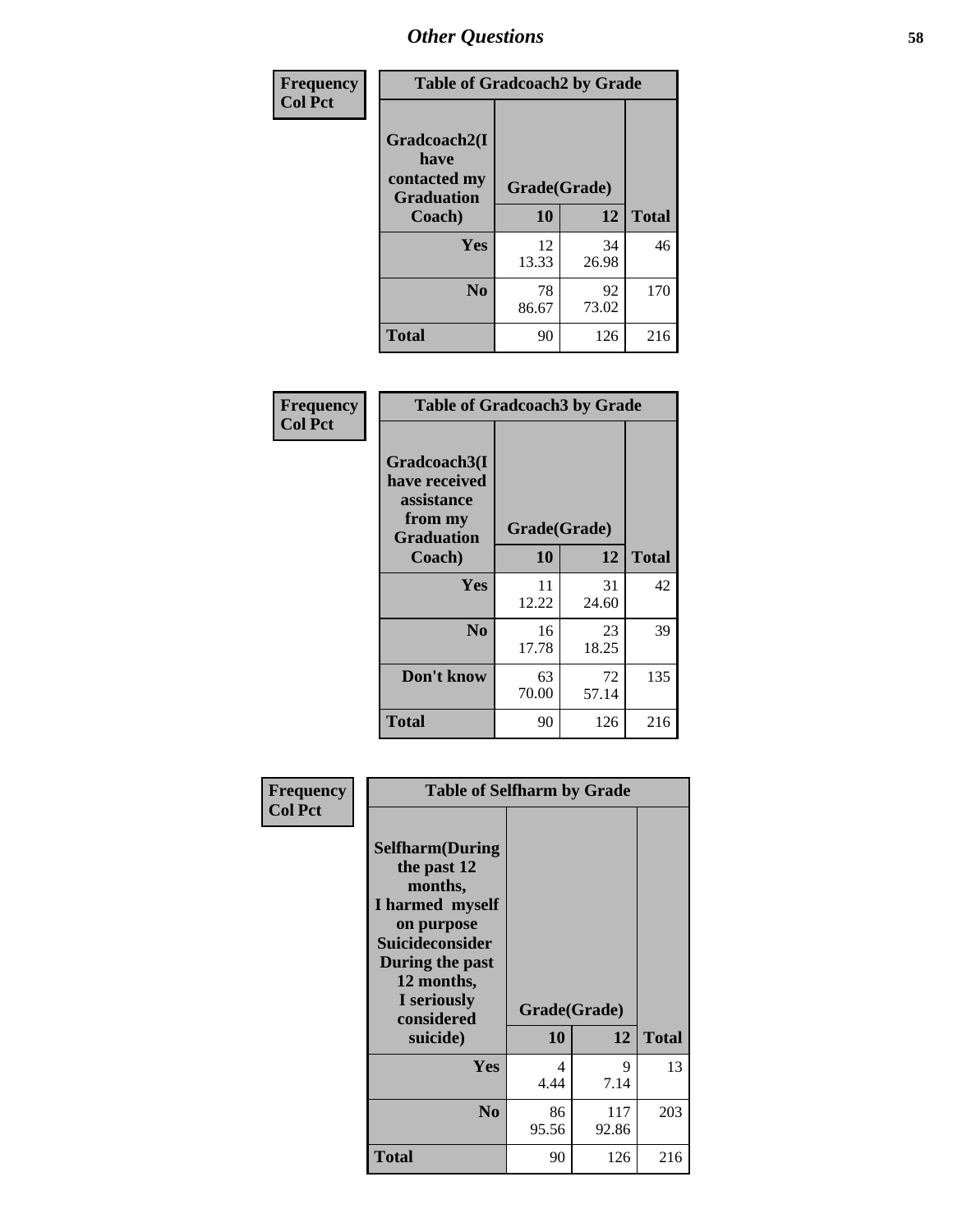| <b>Frequency</b> | <b>Table of Suicideconsider by Grade</b> |              |              |              |
|------------------|------------------------------------------|--------------|--------------|--------------|
| <b>Col Pct</b>   |                                          | Grade(Grade) |              |              |
|                  | Suicideconsider                          | <b>10</b>    | 12           | <b>Total</b> |
|                  | <b>Yes</b>                               | 5<br>5.56    | 11<br>8.73   | 16           |
|                  | N <sub>0</sub>                           | 85<br>94.44  | 115<br>91.27 | 200          |
|                  | <b>Total</b>                             | 90           | 126          | 216          |

| Frequency<br><b>Col Pct</b> | <b>Table of Suicideattempt by Grade</b>              |              |              |              |
|-----------------------------|------------------------------------------------------|--------------|--------------|--------------|
|                             | Suicideattempt(I<br>have attempted<br>suicide in the | Grade(Grade) |              |              |
|                             | last year)                                           | 10           | 12           | <b>Total</b> |
|                             | Yes                                                  | 5<br>5.56    | 3<br>2.38    | 8            |
|                             | N <sub>0</sub>                                       | 85<br>94.44  | 123<br>97.62 | 208          |
|                             | <b>Total</b>                                         | 90           | 126          | 216          |

| Frequency      | <b>Table of Instantmessaged by Grade</b>                       |              |             |              |
|----------------|----------------------------------------------------------------|--------------|-------------|--------------|
| <b>Col Pct</b> | <b>Instantmessaged</b> (I<br>have instant<br>messaged people I | Grade(Grade) |             |              |
|                | do not even know)                                              | 10           | 12          | <b>Total</b> |
|                | Yes                                                            | 33<br>36.67  | 54<br>42.86 | 87           |
|                | N <sub>0</sub>                                                 | 57<br>63.33  | 72<br>57.14 | 129          |
|                | <b>Total</b>                                                   | 90           | 126         | 216          |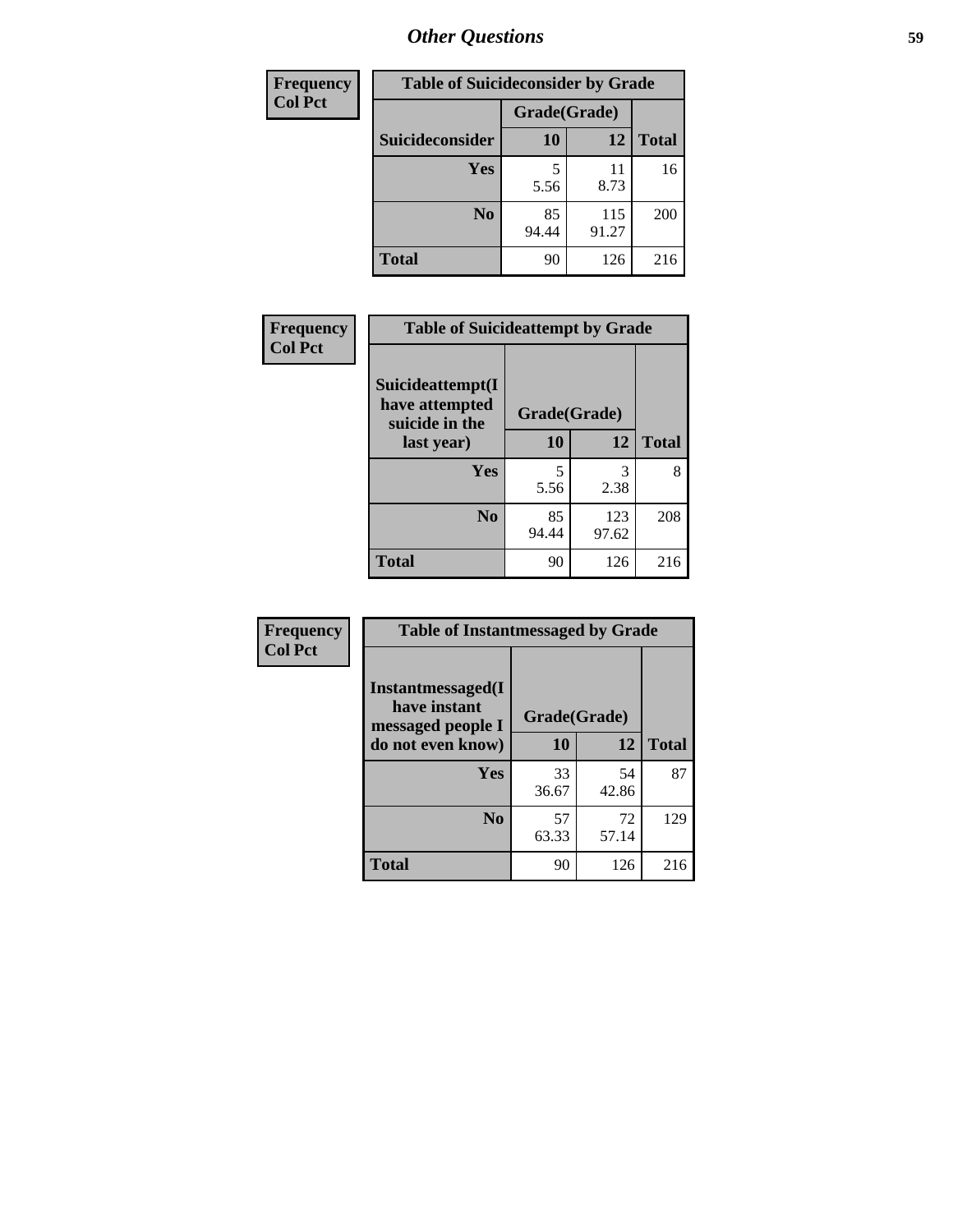| Frequency      | <b>Table of Getsalong by Grade</b>                          |                        |             |              |
|----------------|-------------------------------------------------------------|------------------------|-------------|--------------|
| <b>Col Pct</b> | <b>Getsalong</b> (I get<br>along with other<br>students and | Grade(Grade)           |             |              |
|                | adults)                                                     | 10                     | 12          | <b>Total</b> |
|                | <b>Strongly Agree</b>                                       | 53<br>58.89            | 69<br>54.76 | 122          |
|                | <b>Somewhat Agree</b>                                       | 30<br>33.33            | 51<br>40.48 | 81           |
|                | <b>Somewhat Disagree</b>                                    | 5<br>5.56              | 5<br>3.97   | 10           |
|                | <b>Strongly Disagree</b>                                    | $\mathfrak{D}$<br>2.22 | 0.79        | 3            |
|                | <b>Total</b>                                                | 90                     | 126         | 216          |

| Frequency      | <b>Table of Safehome by Grade</b> |                    |             |              |
|----------------|-----------------------------------|--------------------|-------------|--------------|
| <b>Col Pct</b> | Safehome(I feel<br>safe at home)  | Grade(Grade)<br>10 | 12          | <b>Total</b> |
|                | <b>Strongly Agree</b>             | 71<br>78.89        | 94<br>74.60 | 165          |
|                | <b>Somewhat Agree</b>             | 15<br>16.67        | 25<br>19.84 | 40           |
|                | <b>Somewhat Disagree</b>          | 4<br>4.44          | 6<br>4.76   | 10           |
|                | <b>Strongly Disagree</b>          | ∩<br>0.00          | 0.79        |              |
|                | <b>Total</b>                      | 90                 | 126         | 216          |

| Frequency      |                                                                                     | <b>Table of Adulttalk by Grade</b> |              |              |
|----------------|-------------------------------------------------------------------------------------|------------------------------------|--------------|--------------|
| <b>Col Pct</b> | <b>Adulttalk(I</b><br>know an<br>adult at<br>school that<br>I can talk<br>with if I | Grade(Grade)                       |              |              |
|                | need help)                                                                          | 10                                 | 12           | <b>Total</b> |
|                | <b>Yes</b>                                                                          | 75<br>83.33                        | 100<br>79.37 | 175          |
|                | N <sub>0</sub>                                                                      | 15<br>16.67                        | 26<br>20.63  | 41           |
|                | <b>Total</b>                                                                        | 90                                 | 126          | 216          |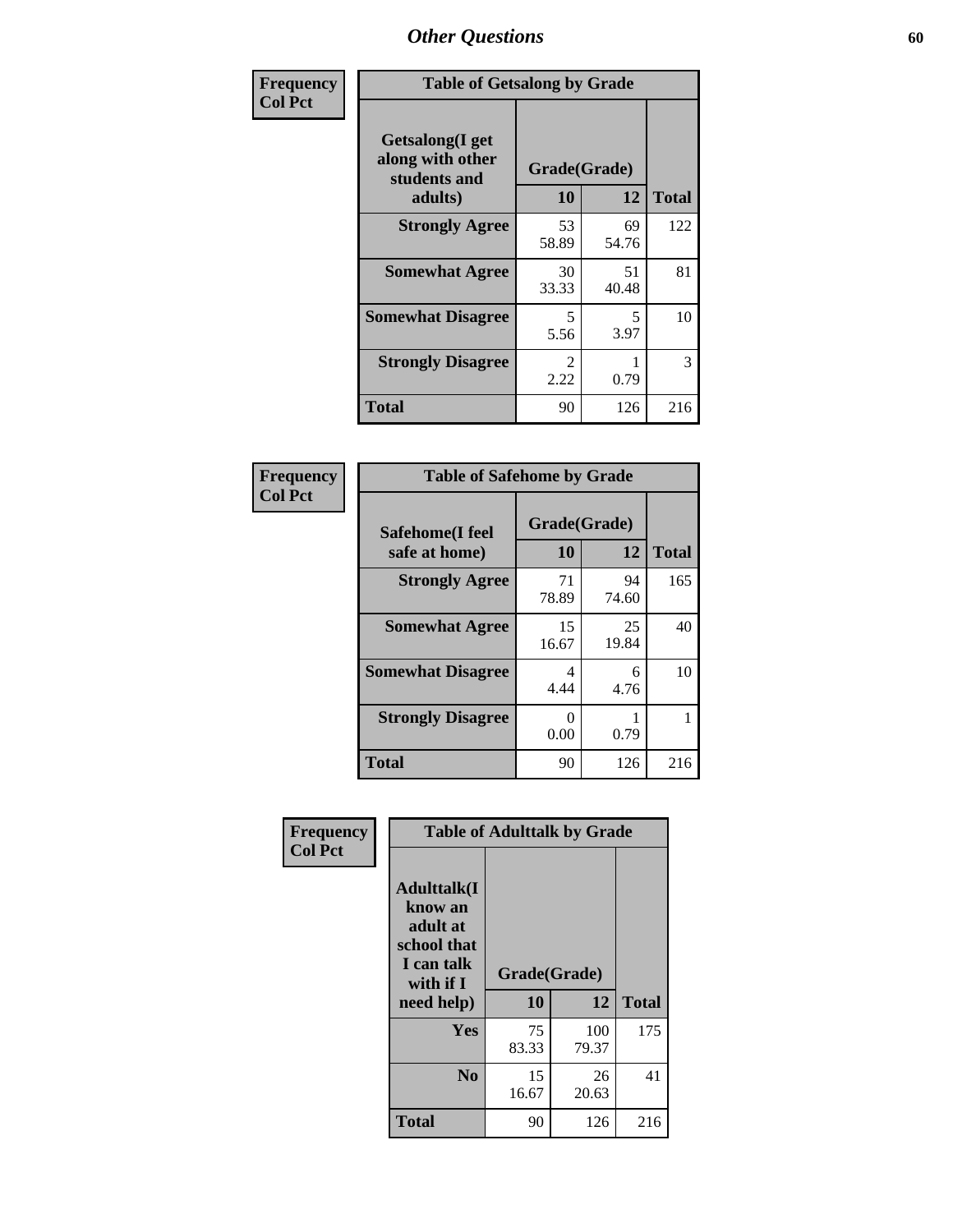**Frequency Row Pct**

| <b>Table of Grade by Tytime</b> |             |                                                                                         |             |             |           |           |              |  |  |
|---------------------------------|-------------|-----------------------------------------------------------------------------------------|-------------|-------------|-----------|-----------|--------------|--|--|
|                                 |             | Tytime (On an average school day,<br>how much unsupervised time do I spend watching TV) |             |             |           |           |              |  |  |
|                                 |             | <b>Less that</b><br>$2 - 3$<br>$4 - 5$<br>$6+$                                          |             |             |           |           |              |  |  |
| Grade(Grade)   None             |             | hour/day                                                                                | hour/day    | hours/day   | hours/day | hours/day | <b>Total</b> |  |  |
| 10                              | 18<br>20.00 | 17<br>18.89                                                                             | 17<br>18.89 | 25<br>27.78 | 6<br>6.67 | 7.78      | 90           |  |  |
| 12                              | 32<br>25.40 | 19<br>15.08                                                                             | 21<br>16.67 | 38<br>30.16 | 7.14      | 5.56      | 126          |  |  |
| <b>Total</b>                    | 50          | 36                                                                                      | 38          | 63          | 15        | 14        | 216          |  |  |

**Frequency Row Pct**

| <b>Table of Grade by Computertime</b> |             |                                                                                                   |             |                      |                        |                   |              |  |  |
|---------------------------------------|-------------|---------------------------------------------------------------------------------------------------|-------------|----------------------|------------------------|-------------------|--------------|--|--|
|                                       |             | Computertime (On an average school day,<br>how much unsupervised time do I spend on the computer) |             |                      |                        |                   |              |  |  |
| Grade(Grade)                          | None        | <b>Less that</b><br>hour/day $ $                                                                  | hour/day    | $2 - 3$<br>hours/day | $4 - 5$<br>  hours/day | $6+$<br>hours/day | <b>Total</b> |  |  |
| 10                                    | 11<br>12.22 | 37<br>41.11                                                                                       | 12<br>13.33 | 19<br>21.11          | 7.78                   | 4.44              | 90           |  |  |
| 12                                    | 17<br>13.49 | 41<br>32.54                                                                                       | 26<br>20.63 | 26<br>20.63          | 11<br>8.73             | 3.97              | 126          |  |  |
| <b>Total</b>                          | 28          | 78                                                                                                | 38          | 45                   | 18                     | 9                 | 216          |  |  |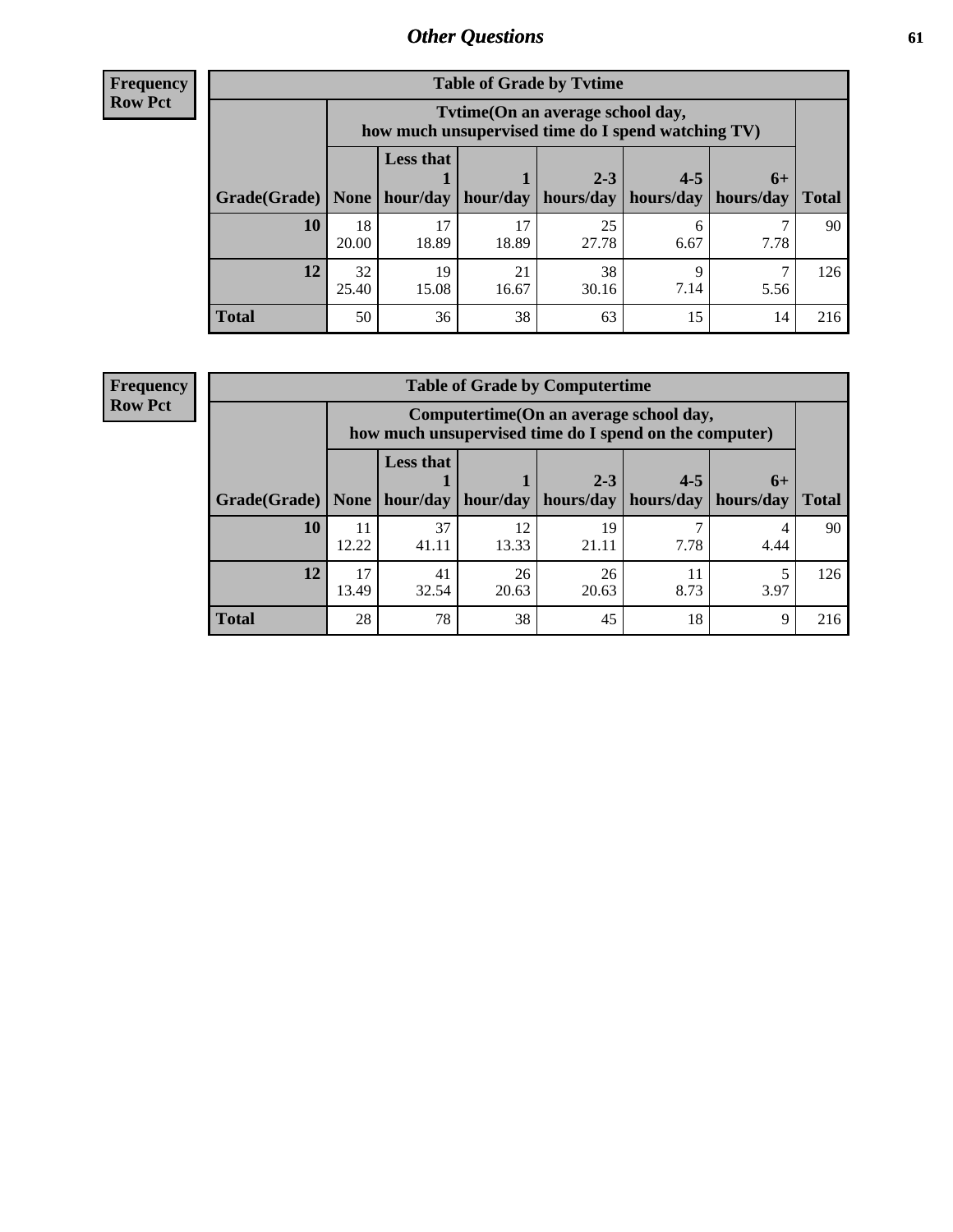#### *Questions about Driving Laws* **62** *Driving Questions were asked only of high school students.*

| <b>Frequency</b> |
|------------------|
| <b>Row Pct</b>   |

| <b>Table of Grade by License1</b> |                                                                               |                                                                                                                                           |         |           |                      |              |  |  |  |
|-----------------------------------|-------------------------------------------------------------------------------|-------------------------------------------------------------------------------------------------------------------------------------------|---------|-----------|----------------------|--------------|--|--|--|
|                                   |                                                                               | License1(During the first 6 months of driving<br>with a provisional license,<br>the only passengers who can ride with the<br>driver are:) |         |           |                      |              |  |  |  |
| Grade(Grade)                      | <b>Parent or</b>                                                              | Family<br><b>Guardian</b>   Members                                                                                                       | Friends | Anyone    | Don't<br><b>Know</b> | <b>Total</b> |  |  |  |
| 10                                | 18<br>20.00                                                                   | 59<br>65.56                                                                                                                               | 1.11    | 4<br>4.44 | 8<br>8.89            | 90           |  |  |  |
| 12                                | 35<br>78<br>$\mathcal{P}$<br>2<br>9<br>27.78<br>7.14<br>1.59<br>1.59<br>61.90 |                                                                                                                                           |         |           |                      |              |  |  |  |
| Total                             | 53                                                                            | 137                                                                                                                                       | 3       | 6         | 17                   | 216          |  |  |  |

| <b>Frequency</b> |              | <b>Table of Grade by License2</b>                                                                        |                  |                              |                                                      |               |              |  |  |
|------------------|--------------|----------------------------------------------------------------------------------------------------------|------------------|------------------------------|------------------------------------------------------|---------------|--------------|--|--|
| <b>Row Pct</b>   |              | License2(17 yr old drivers with a<br>provisional driver's license cannot<br>drive between the hours of:) |                  |                              |                                                      |               |              |  |  |
|                  | Grade(Grade) | <b>Midnight</b><br>to 6am                                                                                | 1am<br>to<br>5am | 1am<br>t <sub>0</sub><br>6am | N <sub>0</sub><br>curfew<br>for $17$<br>vear<br>olds | Don't<br>Know | <b>Total</b> |  |  |
|                  | 10           | 49<br>54.44                                                                                              | 8<br>8.89        | 5<br>5.56                    | $\mathcal{L}$<br>2.22                                | 26<br>28.89   | 90           |  |  |
|                  | 12           | 86<br>68.25                                                                                              | 8<br>6.35        | 11<br>8.73                   | $\overline{7}$<br>5.56                               | 14<br>11.11   | 126          |  |  |
|                  | <b>Total</b> | 135                                                                                                      | 16               | 16                           | 9                                                    | 40            | 216          |  |  |

| <b>Frequency</b> |              | <b>Table of Grade by License3</b> |                                                                                        |             |                        |             |               |              |
|------------------|--------------|-----------------------------------|----------------------------------------------------------------------------------------|-------------|------------------------|-------------|---------------|--------------|
| <b>Row Pct</b>   |              |                                   | License3(For drivers under the age of 21,<br>what level of alcohol is considered DUI?) |             |                        |             |               |              |
|                  | Grade(Grade) | Any<br><b>Amount</b>              | 0.02                                                                                   | 0.04        | 0.06                   | 0.08        | Don't<br>know | <b>Total</b> |
|                  | 10           | 23<br>25.56                       | 31<br>34.44                                                                            | 4<br>4.44   | $\mathfrak{D}$<br>2.22 | 10<br>11.11 | 20<br>22.22   | 90           |
|                  | 12           | 29<br>23.02                       | 39<br>30.95                                                                            | 13<br>10.32 | 9<br>7.14              | 12<br>9.52  | 24<br>19.05   | 126          |
|                  | <b>Total</b> | 52                                | 70                                                                                     | 17          | 11                     | 22          | 44            | 216          |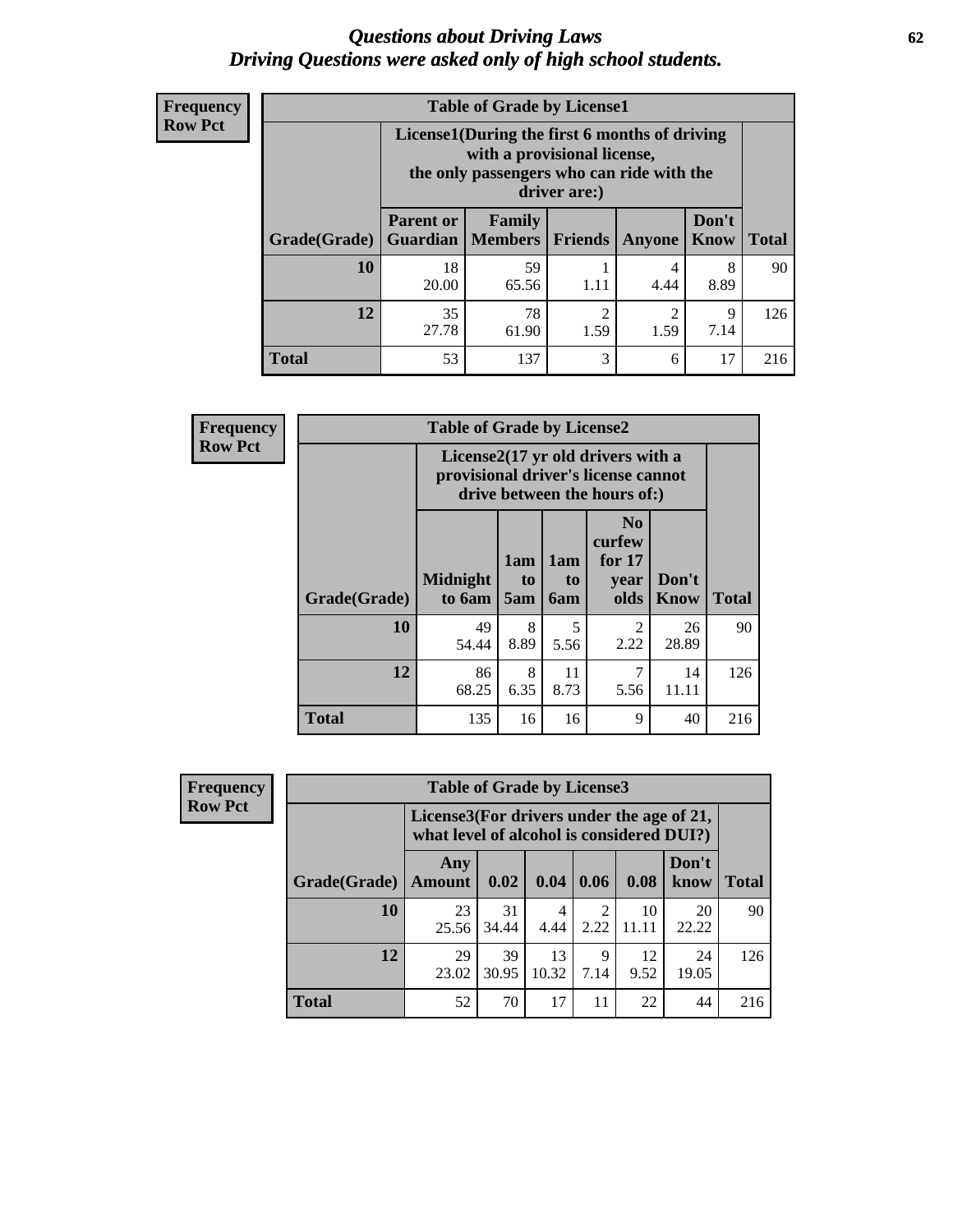#### *Questions about Driving Laws* **63** *Driving Questions were asked only of high school students.*

**Frequency Row Pct**

| <b>Table of Grade by License4</b> |             |                                                                                                                                                                                                                                                                                |             |                        |             |             |     |  |
|-----------------------------------|-------------|--------------------------------------------------------------------------------------------------------------------------------------------------------------------------------------------------------------------------------------------------------------------------------|-------------|------------------------|-------------|-------------|-----|--|
|                                   |             | License4(A driver under 21 automatically<br>loses his/her license if caught exceeding the<br>posted speet limit by:)<br>Can't<br>lose<br><b>Depends</b><br>license<br>$15+$<br>$25+$<br>$35+$<br>Don't<br>for<br>on<br><b>Total</b><br>mph<br>mph<br>speeding<br>know<br>judge |             |                        |             |             |     |  |
| Grade(Grade)                      | mph         |                                                                                                                                                                                                                                                                                |             |                        |             |             |     |  |
| 10                                | 24<br>26.67 | 14<br>15.56                                                                                                                                                                                                                                                                    | 11<br>12.22 | $\overline{4}$<br>4.44 | 3<br>3.33   | 34<br>37.78 | 90  |  |
| 12                                | 23<br>18.25 | 34<br>26.98                                                                                                                                                                                                                                                                    | 10<br>7.94  | 13<br>10.32            | 13<br>10.32 | 33<br>26.19 | 126 |  |
| <b>Total</b>                      | 47          | 48                                                                                                                                                                                                                                                                             | 21          | 17                     | 16          | 67          | 216 |  |

| Frequency      |              | <b>Table of Grade by License5</b>                                                                                                                           |                |               |       |  |  |
|----------------|--------------|-------------------------------------------------------------------------------------------------------------------------------------------------------------|----------------|---------------|-------|--|--|
| <b>Row Pct</b> |              | License5(A)<br>Georgia teenager<br>with family<br>connections or a<br>good lawyer can<br>break a teen<br>driving law and<br>keep their driver's<br>license) |                |               |       |  |  |
|                | Grade(Grade) | <b>Yes</b>                                                                                                                                                  | N <sub>0</sub> | Don't<br>know | Total |  |  |
|                | 10           | 14<br>15.56                                                                                                                                                 | 48<br>53.33    | 28<br>31.11   | 90    |  |  |
|                | 12           | 51<br>40.48                                                                                                                                                 | 44<br>34.92    | 31<br>24.60   | 126   |  |  |
|                | <b>Total</b> | 65                                                                                                                                                          | 92             | 59            | 216   |  |  |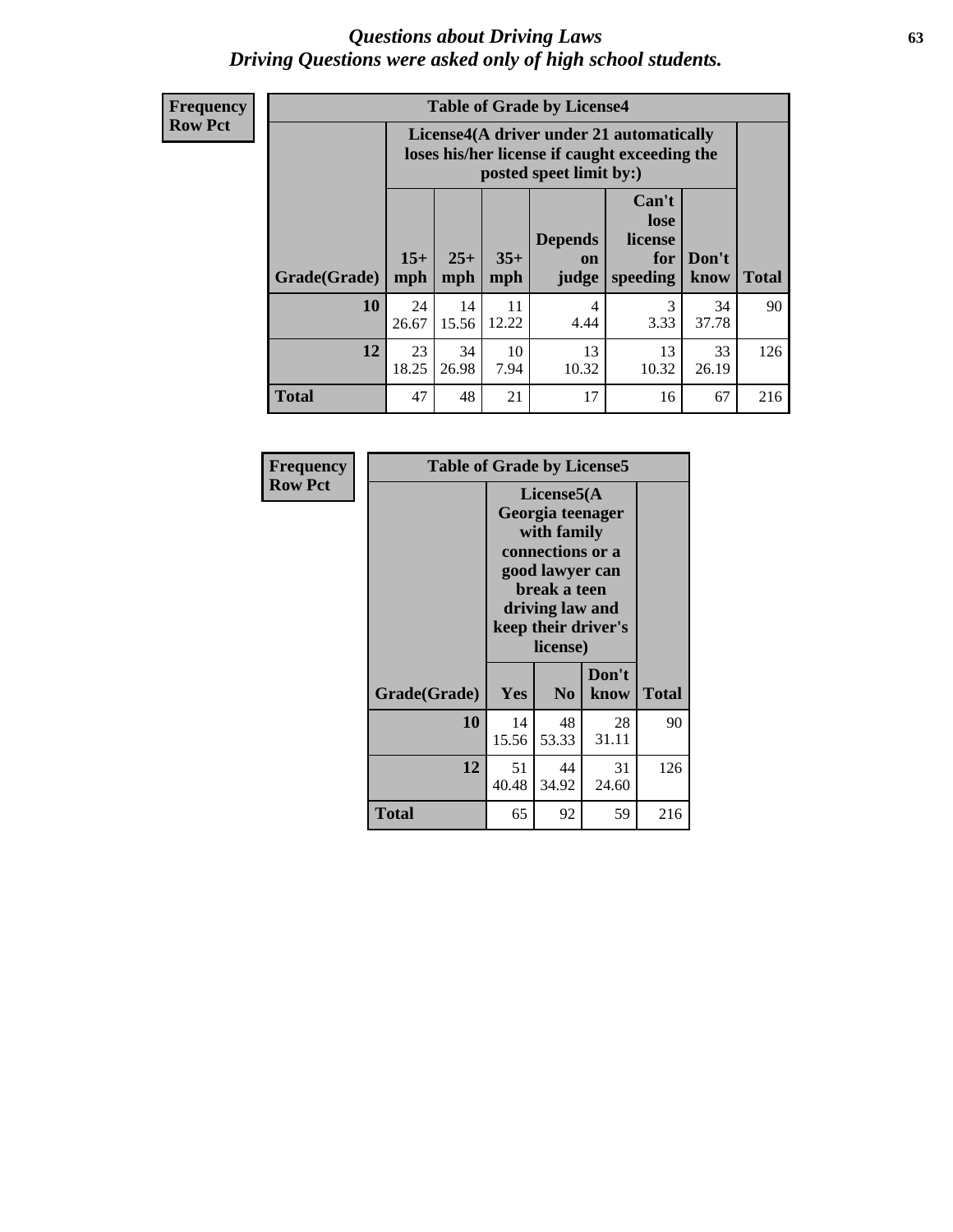#### *Questions about Driving Laws* **64** *Driving Questions were asked only of high school students.*

| <b>Frequency</b> | <b>Table of Grade by License6</b> |             |                                                                                                                           |                    |              |  |
|------------------|-----------------------------------|-------------|---------------------------------------------------------------------------------------------------------------------------|--------------------|--------------|--|
| <b>Row Pct</b>   |                                   |             | License <sub>6</sub> (I know a<br>friend or<br>classmate that<br>broke a teen<br>driving law,<br>keep his/her<br>license) | but was allowed to |              |  |
|                  | Grade(Grade)                      | Yes         | N <sub>0</sub>                                                                                                            | Don't<br>know      | <b>Total</b> |  |
|                  | 10                                | 32<br>35.56 | 38<br>42.22                                                                                                               | 20<br>22.22        | 90           |  |
|                  | 12                                | 63<br>50.00 | 44<br>34.92                                                                                                               | 19<br>15.08        | 126          |  |
|                  | <b>Total</b>                      | 95          | 82                                                                                                                        | 39                 | 216          |  |

| <b>Frequency</b> |              | <b>Table of Grade by License7</b>                                           |                                   |                                                                                               |                        |              |  |  |  |
|------------------|--------------|-----------------------------------------------------------------------------|-----------------------------------|-----------------------------------------------------------------------------------------------|------------------------|--------------|--|--|--|
| <b>Row Pct</b>   |              |                                                                             |                                   | License7(A student under the age of 18 cam loser<br>his/her driving privileges if he or she:) |                        |              |  |  |  |
|                  | Grade(Grade) | <b>Have</b><br>more than<br>10<br>unexcused<br>absences<br>per school<br>yr | Drop out<br>without<br>graduating | <b>Bring</b><br>alcohol/drugs/weapon<br>to school                                             | All of<br>the<br>above | <b>Total</b> |  |  |  |
|                  | 10           | 14<br>15.56                                                                 | $\mathfrak{D}$<br>2.22            | $\theta$<br>0.00                                                                              | 74<br>82.22            | 90           |  |  |  |
|                  | 12           | 26<br>20.63                                                                 | 3<br>2.38                         | 0.79                                                                                          | 96<br>76.19            | 126          |  |  |  |
|                  | <b>Total</b> | 40                                                                          | 5                                 |                                                                                               | 170                    | 216          |  |  |  |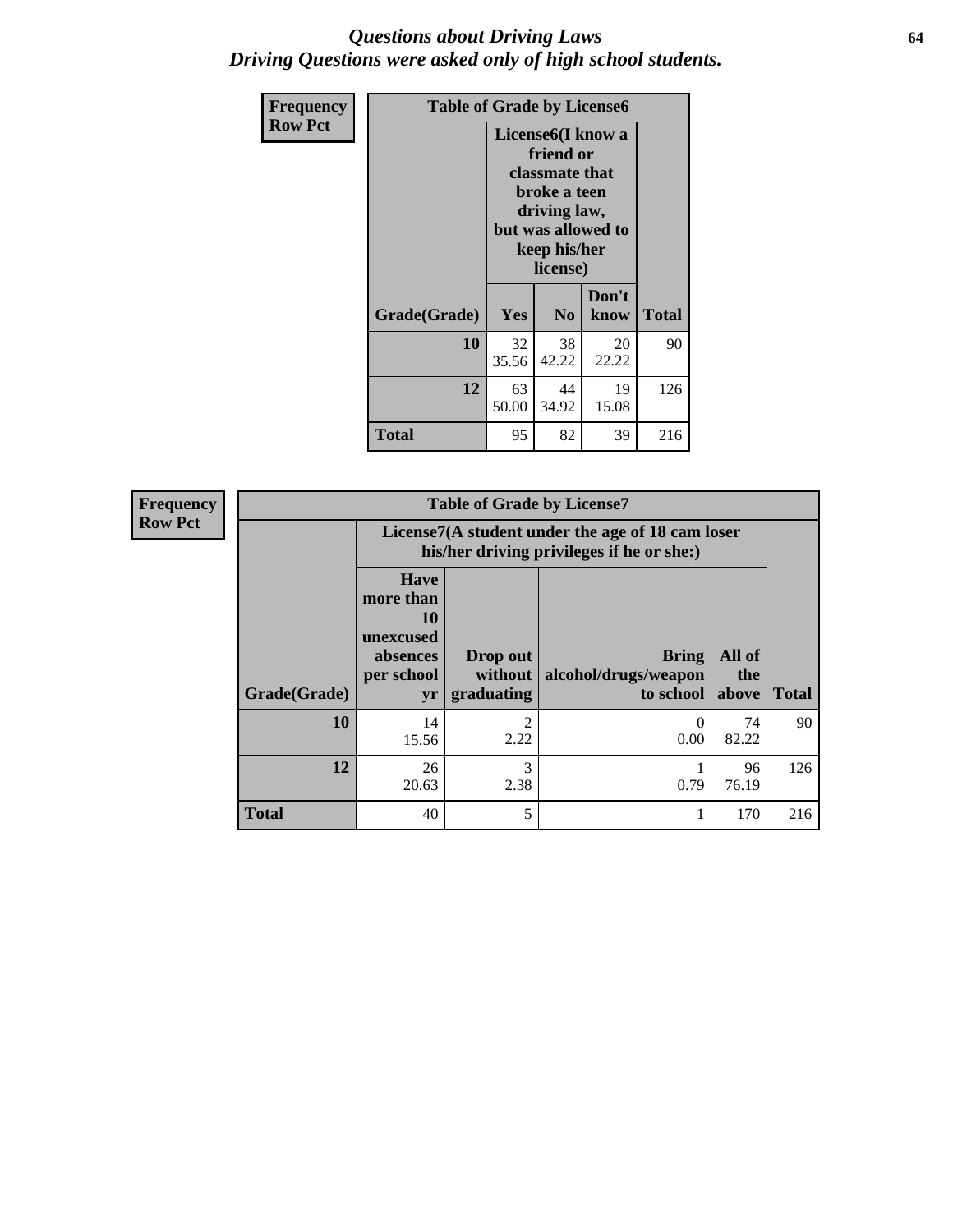# *Select Results by Gender* **65**

| Frequency      | <b>Table of SchoolClimate2 by Gender</b>          |                                 |                       |                |  |
|----------------|---------------------------------------------------|---------------------------------|-----------------------|----------------|--|
| <b>Col Pct</b> | SchoolClimate2(I<br>feel successful at<br>school) | Gender(Gender)<br><b>Female</b> | <b>Male</b>           | <b>Total</b>   |  |
|                | <b>Strongly Agree</b>                             | 40<br>35.71                     | 32<br>30.77           | 72             |  |
|                | <b>Somewhat Agree</b>                             | 67<br>59.82                     | 59<br>56.73           | 126            |  |
|                | <b>Somewhat Disagree</b>                          | 5<br>4.46                       | 11<br>10.58           | 16             |  |
|                | <b>Strongly Disagree</b>                          | 0<br>0.00                       | $\mathcal{L}$<br>1.92 | $\overline{2}$ |  |
|                | <b>Total</b>                                      | 112                             | 104                   | 216            |  |

| Frequency      | <b>Table of SchoolClimate6 by Gender</b>                 |                                 |             |              |  |
|----------------|----------------------------------------------------------|---------------------------------|-------------|--------------|--|
| <b>Col Pct</b> | <b>SchoolClimate6(Teachers</b><br>treat me with respect) | Gender(Gender)<br><b>Female</b> | <b>Male</b> | <b>Total</b> |  |
|                | <b>Strongly Agree</b>                                    | 50<br>44.64                     | 40<br>38.46 | 90           |  |
|                | <b>Somewhat Agree</b>                                    | 52<br>46.43                     | 41<br>39.42 | 93           |  |
|                | <b>Somewhat Disagree</b>                                 | 9<br>8.04                       | 13<br>12.50 | 22           |  |
|                | <b>Strongly Disagree</b>                                 | 1<br>0.89                       | 10<br>9.62  | 11           |  |
|                | <b>Total</b>                                             | 112                             | 104         | 216          |  |

| <b>Frequency</b> | <b>Table of SchoolClimate8 by Gender</b>                                             |               |                               |              |
|------------------|--------------------------------------------------------------------------------------|---------------|-------------------------------|--------------|
| <b>Col Pct</b>   | <b>SchoolClimate8(Students</b><br>are frequently<br>recognized for good<br>behavior) | <b>Female</b> | Gender(Gender)<br><b>Male</b> | <b>Total</b> |
|                  |                                                                                      |               |                               |              |
|                  | <b>Strongly Agree</b>                                                                | 39<br>34.82   | 36<br>34.62                   | 75           |
|                  | <b>Somewhat Agree</b>                                                                | 51<br>45.54   | 53<br>50.96                   | 104          |
|                  | <b>Somewhat Disagree</b>                                                             | 20<br>17.86   | 10<br>9.62                    | 30           |
|                  | <b>Strongly Disagree</b>                                                             | 2<br>1.79     | 5<br>4.81                     |              |
|                  | Total                                                                                | 112           | 104                           | 216          |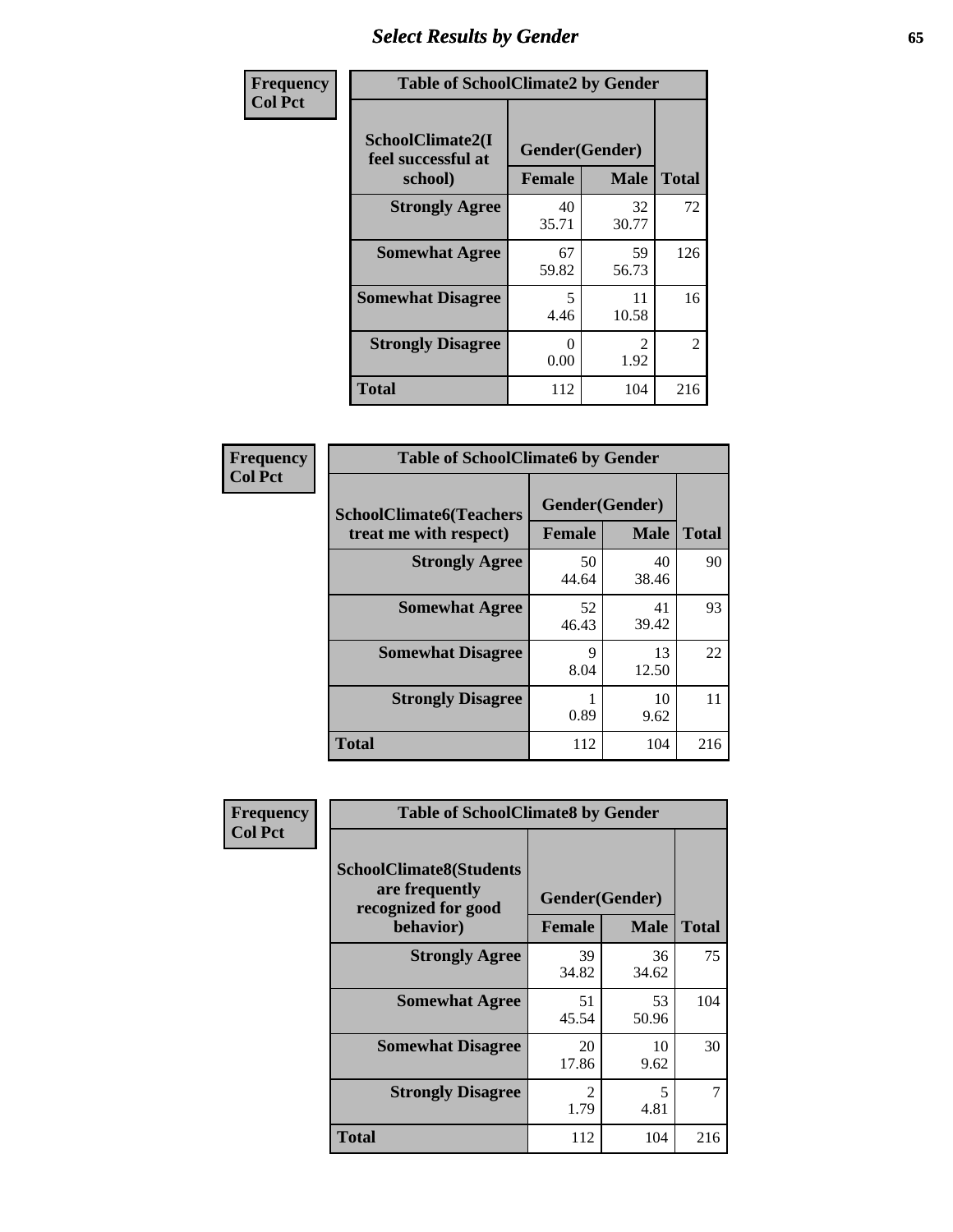# *Select Results by Gender* **66**

| Frequency      | <b>Table of Gender by Dropout</b> |                                                                        |                |              |
|----------------|-----------------------------------|------------------------------------------------------------------------|----------------|--------------|
| <b>Row Pct</b> |                                   | Dropout(I<br>have<br>thought<br>about<br>dropping<br>out of<br>school) |                |              |
|                | Gender(Gender)                    | Yes                                                                    | N <sub>0</sub> | <b>Total</b> |
|                | <b>Female</b>                     | 23<br>20.54                                                            | 89<br>79.46    | 112          |
|                | <b>Male</b>                       | 22<br>21.15                                                            | 82<br>78.85    | 104          |
|                | <b>Total</b>                      | 45                                                                     | 171            | 216          |

| <b>Frequency</b> | <b>Table of Gender by Dropoutreason</b> |                                                                    |              |                          |                                |              |              |
|------------------|-----------------------------------------|--------------------------------------------------------------------|--------------|--------------------------|--------------------------------|--------------|--------------|
| <b>Row Pct</b>   |                                         | Dropoutreason(If I dropped out the<br>reason would most likely be) |              |                          |                                |              |              |
|                  | Gender(Gender)                          | Won't<br><b>Drop</b><br>out                                        | <b>Bored</b> | Family<br><b>Reasons</b> | <b>Being</b><br><b>Bullied</b> | <b>Other</b> | <b>Total</b> |
|                  | <b>Female</b>                           | 78<br>69.64                                                        | 8<br>7.14    | 14<br>12.50              | 0<br>0.00                      | 12<br>10.71  | 112          |
|                  | <b>Male</b>                             | 68<br>65.38                                                        | 14<br>13.46  | 6<br>5.77                | 0.96                           | 15<br>14.42  | 104          |
|                  | <b>Total</b>                            | 146                                                                | 22           | 20                       |                                | 27           | 216          |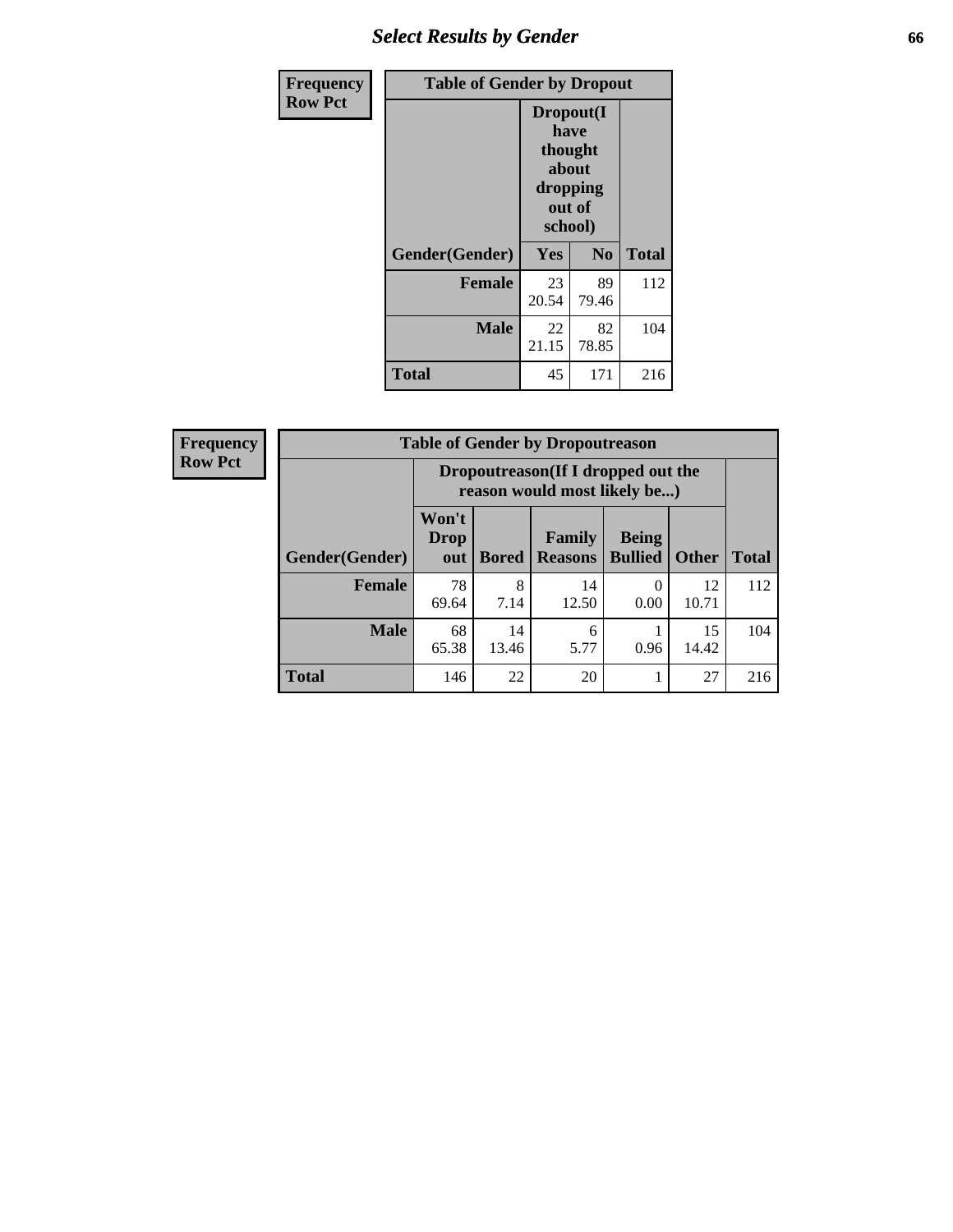*School Safety* **67**

| Frequency      | <b>Table of Gender by Bullied2</b> |                 |                |              |
|----------------|------------------------------------|-----------------|----------------|--------------|
| <b>Row Pct</b> |                                    | <b>Bullied2</b> |                |              |
|                | Gender(Gender)                     | Yes             | N <sub>0</sub> | <b>Total</b> |
|                | <b>Female</b>                      | 13<br>11.61     | 99<br>88.39    | 112          |
|                | <b>Male</b>                        | 13<br>12.50     | 91<br>87.50    | 104          |
|                | <b>Total</b>                       | 26              | 190            | 216          |

| <b>Frequency</b> | <b>Table of Gender by Bulliedothers2</b> |                       |                |              |
|------------------|------------------------------------------|-----------------------|----------------|--------------|
| <b>Row Pct</b>   |                                          | <b>Bulliedothers2</b> |                |              |
|                  | Gender(Gender)                           | Yes                   | N <sub>0</sub> | <b>Total</b> |
|                  | <b>Female</b>                            | 8<br>7.14             | 104<br>92.86   | 112          |
|                  | Male                                     | 19<br>18.27           | 85<br>81.73    | 104          |
|                  | <b>Total</b>                             | 27                    | 189            | 216          |

| <b>Frequency</b> | <b>Table of Gender by Weaponschool2</b> |                      |                |              |
|------------------|-----------------------------------------|----------------------|----------------|--------------|
| <b>Row Pct</b>   |                                         | <b>Weaponschool2</b> |                |              |
|                  | Gender(Gender)                          | Yes                  | N <sub>0</sub> | <b>Total</b> |
|                  | Female                                  | 0.89                 | 111<br>99.11   | 112          |
|                  | <b>Male</b>                             | 11<br>10.58          | 93<br>89.42    | 104          |
|                  | <b>Total</b>                            | 12                   | 204            | 216          |

| Frequency      | <b>Table of Gender by Absentunsafe2</b> |               |                |              |
|----------------|-----------------------------------------|---------------|----------------|--------------|
| <b>Row Pct</b> |                                         | Absentunsafe2 |                |              |
|                | Gender(Gender)                          | Yes           | N <sub>0</sub> | <b>Total</b> |
|                | <b>Female</b>                           | 2.68          | 109<br>97.32   | 112          |
|                | <b>Male</b>                             | 4.81          | 99<br>95.19    | 104          |
|                | <b>Total</b>                            | 8             | 208            | 216          |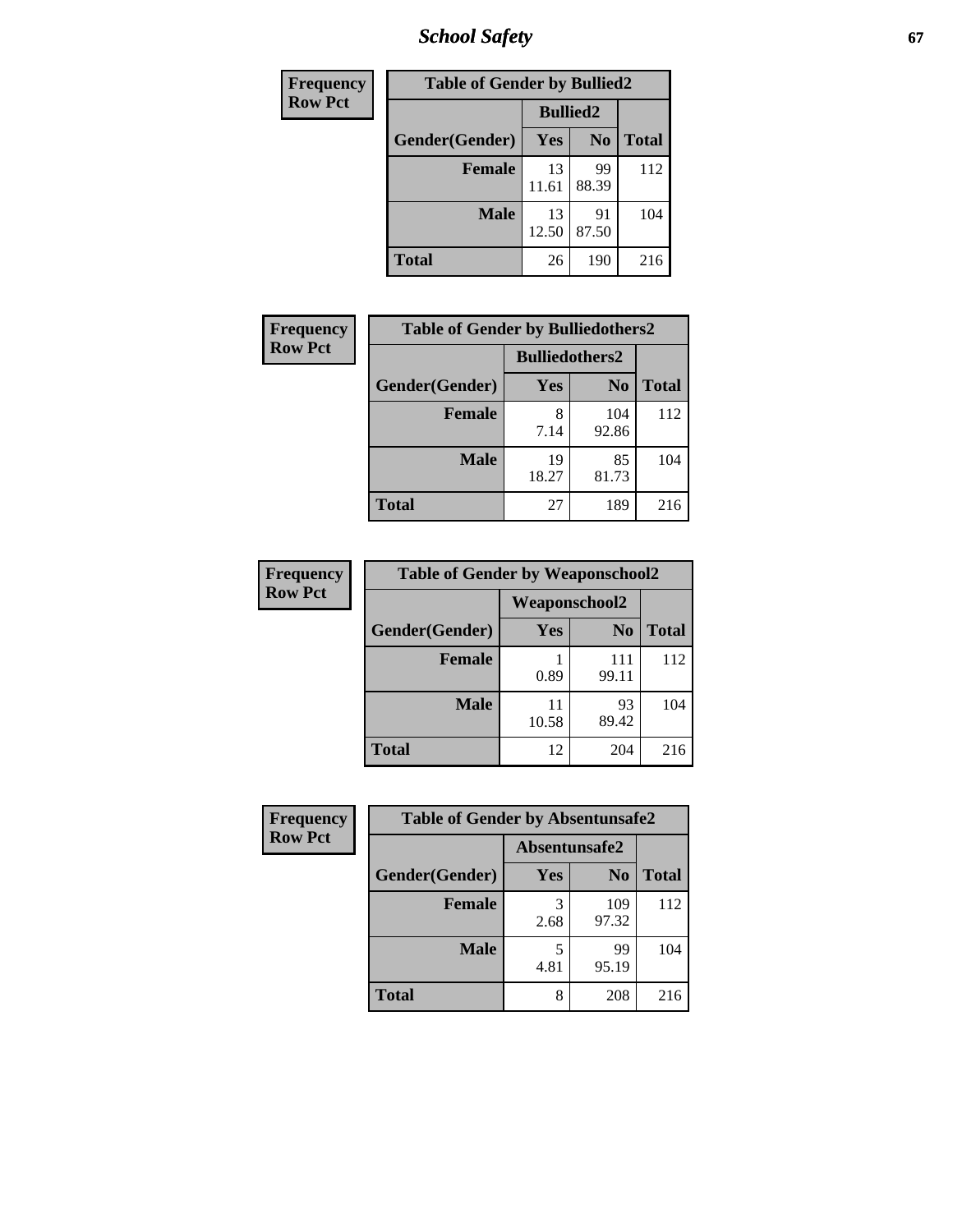*School Safety* **68**

| Frequency      | <b>Table of Gender by Gangself</b> |                                                                                                |                |              |
|----------------|------------------------------------|------------------------------------------------------------------------------------------------|----------------|--------------|
| <b>Row Pct</b> |                                    | Gangself(I<br>have<br>participated<br>in illegal gang<br>activities in<br>the past 30<br>days) |                |              |
|                | Gender(Gender)                     | Yes                                                                                            | N <sub>0</sub> | <b>Total</b> |
|                | <b>Female</b>                      | 3<br>2.68                                                                                      | 109<br>97.32   | 112          |
|                | <b>Male</b>                        | 8<br>7.69                                                                                      | 96<br>92.31    | 104          |
|                | <b>Total</b>                       | 11                                                                                             | 205            | 216          |

| Frequency      | <b>Table of Gender by Gangpeers</b> |                                                                                                                             |                |              |
|----------------|-------------------------------------|-----------------------------------------------------------------------------------------------------------------------------|----------------|--------------|
| <b>Row Pct</b> |                                     | <b>Gangpeers</b> (I<br>have friends<br>who have<br>participated<br>in illegal gang<br>activities in<br>the past 30<br>days) |                |              |
|                |                                     |                                                                                                                             |                |              |
|                | Gender(Gender)                      | Yes                                                                                                                         | N <sub>0</sub> | <b>Total</b> |
|                | <b>Female</b>                       | 10<br>8.93                                                                                                                  | 102<br>91.07   | 112          |
|                | <b>Male</b>                         | 25<br>24.04                                                                                                                 | 79<br>75.96    | 104          |
|                | <b>Total</b>                        | 35                                                                                                                          | 181            | 216          |

| Frequency      | <b>Table of Gender by Pickedon2</b> |             |                |              |
|----------------|-------------------------------------|-------------|----------------|--------------|
| <b>Row Pct</b> |                                     | Pickedon2   |                |              |
|                | Gender(Gender)                      | Yes         | N <sub>0</sub> | <b>Total</b> |
|                | <b>Female</b>                       | 29<br>25.89 | 83<br>74.11    | 112          |
|                | <b>Male</b>                         | 27<br>25.96 | 77<br>74.04    | 104          |
|                | <b>Total</b>                        | 56          | 160            | 216          |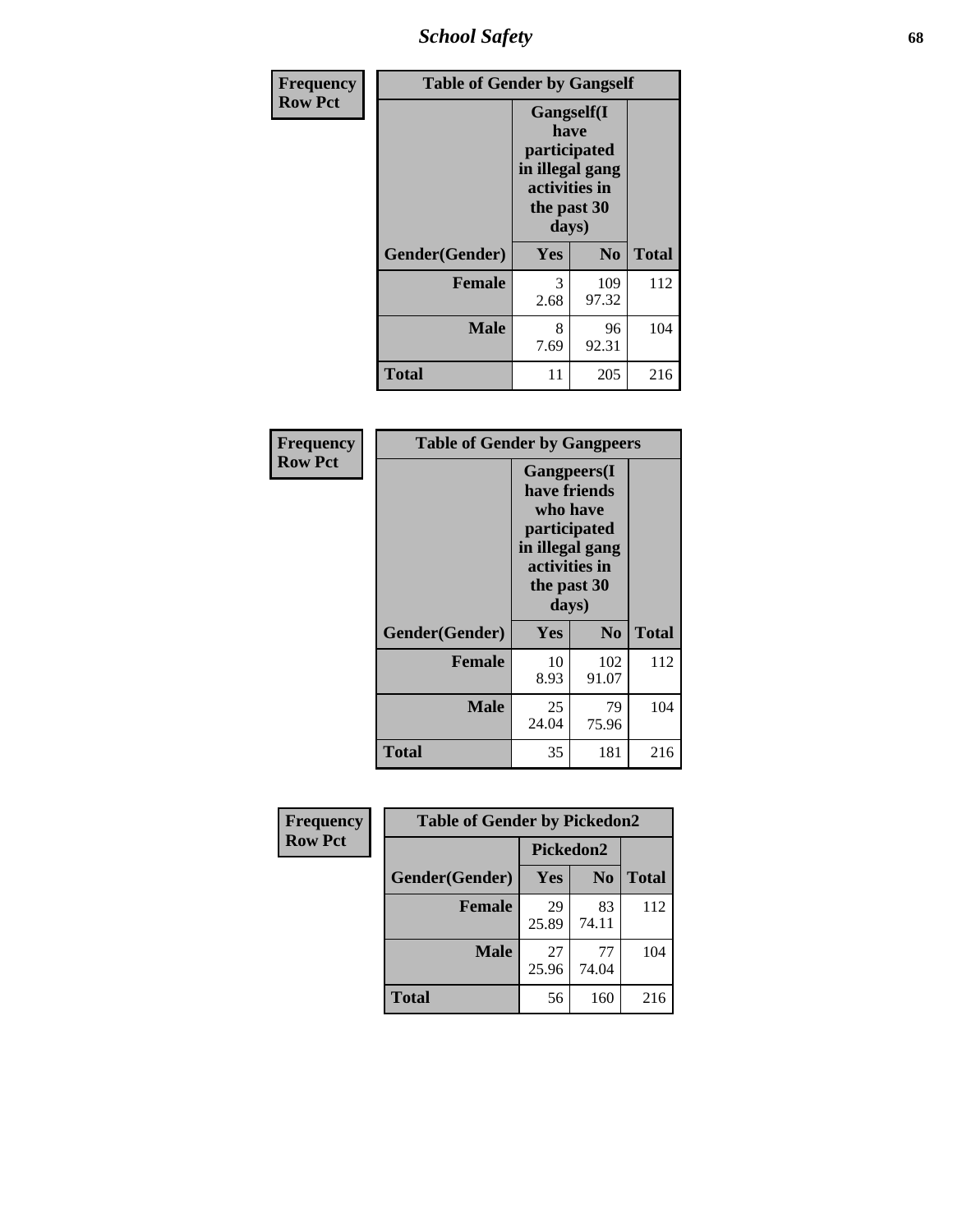*School Safety* **69**

| Frequency      | <b>Table of Gender by Safeschool2</b><br>Safeschool2 |             |                |              |  |
|----------------|------------------------------------------------------|-------------|----------------|--------------|--|
| <b>Row Pct</b> |                                                      |             |                |              |  |
|                | Gender(Gender)                                       | Yes         | N <sub>0</sub> | <b>Total</b> |  |
|                | <b>Female</b>                                        | 95<br>84.82 | 17<br>15.18    | 112          |  |
|                | <b>Male</b>                                          | 87<br>83.65 | 17<br>16.35    | 104          |  |
|                | <b>Total</b>                                         | 182         | 34             | 216          |  |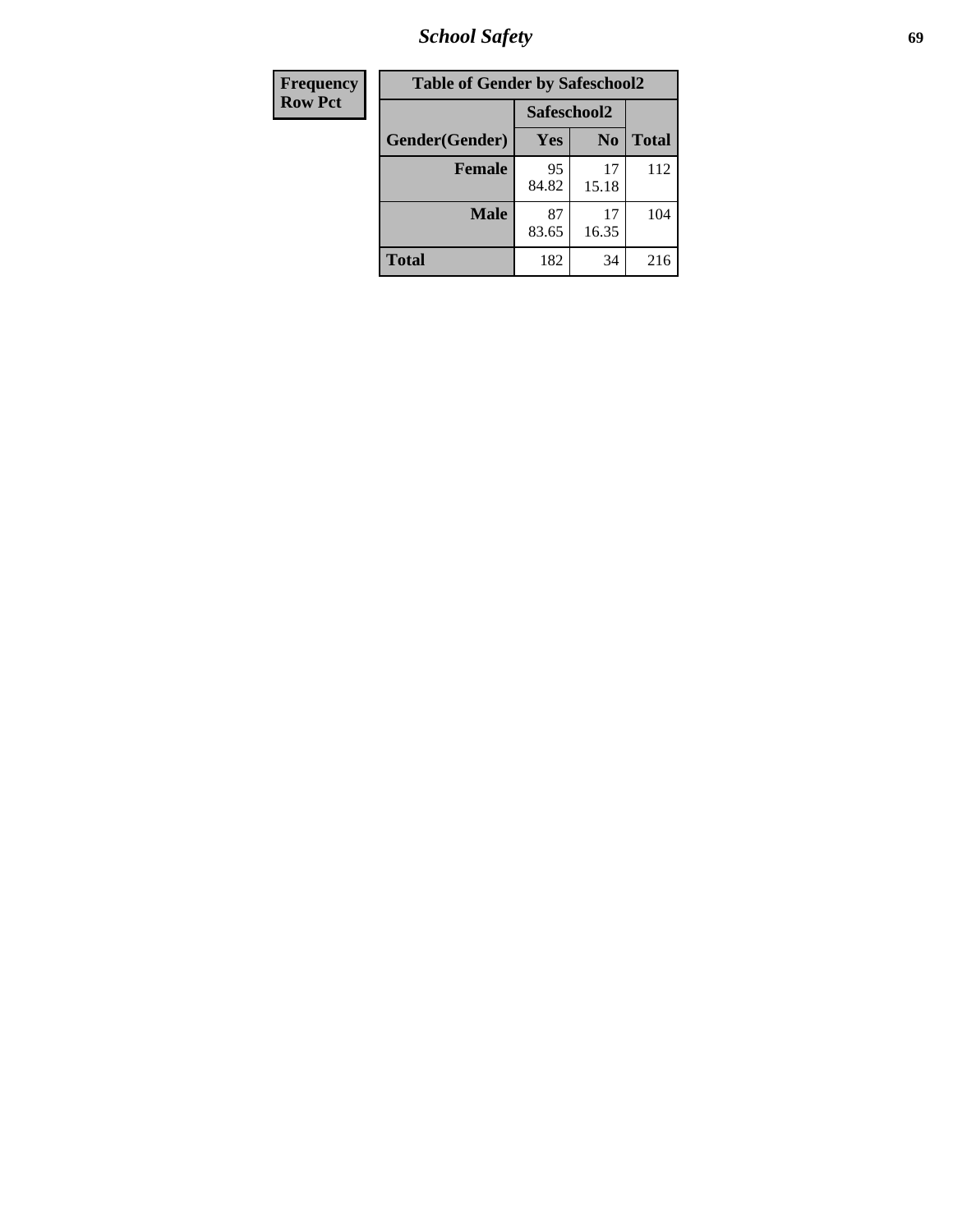# *Incidence of Drug Use* **70**

| <b>Frequency</b> | <b>Table of Gender by AlcoholAlt</b> |             |                |              |
|------------------|--------------------------------------|-------------|----------------|--------------|
| <b>Row Pct</b>   |                                      |             |                |              |
|                  | Gender(Gender)                       | <b>Yes</b>  | N <sub>0</sub> | <b>Total</b> |
|                  | <b>Female</b>                        | 38<br>33.93 | 74<br>66.07    | 112          |
|                  | <b>Male</b>                          | 49<br>47.12 | 55<br>52.88    | 104          |
|                  | <b>Total</b>                         | 87          | 129            | 216          |

| <b>Frequency</b> | <b>Table of Gender by TobaccoAny</b> |                    |                    |              |
|------------------|--------------------------------------|--------------------|--------------------|--------------|
| <b>Row Pct</b>   |                                      | use, past 30 days) | TobaccoAny(Tobacco |              |
|                  | Gender(Gender)                       | Yes                | N <sub>0</sub>     | <b>Total</b> |
|                  | <b>Female</b>                        | 18<br>16.07        | 94<br>83.93        | 112          |
|                  | <b>Male</b>                          | 39<br>37.50        | 65<br>62.50        | 104          |
|                  | <b>Total</b>                         | 57                 | 159                | 216          |

| <b>Frequency</b> | <b>Table of Gender by MarijuanaAlt</b> |                    |                        |              |  |
|------------------|----------------------------------------|--------------------|------------------------|--------------|--|
| <b>Row Pct</b>   |                                        | use, past 30 days) | MarijuanaAlt(Marijuana |              |  |
|                  | Gender(Gender)                         | <b>Yes</b>         | N <sub>0</sub>         | <b>Total</b> |  |
|                  | Female                                 | 8<br>7.14          | 104<br>92.86           | 112          |  |
|                  | <b>Male</b>                            | 27<br>25.96        | 77<br>74.04            | 104          |  |
|                  | <b>Total</b>                           | 35                 | 181                    | 216          |  |

| <b>Frequency</b> | <b>Table of Gender by OtherDrugAny</b> |                         |                           |              |  |
|------------------|----------------------------------------|-------------------------|---------------------------|--------------|--|
| <b>Row Pct</b>   |                                        | drug use, past 30 days) | <b>OtherDrugAny(Other</b> |              |  |
|                  | Gender(Gender)                         | <b>Yes</b>              | N <sub>0</sub>            | <b>Total</b> |  |
|                  | <b>Female</b>                          | 8<br>7.14               | 104<br>92.86              | 112          |  |
|                  | <b>Male</b>                            | 14<br>13.46             | 90<br>86.54               | 104          |  |
|                  | <b>Total</b>                           | 22                      | 194                       | 216          |  |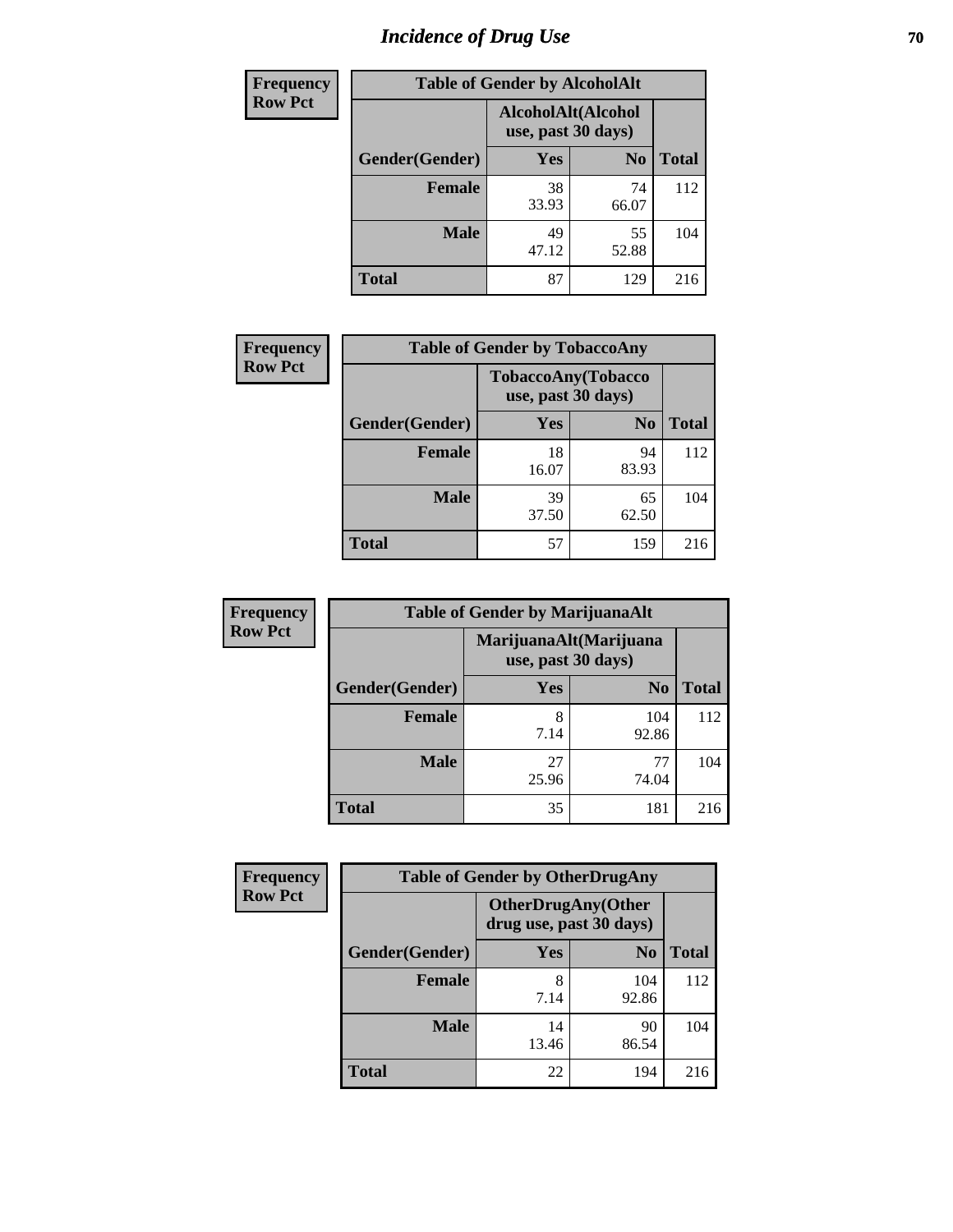#### *Average Age at Onset of Use* **71** *Results for "Average Age at Onset of Use" questions exclude students who said they did not use that substance*

#### **Gender=Female**

| <b>Variable</b>    | Label                                                              | <b>Mean</b> |
|--------------------|--------------------------------------------------------------------|-------------|
| Alcoholinit2       | I started using alcohol when I was                                 | 14.62       |
| Cigarettesinit2    | I started smoking tobacco when I was                               | 13.83       |
| Smokelessinit2     | I started chewing tobacco when I was                               | 14.25       |
| Marijuanainit2     | I started using marijuana when I was                               | 14.44       |
| Cocaineinit2       | I started using cocaine when I was                                 | 14.00       |
| Inhalantsinit2     | I started using inhalants when I was                               | 12.50       |
| Steroidsinit2      | I started using steroids when I was                                |             |
| Ecstasyinit2       | I started using ecstasy when I was                                 | 15.20       |
| Methinit2          | I started using methamphetamines when I was                        |             |
| Hallucinogensinit2 | I started using hallucinogens when I was                           | 15.00       |
| Prescription in t2 | I started using prescription drugs not prescribed to me when I was | 12.90       |

#### **Gender=Male**

| <b>Variable</b>    | Label                                                              | <b>Mean</b> |
|--------------------|--------------------------------------------------------------------|-------------|
| Alcoholinit2       | I started using alcohol when I was                                 | 13.39       |
| Cigarettesinit2    | I started smoking tobacco when I was                               | 13.13       |
| Smokelessinit2     | I started chewing tobacco when I was                               | 12.55       |
| Marijuanainit2     | I started using marijuana when I was                               | 14.42       |
| Cocaineinit2       | I started using cocaine when I was                                 | 13.25       |
| Inhalantsinit2     | I started using inhalants when I was                               | 13.80       |
| Steroidsinit2      | I started using steroids when I was                                | 14.75       |
| Ecstasyinit2       | I started using ecstasy when I was                                 | 15.33       |
| Methinit2          | I started using methamphetamines when I was                        | 12.67       |
| Hallucinogensinit2 | I started using hallucinogens when I was                           | 13.80       |
| Prescriptioninit2  | I started using prescription drugs not prescribed to me when I was | 14.56       |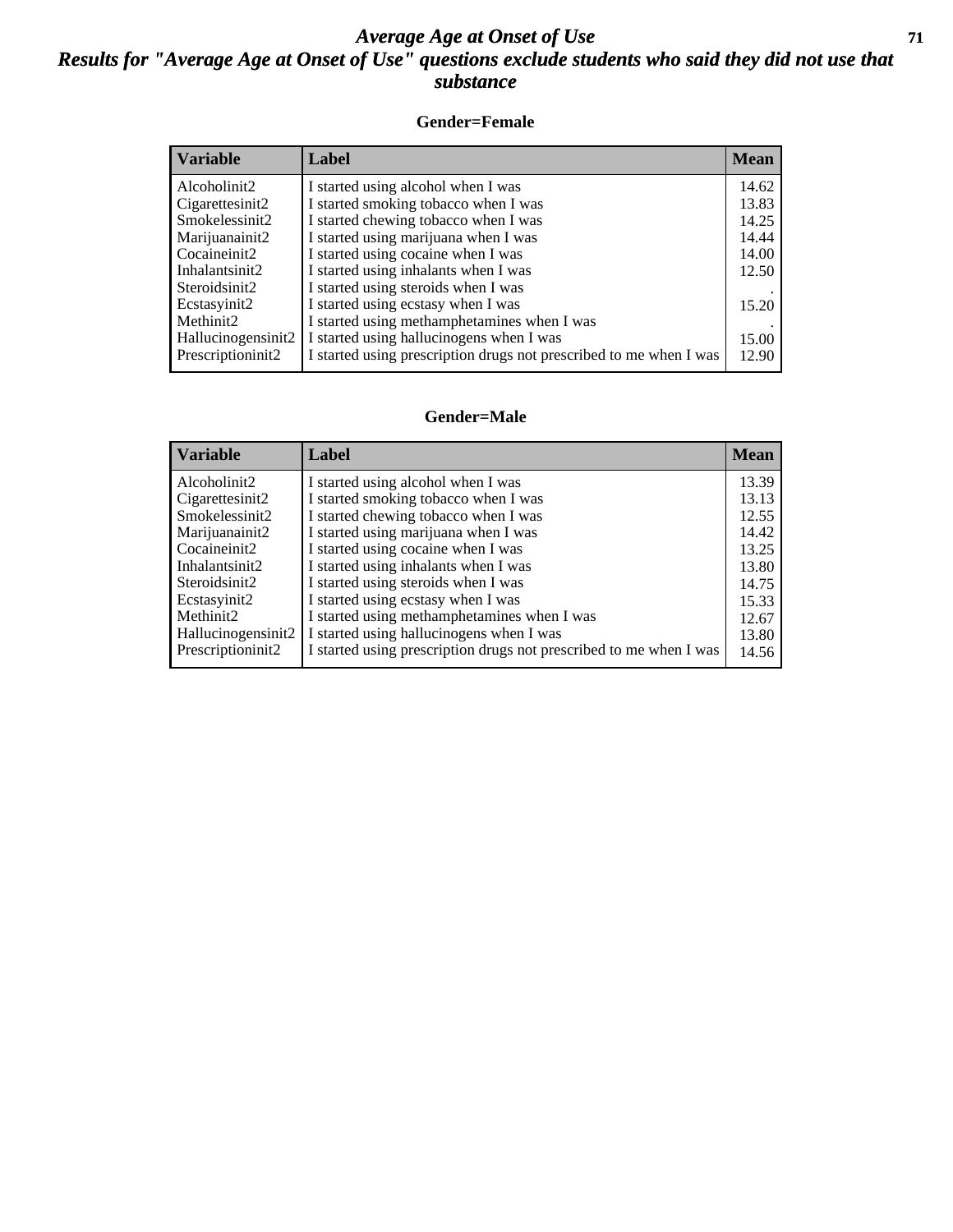# *I Think These Drugs are Harmful* **72**

| Frequency      | <b>Table of Gender by Alcoholharmdich</b> |                                                   |                |              |  |
|----------------|-------------------------------------------|---------------------------------------------------|----------------|--------------|--|
| <b>Row Pct</b> |                                           | Alcoholharmdich(I<br>think alcohol is<br>harmful) |                |              |  |
|                | Gender(Gender)                            | <b>Yes</b>                                        | N <sub>0</sub> | <b>Total</b> |  |
|                | <b>Female</b>                             | 88<br>78.57                                       | 24<br>21.43    | 112          |  |
|                | <b>Male</b>                               | 77<br>74.04                                       | 27<br>25.96    | 104          |  |
|                | <b>Total</b>                              | 165                                               | 51             | 216          |  |

| Frequency      | <b>Table of Gender by Tobaccoharmdich</b> |                  |                               |              |  |
|----------------|-------------------------------------------|------------------|-------------------------------|--------------|--|
| <b>Row Pct</b> |                                           | think tobacco is | Tobaccoharmdich(I<br>harmful) |              |  |
|                | Gender(Gender)                            | Yes              | N <sub>0</sub>                | <b>Total</b> |  |
|                | <b>Female</b>                             | 106<br>94.64     | 6<br>5.36                     | 112          |  |
|                | <b>Male</b>                               | 99<br>95.19      | 5<br>4.81                     | 104          |  |
|                | <b>Total</b>                              | 205              | 11                            | 216          |  |

| Frequency      | <b>Table of Gender by Marijuanaharmdich</b> |                                                       |                |              |  |
|----------------|---------------------------------------------|-------------------------------------------------------|----------------|--------------|--|
| <b>Row Pct</b> |                                             | Marijuanaharmdich(I<br>think marijuana is<br>harmful) |                |              |  |
|                | Gender(Gender)                              | <b>Yes</b>                                            | N <sub>0</sub> | <b>Total</b> |  |
|                | <b>Female</b>                               | 95<br>84.82                                           | 17<br>15.18    | 112          |  |
|                | <b>Male</b>                                 | 72<br>69.23                                           | 32<br>30.77    | 104          |  |
|                | <b>Total</b>                                | 167                                                   | 49             | 216          |  |

| Frequency      | <b>Table of Gender by Otherdrugharmdich</b> |                                   |                     |              |  |
|----------------|---------------------------------------------|-----------------------------------|---------------------|--------------|--|
| <b>Row Pct</b> |                                             | think other drugs are<br>harmful) | Otherdrugharmdich(I |              |  |
|                | Gender(Gender)                              | <b>Yes</b>                        | N <sub>0</sub>      | <b>Total</b> |  |
|                | <b>Female</b>                               | 107<br>95.54                      | 5<br>4.46           | 112          |  |
|                | <b>Male</b>                                 | 101<br>97.12                      | 3<br>2.88           | 104          |  |
|                | <b>Total</b>                                | 208                               | 8                   | 216          |  |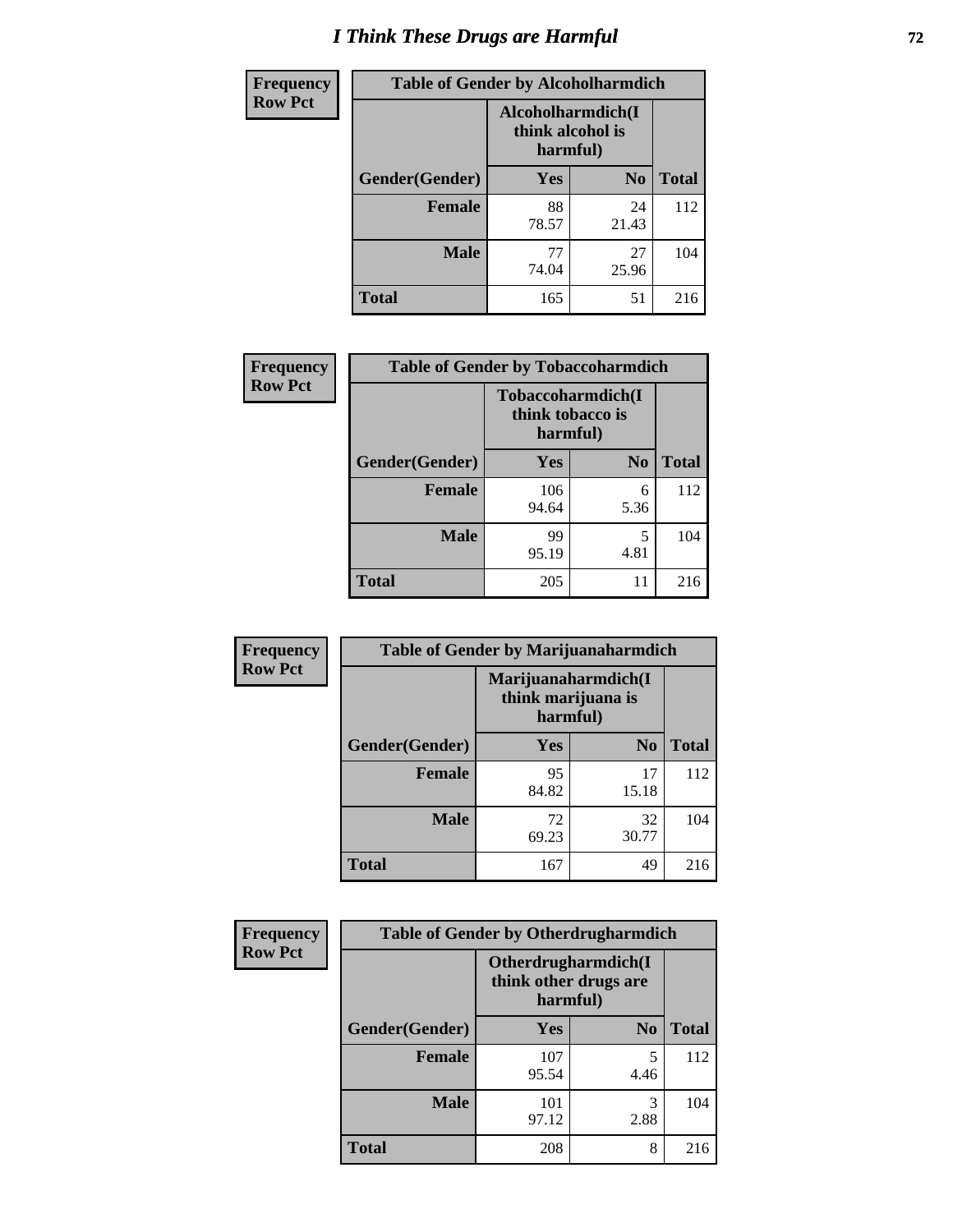| <b>Frequency</b> | <b>Table of Gender by Alcohollocation1</b> |                                                               |             |              |
|------------------|--------------------------------------------|---------------------------------------------------------------|-------------|--------------|
| <b>Row Pct</b>   |                                            | <b>Alcohollocation1(Places</b><br><b>Friends Use Alcohol)</b> |             |              |
|                  | Gender(Gender)                             |                                                               | Do Not Use  | <b>Total</b> |
|                  | <b>Female</b>                              | 84<br>75.00                                                   | 28<br>25.00 | 112          |
|                  | <b>Male</b>                                | 90<br>86.54                                                   | 14<br>13.46 | 104          |
|                  | <b>Total</b>                               | 174                                                           | 42          | 216          |

| <b>Frequency</b> | <b>Table of Gender by Alcohollocation2</b> |                                                               |             |              |
|------------------|--------------------------------------------|---------------------------------------------------------------|-------------|--------------|
| <b>Row Pct</b>   |                                            | <b>Alcohollocation2(Places</b><br><b>Friends Use Alcohol)</b> |             |              |
|                  | Gender(Gender)                             |                                                               | Home        | <b>Total</b> |
|                  | Female                                     | 54<br>48.21                                                   | 58<br>51.79 | 112          |
|                  | <b>Male</b>                                | 51<br>49.04                                                   | 53<br>50.96 | 104          |
|                  | <b>Total</b>                               | 105                                                           | 111         | 216          |

| Frequency      | <b>Table of Gender by Alcohollocation3</b> |                                                               |               |              |
|----------------|--------------------------------------------|---------------------------------------------------------------|---------------|--------------|
| <b>Row Pct</b> |                                            | <b>Alcohollocation3(Places</b><br><b>Friends Use Alcohol)</b> |               |              |
|                | Gender(Gender)                             |                                                               | <b>School</b> | <b>Total</b> |
|                | <b>Female</b>                              | 109<br>97.32                                                  | 3<br>2.68     | 112          |
|                | <b>Male</b>                                | 92<br>88.46                                                   | 12<br>11.54   | 104          |
|                | <b>Total</b>                               | 201                                                           | 15            | 216          |

| <b>Frequency</b> | <b>Table of Gender by Alcohollocation4</b> |                                                               |             |              |
|------------------|--------------------------------------------|---------------------------------------------------------------|-------------|--------------|
| <b>Row Pct</b>   |                                            | <b>Alcohollocation4(Places</b><br><b>Friends Use Alcohol)</b> |             |              |
|                  | Gender(Gender)                             |                                                               | Car         | <b>Total</b> |
|                  | <b>Female</b>                              | 97<br>86.61                                                   | 15<br>13.39 | 112          |
|                  | <b>Male</b>                                | 77<br>74.04                                                   | 27<br>25.96 | 104          |
|                  | <b>Total</b>                               | 174                                                           | 42          | 216          |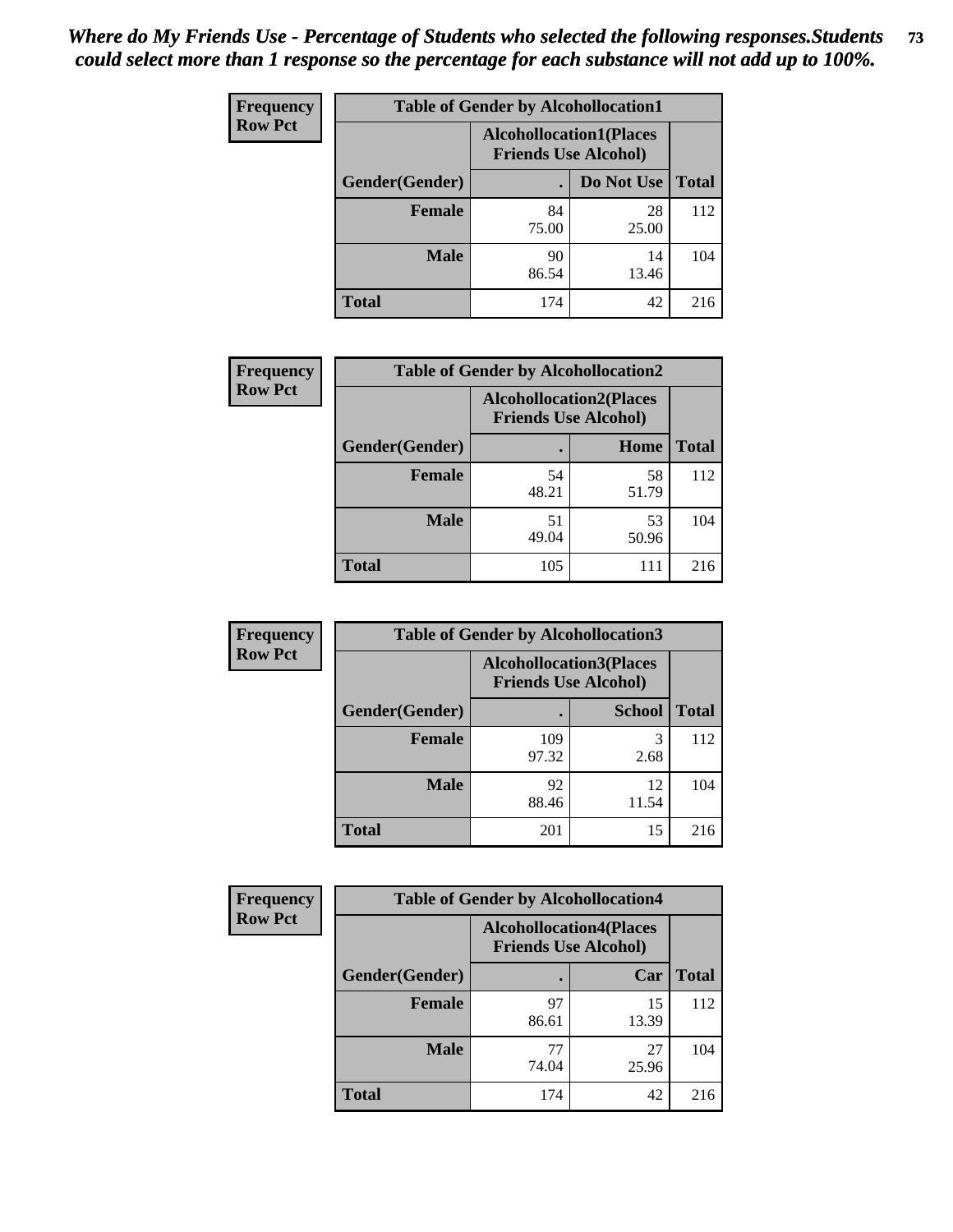| <b>Frequency</b> | <b>Table of Gender by Alcohollocation5</b> |                                                               |                          |              |
|------------------|--------------------------------------------|---------------------------------------------------------------|--------------------------|--------------|
| <b>Row Pct</b>   |                                            | <b>Alcohollocation5(Places</b><br><b>Friends Use Alcohol)</b> |                          |              |
|                  | Gender(Gender)                             |                                                               | <b>Friend's</b><br>House | <b>Total</b> |
|                  | <b>Female</b>                              | 33<br>29.46                                                   | 79<br>70.54              | 112          |
|                  | <b>Male</b>                                | 29<br>27.88                                                   | 75<br>72.12              | 104          |
|                  | <b>Total</b>                               | 62                                                            | 154                      | 216          |

| Frequency      | <b>Table of Gender by Alcohollocation6</b> |             |                                                               |              |
|----------------|--------------------------------------------|-------------|---------------------------------------------------------------|--------------|
| <b>Row Pct</b> |                                            |             | <b>Alcohollocation6(Places</b><br><b>Friends Use Alcohol)</b> |              |
|                | Gender(Gender)                             |             | <b>Other</b>                                                  | <b>Total</b> |
|                | <b>Female</b>                              | 70<br>62.50 | 42<br>37.50                                                   | 112          |
|                | <b>Male</b>                                | 50<br>48.08 | 54<br>51.92                                                   | 104          |
|                | <b>Total</b>                               | 120         | 96                                                            | 216          |

| Frequency      | <b>Table of Gender by Tobaccolocation1</b> |                                                               |             |              |  |
|----------------|--------------------------------------------|---------------------------------------------------------------|-------------|--------------|--|
| <b>Row Pct</b> |                                            | <b>Tobaccolocation1(Places</b><br><b>Friends Use Tobacco)</b> |             |              |  |
|                | <b>Gender</b> (Gender)                     |                                                               | Do Not Use  | <b>Total</b> |  |
|                | <b>Female</b>                              | 65<br>58.04                                                   | 47<br>41.96 | 112          |  |
|                | <b>Male</b>                                | 80<br>76.92                                                   | 24<br>23.08 | 104          |  |
|                | <b>Total</b>                               | 145                                                           | 71          | 216          |  |

| <b>Frequency</b> | <b>Table of Gender by Tobaccolocation2</b> |                                                               |             |              |
|------------------|--------------------------------------------|---------------------------------------------------------------|-------------|--------------|
| <b>Row Pct</b>   |                                            | <b>Tobaccolocation2(Places</b><br><b>Friends Use Tobacco)</b> |             |              |
|                  | Gender(Gender)                             |                                                               | Home        | <b>Total</b> |
|                  | Female                                     | 61<br>54.46                                                   | 51<br>45.54 | 112          |
|                  | <b>Male</b>                                | 43<br>41.35                                                   | 61<br>58.65 | 104          |
|                  | <b>Total</b>                               | 104                                                           | 112         | 216          |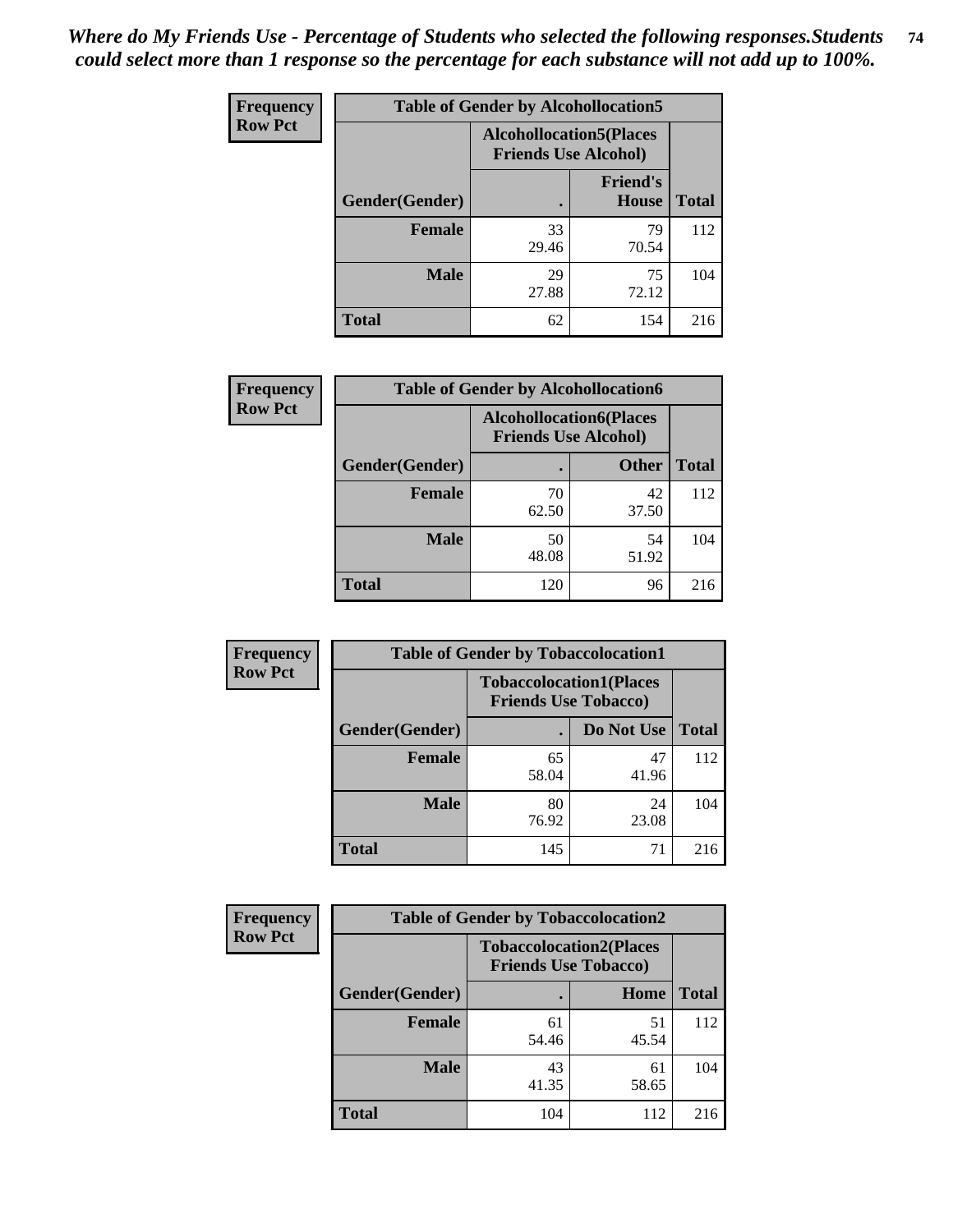| <b>Frequency</b> | <b>Table of Gender by Tobaccolocation3</b> |             |                                                               |              |  |
|------------------|--------------------------------------------|-------------|---------------------------------------------------------------|--------------|--|
| <b>Row Pct</b>   |                                            |             | <b>Tobaccolocation3(Places</b><br><b>Friends Use Tobacco)</b> |              |  |
|                  | Gender(Gender)                             |             | <b>School</b>                                                 | <b>Total</b> |  |
|                  | <b>Female</b>                              | 98<br>87.50 | 14<br>12.50                                                   | 112          |  |
|                  | <b>Male</b>                                | 66<br>63.46 | 38<br>36.54                                                   | 104          |  |
|                  | Total                                      | 164         | 52                                                            | 216          |  |

| <b>Frequency</b> | <b>Table of Gender by Tobaccolocation4</b> |             |                                                               |              |
|------------------|--------------------------------------------|-------------|---------------------------------------------------------------|--------------|
| <b>Row Pct</b>   |                                            |             | <b>Tobaccolocation4(Places</b><br><b>Friends Use Tobacco)</b> |              |
|                  | Gender(Gender)                             |             | Car                                                           | <b>Total</b> |
|                  | <b>Female</b>                              | 67<br>59.82 | 45<br>40.18                                                   | 112          |
|                  | <b>Male</b>                                | 45<br>43.27 | 59<br>56.73                                                   | 104          |
|                  | <b>Total</b>                               | 112         | 104                                                           | 216          |

| <b>Frequency</b> | <b>Table of Gender by Tobaccolocation5</b> |                                                               |                                 |              |
|------------------|--------------------------------------------|---------------------------------------------------------------|---------------------------------|--------------|
| <b>Row Pct</b>   |                                            | <b>Tobaccolocation5(Places</b><br><b>Friends Use Tobacco)</b> |                                 |              |
|                  | Gender(Gender)                             |                                                               | <b>Friend's</b><br><b>House</b> | <b>Total</b> |
|                  | <b>Female</b>                              | 55<br>49.11                                                   | 57<br>50.89                     | 112          |
|                  | <b>Male</b>                                | 41<br>39.42                                                   | 63<br>60.58                     | 104          |
|                  | <b>Total</b>                               | 96                                                            | 120                             | 216          |

| <b>Frequency</b> | <b>Table of Gender by Tobaccolocation6</b> |                                                               |              |              |  |
|------------------|--------------------------------------------|---------------------------------------------------------------|--------------|--------------|--|
| <b>Row Pct</b>   |                                            | <b>Tobaccolocation6(Places</b><br><b>Friends Use Tobacco)</b> |              |              |  |
|                  | Gender(Gender)                             |                                                               | <b>Other</b> | <b>Total</b> |  |
|                  | Female                                     | 74<br>66.07                                                   | 38<br>33.93  | 112          |  |
|                  | <b>Male</b>                                | 37<br>35.58                                                   | 67<br>64.42  | 104          |  |
|                  | <b>Total</b>                               | 111                                                           | 105          | 216          |  |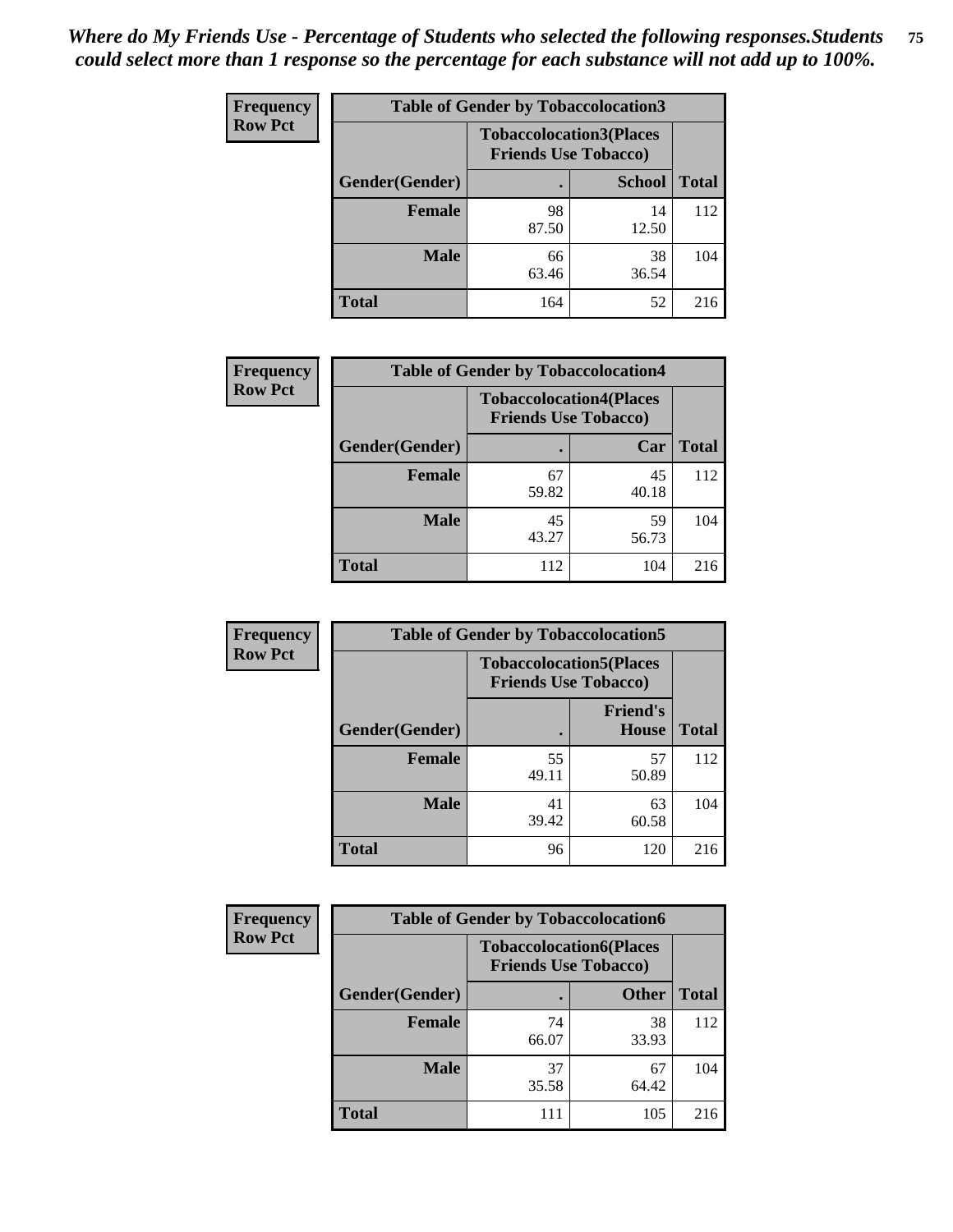| <b>Frequency</b> | <b>Table of Gender by Marijuanalocation1</b> |                                |                                  |              |
|------------------|----------------------------------------------|--------------------------------|----------------------------------|--------------|
| <b>Row Pct</b>   |                                              | <b>Friends Use Marijuana</b> ) | <b>Marijuanalocation1(Places</b> |              |
|                  | Gender(Gender)                               |                                | Do Not Use                       | <b>Total</b> |
|                  | <b>Female</b>                                | 44<br>39.29                    | 68<br>60.71                      | 112          |
|                  | <b>Male</b>                                  | 57<br>54.81                    | 47<br>45.19                      | 104          |
|                  | Total                                        | 101                            | 115                              | 216          |

| <b>Frequency</b> | <b>Table of Gender by Marijuanalocation2</b> |                                                                    |             |              |
|------------------|----------------------------------------------|--------------------------------------------------------------------|-------------|--------------|
| <b>Row Pct</b>   |                                              | <b>Marijuanalocation2(Places</b><br><b>Friends Use Marijuana</b> ) |             |              |
|                  | Gender(Gender)                               |                                                                    | Home        | <b>Total</b> |
|                  | Female                                       | 79<br>70.54                                                        | 33<br>29.46 | 112          |
|                  | <b>Male</b>                                  | 69<br>66.35                                                        | 35<br>33.65 | 104          |
|                  | <b>Total</b>                                 | 148                                                                | 68          | 216          |

| Frequency      |                | <b>Table of Gender by Marijuanalocation3</b> |                                                                    |              |
|----------------|----------------|----------------------------------------------|--------------------------------------------------------------------|--------------|
| <b>Row Pct</b> |                |                                              | <b>Marijuanalocation3(Places</b><br><b>Friends Use Marijuana</b> ) |              |
|                | Gender(Gender) |                                              | <b>School</b>                                                      | <b>Total</b> |
|                | Female         | 111<br>99.11                                 | 0.89                                                               | 112          |
|                | <b>Male</b>    | 96<br>92.31                                  | 7.69                                                               | 104          |
|                | <b>Total</b>   | 207                                          | Q                                                                  | 216          |

| <b>Frequency</b> | <b>Table of Gender by Marijuanalocation4</b> |             |                                                                    |              |  |
|------------------|----------------------------------------------|-------------|--------------------------------------------------------------------|--------------|--|
| <b>Row Pct</b>   |                                              |             | <b>Marijuanalocation4(Places</b><br><b>Friends Use Marijuana</b> ) |              |  |
|                  | Gender(Gender)                               |             | Car                                                                | <b>Total</b> |  |
|                  | <b>Female</b>                                | 90<br>80.36 | 22<br>19.64                                                        | 112          |  |
|                  | <b>Male</b>                                  | 72<br>69.23 | 32<br>30.77                                                        | 104          |  |
|                  | <b>Total</b>                                 | 162         | 54                                                                 | 216          |  |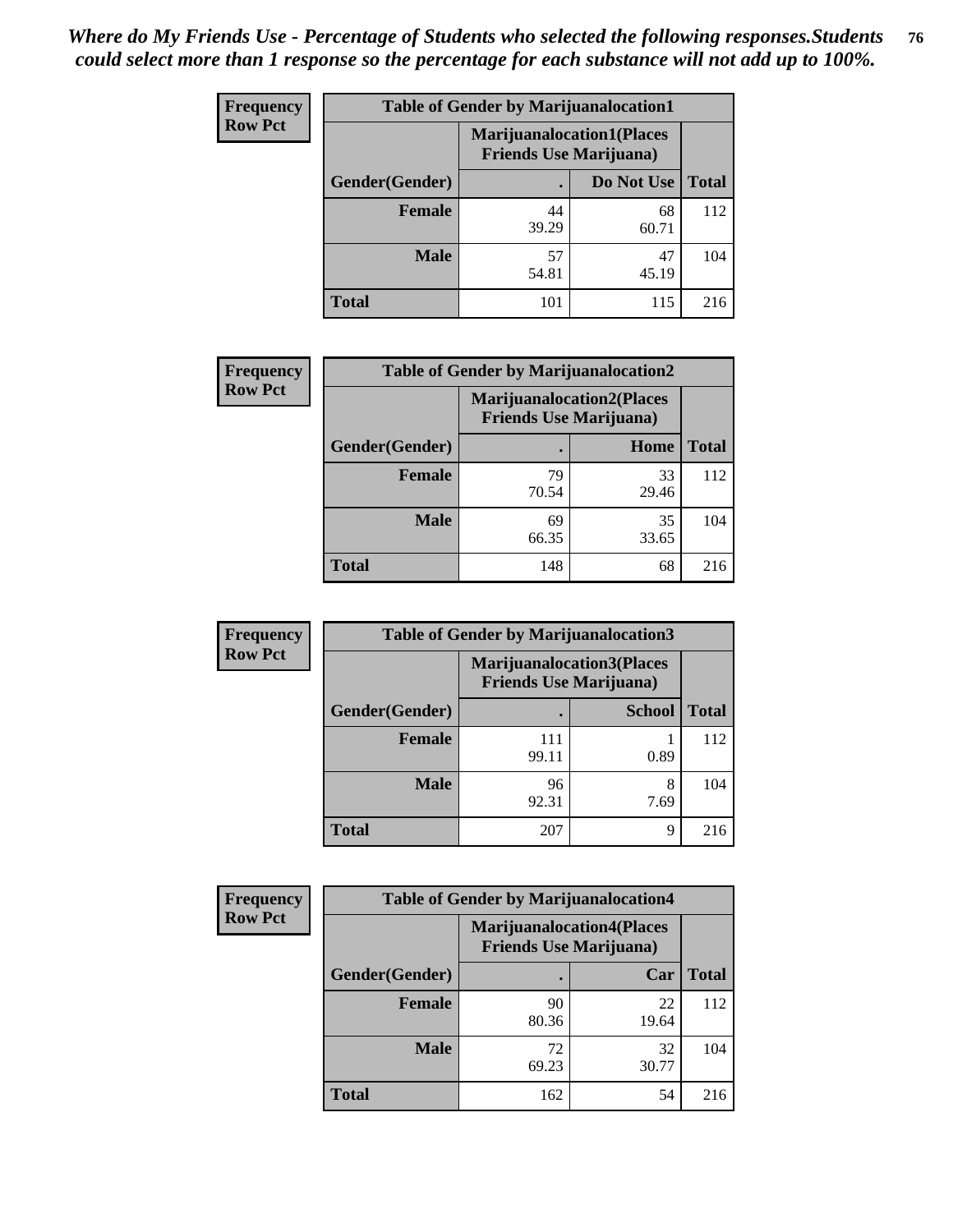| <b>Frequency</b> | <b>Table of Gender by Marijuanalocation5</b> |                                                                     |                          |              |
|------------------|----------------------------------------------|---------------------------------------------------------------------|--------------------------|--------------|
| <b>Row Pct</b>   |                                              | <b>Marijuanalocation5</b> (Places<br><b>Friends Use Marijuana</b> ) |                          |              |
|                  | Gender(Gender)                               |                                                                     | <b>Friend's</b><br>House | <b>Total</b> |
|                  | <b>Female</b>                                | 68<br>60.71                                                         | 44<br>39.29              | 112          |
|                  | <b>Male</b>                                  | 56<br>53.85                                                         | 48<br>46.15              | 104          |
|                  | <b>Total</b>                                 | 124                                                                 | 92                       | 216          |

| <b>Frequency</b> | <b>Table of Gender by Marijuanalocation6</b> |                                |                                  |              |
|------------------|----------------------------------------------|--------------------------------|----------------------------------|--------------|
| <b>Row Pct</b>   |                                              | <b>Friends Use Marijuana</b> ) | <b>Marijuanalocation6(Places</b> |              |
|                  | <b>Gender</b> (Gender)                       |                                | <b>Other</b>                     | <b>Total</b> |
|                  | <b>Female</b>                                | 86<br>76.79                    | 26<br>23.21                      | 112          |
|                  | <b>Male</b>                                  | 65<br>62.50                    | 39<br>37.50                      | 104          |
|                  | <b>Total</b>                                 | 151                            | 65                               | 216          |

| <b>Frequency</b> | <b>Table of Gender by Otherdruglocation1</b> |                                                                                |             |              |
|------------------|----------------------------------------------|--------------------------------------------------------------------------------|-------------|--------------|
| <b>Row Pct</b>   |                                              | <b>Otherdruglocation1(Places</b><br><b>Friends Use Other Illegal</b><br>Drugs) |             |              |
|                  | Gender(Gender)                               |                                                                                | Do Not Use  | <b>Total</b> |
|                  | Female                                       | 27<br>24.11                                                                    | 85<br>75.89 | 112          |
|                  | <b>Male</b>                                  | 39<br>37.50                                                                    | 65<br>62.50 | 104          |
|                  | <b>Total</b>                                 | 66                                                                             | 150         | 216          |

| <b>Frequency</b> | <b>Table of Gender by Otherdruglocation2</b> |             |                                                                                 |              |
|------------------|----------------------------------------------|-------------|---------------------------------------------------------------------------------|--------------|
| <b>Row Pct</b>   |                                              |             | <b>Otherdruglocation2(Places)</b><br><b>Friends Use Other Illegal</b><br>Drugs) |              |
|                  | Gender(Gender)                               |             | Home                                                                            | <b>Total</b> |
|                  | <b>Female</b>                                | 91<br>81.25 | 21<br>18.75                                                                     | 112          |
|                  | <b>Male</b>                                  | 76<br>73.08 | 28<br>26.92                                                                     | 104          |
|                  | <b>Total</b>                                 | 167         | 49                                                                              | 216          |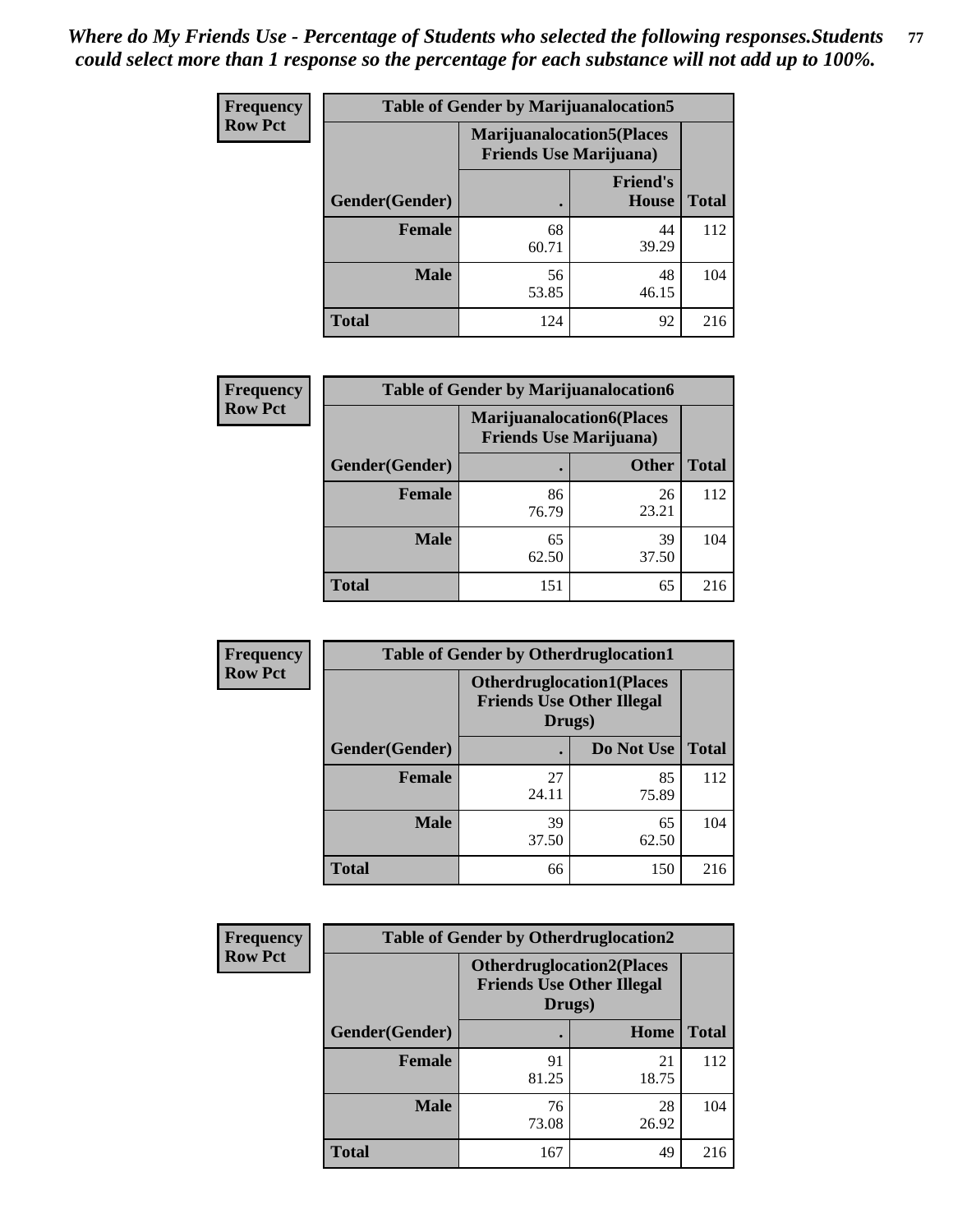| <b>Frequency</b> | <b>Table of Gender by Otherdruglocation3</b> |                                                                                |               |              |
|------------------|----------------------------------------------|--------------------------------------------------------------------------------|---------------|--------------|
| <b>Row Pct</b>   |                                              | <b>Otherdruglocation3(Places</b><br><b>Friends Use Other Illegal</b><br>Drugs) |               |              |
|                  | Gender(Gender)                               |                                                                                | <b>School</b> | <b>Total</b> |
|                  | <b>Female</b>                                | 110<br>98.21                                                                   | 2<br>1.79     | 112          |
|                  | <b>Male</b>                                  | 92<br>88.46                                                                    | 12<br>11.54   | 104          |
|                  | <b>Total</b>                                 | 202                                                                            | 14            | 216          |

| <b>Frequency</b> | <b>Table of Gender by Otherdruglocation4</b> |                                                                                |             |              |
|------------------|----------------------------------------------|--------------------------------------------------------------------------------|-------------|--------------|
| <b>Row Pct</b>   |                                              | <b>Otherdruglocation4(Places</b><br><b>Friends Use Other Illegal</b><br>Drugs) |             |              |
|                  | Gender(Gender)                               |                                                                                | Car         | <b>Total</b> |
|                  | <b>Female</b>                                | 100<br>89.29                                                                   | 12<br>10.71 | 112          |
|                  | <b>Male</b>                                  | 82<br>78.85                                                                    | 22<br>21.15 | 104          |
|                  | <b>Total</b>                                 | 182                                                                            | 34          | 216          |

| Frequency      | <b>Table of Gender by Otherdruglocation5</b> |                                                                                |                                 |              |
|----------------|----------------------------------------------|--------------------------------------------------------------------------------|---------------------------------|--------------|
| <b>Row Pct</b> |                                              | <b>Otherdruglocation5(Places</b><br><b>Friends Use Other Illegal</b><br>Drugs) |                                 |              |
|                | Gender(Gender)                               |                                                                                | <b>Friend's</b><br><b>House</b> | <b>Total</b> |
|                | <b>Female</b>                                | 87<br>77.68                                                                    | 25<br>22.32                     | 112          |
|                | <b>Male</b>                                  | 74<br>71.15                                                                    | 30<br>28.85                     | 104          |
|                | <b>Total</b>                                 | 161                                                                            | 55                              | 216          |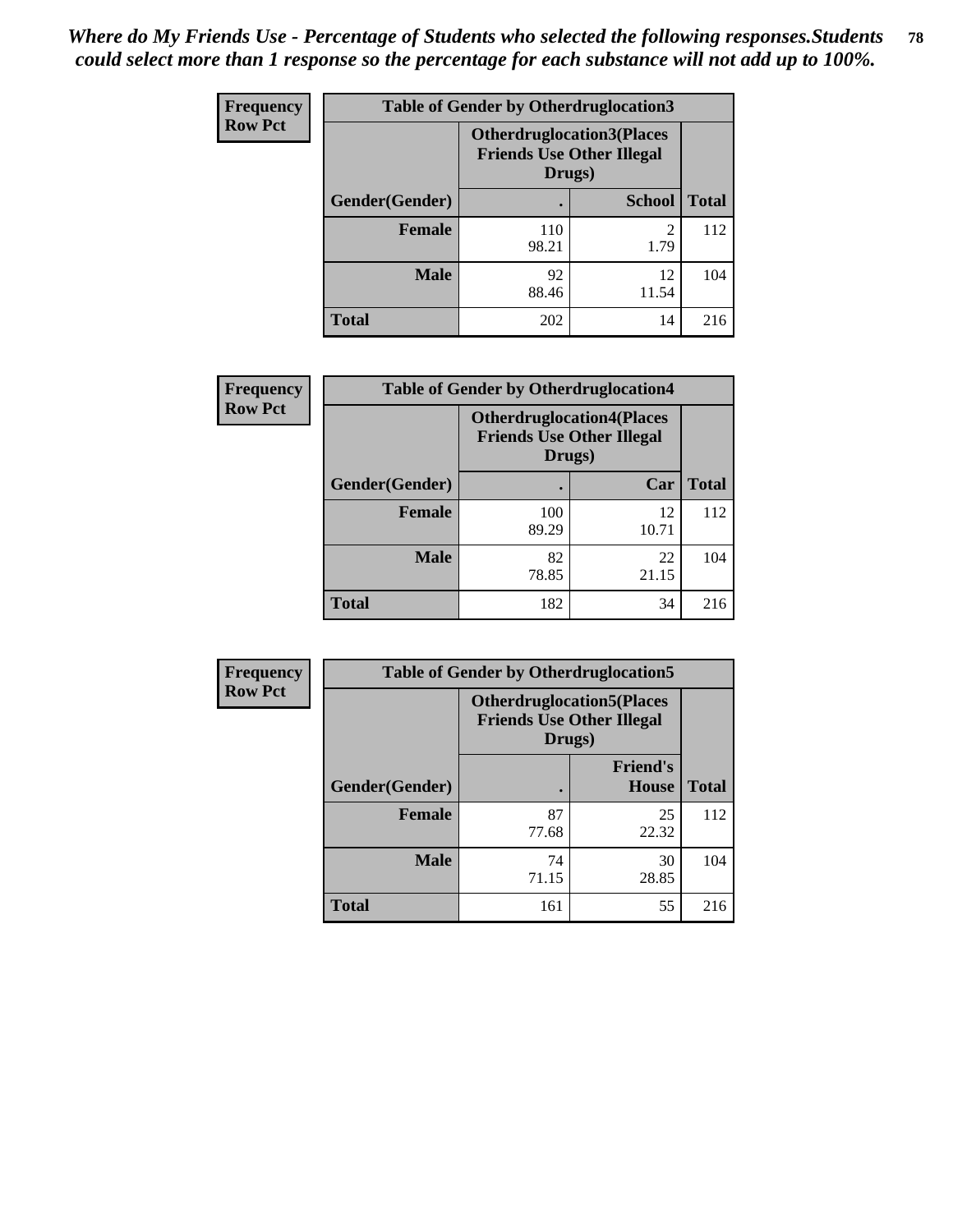| Frequency      | <b>Table of Gender by Otherdruglocation6</b> |                                            |                                  |              |
|----------------|----------------------------------------------|--------------------------------------------|----------------------------------|--------------|
| <b>Row Pct</b> |                                              | <b>Friends Use Other Illegal</b><br>Drugs) | <b>Otherdruglocation6(Places</b> |              |
|                | Gender(Gender)                               |                                            | <b>Other</b>                     | <b>Total</b> |
|                | <b>Female</b>                                | 92<br>82.14                                | 20<br>17.86                      | 112          |
|                | <b>Male</b>                                  | 75<br>72.12                                | 29<br>27.88                      | 104          |
|                | <b>Total</b>                                 | 167                                        | 49                               | 216          |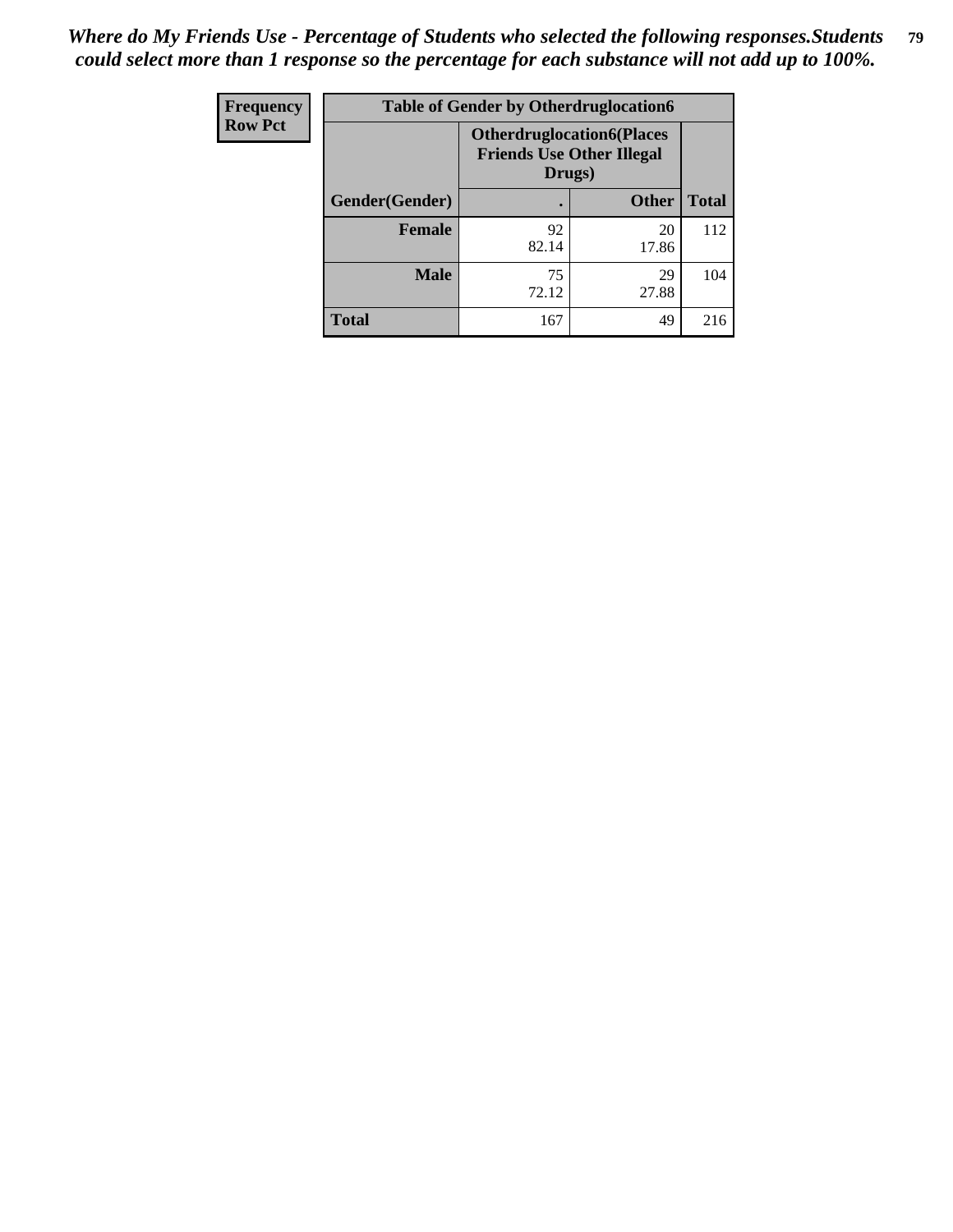| <b>Frequency</b> | <b>Table of Gender by Alcoholtime1</b> |                                                          |                      |              |
|------------------|----------------------------------------|----------------------------------------------------------|----------------------|--------------|
| <b>Row Pct</b>   |                                        | <b>Alcoholtime1(Times</b><br><b>Friends Use Alcohol)</b> |                      |              |
|                  | Gender(Gender)                         |                                                          | Do Not<br><b>Use</b> | <b>Total</b> |
|                  | <b>Female</b>                          | 85<br>75.89                                              | 27<br>24.11          | 112          |
|                  | <b>Male</b>                            | 93<br>89.42                                              | 11<br>10.58          | 104          |
|                  | <b>Total</b>                           | 178                                                      | 38                   | 216          |

| <b>Frequency</b> | <b>Table of Gender by Alcoholtime2</b> |                                                          |                            |              |
|------------------|----------------------------------------|----------------------------------------------------------|----------------------------|--------------|
| <b>Row Pct</b>   |                                        | <b>Alcoholtime2(Times</b><br><b>Friends Use Alcohol)</b> |                            |              |
|                  | Gender(Gender)                         |                                                          | <b>On Way</b><br>to School | <b>Total</b> |
|                  | <b>Female</b>                          | 104<br>92.86                                             | 8<br>7.14                  | 112          |
|                  | <b>Male</b>                            | 90<br>86.54                                              | 14<br>13.46                | 104          |
|                  | <b>Total</b>                           | 194                                                      | 22                         | 216          |

| Frequency      | <b>Table of Gender by Alcoholtime3</b> |                                                   |                                |              |
|----------------|----------------------------------------|---------------------------------------------------|--------------------------------|--------------|
| <b>Row Pct</b> |                                        | Alcoholtime3(Times<br><b>Friends Use Alcohol)</b> |                                |              |
|                | Gender(Gender)                         |                                                   | <b>During</b><br><b>School</b> | <b>Total</b> |
|                | Female                                 | 112<br>100.00                                     | 0<br>0.00                      | 112          |
|                | <b>Male</b>                            | 100<br>96.15                                      | 4<br>3.85                      | 104          |
|                | <b>Total</b>                           | 212                                               | 4                              | 216          |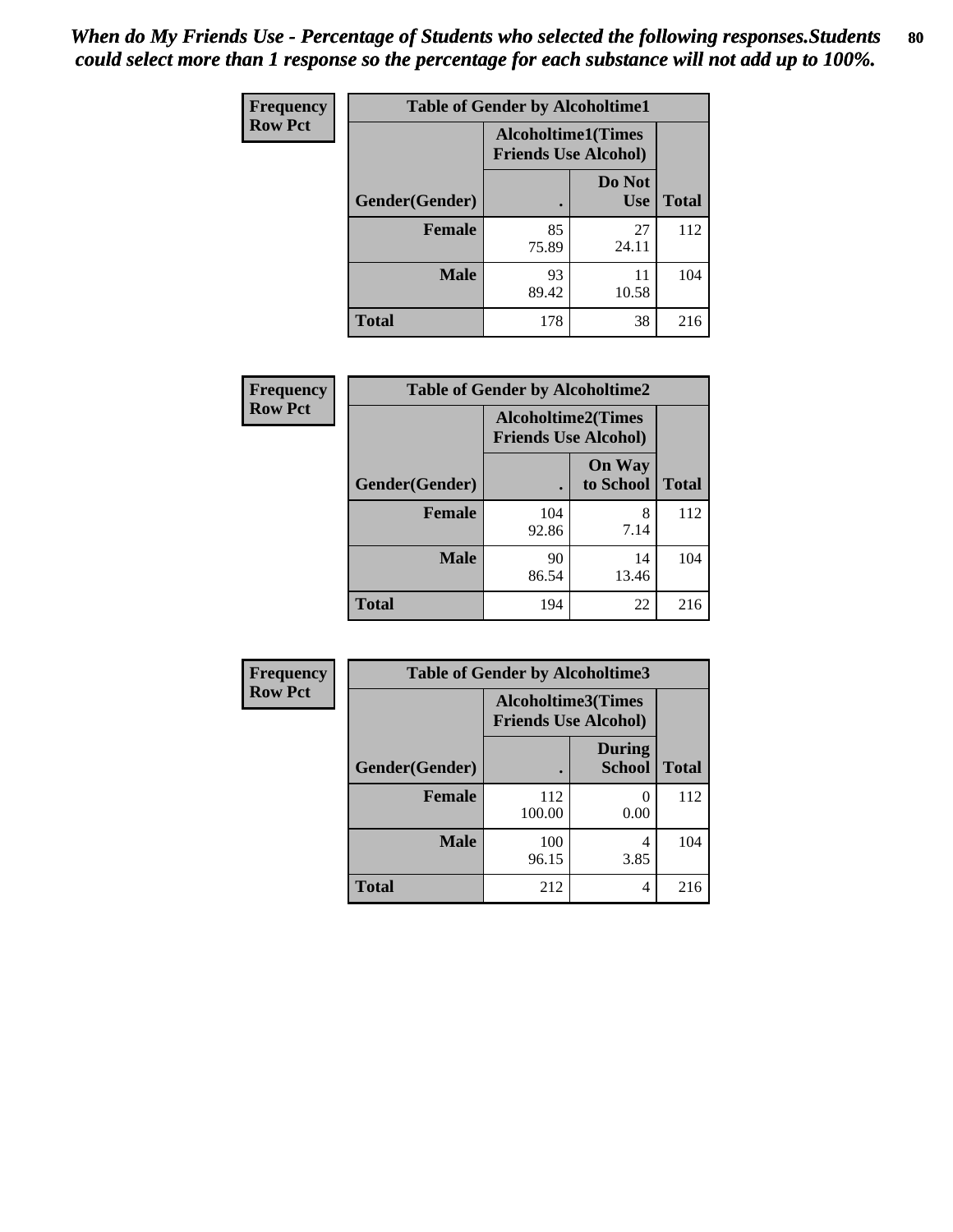*When do My Friends Use - Percentage of Students who selected the following responses.Students could select more than 1 response so the percentage for each substance will not add up to 100%.* **81**

| <b>Frequency</b> | <b>Table of Gender by Alcoholtime4</b> |                                                          |                                                |              |
|------------------|----------------------------------------|----------------------------------------------------------|------------------------------------------------|--------------|
| <b>Row Pct</b>   |                                        | <b>Alcoholtime4(Times</b><br><b>Friends Use Alcohol)</b> |                                                |              |
|                  | Gender(Gender)                         |                                                          | <b>On Way</b><br>Home<br>From<br><b>School</b> | <b>Total</b> |
|                  | <b>Female</b>                          | 106<br>94.64                                             | 6<br>5.36                                      | 112          |
|                  | <b>Male</b>                            | 89<br>85.58                                              | 15<br>14.42                                    | 104          |
|                  | <b>Total</b>                           | 195                                                      | 21                                             | 216          |

| <b>Frequency</b> | <b>Table of Gender by Alcoholtime5</b> |                                                           |                   |              |
|------------------|----------------------------------------|-----------------------------------------------------------|-------------------|--------------|
| <b>Row Pct</b>   |                                        | <b>Alcoholtime5</b> (Times<br><b>Friends Use Alcohol)</b> |                   |              |
|                  | Gender(Gender)                         |                                                           | <b>Weeknights</b> | <b>Total</b> |
|                  | <b>Female</b>                          | 79<br>70.54                                               | 33<br>29.46       | 112          |
|                  | <b>Male</b>                            | 62<br>59.62                                               | 42<br>40.38       | 104          |
|                  | <b>Total</b>                           | 141                                                       | 75                | 216          |

| <b>Frequency</b> | <b>Table of Gender by Alcoholtime6</b> |             |                                                           |              |
|------------------|----------------------------------------|-------------|-----------------------------------------------------------|--------------|
| <b>Row Pct</b>   |                                        |             | <b>Alcoholtime6</b> (Times<br><b>Friends Use Alcohol)</b> |              |
|                  | Gender(Gender)                         |             | Weekends                                                  | <b>Total</b> |
|                  | Female                                 | 17<br>15.18 | 95<br>84.82                                               | 112          |
|                  | <b>Male</b>                            | 11<br>10.58 | 93<br>89.42                                               | 104          |
|                  | <b>Total</b>                           | 28          | 188                                                       | 216          |

| <b>Frequency</b> | <b>Table of Gender by Tobaccotime1</b> |                                                          |                      |              |
|------------------|----------------------------------------|----------------------------------------------------------|----------------------|--------------|
| <b>Row Pct</b>   |                                        | <b>Tobaccotime1(Times</b><br><b>Friends Use Tobacco)</b> |                      |              |
|                  | Gender(Gender)                         |                                                          | Do Not<br><b>Use</b> | <b>Total</b> |
|                  | <b>Female</b>                          | 67<br>59.82                                              | 45<br>40.18          | 112          |
|                  | <b>Male</b>                            | 79<br>75.96                                              | 25<br>24.04          | 104          |
|                  | <b>Total</b>                           | 146                                                      | 70                   | 216          |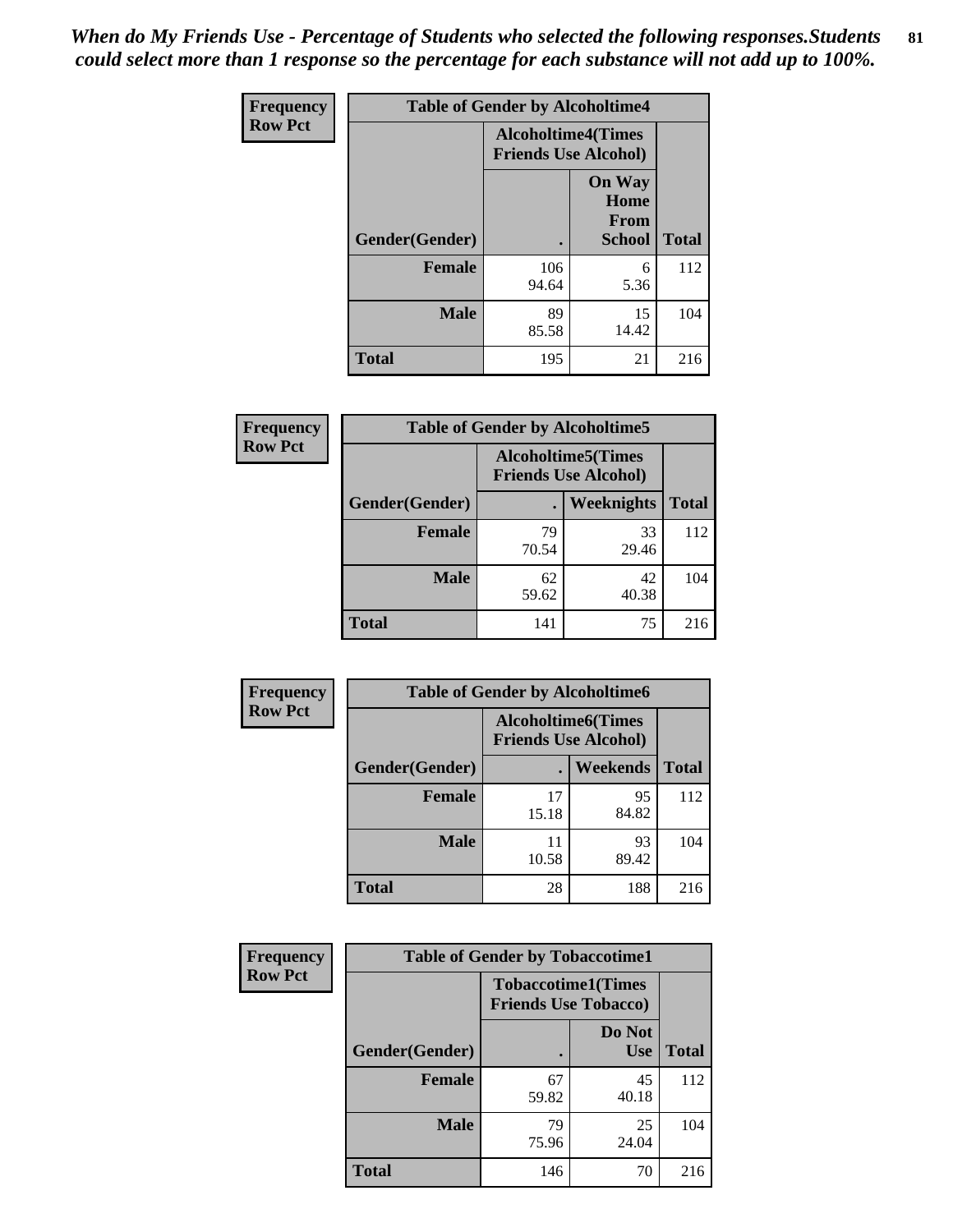| <b>Frequency</b> | <b>Table of Gender by Tobaccotime2</b> |                                                          |                            |              |
|------------------|----------------------------------------|----------------------------------------------------------|----------------------------|--------------|
| <b>Row Pct</b>   |                                        | <b>Tobaccotime2(Times</b><br><b>Friends Use Tobacco)</b> |                            |              |
|                  | Gender(Gender)                         |                                                          | <b>On Way</b><br>to School | <b>Total</b> |
|                  | <b>Female</b>                          | 66<br>58.93                                              | 46<br>41.07                | 112          |
|                  | <b>Male</b>                            | 52<br>50.00                                              | 52<br>50.00                | 104          |
|                  | <b>Total</b>                           | 118                                                      | 98                         | 216          |

| Frequency      | <b>Table of Gender by Tobaccotime3</b> |                                                          |                                |              |
|----------------|----------------------------------------|----------------------------------------------------------|--------------------------------|--------------|
| <b>Row Pct</b> |                                        | <b>Tobaccotime3(Times</b><br><b>Friends Use Tobacco)</b> |                                |              |
|                | Gender(Gender)                         | г                                                        | <b>During</b><br><b>School</b> | <b>Total</b> |
|                | Female                                 | 97<br>86.61                                              | 15<br>13.39                    | 112          |
|                | <b>Male</b>                            | 70<br>67.31                                              | 34<br>32.69                    | 104          |
|                | <b>Total</b>                           | 167                                                      | 49                             | 216          |

| <b>Frequency</b> | <b>Table of Gender by Tobaccotime4</b> |                                                          |                                                       |              |
|------------------|----------------------------------------|----------------------------------------------------------|-------------------------------------------------------|--------------|
| <b>Row Pct</b>   |                                        | <b>Tobaccotime4(Times</b><br><b>Friends Use Tobacco)</b> |                                                       |              |
|                  | Gender(Gender)                         |                                                          | <b>On Way</b><br>Home<br><b>From</b><br><b>School</b> | <b>Total</b> |
|                  | <b>Female</b>                          | 106<br>94.64                                             | 6<br>5.36                                             | 112          |
|                  | <b>Male</b>                            | 89<br>85.58                                              | 15<br>14.42                                           | 104          |
|                  | <b>Total</b>                           | 195                                                      | 21                                                    | 216          |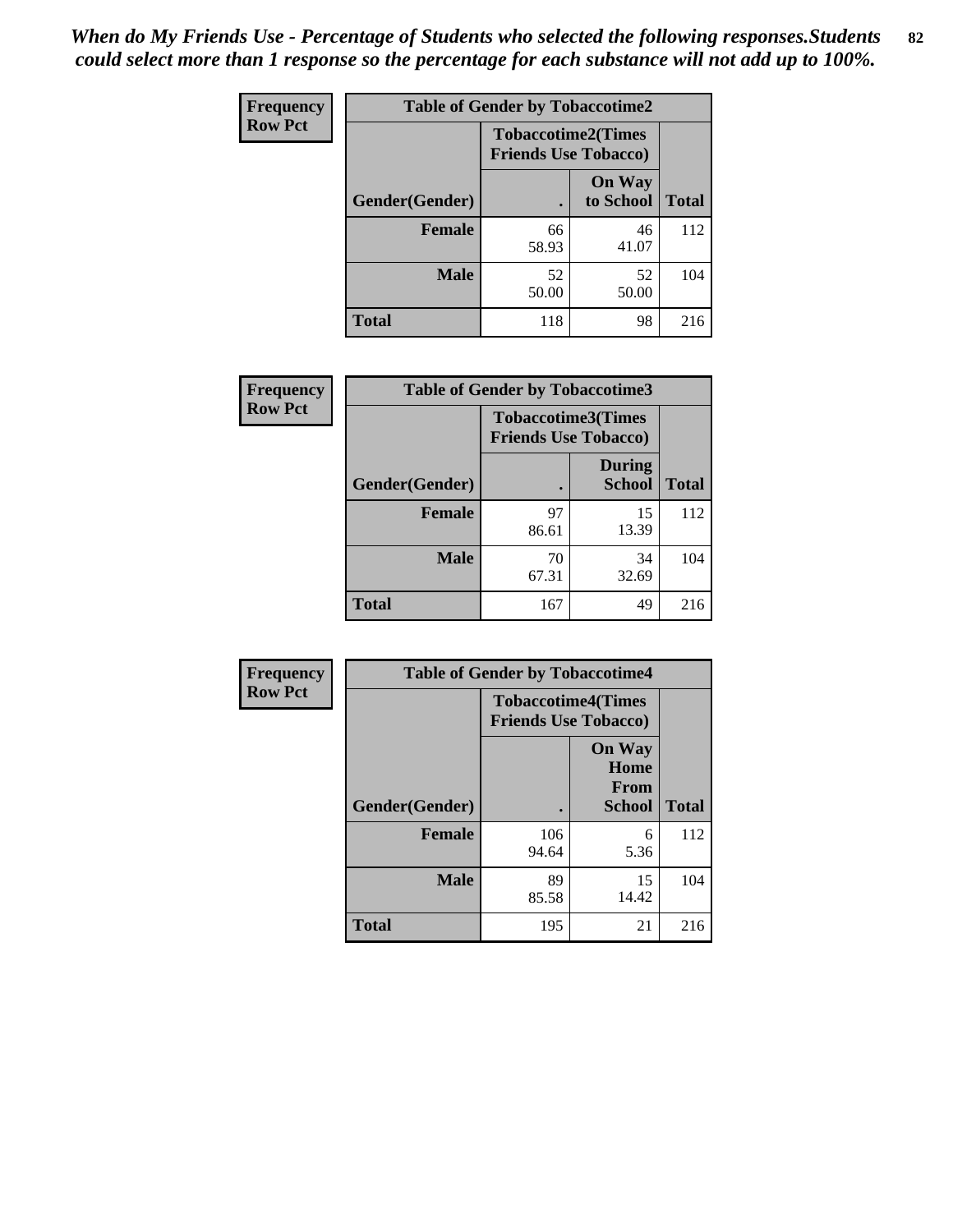| Frequency      | <b>Table of Gender by Tobaccotime5</b> |             |                                                           |              |  |
|----------------|----------------------------------------|-------------|-----------------------------------------------------------|--------------|--|
| <b>Row Pct</b> |                                        |             | <b>Tobaccotime5</b> (Times<br><b>Friends Use Tobacco)</b> |              |  |
|                | <b>Gender</b> (Gender)                 |             | Weeknights                                                | <b>Total</b> |  |
|                | <b>Female</b>                          | 49<br>43.75 | 63<br>56.25                                               | 112          |  |
|                | <b>Male</b>                            | 43<br>41.35 | 61<br>58.65                                               | 104          |  |
|                | <b>Total</b>                           | 92          | 124                                                       | 216          |  |

| Frequency      | <b>Table of Gender by Tobaccotime6</b> |                                                          |                 |              |
|----------------|----------------------------------------|----------------------------------------------------------|-----------------|--------------|
| <b>Row Pct</b> |                                        | <b>Tobaccotime6(Times</b><br><b>Friends Use Tobacco)</b> |                 |              |
|                | Gender(Gender)                         |                                                          | <b>Weekends</b> | <b>Total</b> |
|                | <b>Female</b>                          | 43<br>38.39                                              | 69<br>61.61     | 112          |
|                | <b>Male</b>                            | 31<br>29.81                                              | 73<br>70.19     | 104          |
|                | <b>Total</b>                           | 74                                                       | 142             | 216          |

| <b>Frequency</b> | <b>Table of Gender by Marijuanatime1</b> |                                |                             |              |
|------------------|------------------------------------------|--------------------------------|-----------------------------|--------------|
| <b>Row Pct</b>   |                                          | <b>Friends Use Marijuana</b> ) | <b>Marijuanatime1(Times</b> |              |
|                  | Gender(Gender)                           |                                | Do Not Use                  | <b>Total</b> |
|                  | <b>Female</b>                            | 43<br>38.39                    | 69<br>61.61                 | 112          |
|                  | <b>Male</b>                              | 61<br>58.65                    | 43<br>41.35                 | 104          |
|                  | <b>Total</b>                             | 104                            | 112                         | 216          |

| <b>Frequency</b> | <b>Table of Gender by Marijuanatime2</b> |                                                               |                            |              |
|------------------|------------------------------------------|---------------------------------------------------------------|----------------------------|--------------|
| <b>Row Pct</b>   |                                          | <b>Marijuanatime2(Times</b><br><b>Friends Use Marijuana</b> ) |                            |              |
|                  | Gender(Gender)                           |                                                               | On Way to<br><b>School</b> | <b>Total</b> |
|                  | <b>Female</b>                            | 92<br>82.14                                                   | 20<br>17.86                | 112          |
|                  | <b>Male</b>                              | 81<br>77.88                                                   | 23<br>22.12                | 104          |
|                  | <b>Total</b>                             | 173                                                           | 43                         | 216          |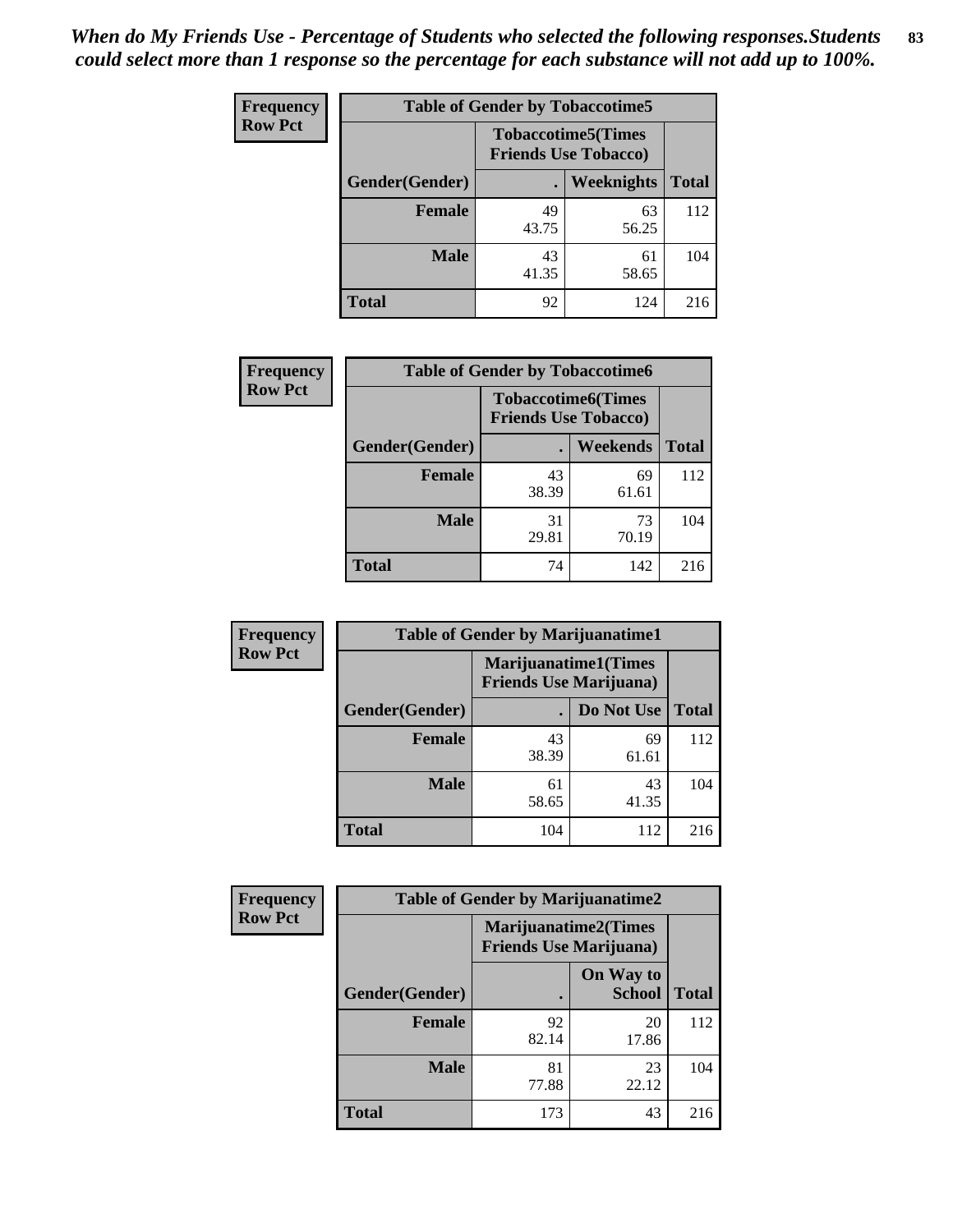*When do My Friends Use - Percentage of Students who selected the following responses.Students could select more than 1 response so the percentage for each substance will not add up to 100%.* **84**

| <b>Frequency</b> | Table of Gender by Marijuanatime3 |                                                                |                                |              |
|------------------|-----------------------------------|----------------------------------------------------------------|--------------------------------|--------------|
| <b>Row Pct</b>   |                                   | <b>Marijuanatime3</b> (Times<br><b>Friends Use Marijuana</b> ) |                                |              |
|                  | Gender(Gender)                    |                                                                | <b>During</b><br><b>School</b> | <b>Total</b> |
|                  | <b>Female</b>                     | 112<br>100.00                                                  | 0<br>0.00                      | 112          |
|                  | <b>Male</b>                       | 100<br>96.15                                                   | 4<br>3.85                      | 104          |
|                  | <b>Total</b>                      | 212                                                            | 4                              | 216          |

| Frequency      | <b>Table of Gender by Marijuanatime4</b> |                                                               |                                                |              |
|----------------|------------------------------------------|---------------------------------------------------------------|------------------------------------------------|--------------|
| <b>Row Pct</b> |                                          | <b>Marijuanatime4(Times</b><br><b>Friends Use Marijuana</b> ) |                                                |              |
|                | Gender(Gender)                           |                                                               | <b>On Way</b><br>Home<br>From<br><b>School</b> | <b>Total</b> |
|                | <b>Female</b>                            | 98<br>87.50                                                   | 14<br>12.50                                    | 112          |
|                | <b>Male</b>                              | 82<br>78.85                                                   | 22<br>21.15                                    | 104          |
|                | <b>Total</b>                             | 180                                                           | 36                                             | 216          |

| Frequency      | <b>Table of Gender by Marijuanatime5</b> |             |                                                                |              |  |
|----------------|------------------------------------------|-------------|----------------------------------------------------------------|--------------|--|
| <b>Row Pct</b> |                                          |             | <b>Marijuanatime5</b> (Times<br><b>Friends Use Marijuana</b> ) |              |  |
|                | Gender(Gender)                           |             | <b>Weeknights</b>                                              | <b>Total</b> |  |
|                | <b>Female</b>                            | 74<br>66.07 | 38<br>33.93                                                    | 112          |  |
|                | <b>Male</b>                              | 70<br>67.31 | 34<br>32.69                                                    | 104          |  |
|                | <b>Total</b>                             | 144         | 72                                                             | 216          |  |

| Frequency      | <b>Table of Gender by Marijuanatime6</b> |                                                               |                 |              |
|----------------|------------------------------------------|---------------------------------------------------------------|-----------------|--------------|
| <b>Row Pct</b> |                                          | <b>Marijuanatime6(Times</b><br><b>Friends Use Marijuana</b> ) |                 |              |
|                | Gender(Gender)                           |                                                               | <b>Weekends</b> | <b>Total</b> |
|                | <b>Female</b>                            | 61<br>54.46                                                   | 51<br>45.54     | 112          |
|                | <b>Male</b>                              | 43<br>41.35                                                   | 61<br>58.65     | 104          |
|                | <b>Total</b>                             | 104                                                           | 112             | 216          |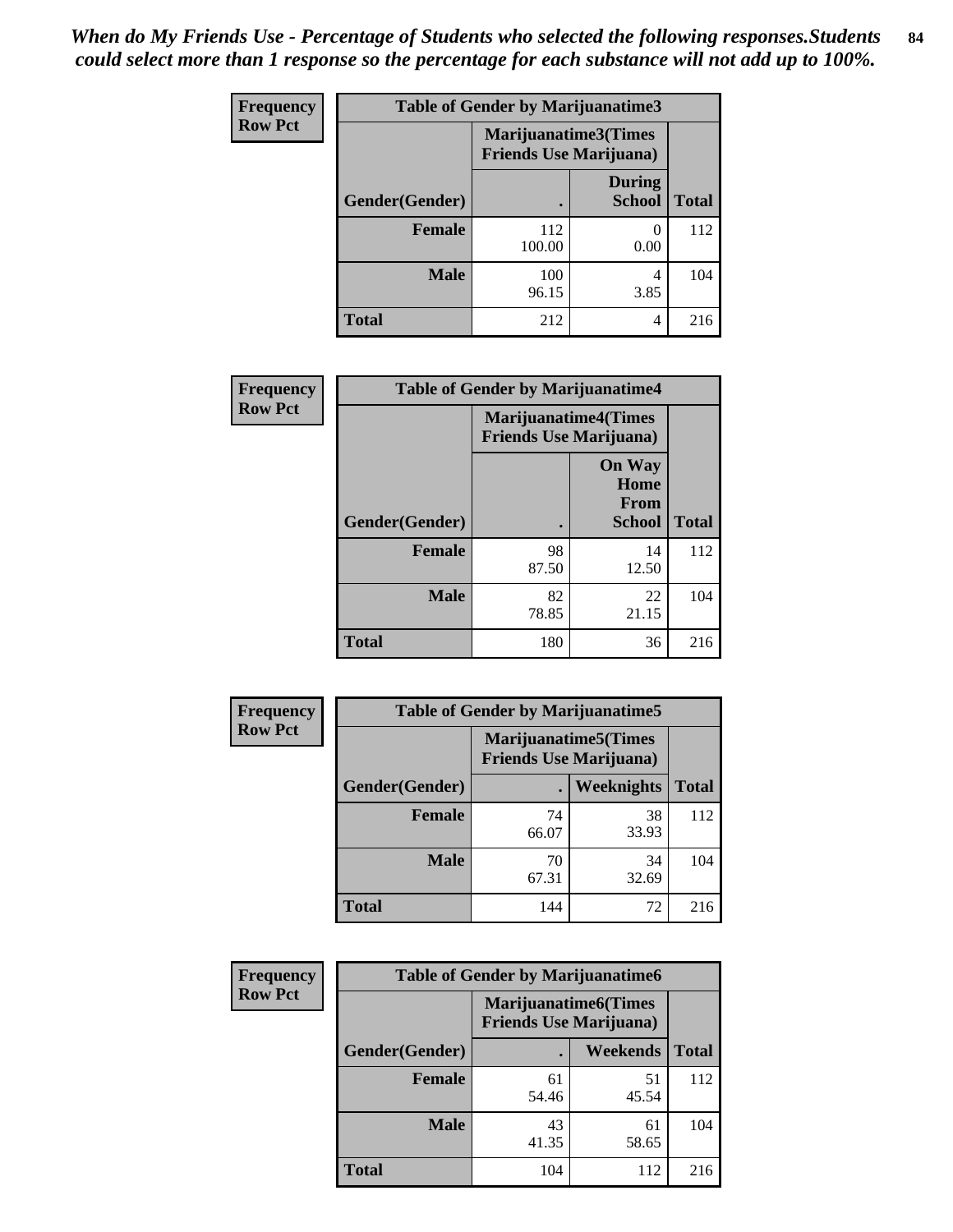*When do My Friends Use - Percentage of Students who selected the following responses.Students could select more than 1 response so the percentage for each substance will not add up to 100%.* **85**

| <b>Frequency</b> | <b>Table of Gender by Otherdrugtime1</b> |                        |                                                          |              |
|------------------|------------------------------------------|------------------------|----------------------------------------------------------|--------------|
| <b>Row Pct</b>   |                                          | <b>Illegal Drugs</b> ) | <b>Otherdrugtime1</b> (Times<br><b>Friends Use Other</b> |              |
|                  | Gender(Gender)                           |                        | Do Not Use                                               | <b>Total</b> |
|                  | <b>Female</b>                            | 27<br>24.11            | 85<br>75.89                                              | 112          |
|                  | <b>Male</b>                              | 39<br>37.50            | 65<br>62.50                                              | 104          |
|                  | <b>Total</b>                             | 66                     | 150                                                      | 216          |

| <b>Frequency</b> | <b>Table of Gender by Otherdrugtime2</b> |                                                                                   |                            |              |
|------------------|------------------------------------------|-----------------------------------------------------------------------------------|----------------------------|--------------|
| <b>Row Pct</b>   |                                          | <b>Otherdrugtime2(Times</b><br><b>Friends Use Other</b><br><b>Illegal Drugs</b> ) |                            |              |
|                  | Gender(Gender)                           |                                                                                   | On Way to<br><b>School</b> | <b>Total</b> |
|                  | <b>Female</b>                            | 101<br>90.18                                                                      | 11<br>9.82                 | 112          |
|                  | <b>Male</b>                              | 89<br>85.58                                                                       | 15<br>14.42                | 104          |
|                  | <b>Total</b>                             | 190                                                                               | 26                         | 216          |

| Frequency      | <b>Table of Gender by Otherdrugtime3</b> |                        |                                                  |              |
|----------------|------------------------------------------|------------------------|--------------------------------------------------|--------------|
| <b>Row Pct</b> |                                          | <b>Illegal Drugs</b> ) | Otherdrugtime3(Times<br><b>Friends Use Other</b> |              |
|                | Gender(Gender)                           |                        | <b>During</b><br><b>School</b>                   | <b>Total</b> |
|                | <b>Female</b>                            | 109<br>97.32           | 3<br>2.68                                        | 112          |
|                | <b>Male</b>                              | 92<br>88.46            | 12<br>11.54                                      | 104          |
|                | <b>Total</b>                             | 201                    | 15                                               | 216          |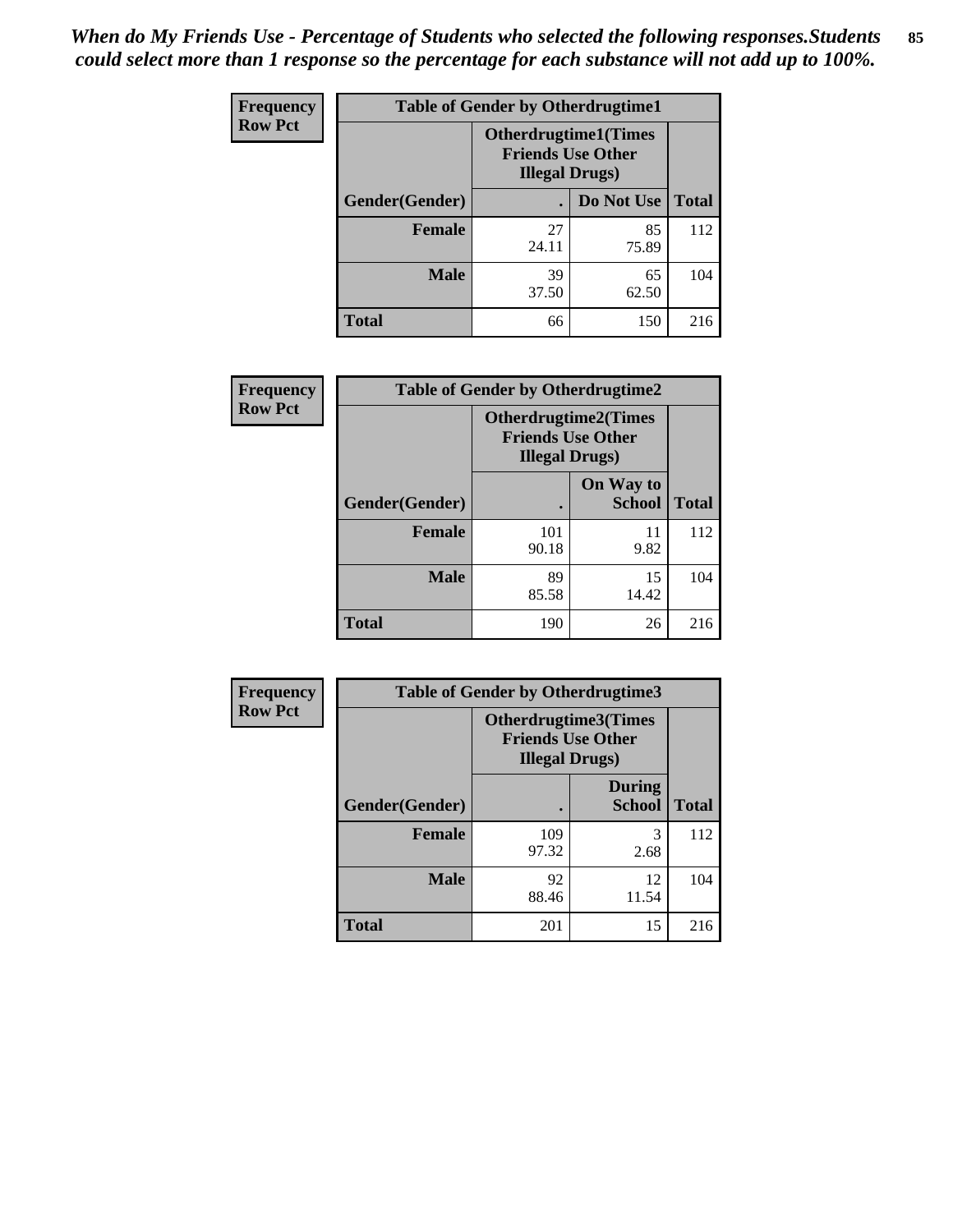*When do My Friends Use - Percentage of Students who selected the following responses.Students could select more than 1 response so the percentage for each substance will not add up to 100%.* **86**

| <b>Frequency</b> | <b>Table of Gender by Otherdrugtime4</b> |                                                    |                                                       |              |
|------------------|------------------------------------------|----------------------------------------------------|-------------------------------------------------------|--------------|
| <b>Row Pct</b>   |                                          | <b>Friends Use Other</b><br><b>Illegal Drugs</b> ) | <b>Otherdrugtime4(Times</b>                           |              |
|                  | Gender(Gender)                           |                                                    | <b>On Way</b><br>Home<br><b>From</b><br><b>School</b> | <b>Total</b> |
|                  | Female                                   | 103<br>91.96                                       | 9<br>8.04                                             | 112          |
|                  | <b>Male</b>                              | 88<br>84.62                                        | 16<br>15.38                                           | 104          |
|                  | <b>Total</b>                             | 191                                                | 25                                                    | 216          |

| Frequency      | <b>Table of Gender by Otherdrugtime5</b> |                                                                                    |                   |              |
|----------------|------------------------------------------|------------------------------------------------------------------------------------|-------------------|--------------|
| <b>Row Pct</b> |                                          | <b>Otherdrugtime5</b> (Times<br><b>Friends Use Other</b><br><b>Illegal Drugs</b> ) |                   |              |
|                | Gender(Gender)                           |                                                                                    | <b>Weeknights</b> | <b>Total</b> |
|                | <b>Female</b>                            | 91<br>81.25                                                                        | 21<br>18.75       | 112          |
|                | <b>Male</b>                              | 76<br>73.08                                                                        | 28<br>26.92       | 104          |
|                | <b>Total</b>                             | 167                                                                                | 49                | 216          |

| Frequency      | <b>Table of Gender by Otherdrugtime6</b> |                                                                                   |             |              |
|----------------|------------------------------------------|-----------------------------------------------------------------------------------|-------------|--------------|
| <b>Row Pct</b> |                                          | <b>Otherdrugtime6(Times</b><br><b>Friends Use Other</b><br><b>Illegal Drugs</b> ) |             |              |
|                | Gender(Gender)                           |                                                                                   | Weekends    | <b>Total</b> |
|                | <b>Female</b>                            | 76<br>67.86                                                                       | 36<br>32.14 | 112          |
|                | <b>Male</b>                              | 65<br>62.50                                                                       | 39<br>37.50 | 104          |
|                | <b>Total</b>                             | 141                                                                               | 75          | 216          |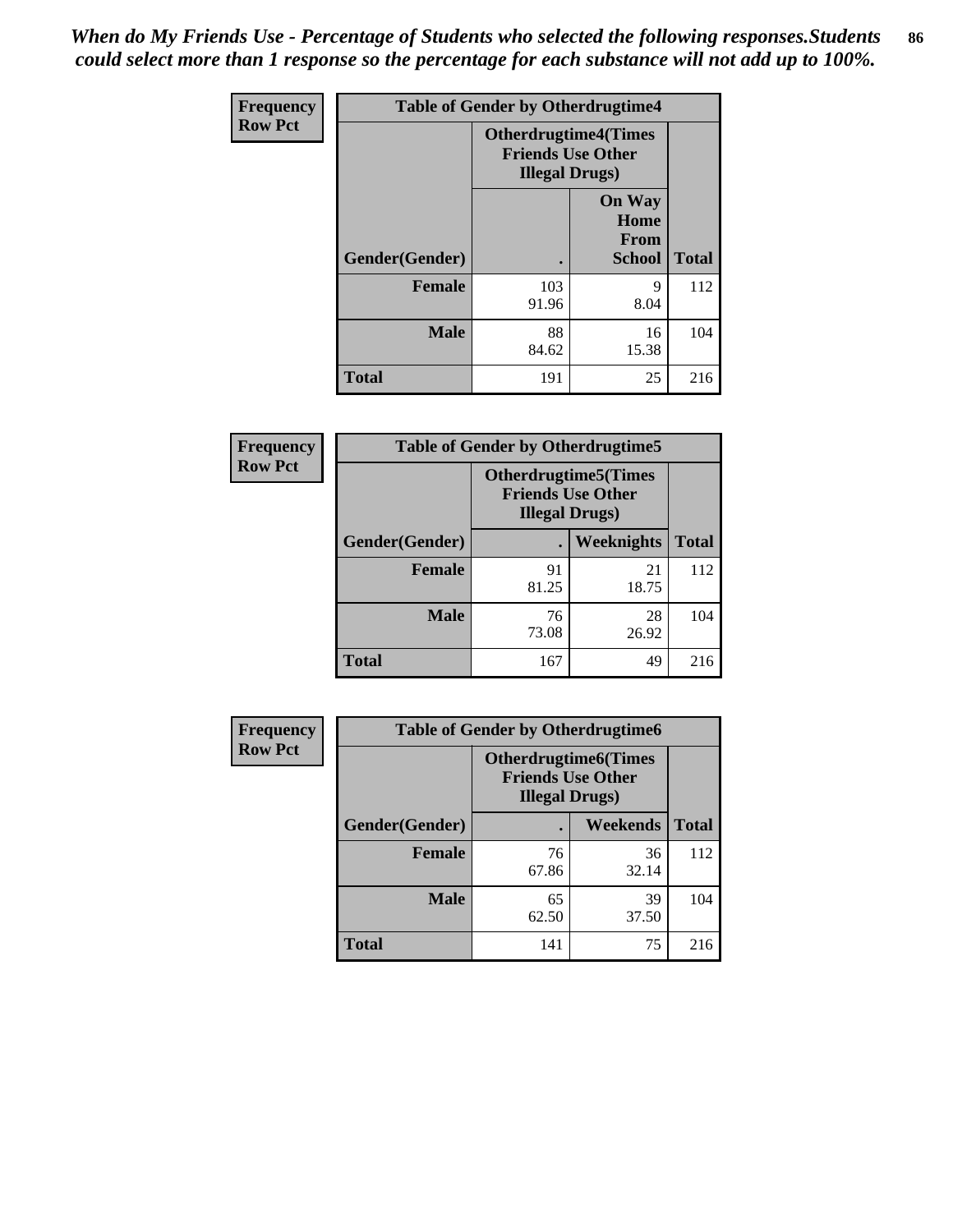## *Other Questions* **87**

| Frequency      | <b>Table of Gender by Educationalcohol</b> |                                                                                                                                       |                |              |  |
|----------------|--------------------------------------------|---------------------------------------------------------------------------------------------------------------------------------------|----------------|--------------|--|
| <b>Row Pct</b> |                                            | <b>Educationalcohol</b> (I<br>have been taught<br>about alcohol,<br>tobacco,<br>and other drugs<br>within the last year<br>at school) |                |              |  |
|                | Gender(Gender)                             | <b>Yes</b>                                                                                                                            | N <sub>0</sub> | <b>Total</b> |  |
|                | <b>Female</b>                              | 74<br>66.07                                                                                                                           | 38<br>33.93    | 112          |  |
|                | <b>Male</b>                                | 65<br>62.50                                                                                                                           | 39<br>37.50    | 104          |  |
|                | Total                                      | 139                                                                                                                                   | 77             | 216          |  |

| Frequency      | <b>Table of Gender by Rodedrinking</b> |                                                                                                                     |                        |              |  |
|----------------|----------------------------------------|---------------------------------------------------------------------------------------------------------------------|------------------------|--------------|--|
| <b>Row Pct</b> |                                        | Rodedrinking(In<br>the past 30 days I<br>have ridden in a<br>car with a driver<br>who had been<br>drinking alcohol) |                        |              |  |
|                | Gender(Gender)                         | Yes                                                                                                                 | $\mathbf{N}\mathbf{0}$ | <b>Total</b> |  |
|                | <b>Female</b>                          | 26<br>23.21                                                                                                         | 86<br>76.79            | 112          |  |
|                | <b>Male</b>                            | 31<br>29.81                                                                                                         | 73<br>70.19            | 104          |  |
|                | <b>Total</b>                           | 57                                                                                                                  | 159                    | 216          |  |

| Frequency      | <b>Table of Gender by Drugsschool</b> |                                                                                                                                     |                |              |  |
|----------------|---------------------------------------|-------------------------------------------------------------------------------------------------------------------------------------|----------------|--------------|--|
| <b>Row Pct</b> |                                       | <b>Drugsschool</b> (During<br>the past 12 months,<br>I have been offered,<br>sold,<br>or given illegal drugs<br>on school property) |                |              |  |
|                | Gender(Gender)                        | Yes                                                                                                                                 | N <sub>0</sub> | <b>Total</b> |  |
|                | <b>Female</b>                         | 10<br>8.93                                                                                                                          | 102<br>91.07   | 112          |  |
|                | <b>Male</b>                           | 21<br>20.19                                                                                                                         | 83<br>79.81    | 104          |  |
|                | <b>Total</b>                          | 31                                                                                                                                  | 185            | 216          |  |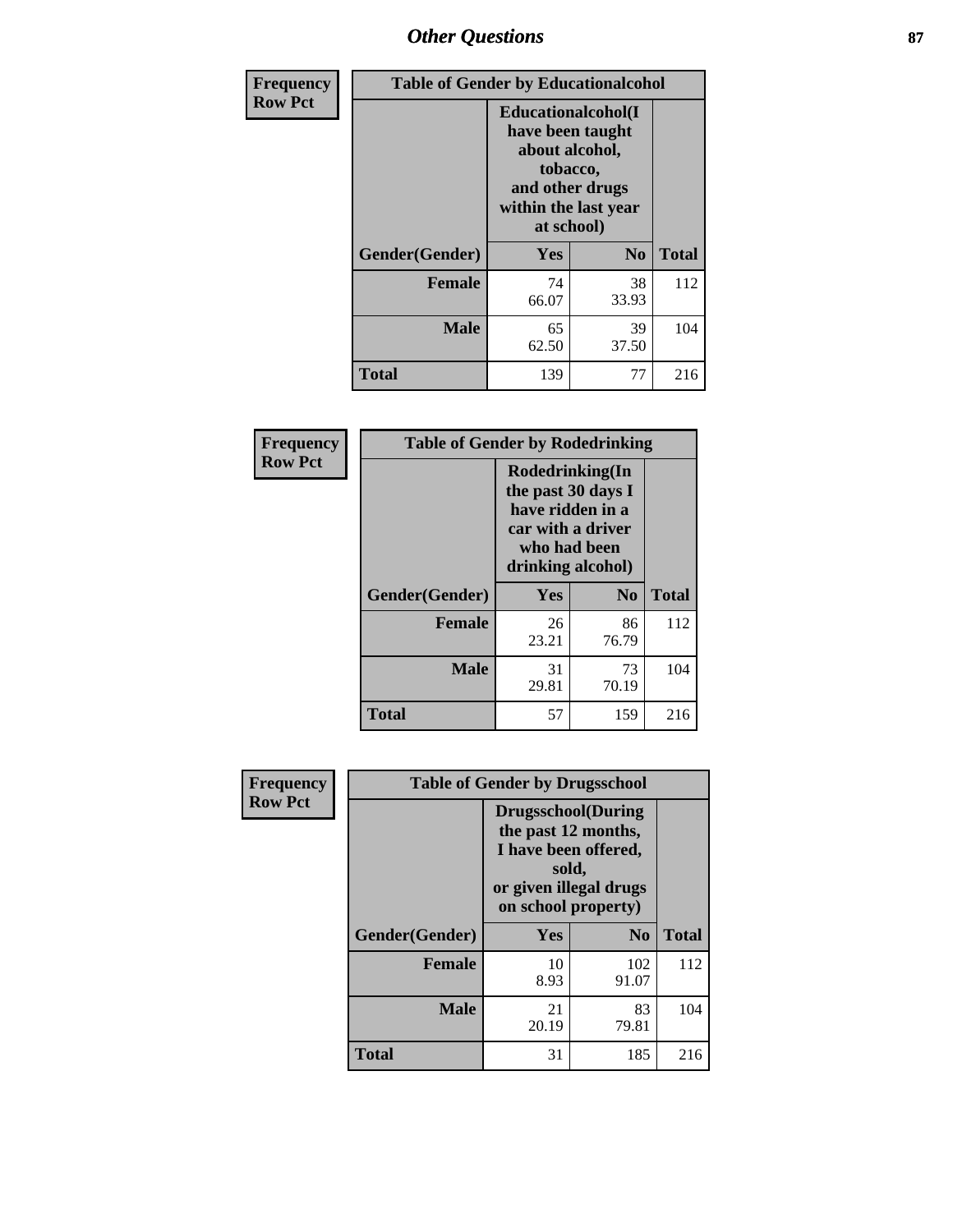### *Other Questions* **88**

**Frequency Row Pct**

| <b>Table of Gender by Bingedrinking</b> |                            |                                                                                                         |                   |                   |                               |                               |                   |              |
|-----------------------------------------|----------------------------|---------------------------------------------------------------------------------------------------------|-------------------|-------------------|-------------------------------|-------------------------------|-------------------|--------------|
|                                         |                            | Bingedrinking(I have drunk five or more<br>drinks of alcohol at one sitting during the<br>last 30 days) |                   |                   |                               |                               |                   |              |
| <b>Gender</b> (Gender)                  | $\mathbf 0$<br><b>Days</b> | 1 or<br>2<br>days                                                                                       | 3 to<br>5<br>days | 6 to<br>q<br>days | <b>10</b><br>to<br>19<br>days | <b>20</b><br>to<br>29<br>days | All<br>30<br>days | <b>Total</b> |
| <b>Female</b>                           | 89<br>79.46                | 4<br>3.57                                                                                               | 8<br>7.14         | 4<br>3.57         | 6<br>5.36                     | 0.89                          | 0<br>0.00         | 112          |
| <b>Male</b>                             | 67<br>64.42                | 8<br>7.69                                                                                               | 11<br>10.58       | 5<br>4.81         | 5<br>4.81                     | 4<br>3.85                     | 4<br>3.85         | 104          |
|                                         |                            |                                                                                                         |                   |                   |                               |                               |                   |              |

| Frequency      | <b>Table of Gender by Educationaids</b> |                                                                                                 |             |              |  |
|----------------|-----------------------------------------|-------------------------------------------------------------------------------------------------|-------------|--------------|--|
| <b>Row Pct</b> |                                         | <b>Educationaids</b> (I<br>have been taught<br>about HIV/AIDS<br>at school in the<br>past year) |             |              |  |
|                | Gender(Gender)                          | Yes                                                                                             | $\bf N_0$   | <b>Total</b> |  |
|                | <b>Female</b>                           | 76<br>67.86                                                                                     | 36<br>32.14 | 112          |  |
|                | <b>Male</b>                             | 69<br>66.35                                                                                     | 35<br>33.65 | 104          |  |
|                | <b>Total</b>                            | 145                                                                                             | 71          | 216          |  |

| <b>Frequency</b> | <b>Table of Gender by Suicideconsider</b> |                 |                |              |  |
|------------------|-------------------------------------------|-----------------|----------------|--------------|--|
| <b>Row Pct</b>   |                                           | Suicideconsider |                |              |  |
|                  | Gender(Gender)                            | <b>Yes</b>      | N <sub>0</sub> | <b>Total</b> |  |
|                  | <b>Female</b>                             | 10<br>8.93      | 102<br>91.07   | 112          |  |
|                  | <b>Male</b>                               | 6<br>5.77       | 98<br>94.23    | 104          |  |
|                  | <b>Total</b>                              | 16              | 200            | 216          |  |